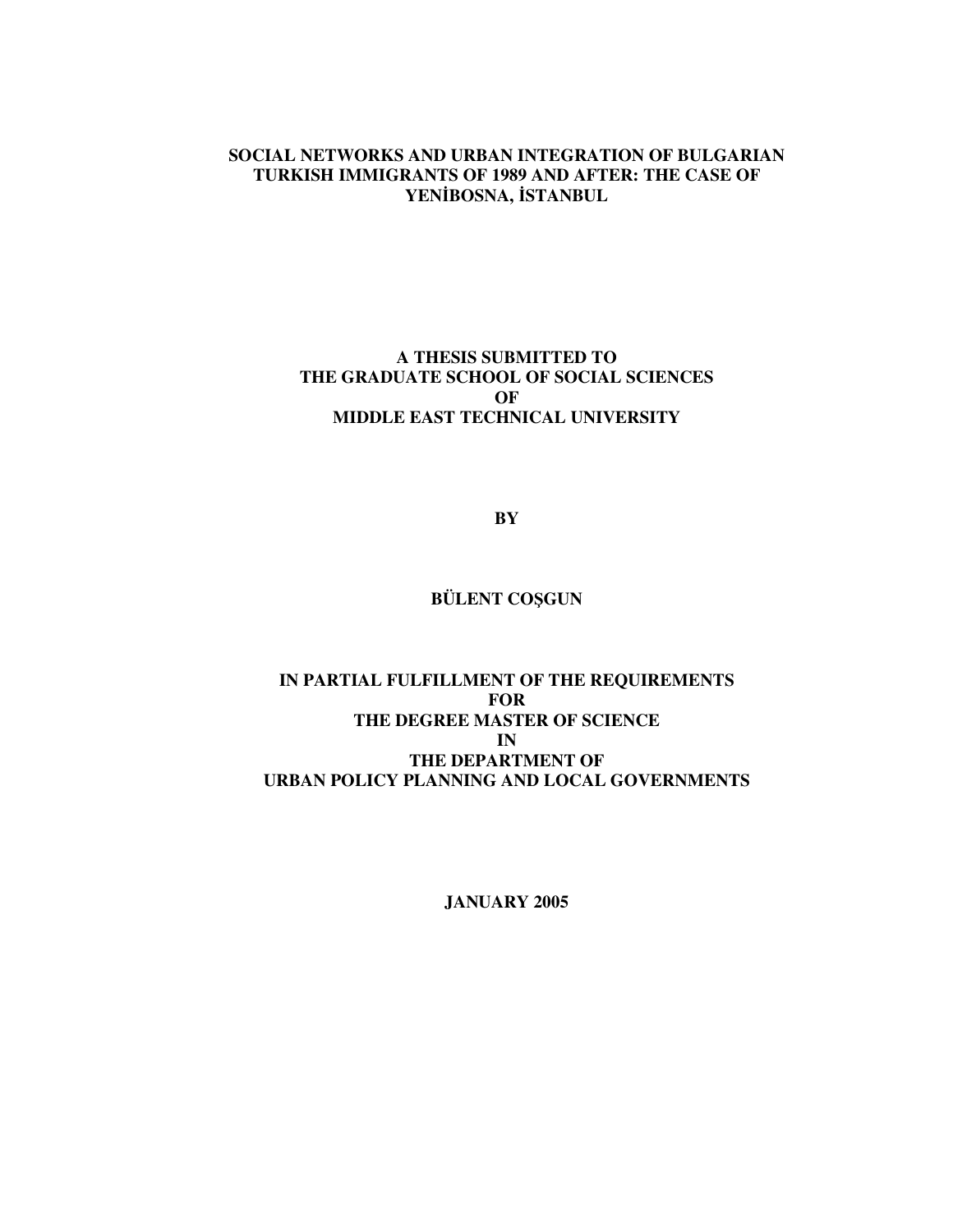Approval of the Graduate School of Social Sciences

Prof. Dr. Sencer Ayata Director

I certify that this thesis satisfies all the requirements as a thesis for the degree of Master of Science in Urban Policy Planning and Local Governments

> Assoc. Prof. Dr. H. Tarık Şengül Head of Department

This is to certify that we have read this thesis and that in our opinion it is fully adequate, in scope and quality, as a thesis for the degree of Master of Science

> Prof. Dr. Melih Ersoy Supervisor

Examining Committee Members Prof. Dr. Melih Ersoy Assoc. Prof. Dr. H.Tarık Şengül Assoc. Prof. Dr. Helga Rittersberger Tılıç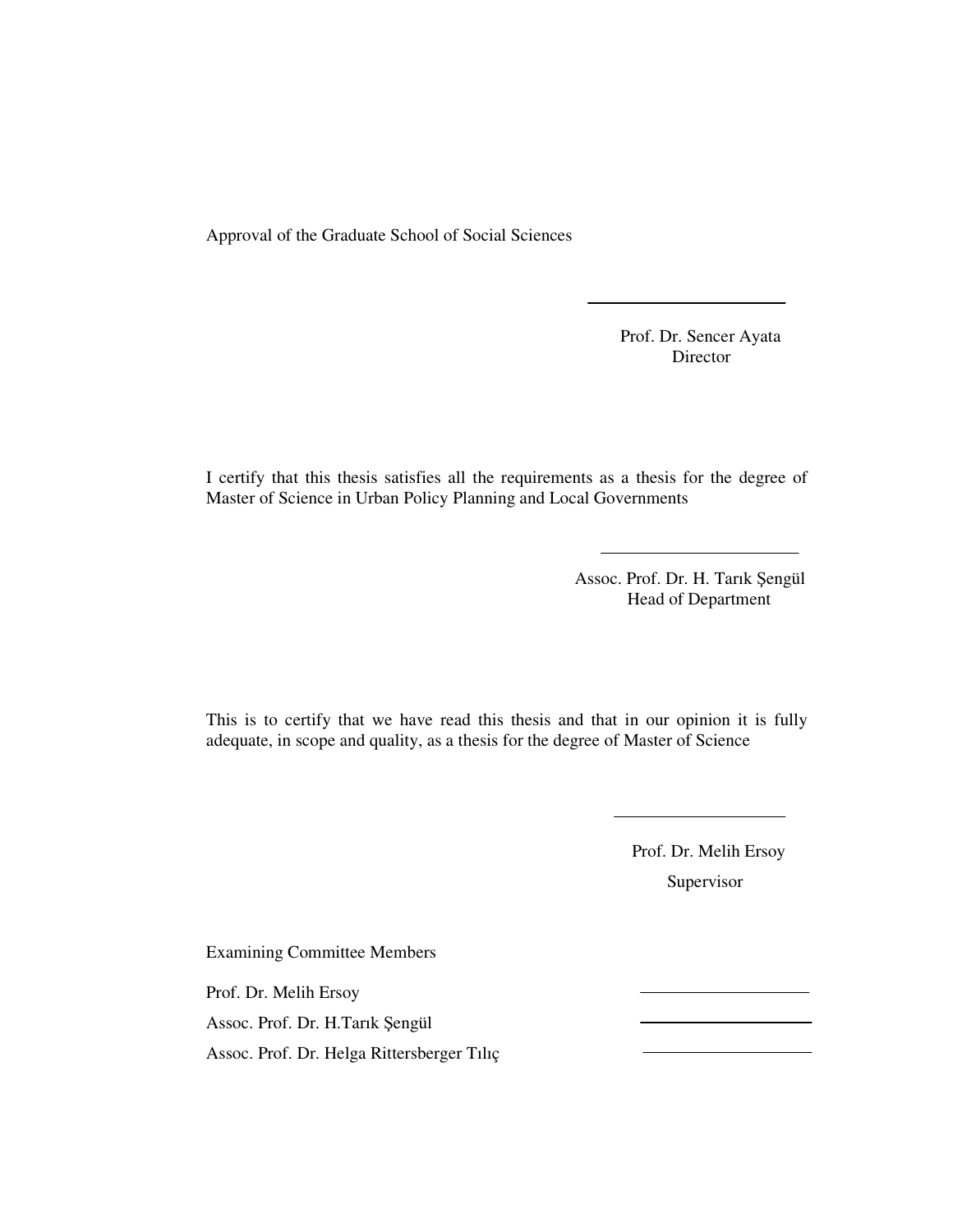I hereby declare that all information in this document has been obtained and presented in accordance with academic rules and ethical conduct. I also declare that, as required by these rules and conduct, I have fully cited and referenced all material and results that are not original to this work.

Bülent Coşgun

Signature :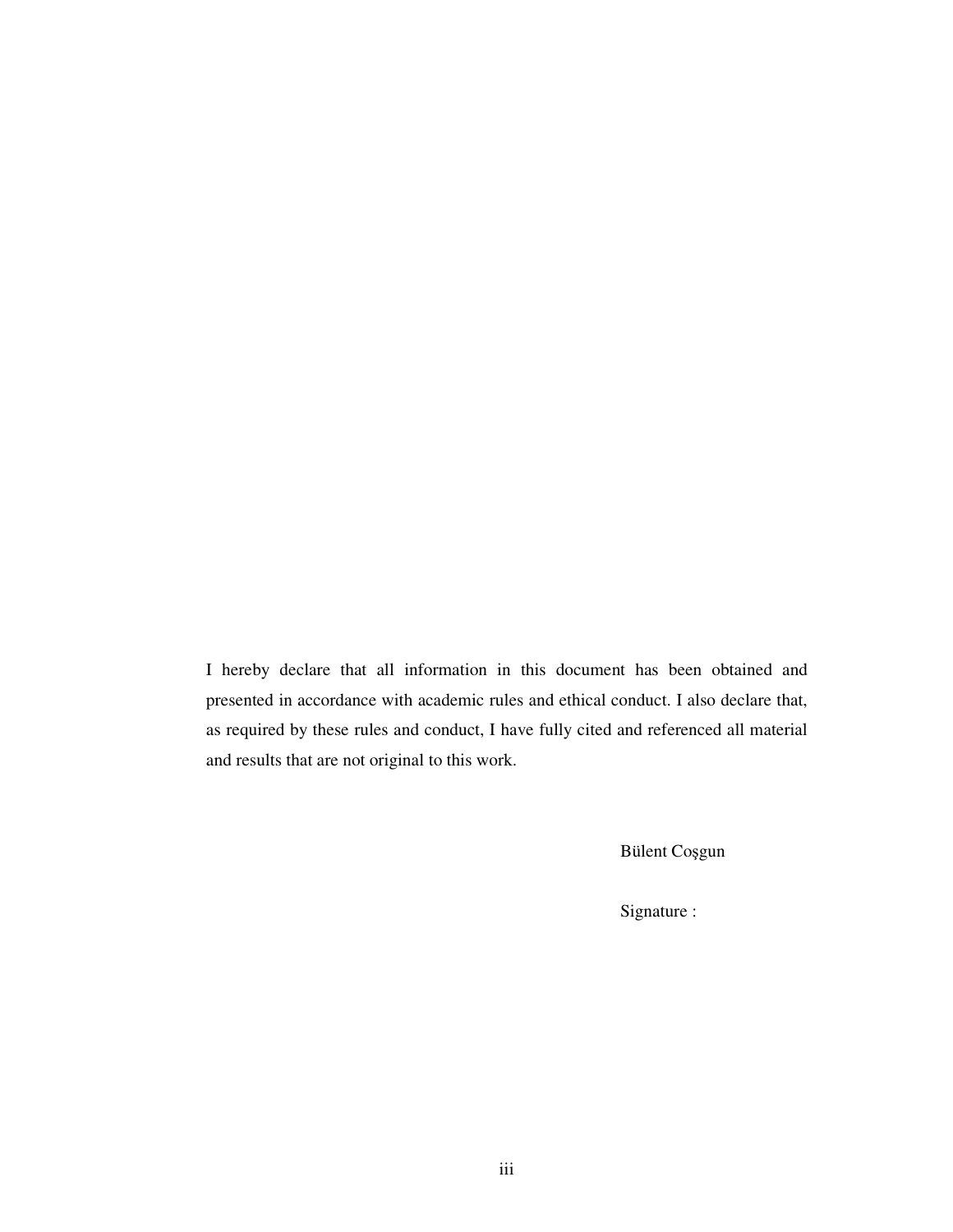# **ABSTRACT**

# SOCIAL NETWORKS AND URBAN INTEGRATION OF BULGARIAN TURKISH IMMIGRANTS OF 1989 AND AFTER: THE CASE OF YENBOSNA, **İSTANBUL**

Coșgun, Bülent

M.S., Department of Urban Policy Planning and Local Governments Supervisor: Prof. Dr. Melih Ersoy January, 2005, 121 Pages

In this thesis, it is aimed to investigate to what extent Bulgarian Turkish immigrants of 1989 and the following years, integrated to the urban life and to analyze the role of their social networks in this process. In this respect, demographic, socioeconomic variables and migration process, social networks and organized and political behaviour of the immigrants have been evaluated in a comparative perspective with Turkish rural migrants in order to understand their difference in urban integration levels. Economic, social and political levels of urban integration of immigrants have been analyzed and the findings of two different age-groups were compared on these levels to see the generational difference in urban intaegration A total of 140 members of the association "Bulgaristan Türkleri Deliorman Kültür Derneği" were interviewed in Yenibosna for this purpose. Contrary to assumptions, they couldn't easily integrate to the urban life in Turkey because they came from a country, which is different in ideological, economic, social and cultural aspects. The most important difference was political and ideological, since they were raised in a country, which was socialist in that period before immigration. They formed a strong community to cope with the difficulties in the new environment. Although they became successful in economic integration to a certain extent, they couldn't integrate socially and politically in the same way.

Keywords: Immigration, Urban Integration, Social Networks.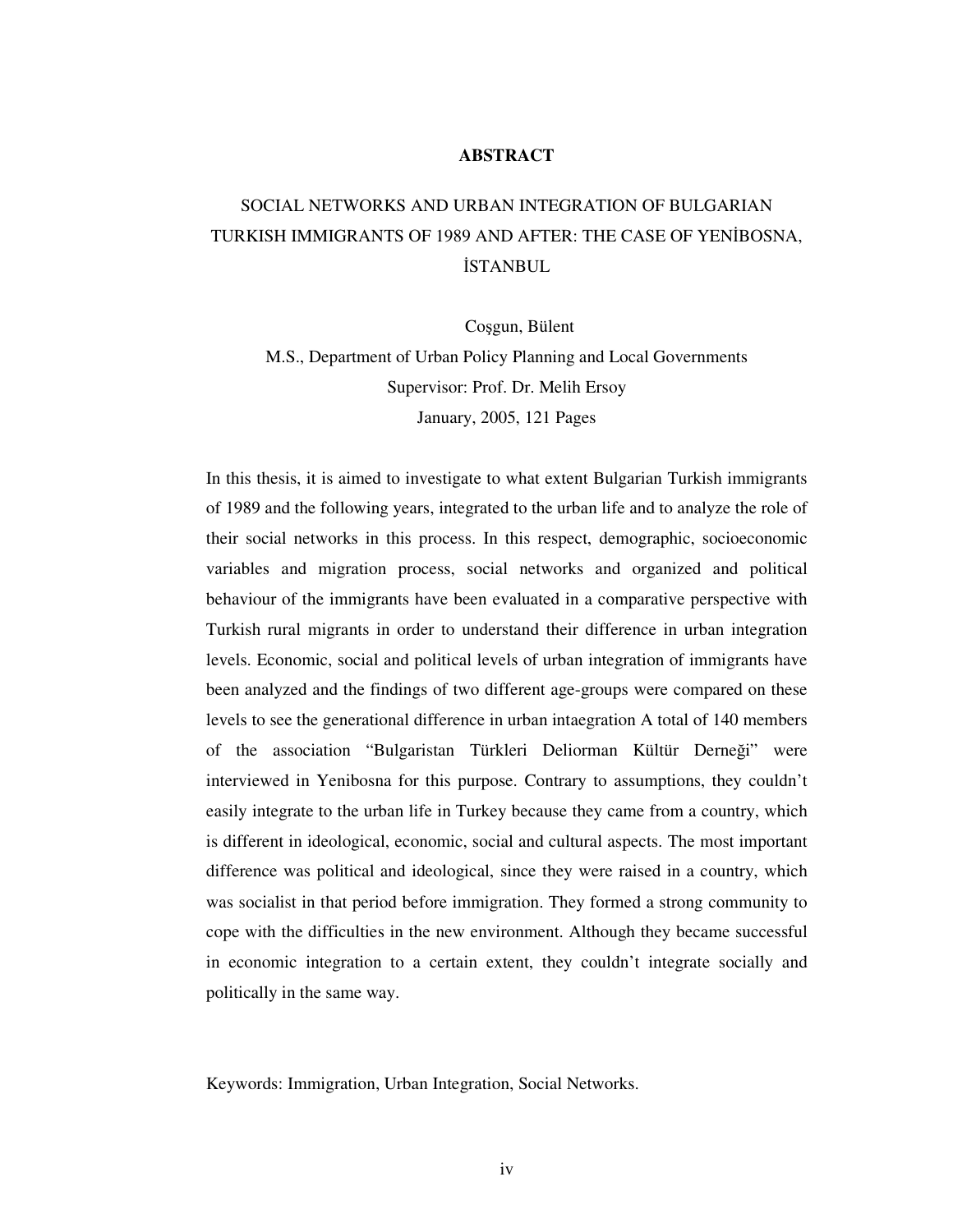# 1989 YILI VE SONRASI GÖÇEDEN BULGARİSTAN TÜRKLERİNİN TOPLUMSAL İLİŞKİ AĞLARI VE KENTLE BÜTÜNLEŞMELERİ: YENİBOSNA İSTANBUL ÖRNEĞİ

Coşgun, Bülent

Yüksek Lisans, Kentsel Politika Planlaması ve Yerel Yönetimler Bölümü Tez Yöneticisi: Prof. Dr. Melih Ersoy Ocak, 2005, 121 Sayfa

Bu tezde, 1989 yılı ve sonrasında Türkiye'ye göç eden Bulgaristan Türklerinin kentle bütünleşme düzeylerinin araştırılması ve göçmenlerin toplumsal ilişki ağlarının bu süreçteki rolünün analiz edilmesi amaçlanmıştır. Bu bağlamda göçmenlerin demografik, sosyoekonomik değişkenleri, göç süreci, toplumsal ilişki ağları ve örgütsel ve siyasal davranışları Türkiye'deki kır kökenli göçmenlerin kentle bütünleşme düzeyleriyle karşılaştırmalı olarak ele alınmış ve farklılıkları anlaşılmaya çalışılmıştır. Göçmenlerin kentle ekonomik, sosyal ve siyasal düzeyde bütünleşmeleri iki farklı neslin bu düzeylerdeki bulguları karşılaştırılarak analiz edilmiştir. Bu amaç için Yenibosna'daki "Bulgaristan Türkleri Deliorman Kültür Derneği"nin 140 üyesiyle görüşme yapılmıştır. Beklentilerin aksine, göçmenler Türkiye'deki kentsel yaşama kolay entegre olamamışlardır çünkü geldikleri ülke siyasal, ekonomik, sosyal ve kültürel açıdan farklıdır. Göçten önceki dönemde sosyalist bir ülkede yetişmiş olduklarından iki ülke arasındaki en önemli fark siyasal ve ideolojiktir. Göçmenler yeni çevrede karşılaştıkları güçlüklerle başetmek için güçlü bir komünite oluşturmuşlardır. Bulgaristan göçmenleri ekonomik açıdan belli ölçüde kente entegre olmayı başarmalarına rağmen sosyal ve siyasal yönden benzer şekilde kentle bütünleşememişlerdir.

Anahtar Kelimeler: Göç, Kentsel Bütünleşme, Toplumsal İlişki Ağları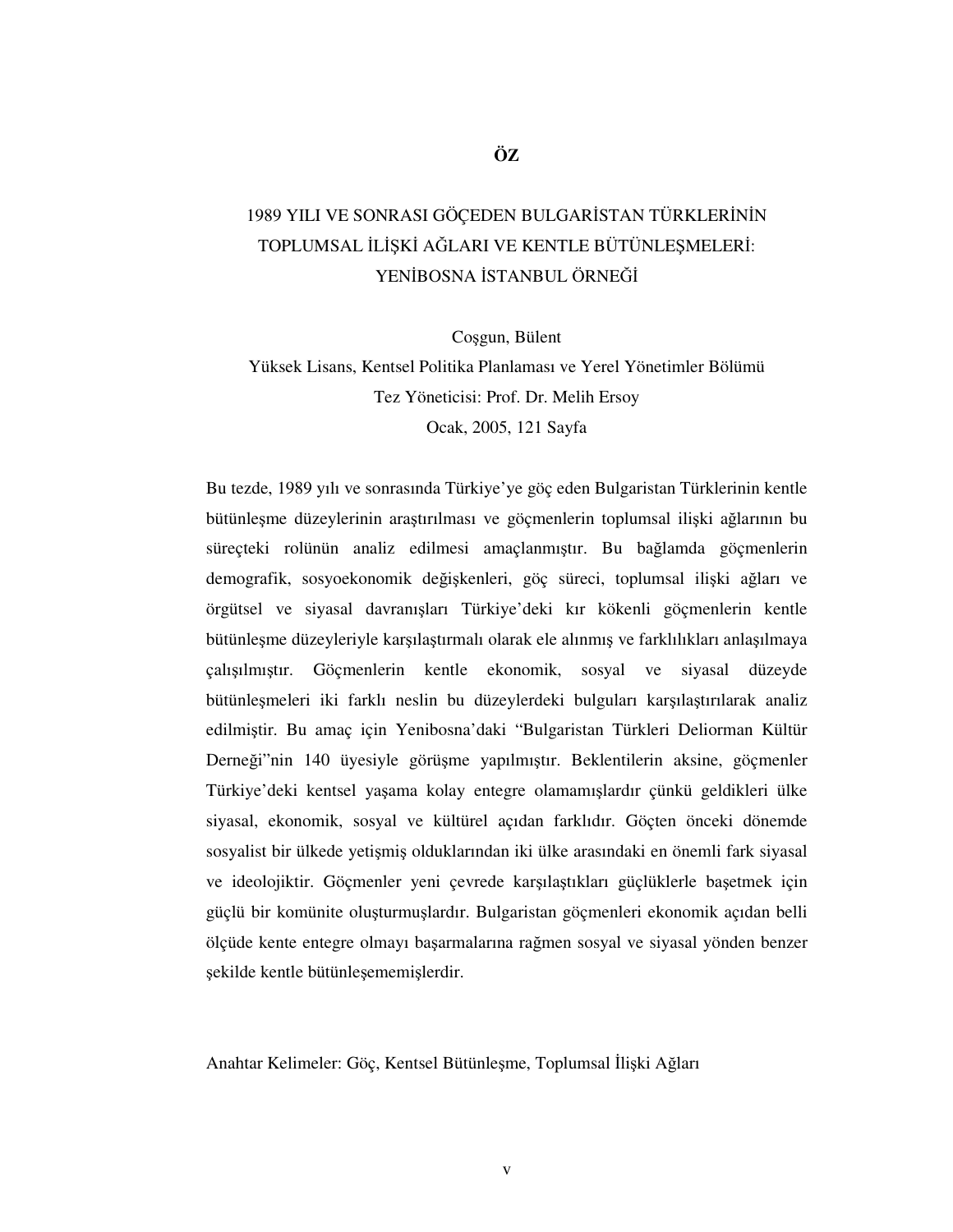## **ACKNOWLEDGMENTS**

I express my sincere appreciation to Prof. Dr. Melih Ersoy for his supervision throughout the research. Thanks go to the other department member Prof. Dr. Tarık Sengül for his suggestions. I would like to express my special gratitude to Assoc. Prof. Dr. Helga Rittersberger Tılıç for her guidance and suggestions.

I also thank to all the members of the association with whom the field study was conducted. They shared their time and feelings with me and gave sincere replies to my questions. I feel gratitude to Reyhan and Nasıh who are also immigrants, for their contribution during the field research. I would like to thank Dr. Nihat Kuşku, the head of the Association for his enthusiasm and the valuable information he gave to me.

I also thank Cenap Yoloğlu for his help to overcome the difficulties I lived because of distance since I work in Istanbul. I would also like to thank my workmates Mustafa Tuzcu and Ilker Salar for their encouragament to finish my thesis.

I am grateful to my girlfriend Nevcihan Çabik for her encouragement, support and help during the study. I would like to thank my uncle Doğan Özkan for the motivation and encouragement he gave me to start and finish the study. Finally I would like to present my special thanks to my family for their love and support.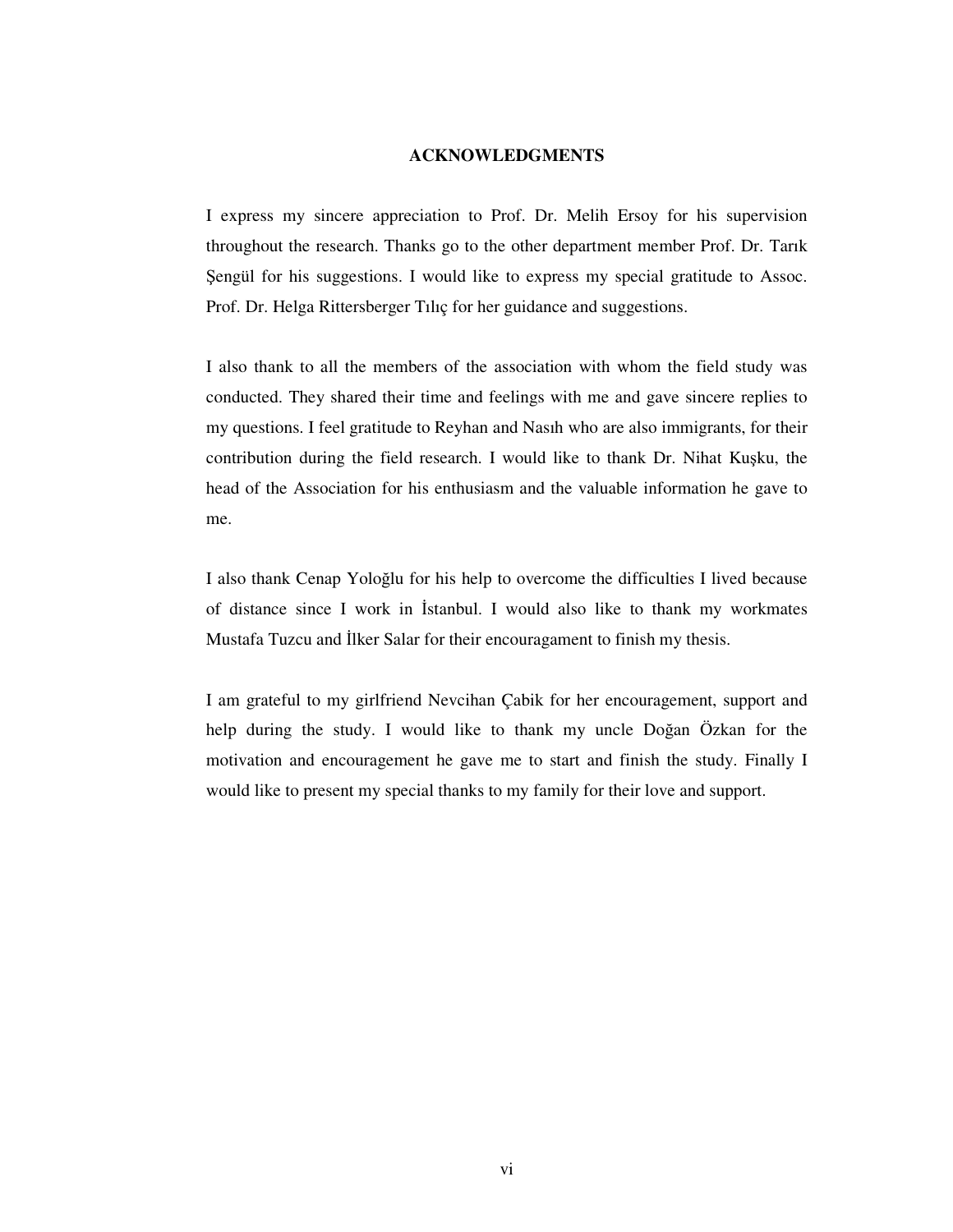# **TABLE OF CONTENTS**

| <b>CHAPTER</b>                                       |  |
|------------------------------------------------------|--|
| 1. CLASSICAL THEORY OF URBANIZATION, CRITICISMS      |  |
|                                                      |  |
| 1.1 Classical Theory of Urbanization and Rural-Urban |  |
|                                                      |  |
| 1.2 Criticisms of Classical Theory of Urbanization7  |  |
|                                                      |  |
|                                                      |  |
| 1.2.2.1 Abu-Lughod: The Egyptian Case                |  |
| of Migrant Adjustment to City Life15                 |  |
| 1.2.2.2 Oscar Lewis: The Mexican Case of             |  |
| Urbanization without Breakdown17                     |  |
| 2. IMMIGRATION, IMMIGRANT NETWORKS AND THE           |  |
|                                                      |  |

| 2.1 |                                                          |  |
|-----|----------------------------------------------------------|--|
|     |                                                          |  |
| 2.2 |                                                          |  |
| 2.3 |                                                          |  |
| 2.4 | A Brief History of Immigration of Ethnic                 |  |
|     |                                                          |  |
| 2.5 | Social and Cultural Adaptation of Immigrants in Turkey34 |  |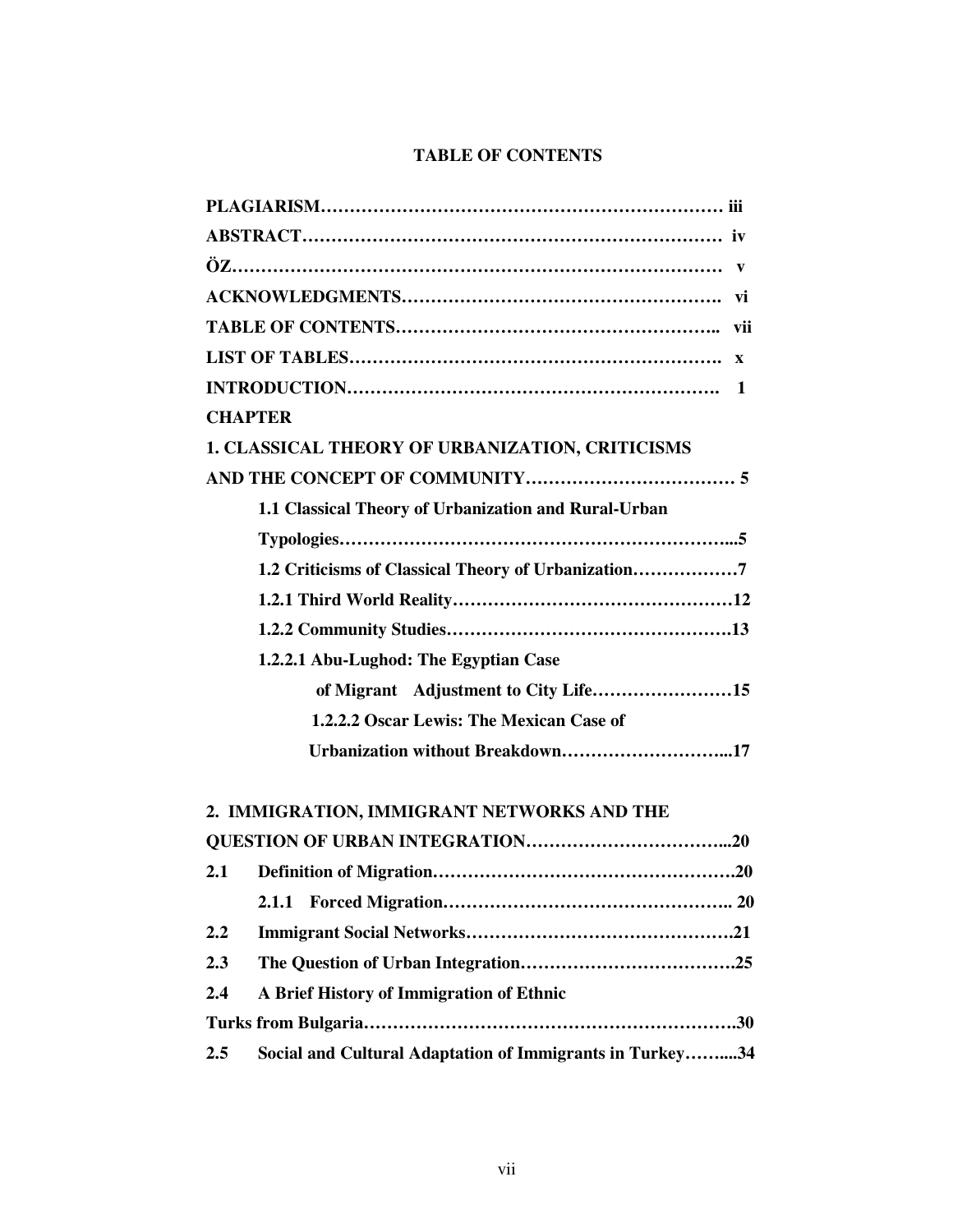| 2.6 |       |                                                       |
|-----|-------|-------------------------------------------------------|
|     |       |                                                       |
| 3.1 |       |                                                       |
| 3.2 |       |                                                       |
| 3.3 |       |                                                       |
|     |       | 3.3.1 Socio-demographic Characteristics               |
|     |       |                                                       |
|     |       |                                                       |
|     |       |                                                       |
|     |       |                                                       |
|     |       |                                                       |
|     |       |                                                       |
|     | 3.3.2 |                                                       |
|     |       |                                                       |
|     |       | 3.3.2.2Membership to Social Security Institutions58   |
|     |       | 3.3.2.3 Expectations of Immigrants from               |
|     |       |                                                       |
|     |       |                                                       |
|     | 3.3.3 | <b>Immigration Process and Material and Moral</b>     |
|     |       |                                                       |
|     |       |                                                       |
|     |       | 3.3.3.2 Spatial Concentration of Immigrants 66        |
|     |       | 3.3.3.3 Problems Faced After Migration                |
|     |       |                                                       |
|     |       | 3.3.3.4 Relations of Immigrants with Bulgaria         |
|     |       | 68                                                    |
|     |       | 3.3.3.5 Immigrants Perception of Life in Bulgaria and |
|     |       |                                                       |
|     | 3.3.4 |                                                       |
|     |       | 3.3.4.1 Social Networks in Finding                    |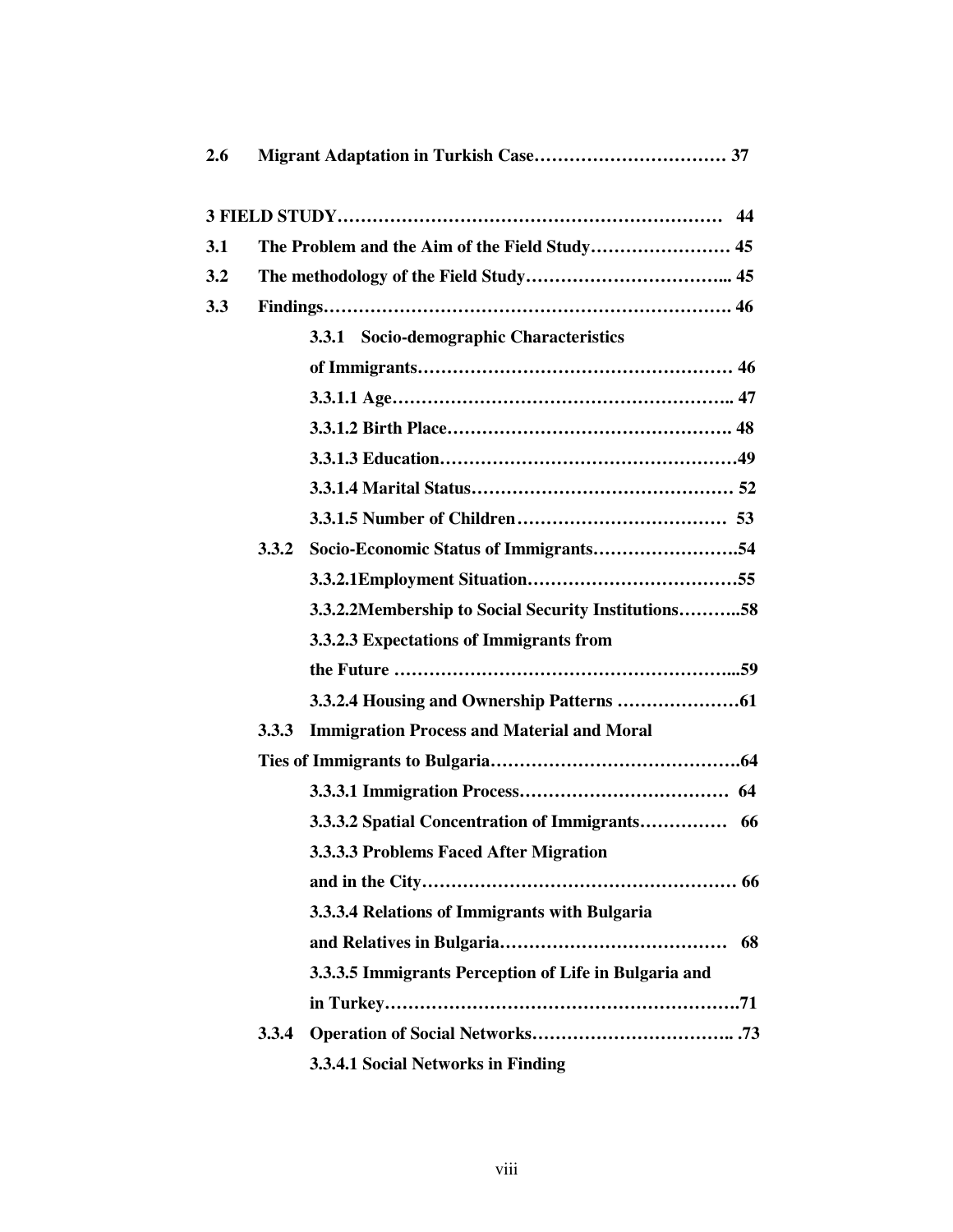|     |       | 3.3.4.2 Social Networks in Finding              |  |
|-----|-------|-------------------------------------------------|--|
|     |       |                                                 |  |
|     |       | 3.3.4.3 Social Networks in                      |  |
|     |       |                                                 |  |
|     |       | 3.3.4.4 Social Networks in Social Relationships |  |
|     |       |                                                 |  |
|     | 3.3.5 | <b>Organized and Political Behaviour</b>        |  |
|     |       |                                                 |  |
| 3.4 |       |                                                 |  |
|     |       |                                                 |  |
|     |       |                                                 |  |
|     |       |                                                 |  |
|     |       | A: ALAN CALISMASININ ANKET SORULARI115          |  |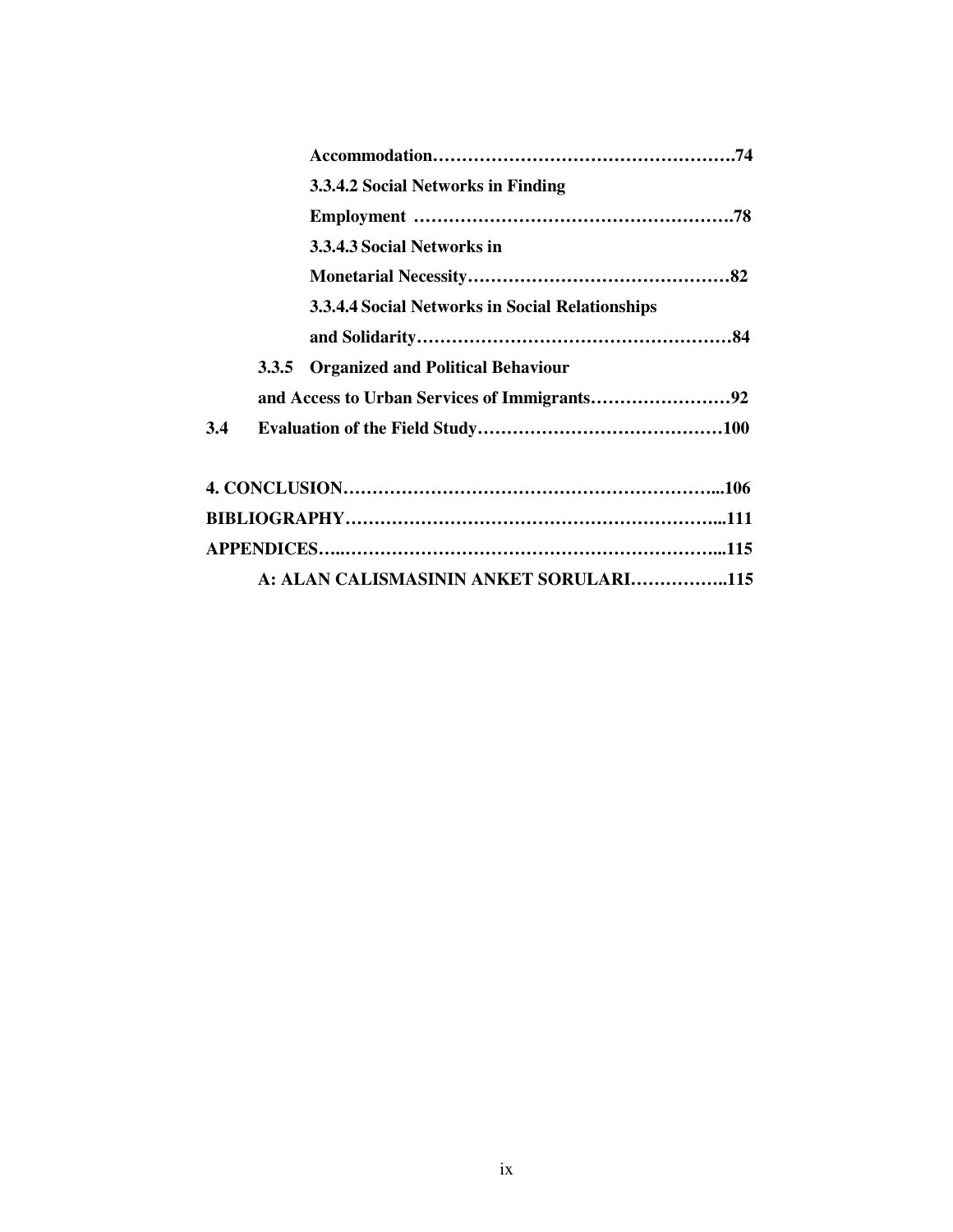# **LIST OF TABLES**

# **TABLES**

| 1. | The Social Statuses of Bulgarian Turkish Immigrants32            |  |
|----|------------------------------------------------------------------|--|
| 2. | The Destination Places of Bulgarian Turkish Immigrants33         |  |
| 3. | Occupation of Bulgarian Turkish Immigrants In Turkey34           |  |
| 4. |                                                                  |  |
| 5. | Frequency Distribution of Age of Immigrants                      |  |
|    |                                                                  |  |
| 6. | Frequency Distribution of Birthplace of Immigrants48             |  |
| 7. | Frequency Distribution of the Relationship between               |  |
|    | Educational Situation and Age Groups of Immigrants               |  |
|    |                                                                  |  |
| 8. | Frequency Distribution of Educational                            |  |
|    |                                                                  |  |
| 9. | Frequency Distribution of Educational                            |  |
|    |                                                                  |  |
|    | 10. Frequency Distribution of Employment                         |  |
|    |                                                                  |  |
|    | 11. Frequency Distribution of Merital Status of Immigrants52     |  |
|    |                                                                  |  |
|    |                                                                  |  |
|    | 14. Frequency Distribution of number of children of Immigrants   |  |
|    |                                                                  |  |
|    | 15. Frequency Distribution of                                    |  |
|    |                                                                  |  |
|    | 16. Frequency Distribution of the Relationship between           |  |
|    | Employment Situation and Monthly Incomes of Immigrants56         |  |
|    | 17. Frequency Distribution of Occupation of                      |  |
|    |                                                                  |  |
|    | 18. Frequency Distribution of Current Occupation of Immigrants58 |  |
|    | 19. Frequency Distribution of Social Security                    |  |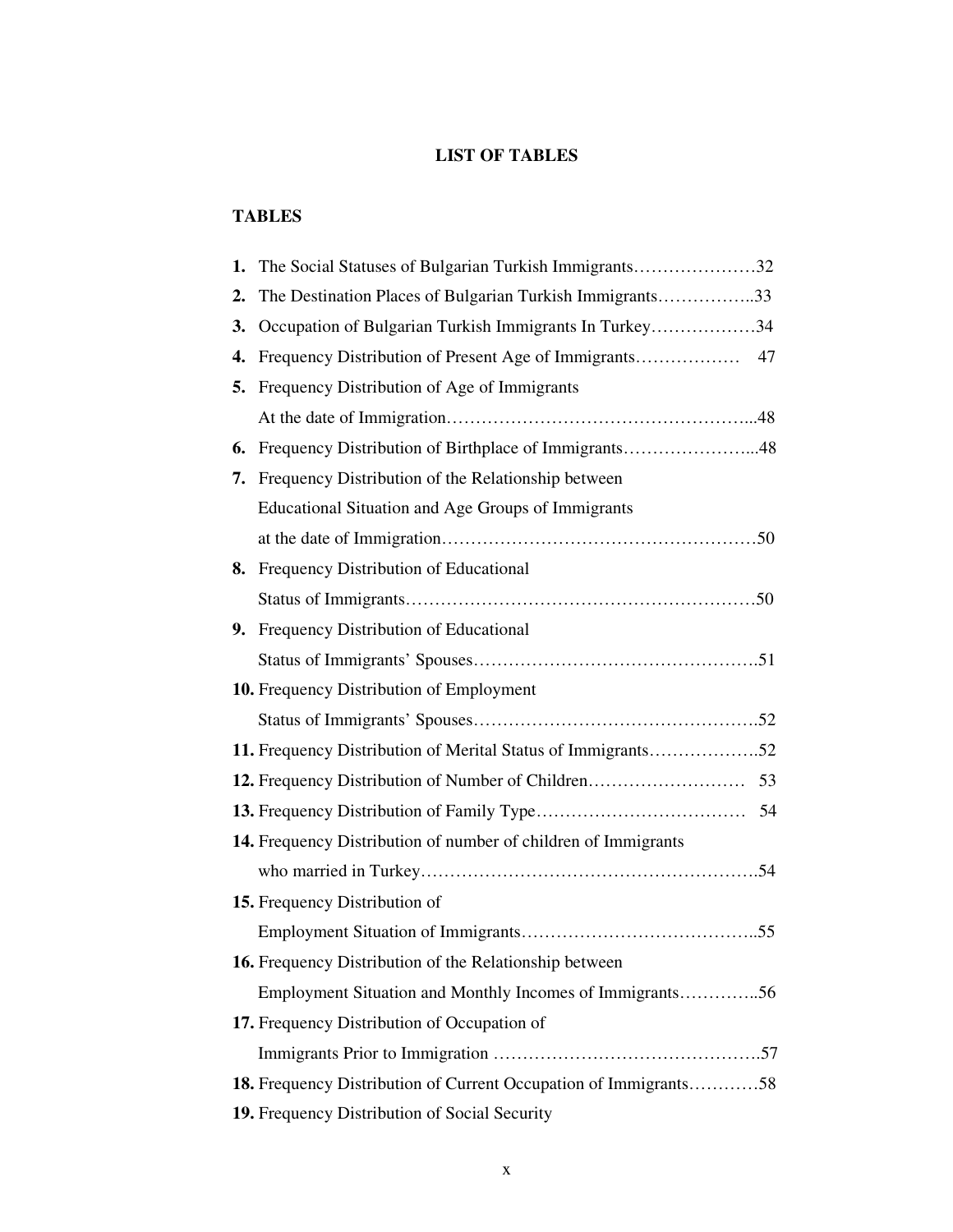| 20. Frequency Distribution the Change in the                  |
|---------------------------------------------------------------|
|                                                               |
| 21. Frequency Distribution of the Immigrants Thought          |
|                                                               |
| 22. Frequency Distribution of House Ownership                 |
|                                                               |
| 23. Frequency Distribution of the Relationship                |
| between House Ownership Patterns and Monthly                  |
|                                                               |
| 24. Frequency Distribution of the Relationship                |
| between House Ownership Patterns and Age Groups               |
|                                                               |
|                                                               |
|                                                               |
| 27. Frequency Distribution of Reasons of                      |
|                                                               |
| 28. Frequency Distribution of first Person/s to               |
|                                                               |
|                                                               |
| 30. Frequency Distribution of Problems Faced                  |
|                                                               |
|                                                               |
| 32. Frequency Distribution of Whether                         |
|                                                               |
| 33. Frequency Distribution of Reasons of not                  |
|                                                               |
| 34. Frequency Distribution of Reasons of Going to Bulgaria 70 |
|                                                               |
| 36. Frequency Distribution of Absence of                      |
|                                                               |
| 37. Frequency Distribution of Things that Make Immigrants     |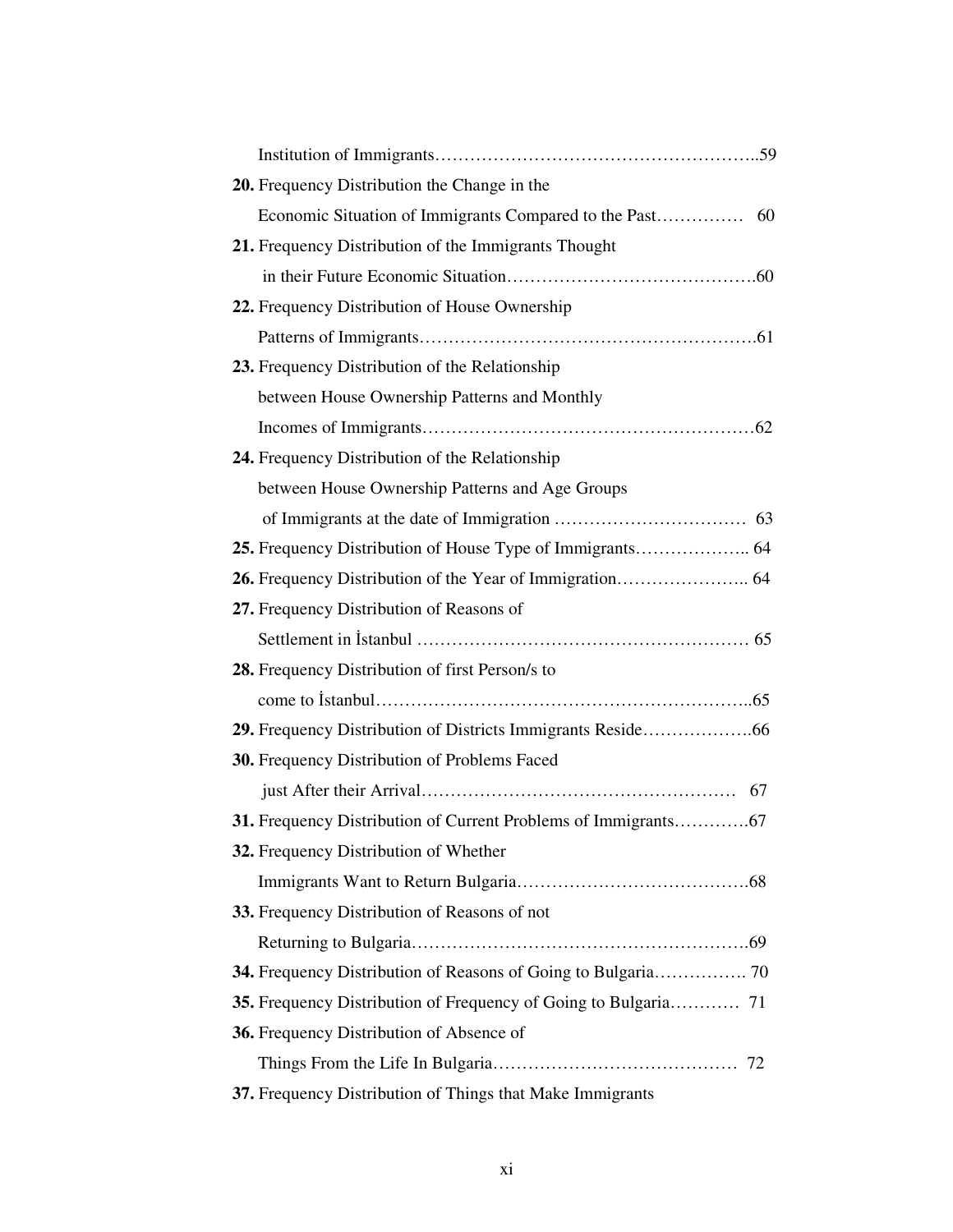| 38. Frequency Distribution of the Way of Finding              |
|---------------------------------------------------------------|
|                                                               |
| 39. Frequency Distribution of the Relationship between        |
| the way of finding the First House and Age Groups             |
|                                                               |
| <b>40.</b> Frequency Distribution of the Way of Finding the   |
| Current House of                                              |
| 76                                                            |
| 41. Frequency Distribution of the Relationship between        |
| the way of finding the Current House and Age Groups of        |
|                                                               |
| 42. Frequency Distribution of the Way of Finding              |
|                                                               |
| 43. Frequency Distribution of the Relationship between the    |
| way of finding the first employment and Age                   |
|                                                               |
| 44. Frequency Distribution of the Way of Finding Current      |
|                                                               |
| <b>45.</b> Frequency Distribution of the Relationship between |
| the way of finding the Current employment and Age Groups of   |
|                                                               |
| 46. Frequency Distribution of People Immigrants               |
|                                                               |
| 47. Frequency Distribution of the Relationship between from   |
| Whom Money is Borrowed and Age Groups of Immigrants           |
|                                                               |
| 48. Frequency Distribution of Close People Immigrants Stay    |
|                                                               |
| 49. Frequency Distribution of People Regarded as Hemsehri     |
|                                                               |
| 50. Frequency Distribution of the Relationship between        |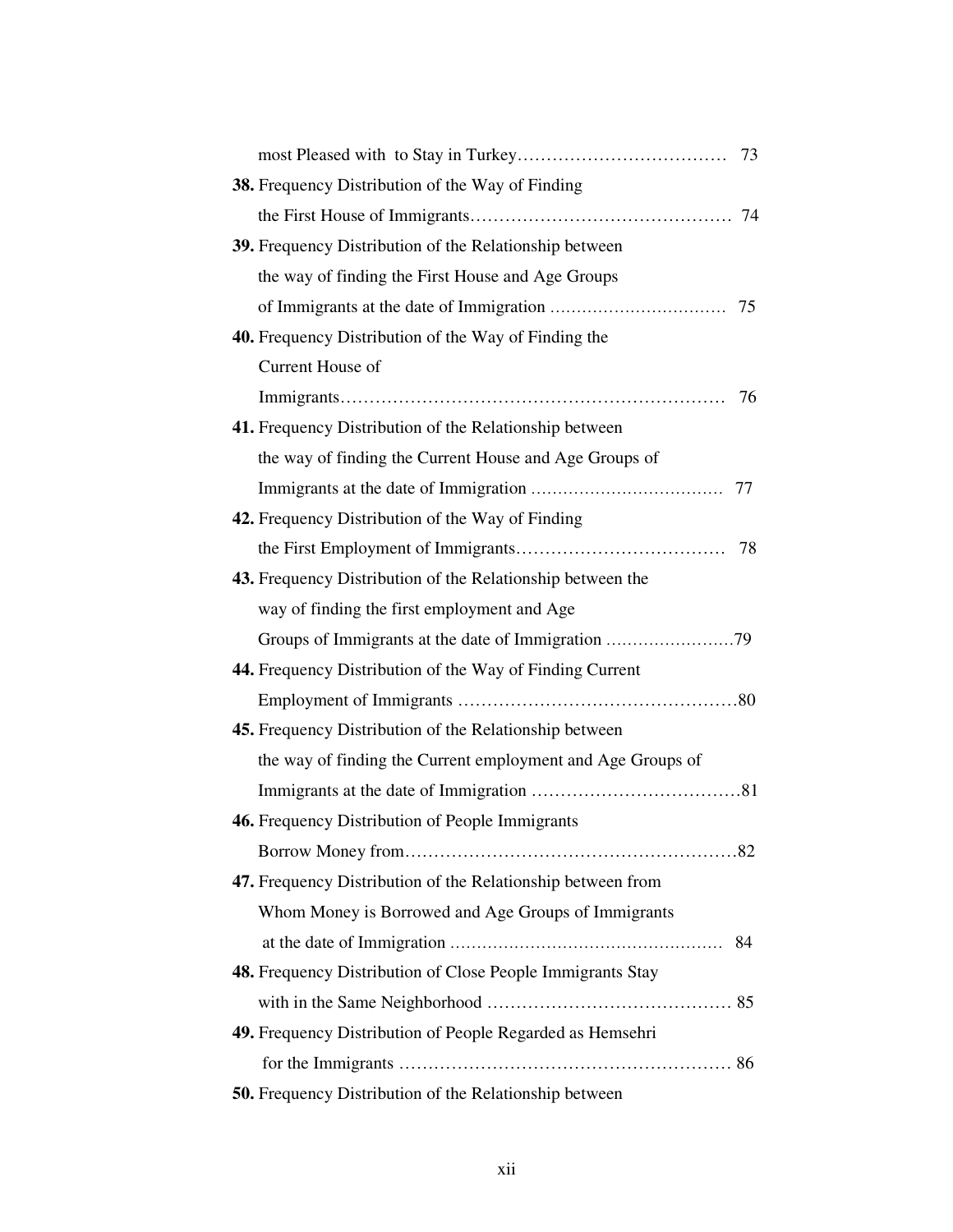| People Regarded as Hemsehri and Age Groups of                        |    |
|----------------------------------------------------------------------|----|
|                                                                      | 87 |
| <b>51.</b> Frequency Distribution of the Immigrants'                 |    |
|                                                                      |    |
| <b>52.</b> Frequency Distribution of the Relationship between        |    |
| Type of Relationship with other Social Groups and Age                |    |
|                                                                      |    |
| <b>53.</b> Frequency Distribution of People Immigrants Visit         |    |
|                                                                      | 89 |
| <b>54.</b> Frequency Distribution of the Relationship between        |    |
| People They Visit Most As a Family and Age Groups of                 |    |
|                                                                      | 90 |
| <b>55.</b> Frequency Distribution of Benefits of Living              |    |
| with Hemsehris within the Same Neighborhood                          | 91 |
| <b>56.</b> Frequency Distribution of Characteristic of Membership to |    |
|                                                                      | 93 |
| 57. Frequency Distribution of the Relationship between               |    |
| Characteristic of Membership to the Association                      |    |
| and Age Groups of Immigrants at the date of Immigration 94           |    |
| <b>58.</b> Frequency Distribution of Reason of Membership to the     |    |
|                                                                      |    |
| <b>59.</b> Frequency Distribution of the Relationship between the    |    |
| Reason of Membership to the Association and Age Groups of            |    |
|                                                                      |    |
| 60. Frequency Distribution of whether the Imigrants voted            |    |
|                                                                      | 97 |
| 61. Frequency Distribution of to whom the Immigrants Voted for       |    |
|                                                                      | 98 |
| 62. Frequency Distribution of If Immigrants Have                     |    |
|                                                                      |    |
| 63. Frequency Distribution of If Municipal Services is Sufficient 99 |    |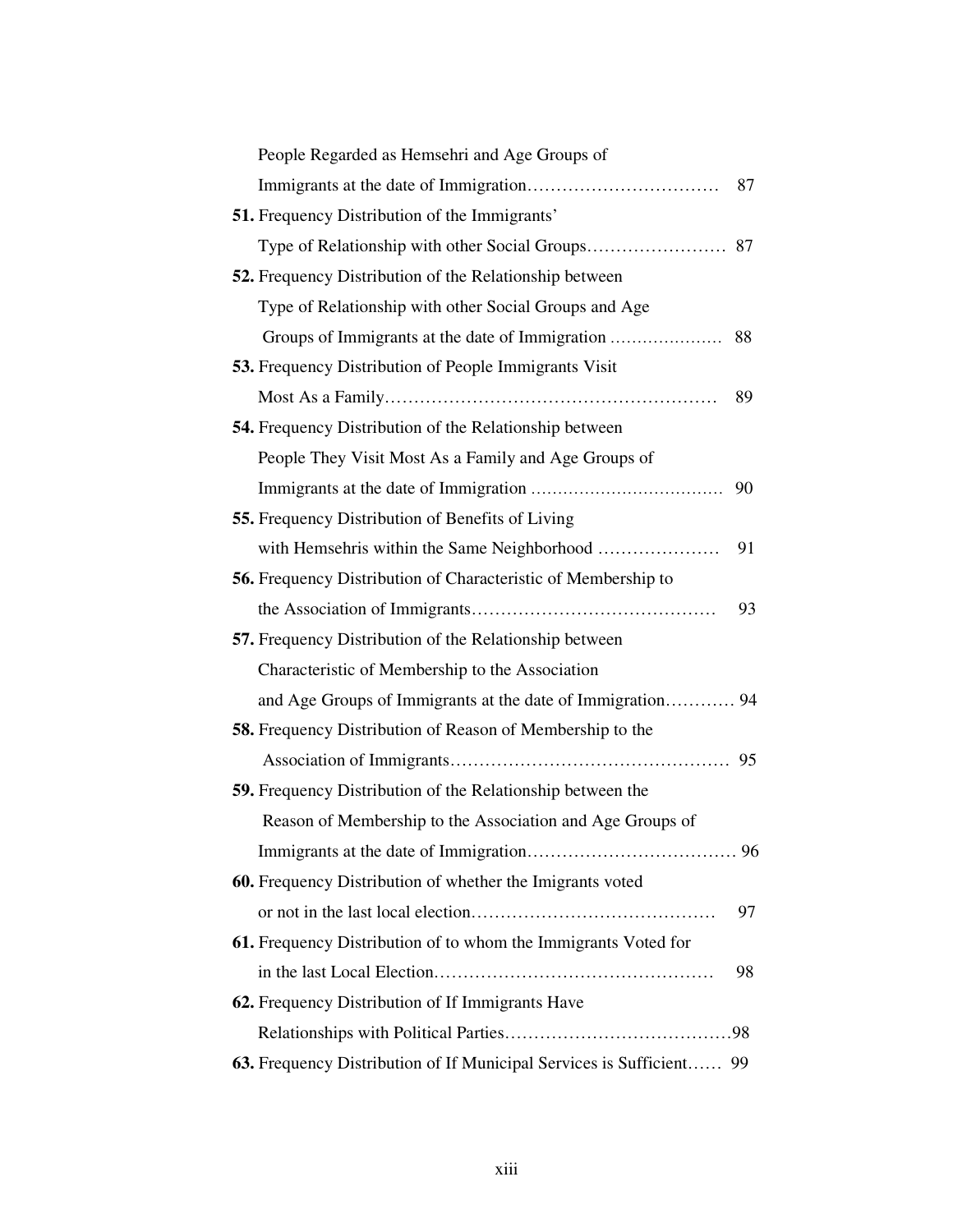| 64. Frequency Distribution of the Reason of Insufficiency of Municipal |
|------------------------------------------------------------------------|
|                                                                        |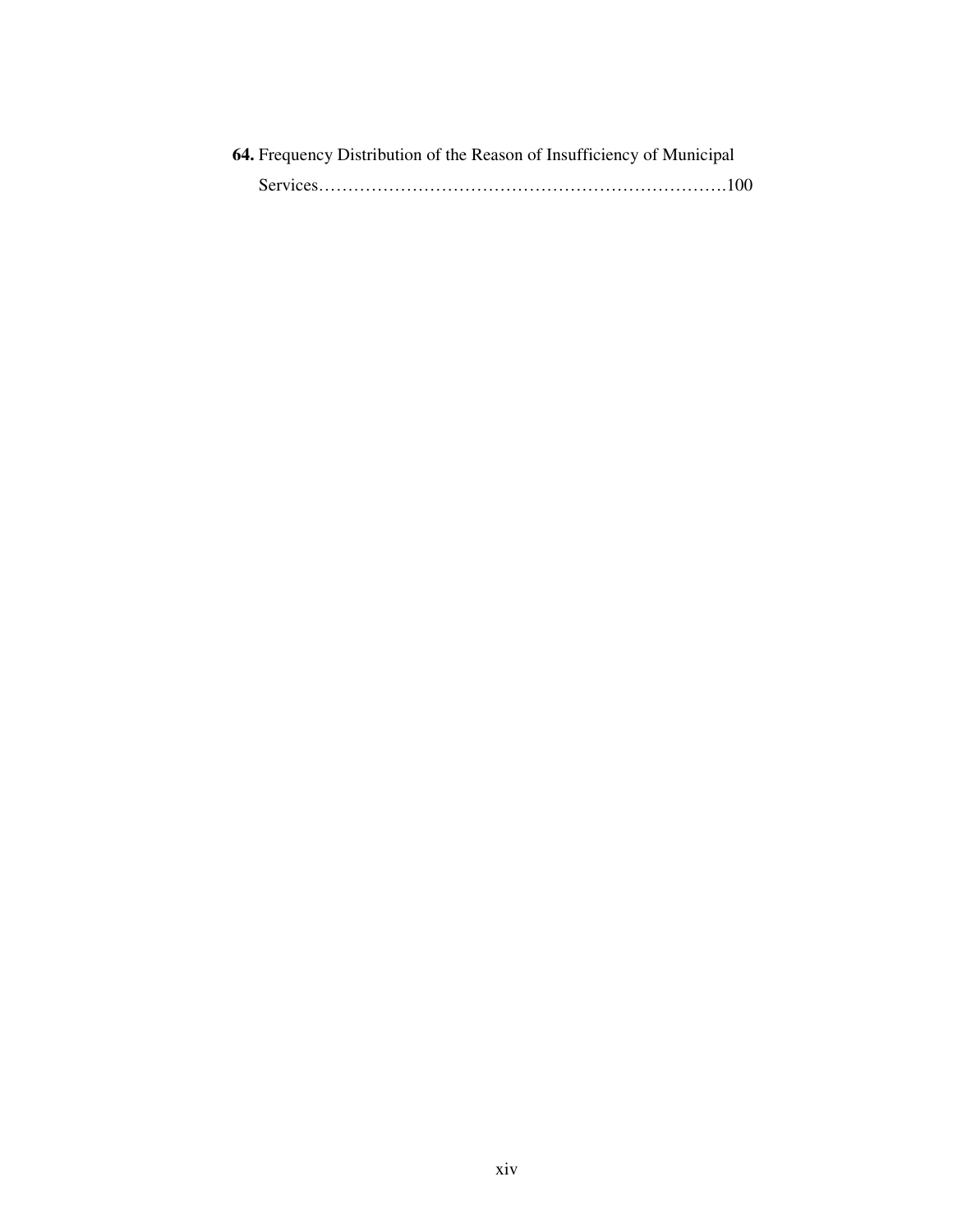#### **INTRODUCTION**

According to modernization perspective, having a progressive and evolutionary approach underdeveloped countries would undergo the industrialization and modernization processes of the west and the cities of these countries would be industrialized and have an integrated urban culture.

In Turkey since 1950's, several studies had been made investigating the adaptation process of migrants, "urban integration of villagers" and "villigification of the urban". (Arslanoğlu, 1998) According to Erman (1998), rural migrants were expected to assimilate into urban society leaving their rural and traditional values. Nevertheless they were found to be unsuccessful and remain rural. This failure to become an urbanite was seen as social and cultural marginality. Rural migrants were assumed to integrate to the city by adapting to the city life and finding a job. On the contrary it was seen in 1990's that there wasn't an urban integration in that sense from the beginning of the rural-urban migration. A part from the dominance of an urban culture what was observed was the production of localities in the squatters. (Arslanoğlu, 1998). Erman (1998) suggests that "the dichotomous approach of rural to urban migration has been replaced by one that increasingly acknowledges the diversity in the migrant population and their varied degrees of urbanity and rurality".

In this context, the change in the definition of urban integration comes to the agenda. The city is a place of a pluralist culture. So, those who make use of the opportunities provided by the city rather than those who integrate to the urban culture should be said to integrate to the urban life. In this approach the emphasis is on the ratio of share obtained from the opportunities of the city. What is important here is the establishment of mechanisms based on learning to benefit from the opportunities of the city through compromise. Social, cultural and economic relationships (social networks) of the migrants could reproduce the local identities and they help getting access to opportunities of the city. (Arslanoğlu, 1998). In this thesis the concepts of "urban integration" and "urbanity" are understood in this sense.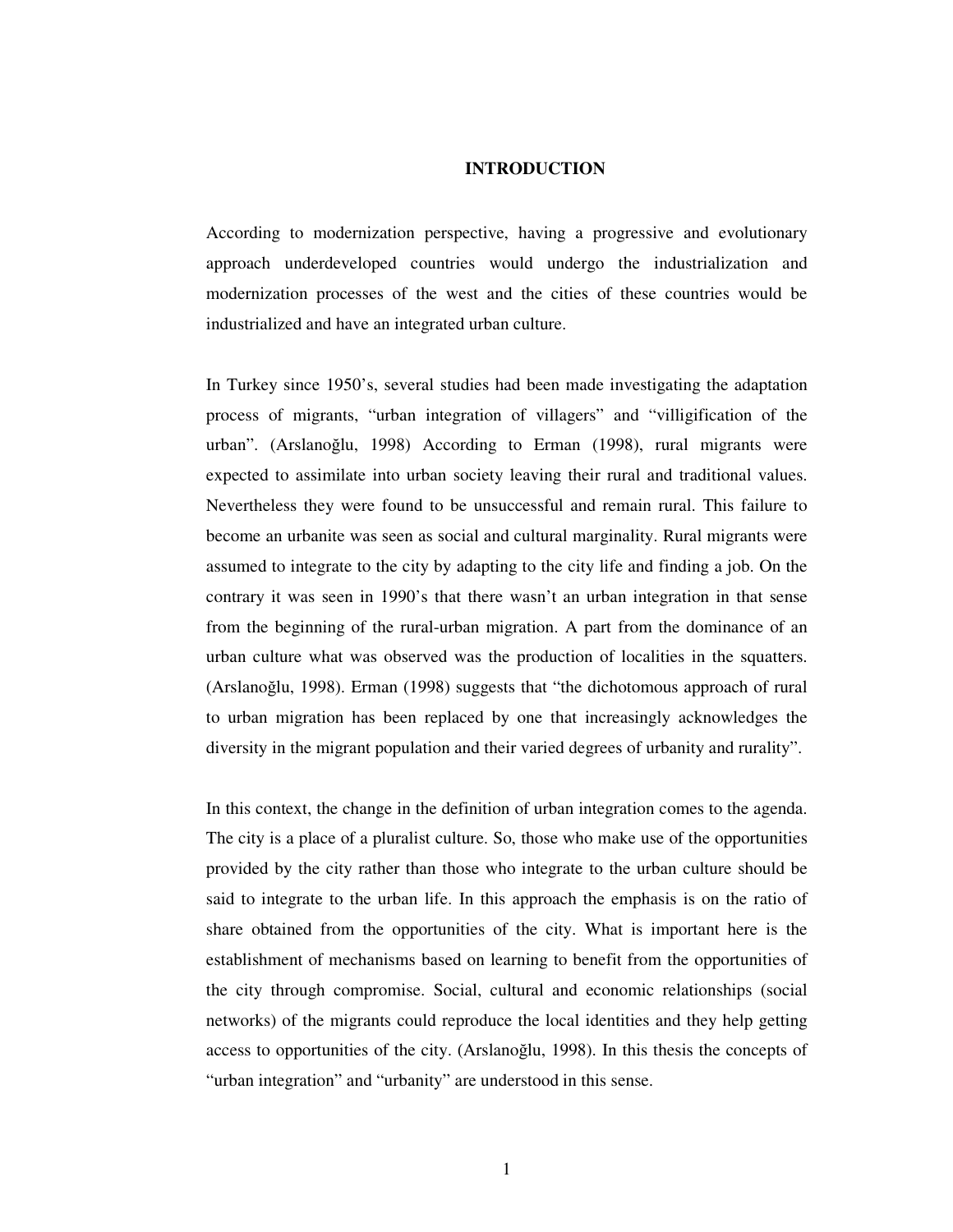A part from the rural-urban migration, Turkey also faced with an international migration wave of ethnic Turks mostly from the Balkan countries. As Kirişçi (1996) notes, the biggest number of immigrants has come from Bulgaria to Turkey since 1945. Additionally, in the year 1989 the largest collective civilian migration after World War II as estimated by the international humanitarian organizations was that of Bulgarian Turkish immigration. The immigrants received a warm welcome from the Republic of Turkey as they expected. Istanbul was the second mostly preferred city by them after Bursa. They were provided accommodation temporarily in the beginning to ease their adaptation. The immigrants were assumed to adapt to the new environment easily because they were Turkish. However, they were brought up in a different political, social, cultural and economic environment. They lived in a socialist country and they were subjected to assimilation policies that made them live under pressure for years. So it is free from doubt that, adaptation and integration patterns of immigrants would be different from those of Turkish rural migrants. Accordingly they have to be evaluated in a different manner taking into consideration their background and their social and cultural characteristics.

Although there are lots of studies concerning the integration of rural migrants to the urban life in Turkey, there are very few studies focusing on the integration problem of immigrants to the urban life. Thus, it is aimed in this thesis to fill this gap of the question of integration of immigrants to the urban life by analyzing their social networks. It is important to handle the issue of integration of immigrants in a different way from Turkish rural migrants since they came from an entirely different setting. For this purpose, a district Yenibosna found in Istanbul where migrants from different regions of Turkey as well as Bulgarian Turkish immigrants live has been chosen for the field study. It was thought that a settlement having a heterogeneous social structure would be more available to study since it would be easier to observe the attitude of immigrants to establish relationships with others.

Solidarity networks of the urban migrants are tools to cope with the difficulties of urban life. Economic difficulties and the feeling of loneliness are the main reasons that make them use these networks as adjustment mechanisms. These are social and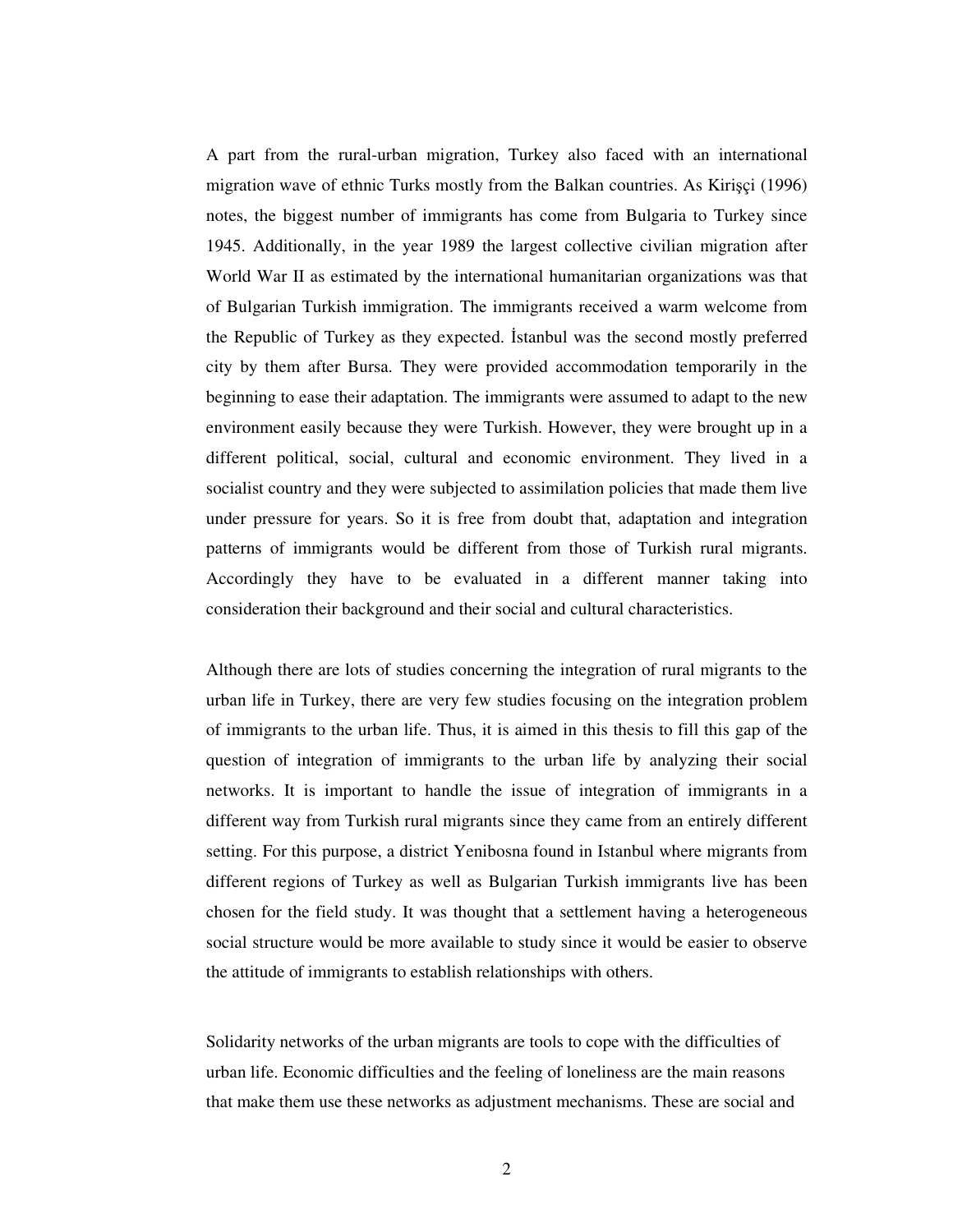cultural resources, migrants use for adaptation and they give way to particular social relationship patterns and life styles in urban integration. According to some who see urban integration as integrating to the urban culture, this is just a temporary process before becoming an urbanite. They see the solidarity networks of migrants as a source of lack of adjustment to city life. This view is an extension of modernization perspective, taking urbanization as a unilinear and one-way evolution leaving no room for varied cultural adaptations to urban life. Such an approach is rooted in the theoretical assumptions of the rural-urban typology, which assumes a difference in the rural and urban culture in the way people think, feel, behave and organize their activities. (Phillips, 1996)

This is why in the first chapter, some theoretical and conceptual considerations of classical urban sociology regarding urbanization are taken as starting point. First of all, the views of Tönnies and Durkheim who used polar contrasts to explain social change are summarized. Then, main premises of Simmel and Wirth are discussed as attempts of conceptualizing the city on its own. Critics of the classical urbanization theories including urbanization in the third world are the next subject. Finally, community studies as a concept and then two popular community studies are discussed.

In the second chapter, migration and migrant/immigrant networks are examined. Next, immigrant social networks and the question of urban integration with the related concepts to it are discussed. Then, the levels of urban integration, which are material/systemic, political and social integration, are discussed. A brief history of immigration of Bulgarian Turks and the social and cultural adaptation of the immigrants are considered to have an understanding of the overall historical, social and cultural context of immigration. In the final section, urban integration of Turkish migrants is reviewed to make a comparison with Bulgarian Turkish immigrants.

In the third chapter, the findings of the field study are evaluated. In the field study, socio-demographic characteristics, socio-economic status of immigrants,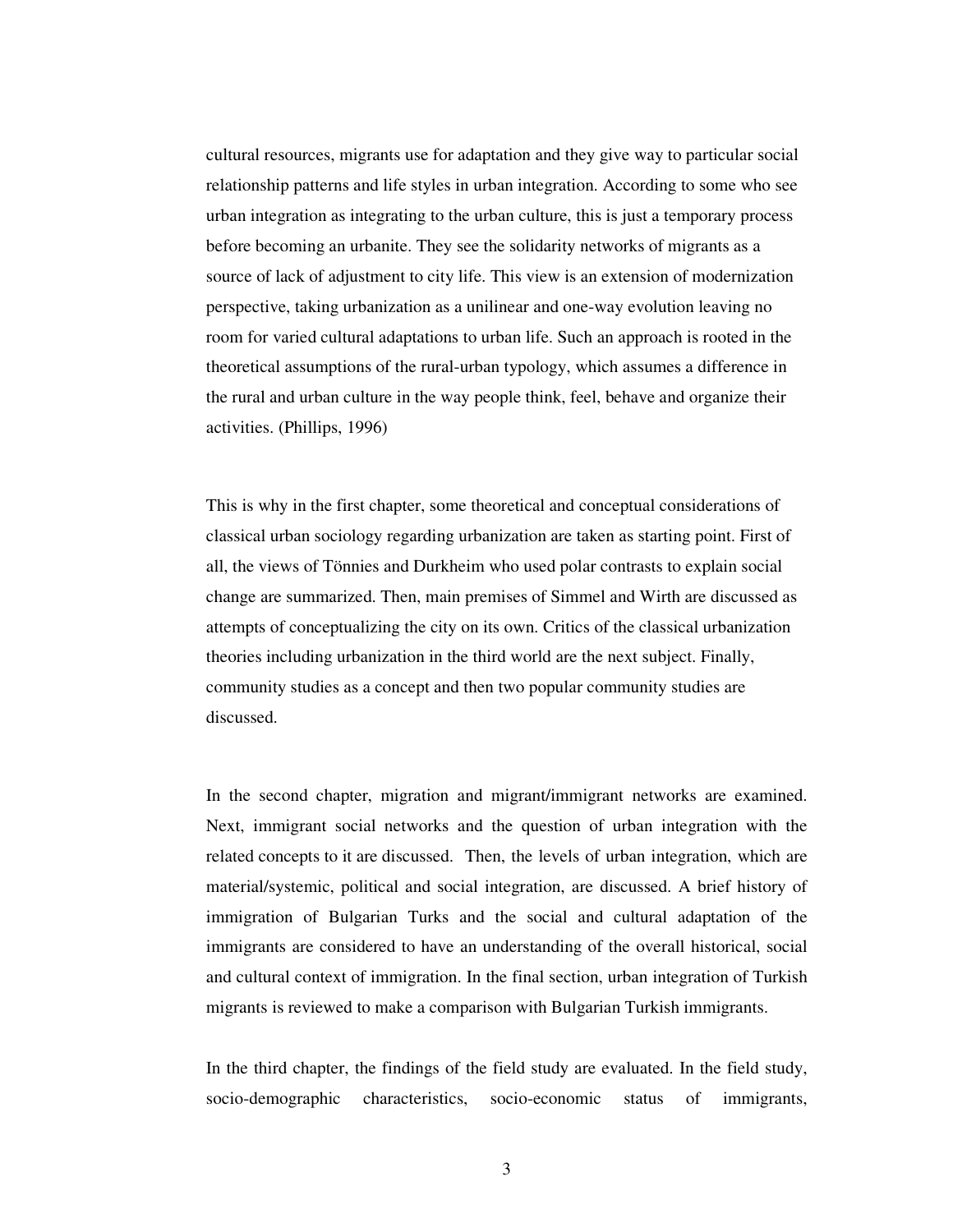immigration process and material and moral ties of immigrants to Bulgaria, operation of social networks in finding accommodation and employment as well as material necessity and social relationship and solidarity and organized and political behavior of the immigrants are discussed. In the part of the evaluation of the field study, the findings are summarized and they are analyzed in the framework of economic, social and political integration to the urban life.

The field study was carried out in Yenibosna, Istanbul in July and August 2004 where Bulgarian Turkish Immigrants of 1989 settled. The respondents were chosen among the male members of the association called "Deliorman Bulgaristan Türkleri Kültür Derneği" with 140 persons who migrated in 1989 and after. Data collection was made by a questionnaire, which was designed on the basis of a literature review made on the subject. Before beginning the field study the association was visited several times in order to gather information about the immigration process, problems they face, their life style etc. Then the questions were prepared by using the questionnaires used in related studies and by the information obtained from the immigrants.

At the beginning of the survey, the sample was selected by snowball method among the members of the association. Later, since it was aimed to compare the level of integration of two different age groups, a quota sampling was used to balance the samples' age group.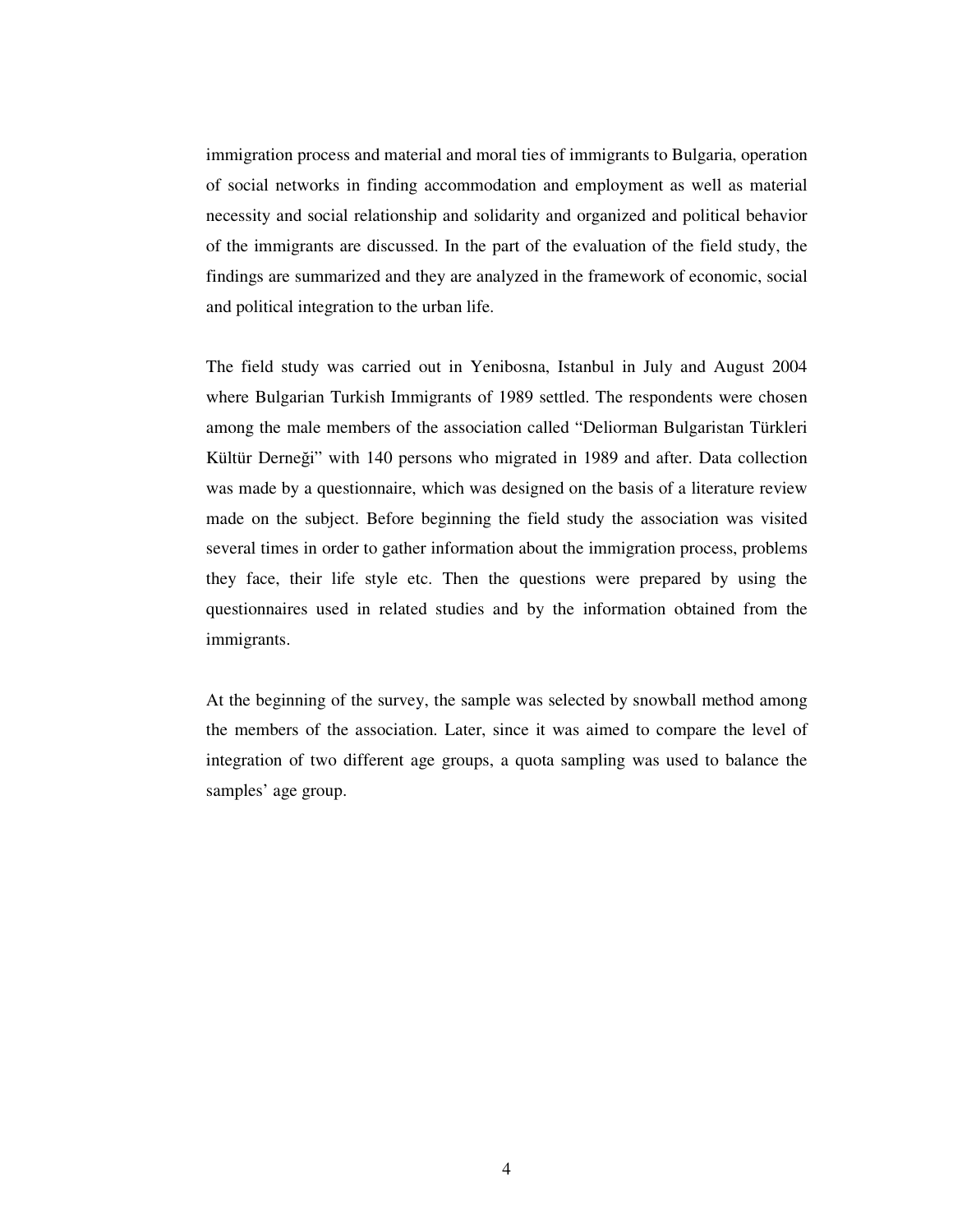# **CHAPTER I**

# **CLASSICAL THEORY OF URBANIZATION, CRITICISMS AND THE THIRD WORLD REALITY**

#### **1.1 Classical Theory of Urbanization and Rural-Urban Typologies**

Classical urban theory is based on polar contrasts between two types of social organization and human personality. The classical urban theorists interpreted the changes occurring in the society similarly and explained them, as inevitable evolutionary developments from one form of social organization to another such as from rural to urban, from small-scale to large scale, from religious to secular etc. They used ideal types to express these polar contrasts such as the rural and urban types of society. According to these theorists using rural-urban typologies, the development from rural to urban type of society is unilinear, inevitable and irreversible. Simple rural life and complex modern society are the two ends in the development process and there is a continuum among them. (Philips, 1996)

Reissman, (1964) summarized the terms used by some classical sociologists in their attempt to describe the society using polar contrast approach in a table:

| <b>Author</b> | <b>Rural or Non-urban</b>    | Urban        |
|---------------|------------------------------|--------------|
|               | Category                     | Category,    |
| Becker        | Sacred                       | Secular      |
| Durkheim      | <b>Mechanical Solidarity</b> | Organic      |
|               | Solidarity                   |              |
| Maine         | <b>Status</b>                | Contract     |
| Redfield      | Folk                         | Urban        |
| Spencer       | Military                     | Industrial   |
| Tönnies       | Gemeinschaft                 | Gesellschaft |
| Weber         | Traditional                  | Rational     |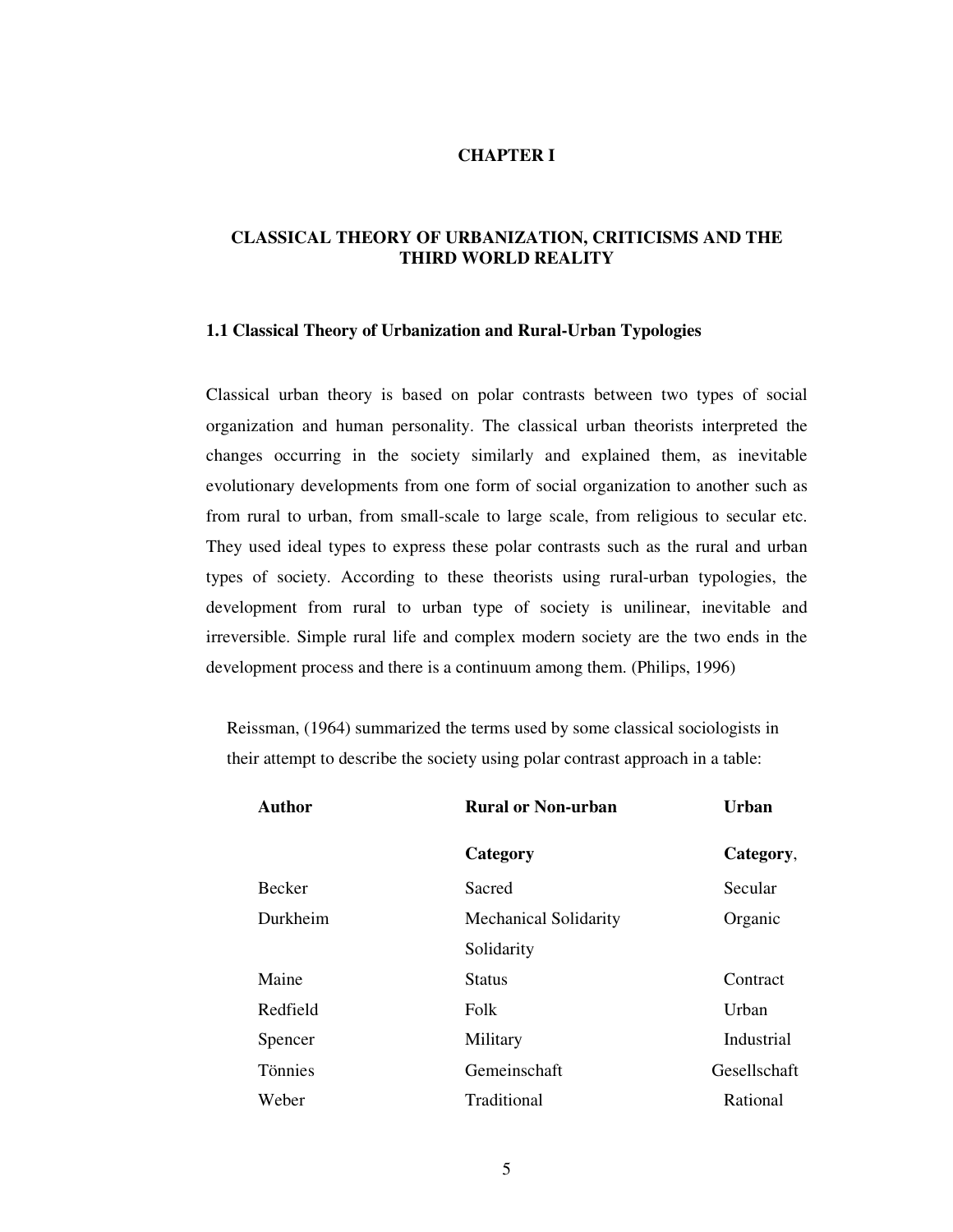Tönnies' "Gemeinschaft and Gesellschaft" is the most well known dichotomy. He tried to explain the transformation of traditional forms of community life in Western Europe. His typology was between two forms of social organization namely between Gemeinschaft (community) and Gesellschaft (society). After the distinction he drew between two forms of social organization, other typologies came after it such as pattern variables formulated by Parsons and the folk urban typology by Redfield and Wirth. According to Tönnies, Gemeinschaft is the "lasting and genuine form of living together", Gesellschaft is a "multitude of natural and artificial individuals the wills and spheres of who are in many relations with and to one another, and remain nevertheless independent of one another and devoid of all mutual familiar relationships". In Gesellschaft, every person strives for that which is to his own advantage and he affirms the actions of others only in so far as and as long as they can further his interest. (Mellor, 1977)

In Gemeinschaft, people are bound together by common values, traditions and blood ties and are linked by reciprocal binding sentiment whereas in Gesellschaft there is a lack of close ties and human relations, rest on contracts and laws but not binding sentiment. Attachment to land and neighborhood is replaced with attachment to money. In Gesellschaft, people measure all values in terms of money. Gemeinschaft is represented by small rural communities where people know each other and their place in the social system. Gesellschaft is represented by large urban centers where people don't know one another and their place in the society is changeable. In the end he says that the negative consequences of Gesellschaft can be lessened but cannot be reversed in to the perfect unity of human wills found in the rural community. (Philips, 1996)

Durkheim described the rural-urban shift in terms of changes in social bonds among people or social solidarity by using the terms organic and mechanical solidarity. In mechanical solidarity, people are not atomized and they are homogeneous in their thoughts and feelings. In organic solidarity, which is found in urban industrial society, people are not similar to each other, the collective conscience such as shared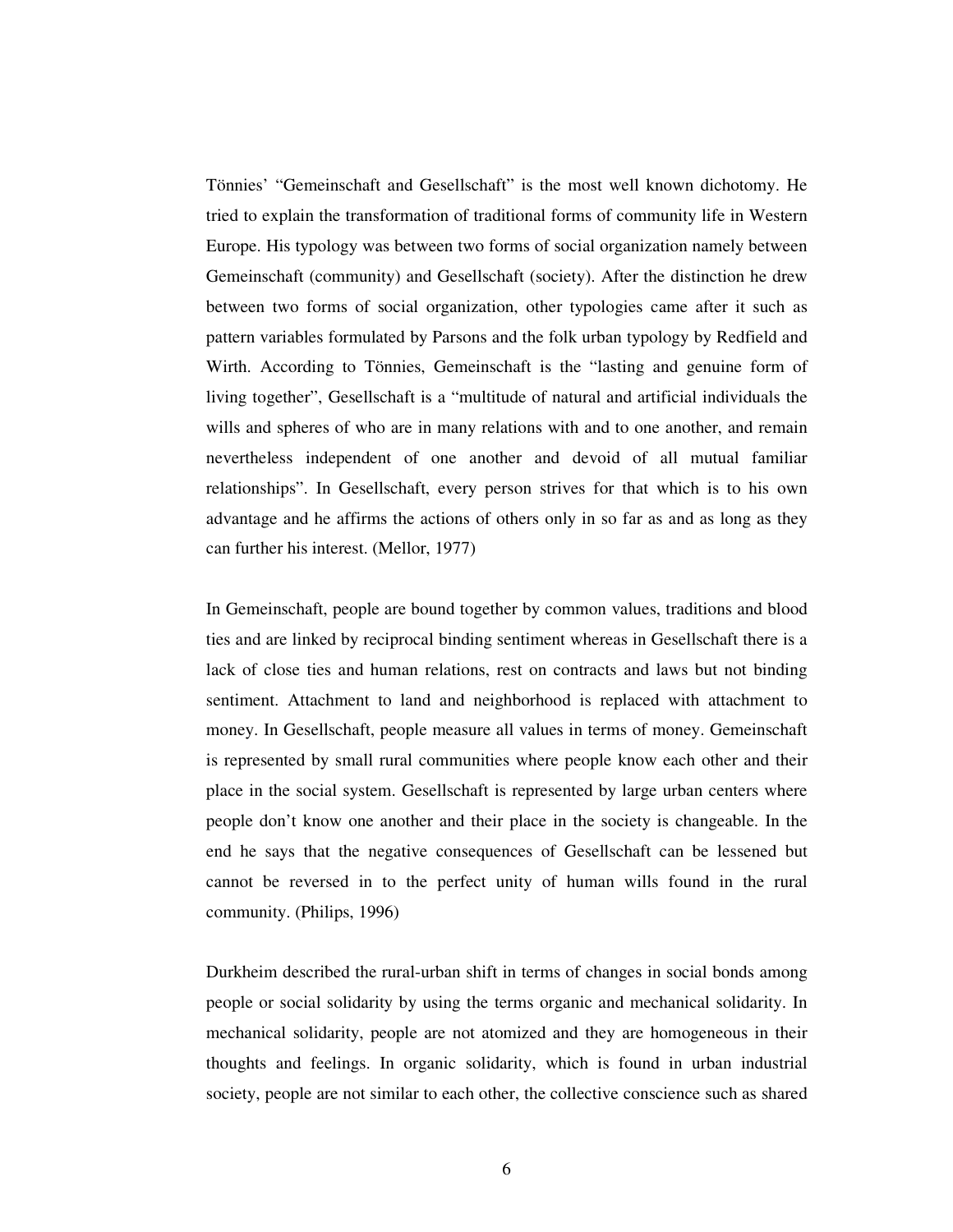beliefs, values, sentiments and morality weakens and individuality is stimulated by the division of labor. For Durkheim, the shift of the western civilization from mechanical to organic solidarity was inevitable. The change was from a homogeneous social organization having a unity of thought, beliefs and manners to the unity consisting heterogeneous people and functional interdependence.

For Tönnies, Gemeinschaft was natural but Gesellschaft was artificial but according to Durkheim both societies having mechanical and organic solidarity are natural forms. The unity of the urban society by functional interdependence as a result of division of labor replaced the unity of homogeneous rural society. The evolution from the rural, mechanically solid society to urban-industrial, organically solid society weakened the collective conscience by specialization and functional differentiation of the society and contracts and a belief in the individual replaced the collective conscience. (Philips, 1996)

Tönnies and Durkheim explain the change over time in the pattern of social life as a consequence of a growing rationality and an expanding division of labor. What distinguishes the analysis of Simmel from them is that although he explains the effects of size, division of labor and the money economy in the society, he also sees the city as a causal factor in itself in the description of the change of the social life. This difference mainly comes from his emphasis in the sociology of number. Therefore Simmel's essay may be regarded as an attempt to theorize the city itself. Wirth's essay is the extension, modification and development of Simmel's essay on metropolis for developing a theory of city. He tried to escape from confusing urbanism with industrialism and modern capitalism. (Saunders, 1986)

#### **1.2. Criticisms of Classical Theory of Urbanization**

Pahl (1968), notes that the central areas of cities display patterns of life differing what Wirth and others have suggested. A number of studies carried out, showed that "urban villages" existed in the centers of cities in which there were a high social cohesion and a prevalence of primary contacts However, according to Wirth and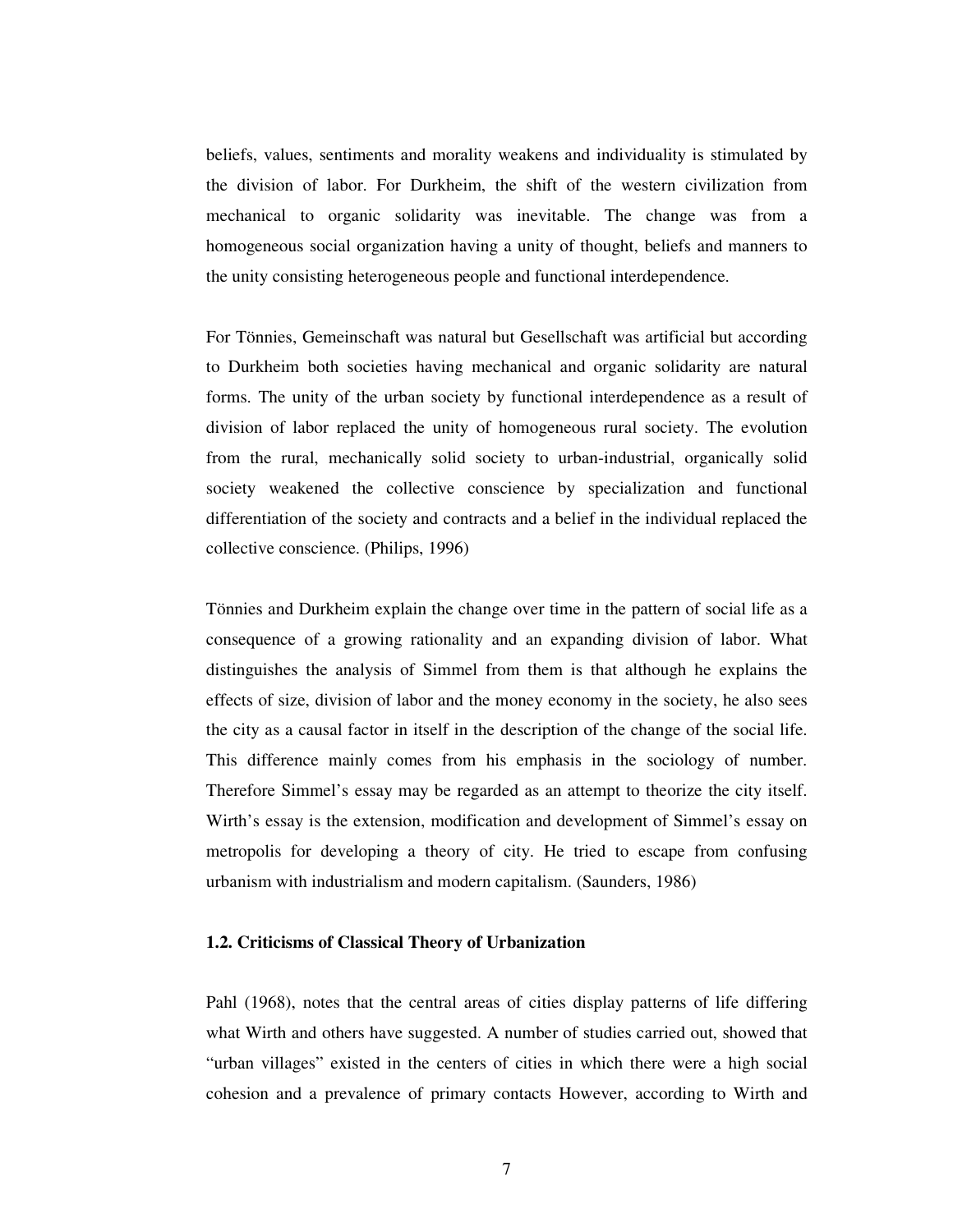others, central areas of large cities were seen to be at one polar extreme of the ruralurban continuum. The findings of the studies realized in the centers of cities suggest that the characteristics of urban life postulated were not applicable to the urban villages. It is necessary to set forth Wirth's ideas about the existence of rural ways of life in cities before passing to criticisms of rural urban-typologies.

Saunders (1986) emphasizes that the existence of urban villages is not inconsistent with Wirth's theory. The terms "urban villages" by Gans and "ruralization of the city" by Lughod is encompassed by Wirth, for he argues that increased density leads to creation of a "mosaic of social worlds" by congregation of similar race, class, status etc. Additionally, as mentioned above, Wirth emphasizes that folk ways of life may be found in cities because previously dominant patterns of life do not end completely by urban growth. On the other hand, existence of the characteristics of urban culture is explained by the dominance of the city over its hinterland.

Therefore Saunders finds critics of Wirth's theory unjust concerning urban villages. He adds that even if the findings of these studies don't support Wirth's theory, what should be done is to criticize the usefulness of his concepts rather than completely refusing his theory.

Several criticisms have been raised against rural-urban dichotomy. First of all, duality of the model is criticized. Numerous paired hypotheses are used to describe the urban and the rural pole. It is suggested that the characteristics of urban pole is the reverse of rural pole as in the organization disorganization paired variable. (McGee, 1975) Lewis, who studied Mexico, found that organization disorganization hypothesis is not valid for that case. In that study, the findings suggest that a society can both have characteristics such as high degree of homogeneity and individualism together. Therefore, the empirical evidences are contrary to major hypotheses. Foster (1965), has found many urban personality characteristics in rural society. According to him, peasant societies have an "image of limited good" meaning; an individual can have a good life only at the expense of others. Peasants don't trust of others and they find cooperative behavior dysfunctional. Therefore individualism is seen among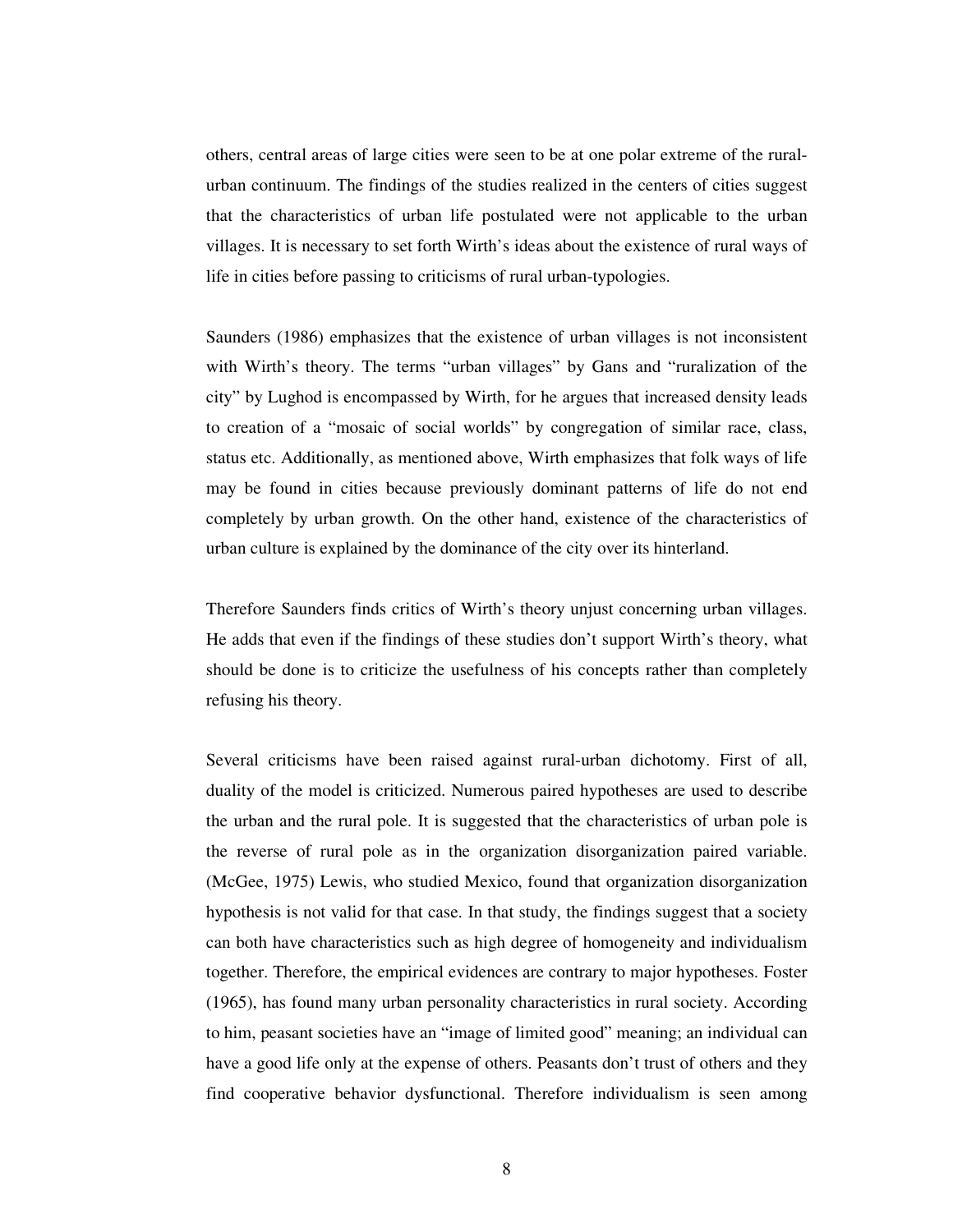peasants. (Foster, 1965 qtd. in Phillips, 1996). Gans, in his study of an Italian-American working class community in Boston found an urban village having social intimacy rather than alienation and loneliness among people living there.

Another criticism is that the typologies are deterministic. It comes from the nineteenth century Darwinian worldview of unilinear, one-way evolution. Varied cultural adaptations of people to urban life are overlooked. Hauser (1967), suggests that the so-called typologies were taken as generalizations based on research rather than tools to be utilized in research. Investigators tried to conform their findings to the typologies rather than seeking deviations from them. In turn, diachronic conclusions were drawn from synchronic observations. Therefore the concepts were used in a neo-evolutionary way by seeing folk and urban ways of life as different stages in the development of societies.

Wirth suggested that size, density and heterogeneity are the key determinants of urban life. However he was criticized because the very same characteristics could be explained as a result of technology, industrialization, economic rationality etc. that were linked with urban life. Therefore mainly his theoretical adequacy rather than mode of conceptualization is questioned. Gans and Pahl criticized him in this respect.

Gans' first criticism is that Wirth's statements were about the inner city and can't be generalized to the entire urban region. He suggests that life in outer city and suburban regions does not display an anonymous and impersonal character. He called these relationships as quasi-primary, that is the relationships are more intimate than secondary contact but more formal than primary contact. Second, Gans finds the three variables set forth by Wirth as determinants of urban life inadequate. For him "residential instability" provides a more adequate explanation of patterns of life whether in the city or in the countryside. Wirth sets forth that the three variables brings about some social consequences. Gans notes "a significant proportion of the city's inhabitants were, and are isolated from the consequences by social structures and cultural patterns which they either brought to the city, or developed by living in it"(Gans, 1968 qtd. in Saunders, 1986).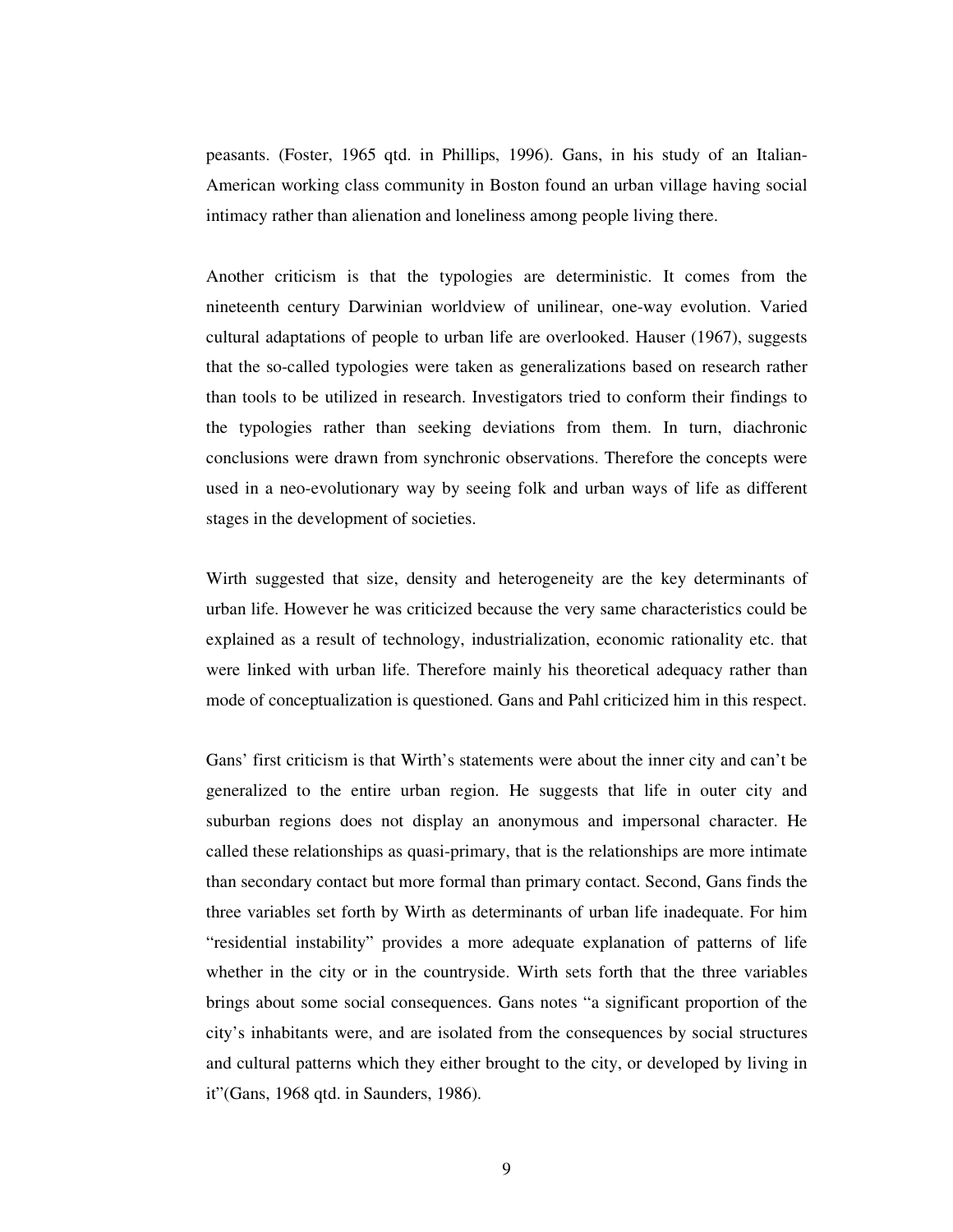According to Gans, under certain social and cultural factors size, density and heterogeneity affects the quality of social relationships. If people don't have the chance to choose where to live, then residential instability of their neighborhoods will determine their ways of life. To clarify this point he classifies five types of inner city residents. First cosmopolitans who are students, intellectuals and professionals choose to live in the inner city since it is near the cultural center. Young unmarried and childless couples constitute the second group. They choose to live in the inner city until they start a family. The first two groups are detached from the inner city due to either their interests lying in the outer region or their temporary location. The third group is urban villagers who continue some of their rural habits and life styles in the city und thus unaffected by the surrounding urban environment. Therefore urban villagers like the first group are not affected from the social consequences Wirth suggested because they are not detached from their surrounding environment. So Wirth's three variables become less effective when there is a greater choice available. Then for Gans, choice as a way of life replaces the determinants of ways of life in the analysis of social relationships in the city. Sociological variables of "class and life cycle" are the most important factors in the explanation of variations in social relationships. Accordingly size, density and heterogeneity loses their importance as explanatory variables in his analysis. Consequently if ways of life are explained by the factors of class and life cycle rather than "the ecological attributes of the settlement" then it is not possible to formulate a sociological definition of the city and in turn, one can not talk about an urban or suburban way of life. (Saunders, 1986)

Pahl (1968), supports Gans's argument stating that patterns of social relationships in any locality can be understood by the analysis of social structure. For him, concepts such as urban and rural cannot be used as explanatory variables and notes that " any attempt to tie particular patterns of social relationships to specific geographical milieux is a singularly fruitless exercise". Pahl added some factors, besides class and life cycle such as " divisions between traditional residents and newcomers and the different patterns of social networks between locals and cosmopolitans" He added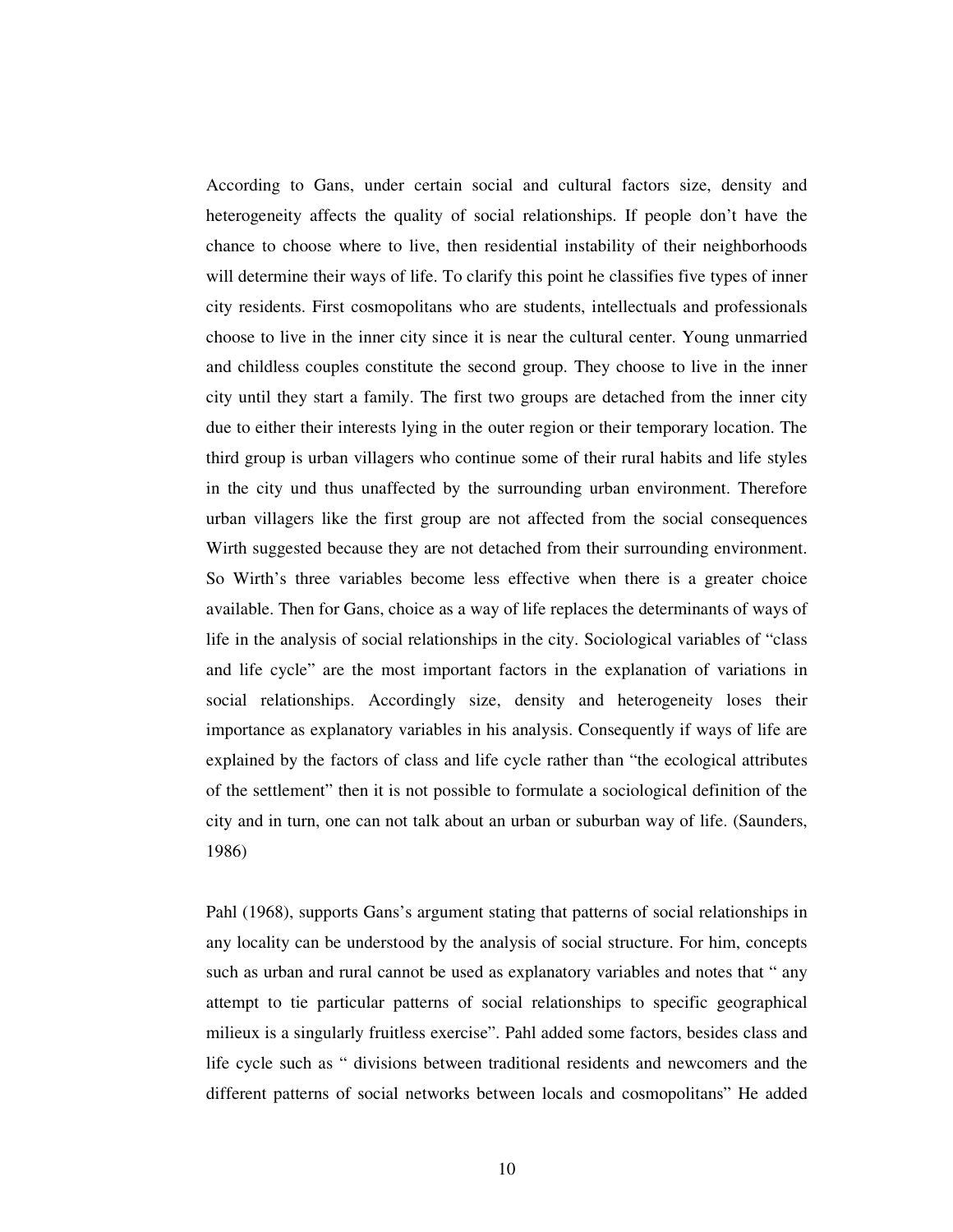the spatial analysis that is the interaction between local and national in understanding the social life in any locality. Stacey, used the term "local social systems" and argued with Pahl that the relationships between the local and national rather than the view that, localities' being urban or rural determines the pattern of social life.

Dewey notes that variations in the size of human settlements leads to some sociological consequences set forth by Simmel, Wirth and other writers but only size can not be a factor in explaining the urban or rural culture. So he finds these social consequences as having incidental importance and states that cultural theories of urban-rural differences are "real but relatively unimportant"

Saunders draw the conclusion that there is no distinctively urban culture and finds the work of classical urban sociologists insufficient to call a specifically urban social theory. Size of human settlements is just one among several factors and a social psychological theory is thus needed involving the inclusion of spatial factors among other factors. (Saunders, 1986)

On the other hand, Castells, identifies urban culture as it is presented is neither a concept nor a theory but rather a myth recounting the history of human species ideologically (Castells, 1977). According to him, the theories developed regarding urban culture are based on this myth and uses the key words of modernism for the social forms of liberal capitalism in an assimilated and ethnocentric way. He admits that cultural specifities are found in certain social environments, however he finds the town country distinction in explanation of social relationship patterns insufficient and thinks that one must look to the social structure as a whole to explain the mode of social life. He opposes to the "purely empirical correlation between a cultural content and its spatial seat". (Castells, 1977)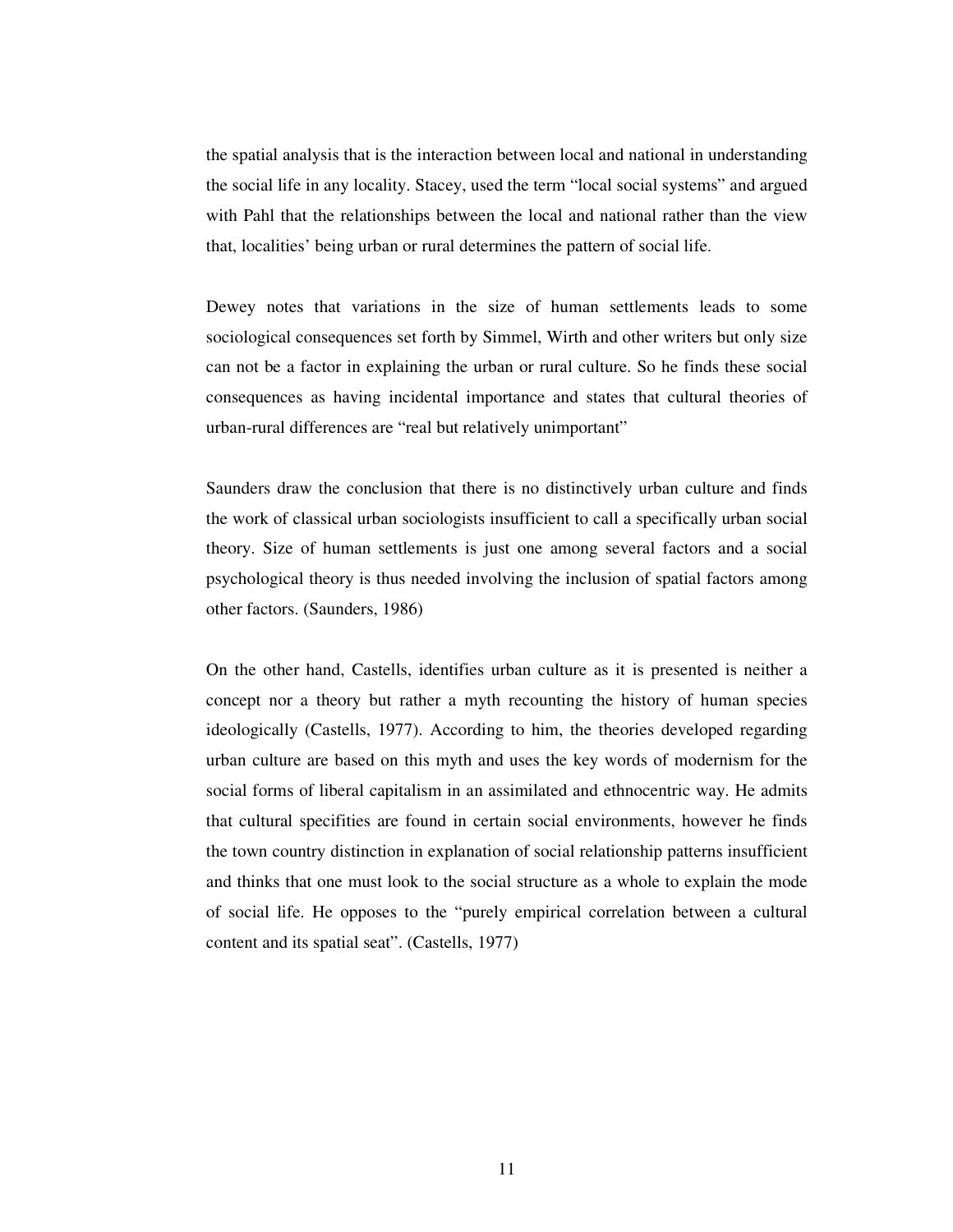#### **1.2.1 Third World Reality**

Some scholars criticize the typologies because it is ethnocentric and thus fails to approximate reality. It is assumed that the patterns and processes of urbanization, industrialization and capitalism will be lived universally just like in Western Europe. However the evidences from other parts of the world are contrary to this view The case of China may be given as an example since, industrialization in China is faster than urbanization (Philips, 1996)

Hauser, (1967) in the same way viewed the ideal-type constructs as products of Western writers, pointing out the departures in reality from the ideal-type constructs in less-developed regions of the world. He applied the main characteristics set forth by the ideal-type constructs to Asian cities, which were less developed regions. He tested whether the characteristics of urban and rural ways of life are applicable to those cities and compared the actual characteristics of the urban and rural areas of the less developed countries with those of expected characteristics of the urban, which were developed by Wirth and Redfield. Finally he reached to the conclusion that they are not valid theories for the third world cities. There are several other cases investigating rural-urban differences in non-Western regions. Edward Bruner's work on Toba Batak in Medan Sumatra suggests that the characteristics of life in transition to rural areas are not same as in Western society. Abu-Lughod (1961) found out as a result of her study in Cairo city that, dichotomy is invalid in Egypt and many other less developed countries. McGee (1975) is of the same opinion depending on his study in Kuala Lumpur city.

McGee, (1975) calling attention to the differences between developed and underdeveloped world notes that cities are to be understood in the wider socioeconomic system in the context of underdeveloped world in which each country is affected in a different manner by the other socioeconomic systems. According to him, taking the city as independent variable means saying that the symptom has caused the disease. Rather, the city must be seen as a system in the process of wider socioeconomic changes. Therefore an understanding of the condition of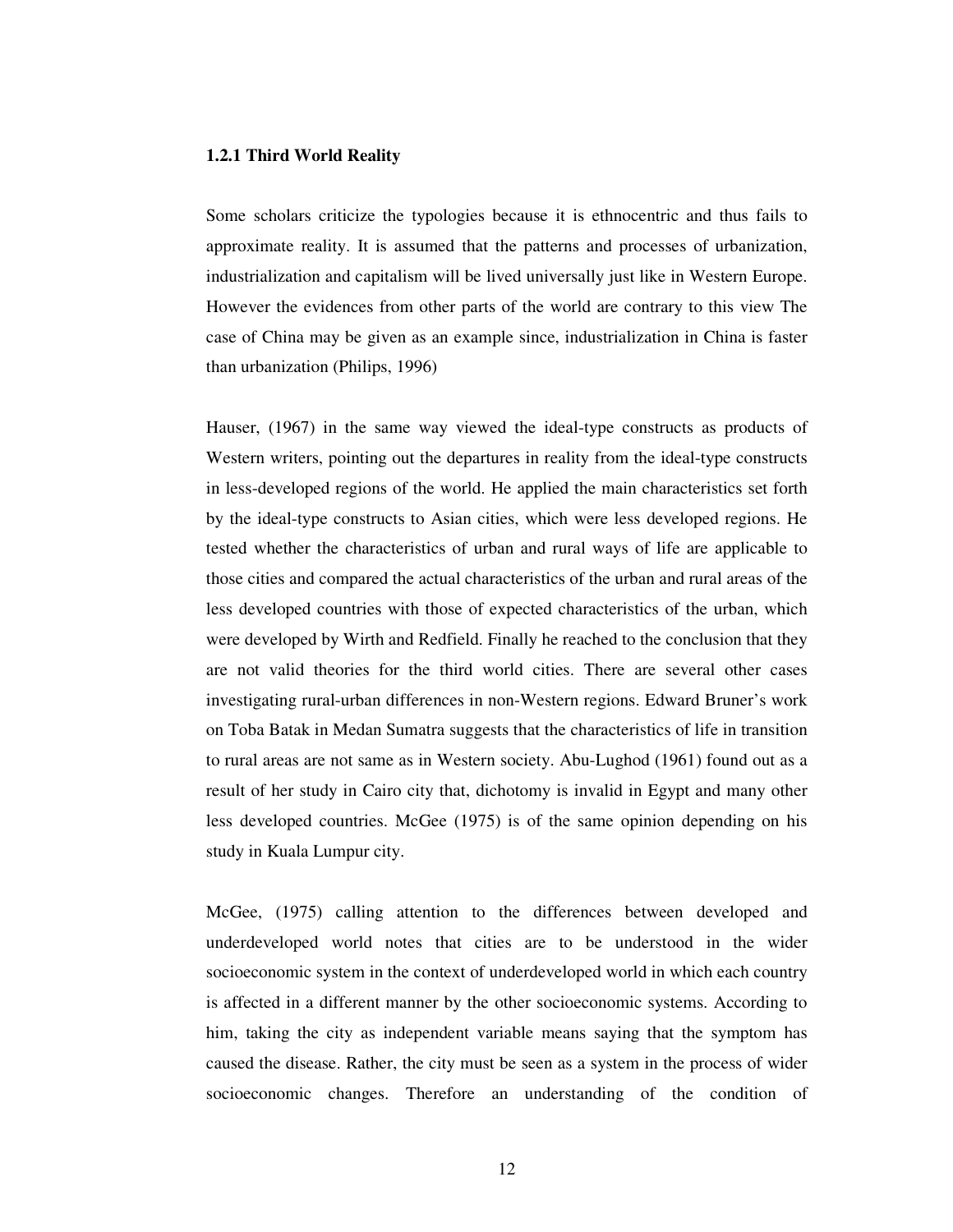underdevelopment is necessary in the analysis of underdeveloped countries' cities. Frank (1967) finds theories envisaging the repetition of the Western experience totally incorrect since the condition of underdevelopment is caused by the impact of capitalism and can only be understood through considering its continuing relationship with capitalism. (Frank, 1967 qtd. in Saunders, 1986).

Lewis (1967) proposed developing indices of the degree of urbanization to differentiate cities. For him, cities provide a wider range of alternatives than nonurban areas in terms of "types of work, housing, food, clothing, educational and medical facilities, modes of travel, voluntary organizations, types of people and so on". If these are characteristics of cities, different sectors of the population within cities can be classified according to the degree of provision of these alternatives. If some people in the city have fewer alternatives regarding clothing, food, type of work etc, than that sector of the population is said to have a lower degree of urbanization. The scale of urbanization can be applied to all settlement types in addition to the cities. Therefore he sees two sides of the urbanization coin, one of which is the amount and the variety of services and the other is the degree different sectors of the population benefits from these services. That is, two cities having the same urbanization index in terms of variety and the amount of services may be different regarding the availability of these services for the different sectors of the population. At this point he refers his study in Mexico City and tells that a majority of people living in the urban Mexico have a lack of access to urban services. They have a low degree of education and literacy, don't belong to labor unions, don't have a social security etc. Therefore although these people live in the city, they are not urbanized. Consequently the poor in all cities of the world are less urbanized than the wealthy people. (Lewis, 1967 qtd. in Saunders, 1986).

## **1.2.2 Community Studies**

It is explained above that from Tönnies to Wirth "ecological determinacy" was the dominant approach in the description of social life in cities. That is, physical changes such as increases in population, density and heterogeneity would inevitably lead to a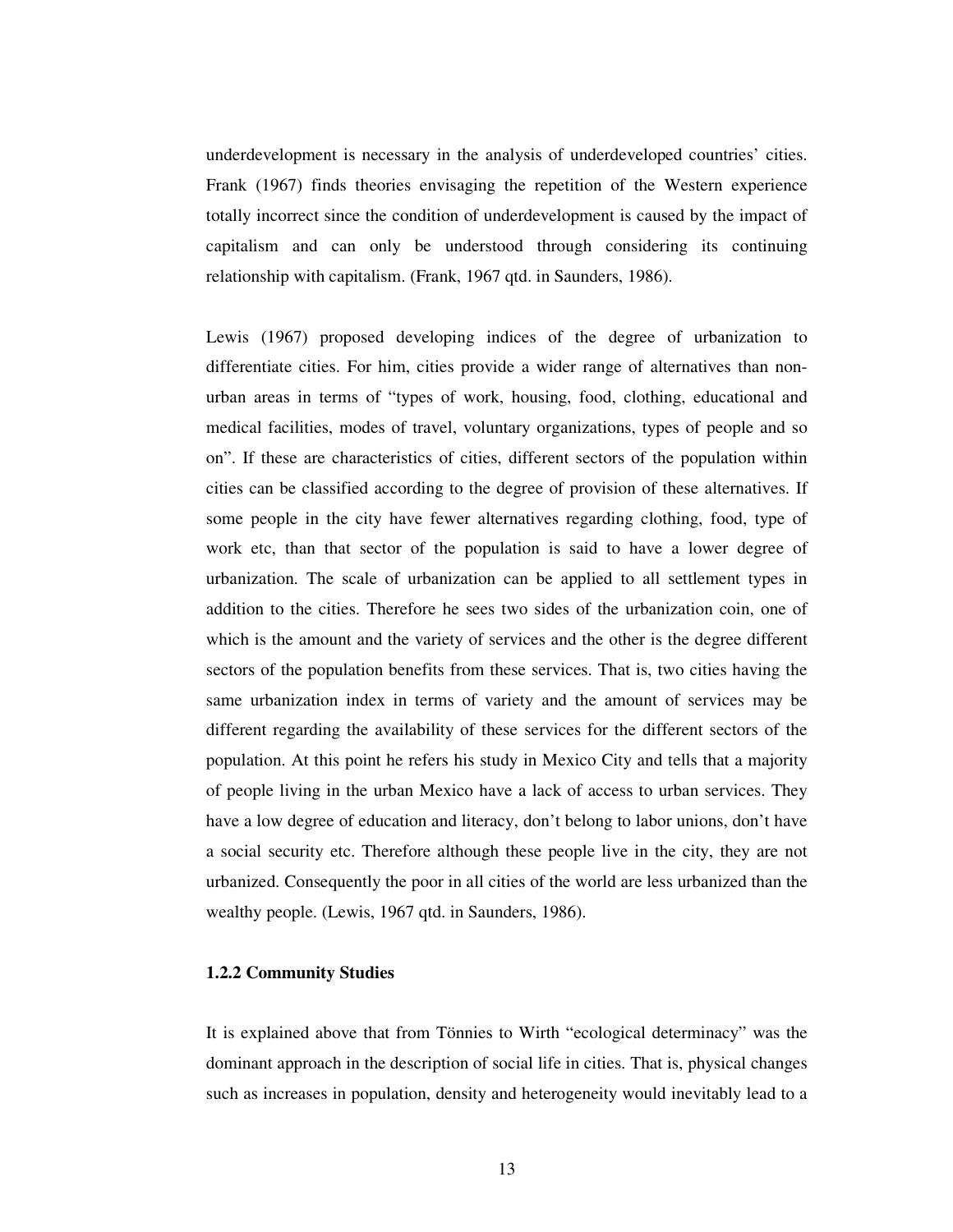loss of community. Many of the community studies undertaken in urban areas have reached to findings contrary to this belief. Nisbet (1966) notes that, community encompasses relationships having " a high degree of personal intimacy, emotional depth, moral commitment, social cohesion and continuity in time". To him community is "a fusion of feeling and thought, of identity and commitment, of membership and volution, it may be found in, or given symbolic expression by, locality, religion, nation, race, occupation or crusade"(From Abu-Lughod, 1991)

Community studies differ from ecological investigations in their general approach and methodology. Anthropological field research methods are used by sociologists and anthropologists in community studies. The methodology is sometimes called ethnography, in which researchers live for a period of time in the area of research and learn the life styles of people by experiencing themselves. So observation is the generally used method rather than questionnaires and quantitative techniques. Scope of community studies therefore is limited by the sub area of cities and neighborhoods having a relatively homogeneous population living in a discrete physical space. It is impossible to study the ways of life in a large city at the same time. Community studies are done in residential districts providing access to researchers. Therefore poor, segregated on the basis of race and ethnicity, locally ordered and homogeneous communities were studied rather than rich, diversified, diffuse or externally oriented and heterogeneous ones. (Abu-Lughod, 1991)

Community studies are done to investigate the lifestyles of different sections of the society and by doing this, the validity of the theoretical assumptions are tested. In the following part, two popular community studies conducted in cities of underdeveloped world (Cairo and Mexico respectively) aimed at questioning the assumptions of urbanization theories especially for the underdeveloped world will be discussed.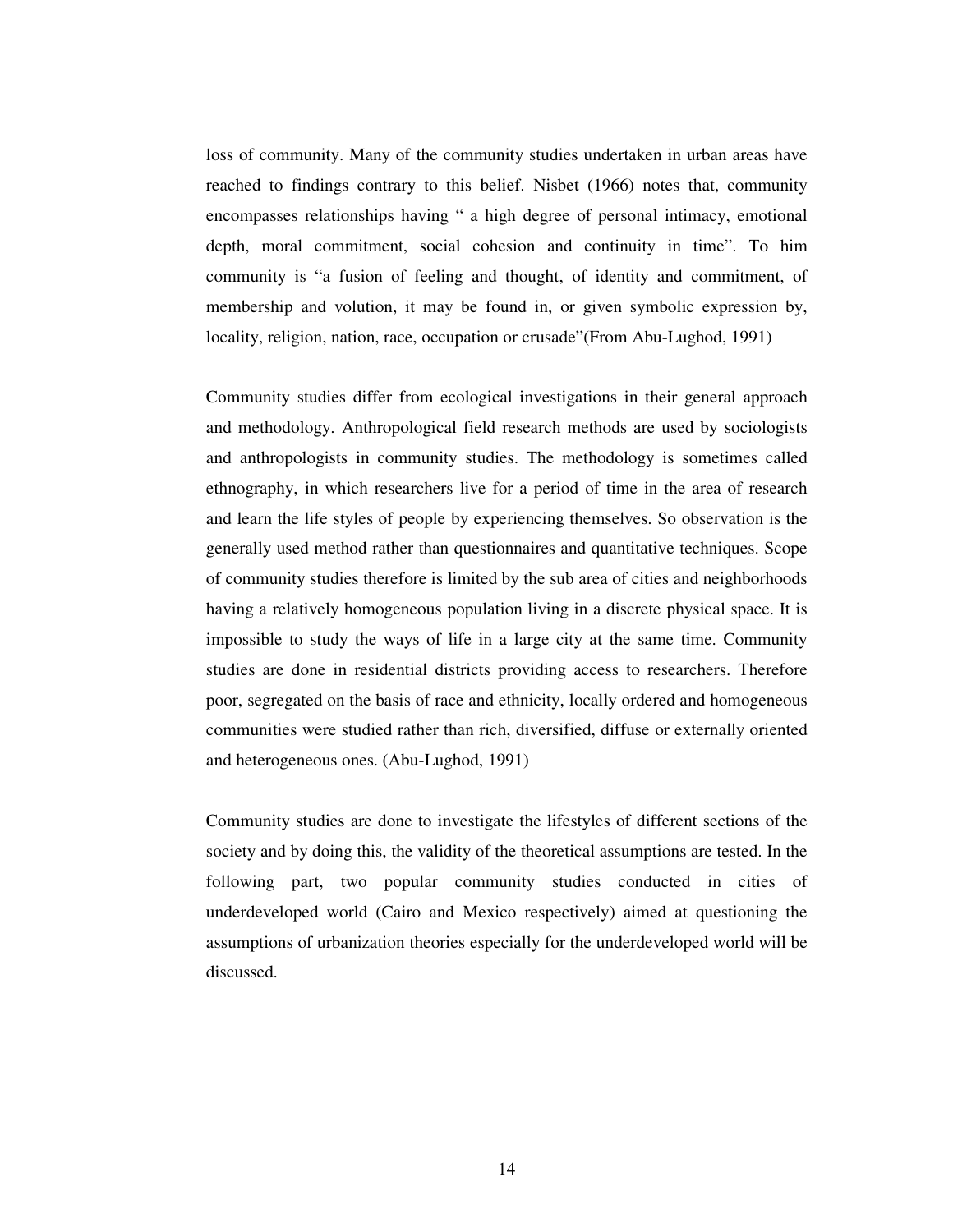#### **1.2.2.1.Abu-Lughod: The Egyptian Case of Migrant Adjustment to City Life**

Abu Lughod (1961) in her study carried out in Cairo tried to identify the adjustment patterns of migrants to the requirements of urban life. In the beginning of her study she points out to the assumptions and hypotheses of rural-urban dichotomy and then argues that according to this approach "a hypothetical villager is to be dropped, unarmed in to the heart of urban Cairo to assimilate or perish. He is to be granted no cushions to soften his fall". She finds the assumptions of conventional theory invalid both for the developed and the developing countries. The reason of the invalidity of this theory for the developing countries cities like Cairo comes from the fact that a great deal of people comes from the rural hinterlands of the country therefore these migrants are not assimilated in the urban life but they shape the culture of the city while adjusting to it.

At the time of the study, one third of Cairo's population was village migrants. When these village migrants first enter the city they try to find settlements whose physical and social characteristics are similar to those of their villages. In Egypt and other industrializing countries there is a similar pattern of initial settlement of rural migrants. The migrants make the first contact with a friend or a relative from his original village and spend the first few nights there. Then, more permanent settlements are found in the same neighborhoods, which result in concentration of migrants from certain villages. Additionally he is not the only newcomer to the city but as the Cairo case shows a lot of migrants come to the city within a short period of time. This migration process leads to the "formation of small conclaves of exvillagers sharing a common past in the village and a similar and often simultaneous history of adaptation to the city". In the area where they have chosen to settle, streets are not used for wheeled traffic, thus allowing them to use the streets to realize the rural functions such as "pathway, meeting place, and playground and fettering area for animals"

In the economic adjustment process, there has been a substantial change in the nature of work life. Migrants were engaged in agriculture before they left their villages. In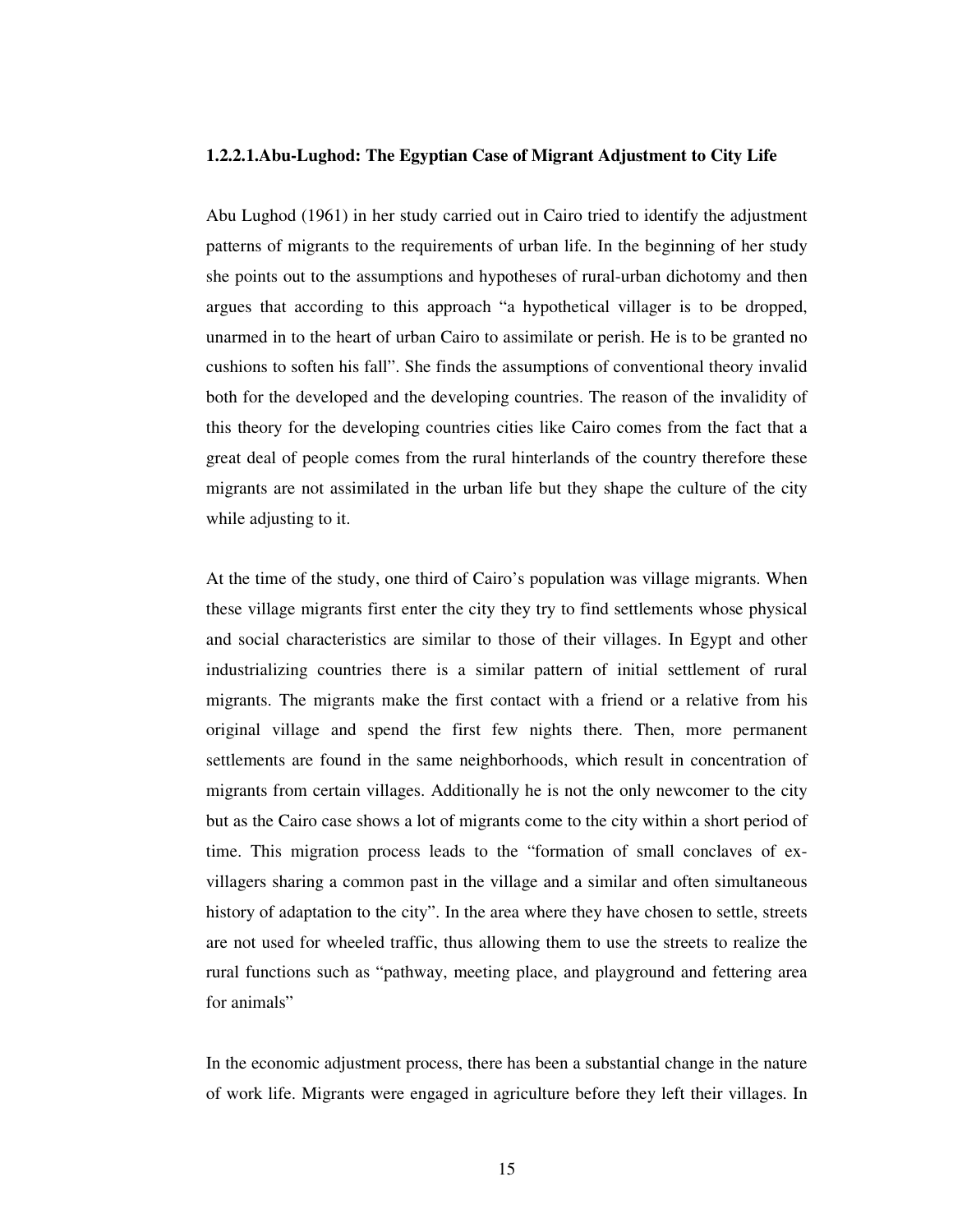the city the work is more difficult, regular in time and usually less solitary than rural life. While there is the possibility that in a large scale factory, people from diverse social origins come together and establish relations on a secondary type, since firms in Cairo employ few persons often within the same family the work force display a homogeneous social structure. As well as the way that they find their first settlements, they depend on their compatriots to find their first jobs. Consequently the migrants are not isolated from their villagers both residentially and in their work life.

Abu Lughod, argues that contrary to Wirth's hypotheses, the culture of Cairo can not be characterized by " anonymity, secondary contacts and the other attributes of urban life" and indeed migrants in Cairo are "active creators of a variety of social institutions" the function of which is to protect migrants from isolation and anomie. Additionally the protection of the personal relationships is important in Middle Eastern culture even at a sacrifice of privacy.

Cairo's migrant population is not composed by not only one community. The people from different communities reside, work and recreate in separate areas but it is not possible to talk about anonymity within the community.

While informal social associations such as village benevolent societies are widespread, formal social institutions like labor unions, civic associations and political groups are not developed in Cairo.

Coffee shops for men play an important role in providing mutual assistance for employment and news from the village are exchanged. On the other hand, there is not any informal social association for women and the social role for women is reduced in the city thus confining them to immediate neighborhood more than men.

Consequently the life style of migrants shows that the presumptions of rural-urban dichotomy envisaging a passage from rural to urban pole by the migration process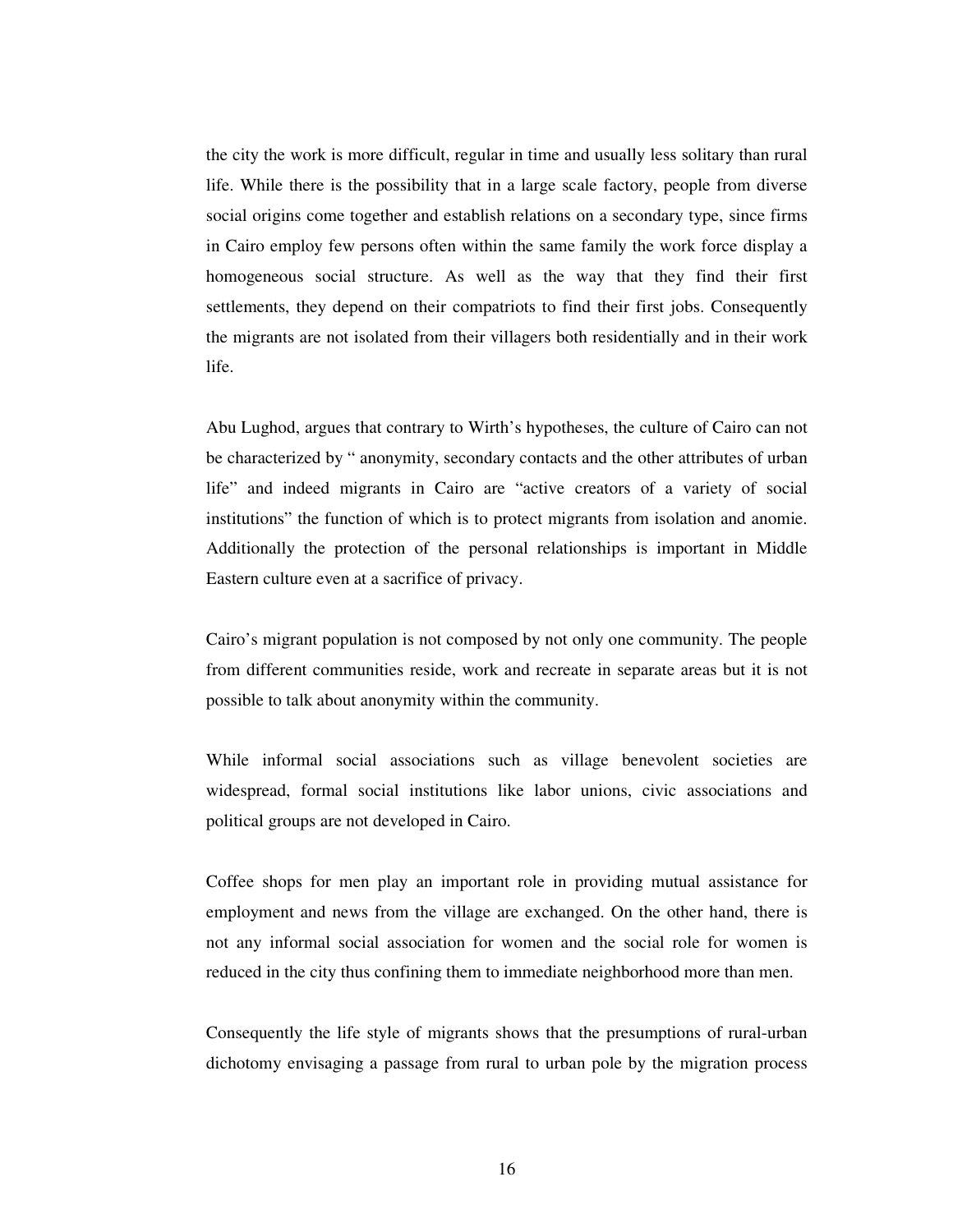does not hold true for Cairo as well as other underdeveloped countries cities. (Abu-Lughod, 1961)

#### **1.2.2.2 Oscar Lewis: The Mexican Case of Urbanization without Breakdown**

Lewis (1952) questioned the validity of rural-urban continuum theoretical model by his study on the change of the way of life of people who have migrated from the village of Tepoztlan to Mexico City. He suggested that this model was inadequate for the study of cultural change and needed drastic revision. Then he located some of the families who have migrated from that village and studied life of these families in Mexico City. He was after finding out what happened to these people who had gone to live in Mexico City. He notes that rural sociologists in United States did the most comparable to his work. The main concern in these studies is the cause, rate, direction and the amount of migration, factors of selectivity and occupational accommodation. They mainly emphasize the negative aspects such as personal maladjustment, breakdown of family life, decline of religion considering the adjustment process of migrants to city life. (Lewis, 1952)

The study of urbanization in Mexico City proves that urbanization without breakdown is possible contrary to the other studies. The findings of the research show that the migrants were not disorganized and did not experience a culture shock. He didn't find any personal anonymity and isolation among these families as postulated by Wirth.

Tepoztecans live in three types of housing. These are the apartment house, separate houses and vecindads in which the poor people live. Vecindads played a shock absorber role for the migrants by providing a similar cultural environment with that of their villages. The conditions of vecindads resembles to those of the houses in village. These are one-storey dwellings around a courtyard having a communal water fountain in the center and one or two toilets for a number of families. These constitute a community in the city and forty-four percent of Tepoztecan families live in vecindads. Vecindads and neighborhoods in which these people live breaks up the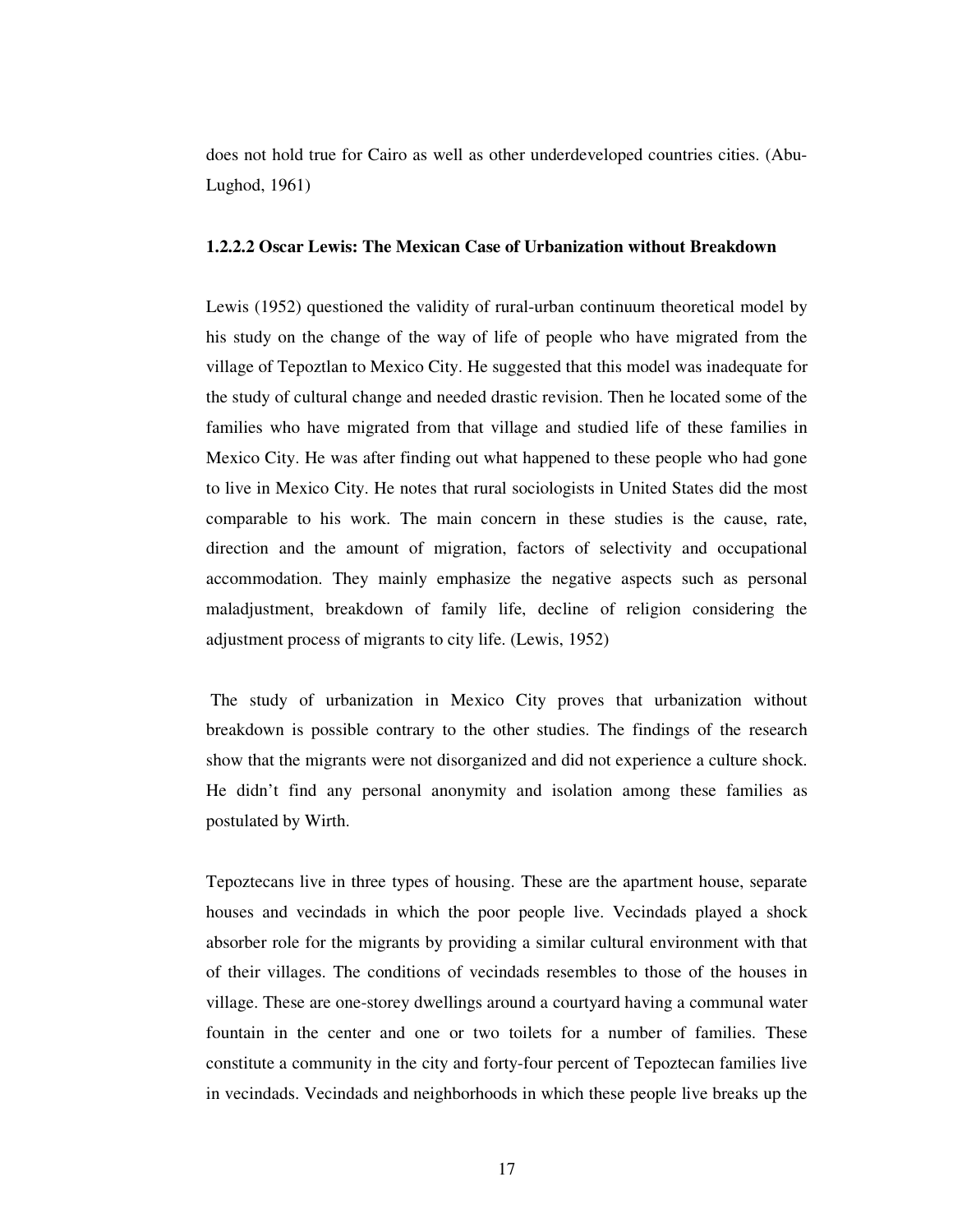city in small communities providing cohesiveness and such a more easily adaptation to city life. Primary relations are common in this environment. People spend most of their lives within these single communities having face-to-face relationships and lifetime friendships resembling a social life in the village. There are strong relations in this colonia. Marriages were made among people living in the same colonia or adjoining ones. Coming together in times of emergency and regular visits at other times are common practices.

The average size of the households is larger in the city than in the village and the percentage of extended families is higher in the city. The family life is found to be stronger in the city. There were fewer cases of divorce and separation. There weren't any cases of persons living alone and abandoned mothers or children. Therefore one could not talk about a family disorganization in the city rather; there was an increase in the cohesiveness of the families against the difficulties of city life. On the other hand, solidarity in the village is only seen in times of emergency and crisis.

Dietary patterns are similar to the village in spite of the rise in the incomes of the migrants. They continue their food and eating habits in the city. Another continuing tradition is having household pets. A large percent of Tepoztecans own pets and some feed farm animals in the city.

The ties with religion is not weakened, indeed became more catholic and disciplined. There wasn't a decline in church attendance and in religious practices. Tepoztecans send their children more regularly to Sunday school.

Tepoztecans continue their ties with their villages and the ties did not seem to weaken with increase in years away from it. The most important evidence showing their faithfulness to the village is that some migrants having lived more than thirty years expressed themselves as Tepoztecans first and Mexicans second.

Both the rural life and migrants' life in the city share common characteristics, which may be called as "culture of poverty". Other similar characteristics with that of rural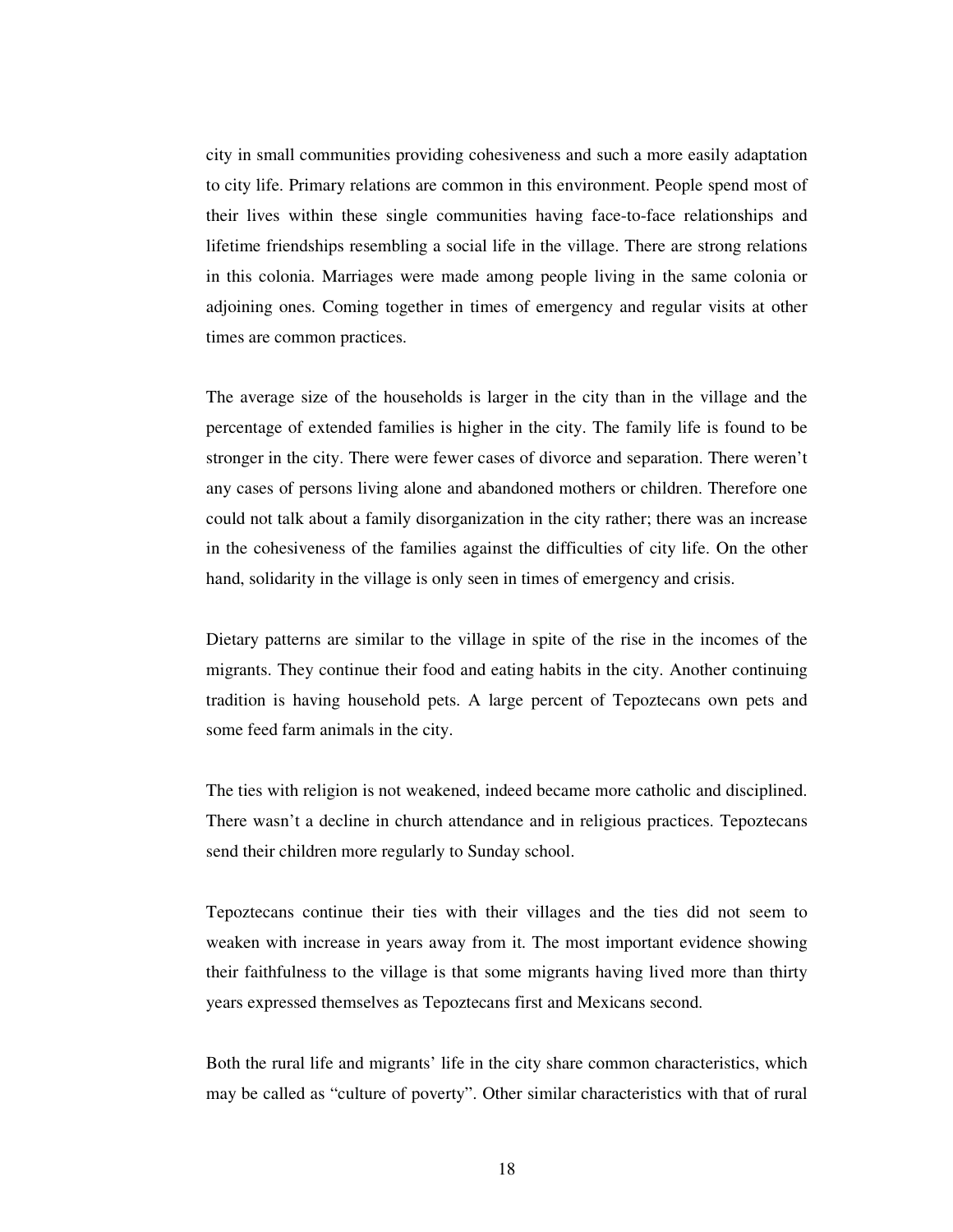life were illiteracy and low level of education, political apathy, limited membership and participation to both formal and informal associations.

After he had completed his study on Tepoztecans living in Mexico City, he decided to test the findings by doing a further research by non-Tepoztecan families. He chose two lower class housing settlements namely vecindads and he reached to similar findings, which supported the earlier study.

Lewis on the basis of this research suggests that, referring to the rural-urban dichotomy, generalizations about urbanization may be culture bound and needs reexamination by another empirical studies. He thinks that careful studies in smaller universes should be made in order to escape from a priori statements about the city as a whole.

At the end, he concludes by saying that "urbanization is not a simple, unitary, universally process but that it assumes different forms and meanings, depending upon the prevailing historic, economic and cultural conditions. (Hauser, Schnore; 1965)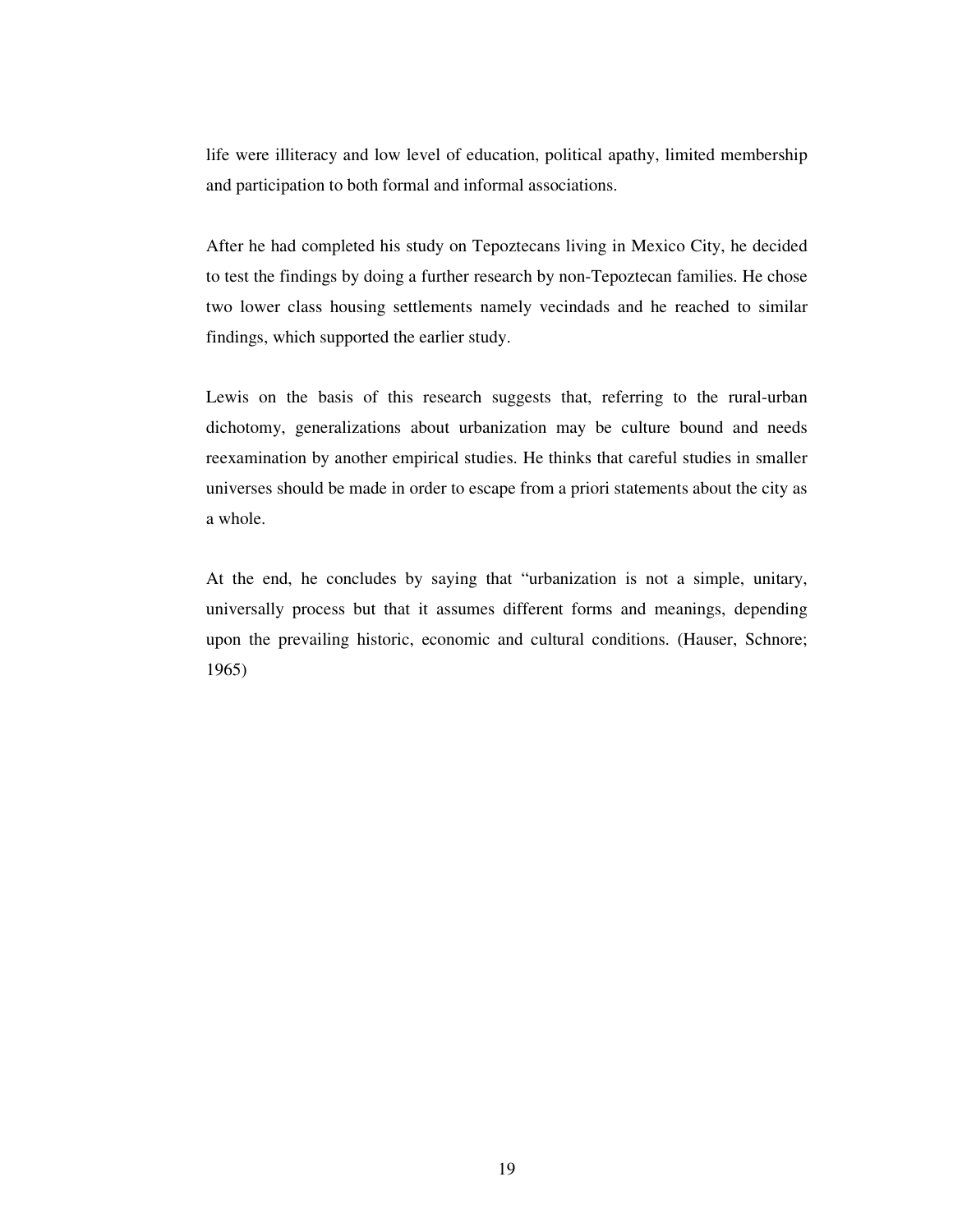## **CHAPTER 2**

# **IMMIGRATION AND IMMIGRANT NETWORKS AND URBAN INTEGRATION**

## **2.1 Definition of Migration**

The definition and measurement of "migration" is difficult since it is a term involving spatial and time dimensions. To be called migration, a movement must be both across a political or administrative boundary and involve a change of usual residence. (Bilsborrow, 1996) For Parnwell (1992), migration involves the permanent or quasipermanent relocation of an individual or group of individuals from a place of origin to a place of destination. He made a typology of migration involving spatial, temporal and motivational dimensions. This classification formed a wide variety of terminology of migration type, on the basis of the dimension considered. With respect to the motivational dimension, migration is divided into two categories, which are voluntary and involuntary movements. When the movement is voluntary, the mover has a more or less free choice concerning whether or not to leave, whereas the mover has no such freedom of choice in involuntary movement. Since Bulgarian Turkish immigration is an involuntary movement at least as the beginning of it concerned, this type of movement will briefly be explained. Vasileva (1992) argues that the immigration of 1989 seems to be a political migration and the emigrant Turks should be called refugees and asylum seekers.

#### **2.1.1 Forced Migration**

Forced migration is a type of involuntary movement and defined as: "A general term that refers to the movements of refugees and internally displaced people (those displaced by conflicts) as well as people displaced by natural or environmental disasters or development projects (Loughna, 2004). As suggested in the definition, there are three types of forced migration classified according to the cause of the movement. These are conflict-induced displacement, development induced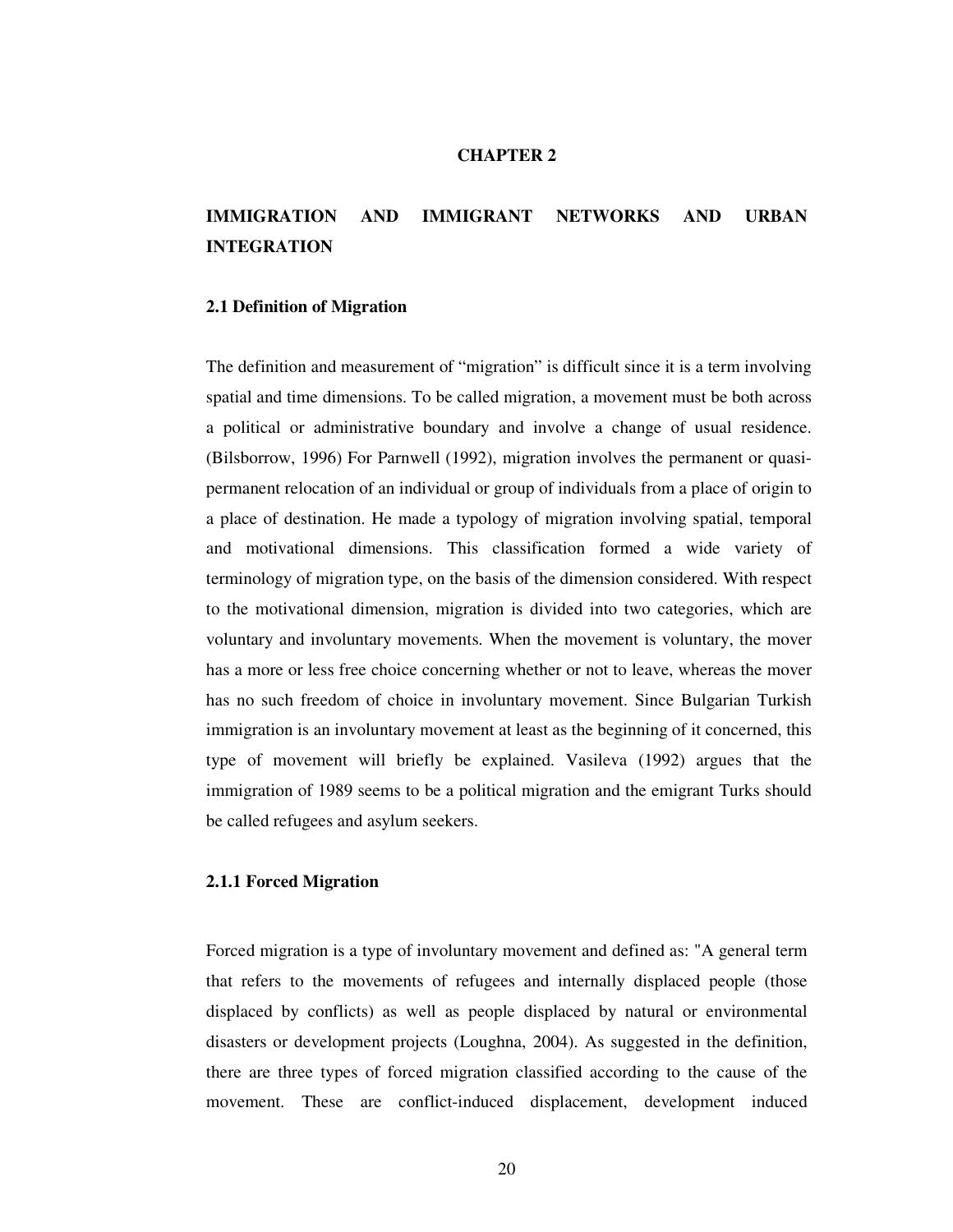development and disaster induced development. This type of movement occurs when people are forced to flee their homes because of one or more of the following reasons and the state authorities are unable or unwilling to protect them. The reasons that force people to move in a conflict situation are "armed conflict including civil war; generalized violence; and persecution on the grounds of nationality, race, religion, political opinion or social group" (Loughna, 2004). The people in such situation will flee across international borders in search of refugee while some of them may seek asylum under international law and some may choose to remain anonymous because of the fear that they may not be granted asylum and will be returned to the country they fled from. A refugee is defined in the 1951 United Nations Convention Relating to the Status of Refugees as " a person residing outside his or her country of nationality, who is unable or unwilling to return because of a " well founded fear of persecution on account of race, religion, nationality, membership in a political social group, or political opinion". According to the 1951 Refugee Convention asylum seekers are "people who have moved across international borders in search of protection, but whose claim for refugee status has not yet been determined"

#### **2.2 Immigrant Social Networks**

Massey (1993) defines the migrant networks as: "sets of interpersonal ties that connect migrants, former migrants and non-migrants in origin and destination areas through ties of kinship, friendship, and shared community origin". He argues that these networks increase the possibility of international movement lowering the costs and risks of movement and by increasing the expected net returns to migration. Migrant networks are a form of social capital facilitating the access of migrants to the labor market. According to the network theory, after reaching a certain number of migrants, the networks reduces the costs and risks of movement which increases the intention to migrate and thus causes additional movement which further expands the network and so on. While the first migrants do not have social ties to draw upon, the migration is costly for them. By kinship and friendship structures formed after reaching a certain number, each new migrant creates social ties with a set of people who facilitate gaining access to employment and give assistance at the point of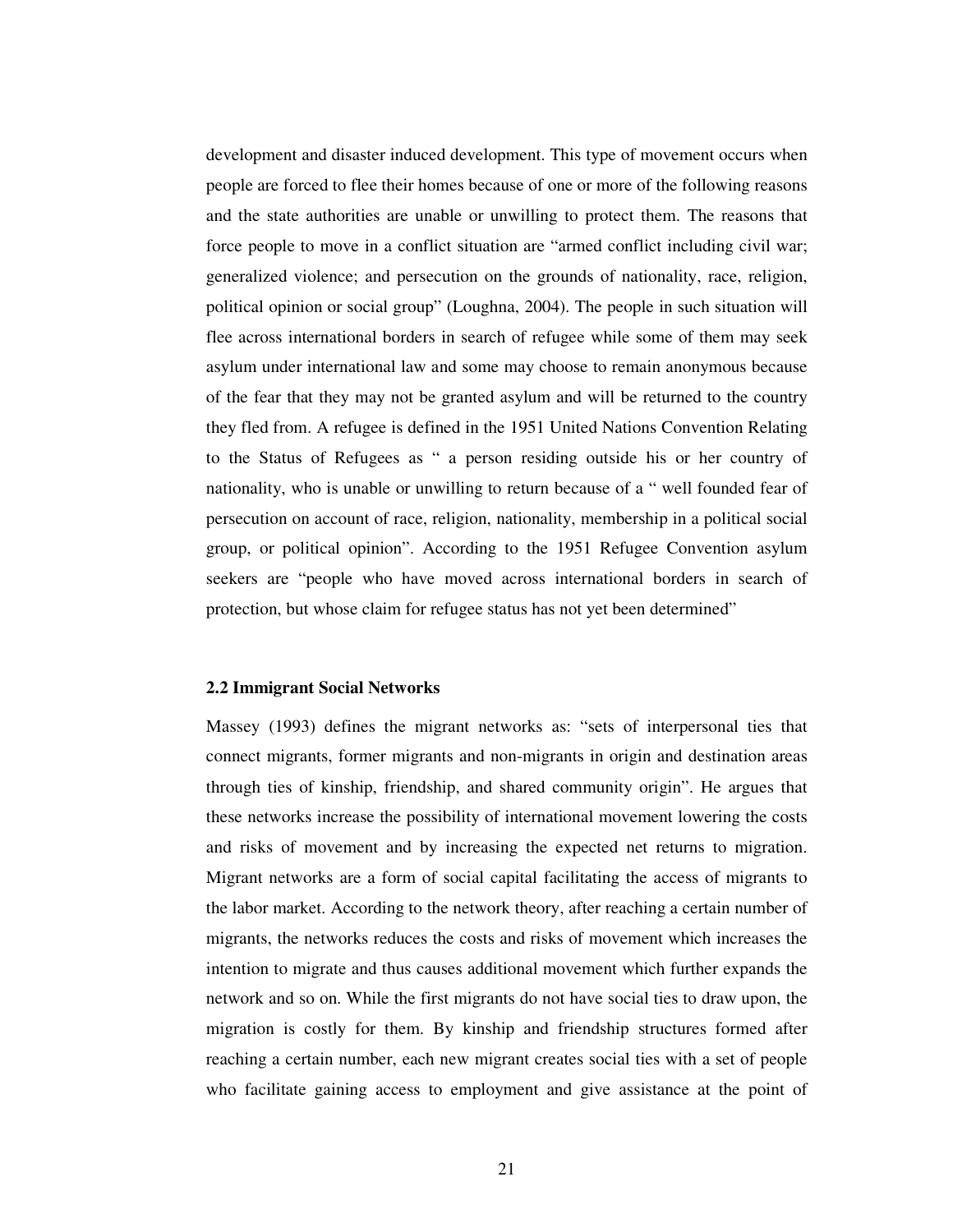destination. Furthermore international migration becomes attractive as a strategy for risk diversification again by putting a destination job within easy reach of most community members and thus making emigration a reliable and secure source of income.

In general, one can speak of the importance of networks in providing general information, financial support to facilitate the move, helping with initial expenses and settlement, securing employment, procuring housing, psychological support, and the maintenance of long distance ties with the community of origin (Menjivar 2000; Goza 1994; Grasmuck and Pessar 1991; Tilly 1978; Lomnitz 1977 qtd.in Goza 2003). For Tilly (1990), social networks are dynamic and evolving social relations, which are important in organizing and directing the flow of information, labor and products between migrant sending and migrant receiving communities.

Migrants mostly move to places where they have relatives and friends. Their shelter and food needs will be met for a while, they will be introduced to the new environment, and further they will be helped to earn their livings. This is why people from the same village, region and ethnic group are encouraged to form residential clusters. People of common origin although residentially dispersed, frequently maintain close ties. (Gilbert; Gugler, 1992) Ethnic identity is an important factor not only for the survival of rural practices but also for being a response to the difficulties of survival in a competitive urban economy in which economic opportunities are scarce. Ethnic identity provides a degree of monopoly of jobs and clients and maintains relations based on trust. (Roberts, 1978) Roberts, looking from an economic perspective suggests that individuals use the available social and cultural resources in an economically uncertain environment and adopt a particular pattern of coping with the difficulties of urban life. In their attempt to cope with these difficulties they employ resources such as capital, social relationships, educational and other skills.

Lack of extended family ties is compensated with nuclear family members and close relatives in the city. Friends, neighbors and workmates are treated as sister, brother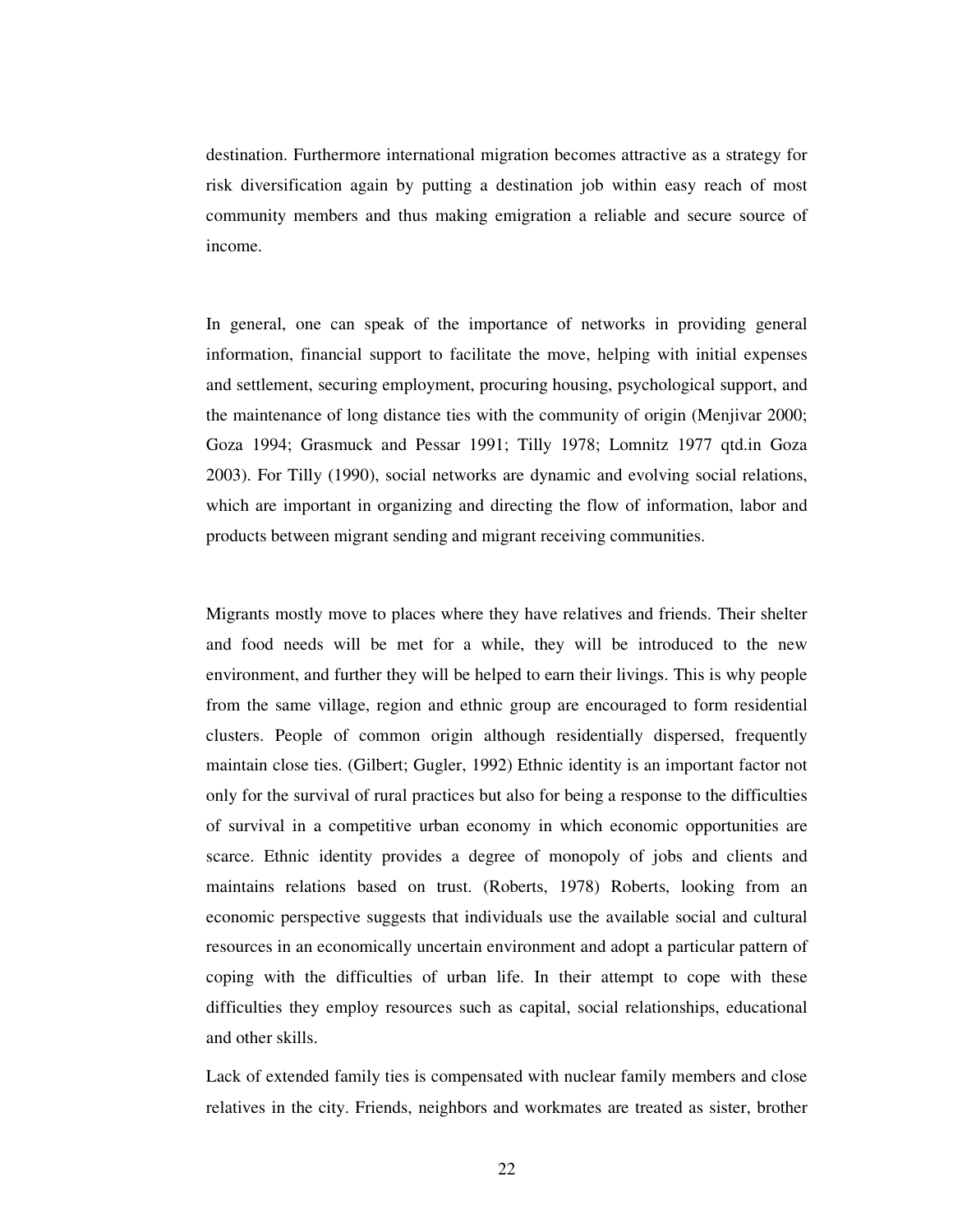or other kin. This type of behavior is mostly seen among poor first generation urban dwellers that are dependent on support networks. In case of emergency or when there is a need of money or assistance people ask the help of kin even though the state as in China provides a subsistence floor. In periods of unemployment migrants call on the help of kin for job contacts. Working together with the kin is also a common practice in the commercial network to find scarce goods. (Gilbert; Gugler, 1992)

As mentioned above, migrants develop strategies to cope with the difficulties they face in the new environment. These strategies are individualistic when the migrant depends on his own resources and initiative and group oriented as explained by social networks namely the relations with kinsmen or fellow villagers for assistance. (Graves and Graves 1974 qtd. in Gmelch, Zenner 1988)

A migrant in search of housing may either find it on his own or depend on kinsmen to assist him. In establishing friendships a migrant may try to establish relations with the other members of the urban society or he may choose to have relations among his own kind namely kinsmen, fellow villagers or co ethnics.

Migrants use both individual and group oriented strategies. It can be said that individualistic strategies are seen more among his own kind namely kinsmen, fellow villagers or co ethnics. Voluntary associations are among the group-oriented strategies. They strongly support the migrants, psychologically and economically. The voluntary association gives the migrant a sense of belonging, provides financial assistance when necessary and organizes social activities. (Gmelch; Zenner 1988)

The migrants have to extend this network and include strangers in order to adapt urban life. The number of social relationships of an individual or family with non-kin inside or outside the neighborhood of residence depends on the income level of the family, the location of their neighborhood, age and the type of work of family members with other factors such as recency of arrival in the city and number of prior contacts (Roberts 1978). He found in his Guatemala study that older people did not travel much outside the neighborhood and expected the visit of neighbors and others.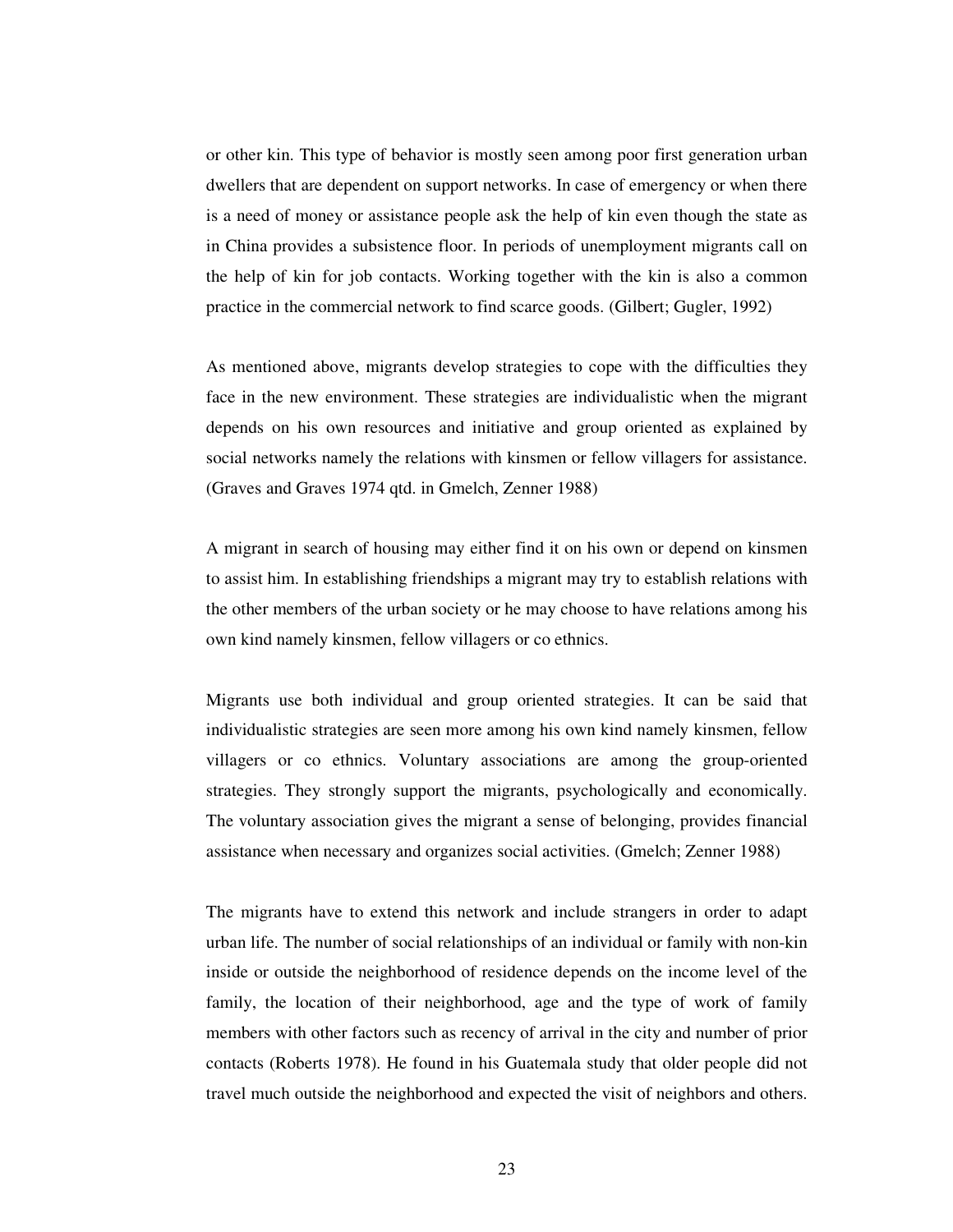Poverty was found to be a factor that prevented the external visits because of travel costs. People living in neighborhoods closer to the center, made more visits outside their neighborhood than people living in peripheral locations since it was more costly and time consuming to get to the center. Besides, it was found hard to maintain extended relationships for those who were more recent migrants and those without prior contacts.

According to many researchers, immigrants provide the resources available to the use of their kinfolk and the information gathered by the contacts of kin reduces the risk of migration. These researchers have mainly concentrated on examining the negative and positive effects of immigrant adaptation and they adopted the assumption that the networks always provide a haven for immigrants. Menjivar (1995), questions the validity of the assumption in her study conducted on recent immigrants of Salvadorians, Vietnamese and Mexicans to California to seek the sustainability of kinship networks and their breakdown in a comparative perspective. She suggests that Salvadorians' kinship-based networks have a greater tendency to break down upon arrival than those of Vietnamese and Mexican immigrants. That is although both groups rely to a great extent on their social networks to make their U.S. bound journey, Salvadorians' networks weaken during resettlement while Vietnamese and Mexicans' networks continue to be viable sources of support upon arrival. Menjivar compares the structure of opportunity in the receiving context for these groups and suggests the existence of three factors, which shape the structure of opportunity upon arrival. These factors are the state's reception to migrants which helps immigrants in their housing and psychological problems; local labor market opportunities; and the receiving community including the history of the previous and the present migration flows and the internal dynamics of the migrant group. Vietnamese benefit from the state assistance upon arrival facilitating their economic adaptation, which strengthens the community ties and in turn sustains the already strong kinship ties among them. Mexicans do not have access to state assistance as Vietnamese but they have a long migration history having maintained informal ties through which immigrants have access to resources such as labor market opportunities. On the other hand for the Salvadorans case, they don't have state help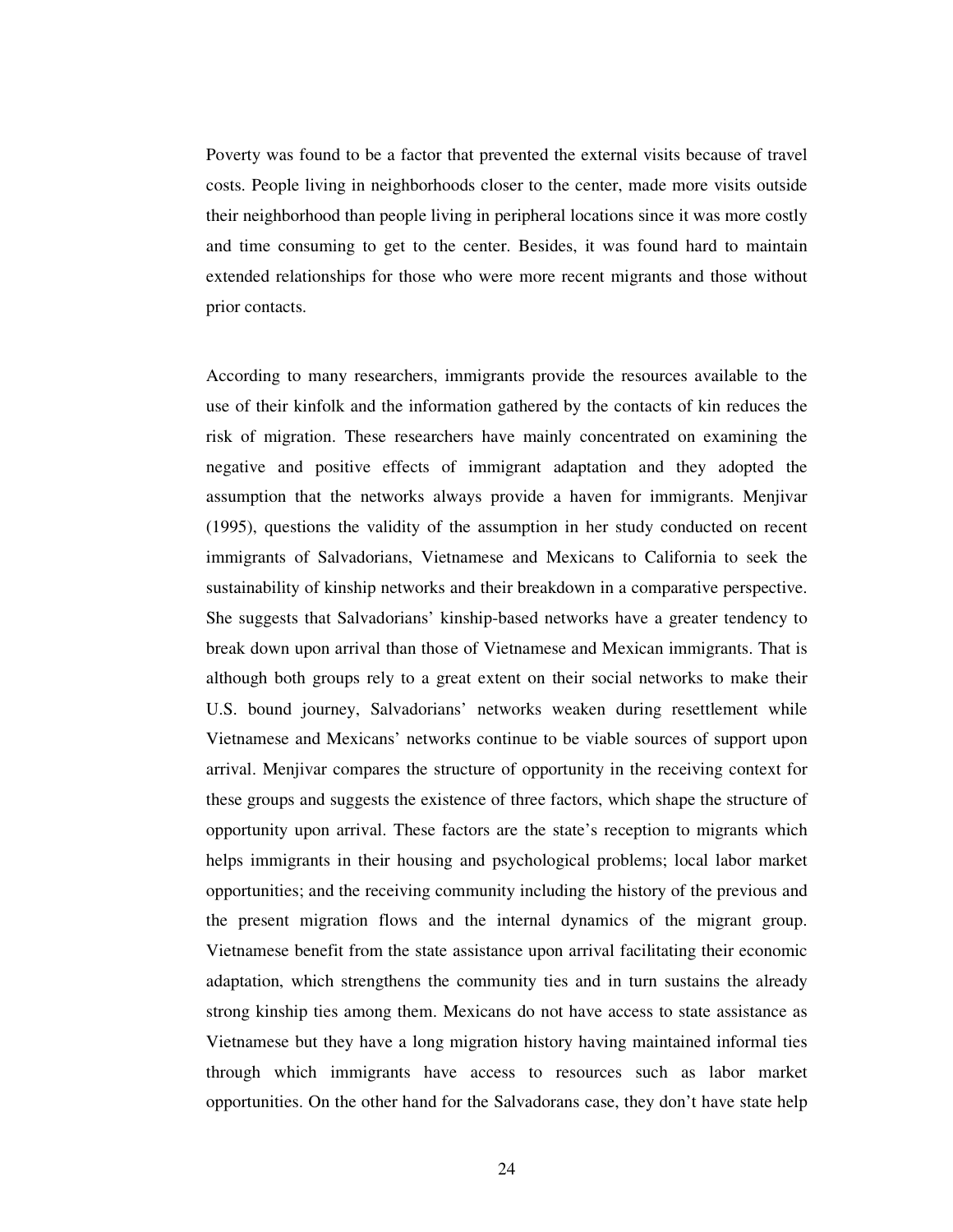and a great deal of immigrants are not documented. Besides, since they don't have a long history of migration like Mexicans, they couldn't have created strong informal ties. Menjivar concludes that because of the above factors, the reciprocity of the networks is undermined thus leading to the weakening of social ties among Salvadorian immigrants.

### **2.3 The Question of Urban Integration**

The problem of "urban integration" has been among the most studied issues till the beginning of mass migration from rural to urban areas. The concept of integration is a comprehensive one including economic, social, political, cultural, and spatial as well as psychological aspects of the society. Such a comprehensive concept could be made clear by examining the related concepts with it.

*Acculturation* is a broader term including integration and defined as "culture change that results from continuous, first-hand contact between two distinct cultural groups". (Redfield 1936, qtd.in Berry, 1992) *Adaptation* is used by Berry (1992) to refer to both the strategies during acculturation and outcomes of it. For Berry, these strategies are *adjustment, reaction* and *withdrawal*. In the case of adjustment "changes in the individual are in a direction which reduces conflict between the environment and individual by bringing one into harmony with the environment"(Berry, 1992). So adjustment is a positive strategy and is most intended by the term adaptation. In the case of reaction direction of change is towards retaliating against the environment increasing the congruence or fit between two. As a third adaptation strategy in the case of withdrawal, the direction of change is towards reducing pressures from the environment. As the name implies, the group or individual removes from the adaptive arena either by forced exclusion or by voluntary withdrawal.

On the other hand, Berry (1992), discusses four options as acculturation strategies, which are *separation/segregation, marginalization, assimilation and integration*.

The option of separation or segregation occurs when there are no substantial relations with the larger society accompanied by a maintenance of ethnic identity and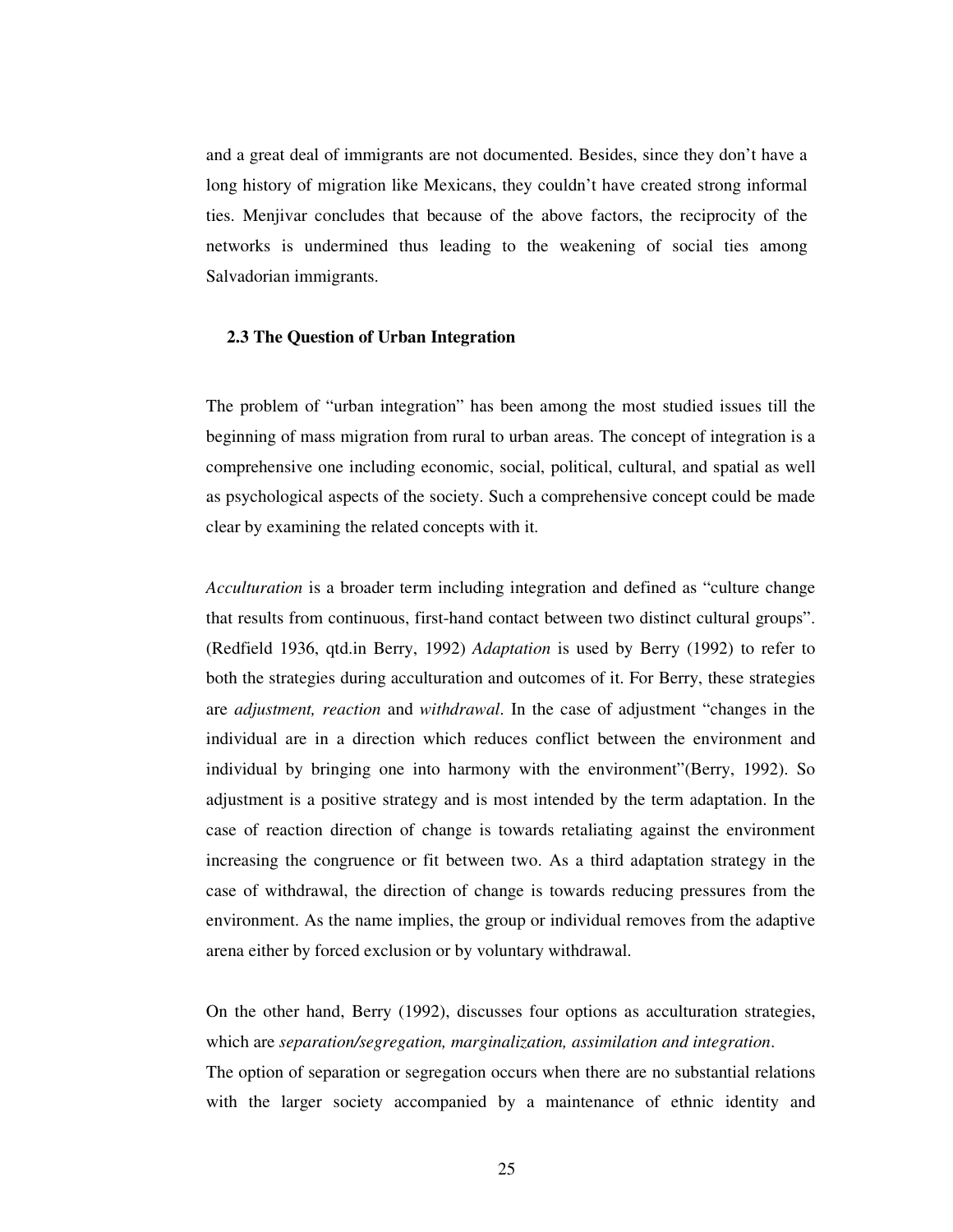traditions. Segregation is the case when the dominant group tries to keep people in their place whereas in the separation option, the acculturating group or the non dominant group desires to maintain a traditional way of life outside full participation in the larger society leading to an independent existence.

In the option of marginalization "groups lose cultural and psychological contact with both their traditional culture and the larger society (either by exclusion or withdrawal)". Berry, finds marginalization difficult to define precisely because it is accompanied by a good deal of collective and individual confusion and stress related with the term acculturative stress which is characterized by striking out against the larger society and by feelings of alienation and loss of identity.

Assimilation is another option of acculturation strategy. It is defined by Patterson (1963) as: "complete adaptation by the immigrant or more usually by the minority group or by individual members of it to the values and patterns of the receiving society." Bookman (1997) sees assimilation as the acceptance of another's culture while losing one's own traditional characteristics. According to Berry (1992) assimilation can take place by way of absorption of a non-dominant group into an established dominant group or by way of merging of many groups to form a new society, as in the "melting pot" concept.

The last and the most desired acculturation strategy for both groups is *integration*. Patterson (1963), uses the term with cultural pluralism equally and defines it as: "a stage in which the incoming group as a whole, through its own organizations, adapts itself to permanent membership of the receiving society in certain major spheres of association, notably in economic and civic life". For Berry (1992), in integration cultural identity of the non-dominant group is preserved and the group becomes an integral part of the larger society. In an integrated society there are a number of ethnic groups cooperating within a larger social system. What differs integration from other strategies is that as Bookman (1997), argues, integration stresses what the groups have in common rather than their differences. Therefore it can be said that integration is the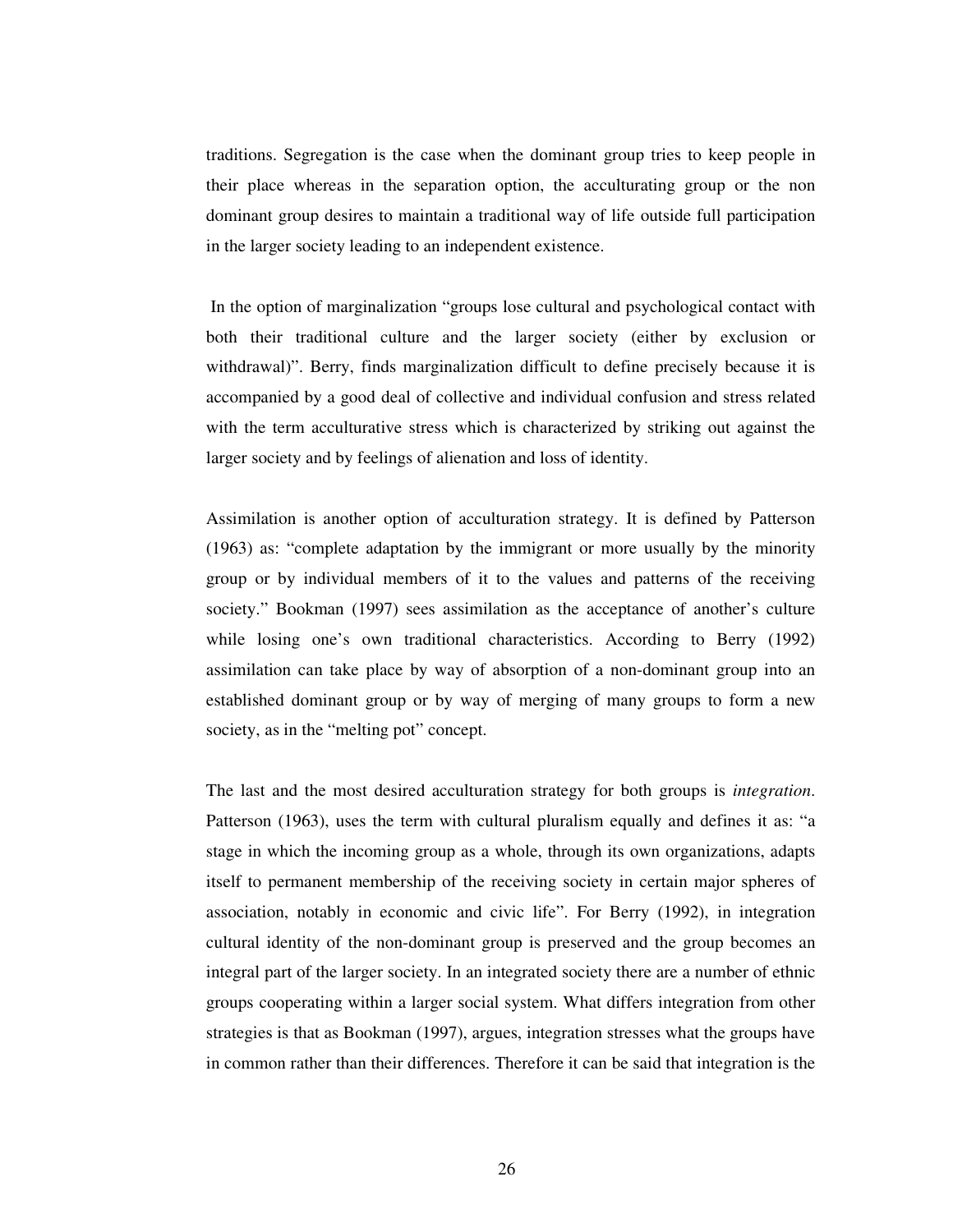desired strategy of adaptation to establish peaceful relationships among the groups in the society. .

Urban integration takes place at three levels, which are material or systemic, political and social integration. (Göschel, 2001)

The first level of urban integration is material or systemic integration. It is concerned with integration into working life and the labor market and involves " all systems of social security" based on individual paid employment in most modern states. Göschel (2001), sees historically the classical European city which fits to this integration level and it is made possible by individual economic activities, in the form of "citizen by participation in economic life"

The second level of modern (urban) integration, which is political integration, is made also possible by citizen participation in economic life and also by a citizen able to "becoming integrated into democratic forms of political decision-making, selfadministration and exercise of power"

The writer discusses the third level of integration, which is social integration by comparing the characteristics of urban and rural societies. The level of integration "in informal relationship networks, in neighborhoods, friendships and mutual assistance relationships" is called social integration. These kinds of relationships are not based on ancestry, status, family or religious allegiance like rural societies but based on freely made selection.

Göschel, (2001) argues that the three levels he discusses are typically urban because of their partial nature and independence of the three levels from each other. He thinks that urban integration can never completely embrace the individual and integration and disintegration in one level does not mean exclusion or inclusion on any or all other levels as in the case of functionalist and normative approaches. Thus, urban integration takes place in differing degrees and a failure of integration in one level does not mean a total disintegration.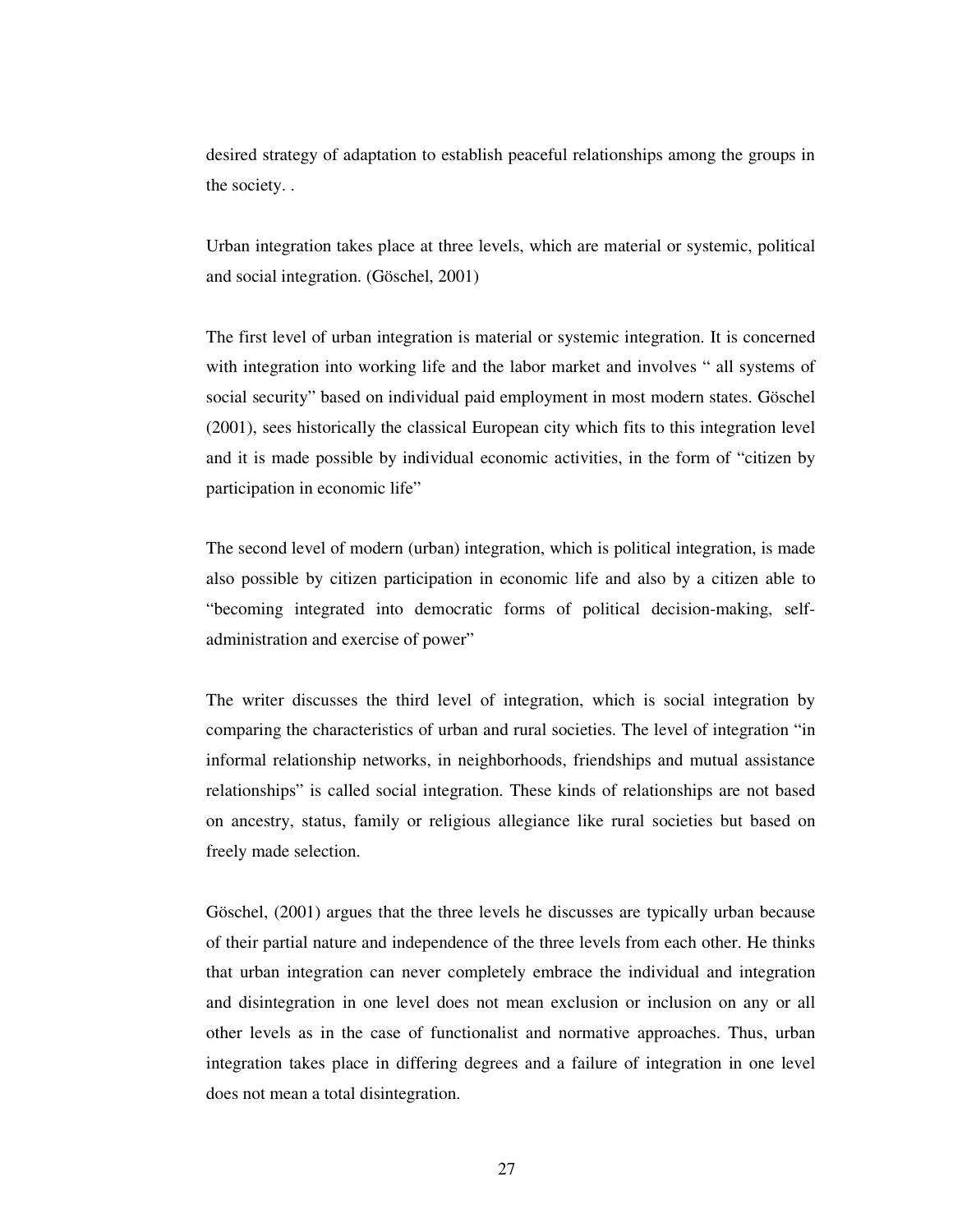Castells (1997) criticizes the functionalist and demographic and geographical empiricism and proposes the protection of local identities and provision of integration to a wider social identity without giving harm to local identities. (Castells, 1996; qtd. In Armağan,  $2003$ )

In Turkey, mass migration from rural to urban areas came to the scene after the World War II. in 1950's, with the structural change in agriculture. The migrants by the process of chain migration clustered around big cities in squatter settlements. At the beginning the integration of these "urban villagers" was seen as a question of time. The migrants would get used to urban life and learn the urban culture in time. The adopted approach for solution was that of modernization theory depending on ruralurban dichotomy. As Erman (1998) suggests, rural migrants were expected to assimilate into the urban society ad become "true urbanites" leaving their traditional values and lives and adapt to the lifestyle and values of the modernizing urban elites. The migrants were seen to be unsuccessful in adapting to the urban life in this sense and remain rule. The failure to become an urbanite was explained as social and cultural marginality. (Erman, 1998) Over the years, it was seen that the expected integration of the migrants weren't realized. In the course of time through chain migration migrants clustered in the same neighborhoods in which they created communities with their own ways of life and values and to some extent village life was reproduced in the city. In this context as Erman (1998) suggests the question of "integration to what" and "who and what is urban" has become rather vague, compared to the previous approach. The dichotomous approach governing the earlier studies (see chapter 1) has been replaced by a view in which diversity in the migrant population and varied degrees of urbanity and rurality was adopted. In this view the migrants may have rural and urban characteristics at the same time or have a synthesis combining the features of the two. According to Ersoy (1985) how the rural migrants cope with and adapt to urban life is important and he takes integration in this sense. He doesn't accept the view that the cities have a homogeneous structure and the process of integration with this structure is a one-dimensional and one-way relationship. On the contrary, the process of integration doesn't reproduce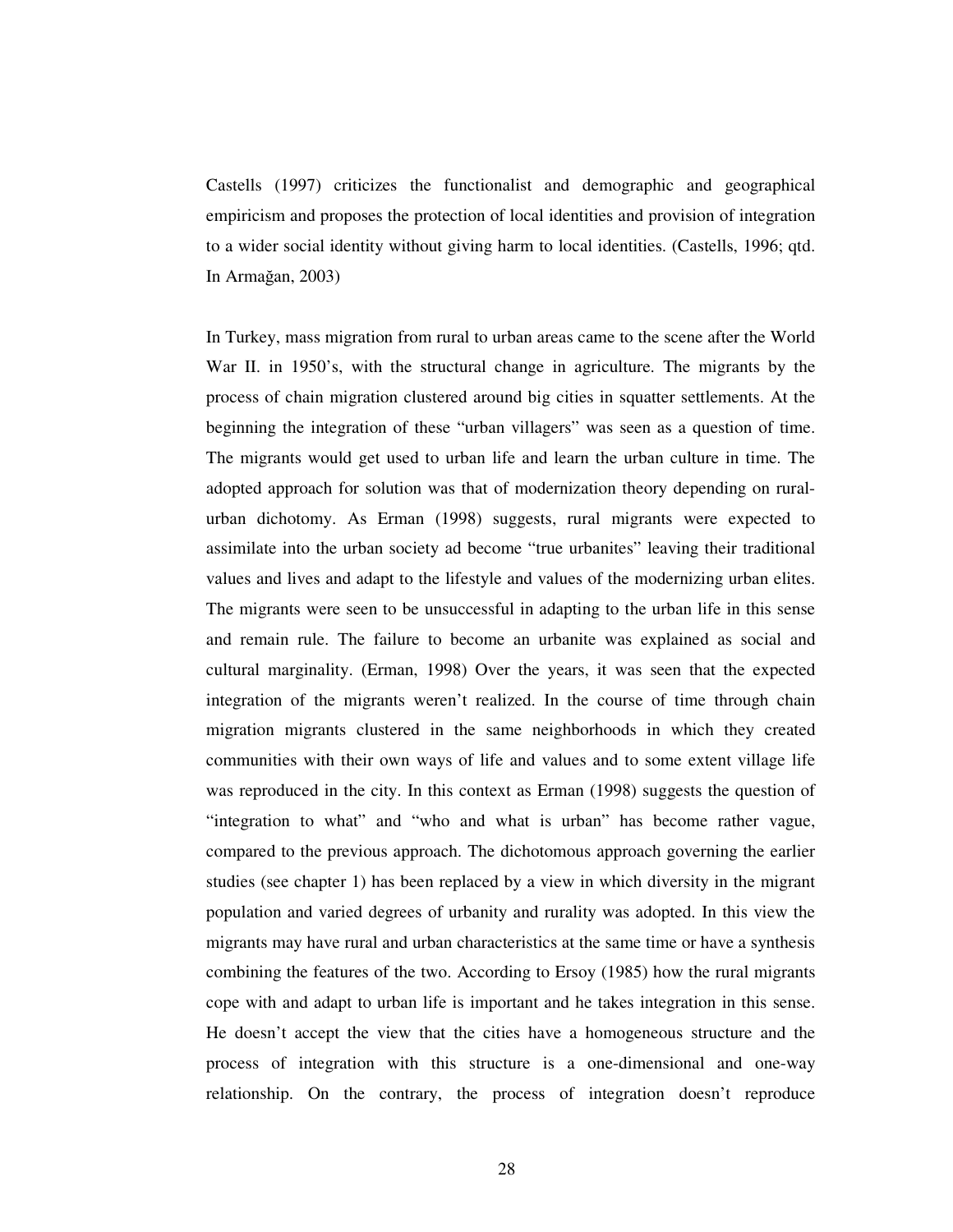homogeneity but differences are reproduced. Different individuals may pursue different strategies to integrate and to cope with the urban life and all these strategies may be successful in the same way. So there is not a general urban culture, which is valid everywhere and in this sense, it is meaningless for the migrants to integrate to it. However, it is meaningful to take part in the services, organizations and institutions of the city. From this standpoint, Ersoy (1985) finds integration in this sense closer to the concept of "articulation" in which emphasis is given to the composition formed of mutual relationship rather than resemblance and similarization of parts.

Similarly, Arslanoğlu (1998) notes that a change in the definition of urbanization comes to the agenda. In this approach a pluralist culture accepting the coexistence of local groups in the cities is adopted. There is a pluralist culture in the city where different local groups coexist. The people who use the opportunities of the city rather than who integrate to the urban culture can be said to integrate to the urban life. So the mechanisms developed by the migrants emerging out of the social, economic and cultural relationships when they take part in the opportunity structure of the city, can reproduce the local identities and be instruments to get access to urban opportunities.  $(Arslanoğlu, 1998)$ 

It is worth noting that the factors that affect the level of urban integration derived from the earlier studies. The length of stay in the city is an important factor for the migrants' adaptation to urban life and participation of them to the formal and informal institutions of the city. In some studies, the determinatory role for urban integration is the position of the social class of the migrants and distribution of economic power. (Ersoy, 1985) For Senyapılı (1981) to have a secure job and owning a house is more effective than the length of stay for urban integration. (Quoted by Ersoy, 1985). Other factors to determine the degree of urban integration are social status and education. People having a higher social status and higher level of education will more easily integrate to the city because these features facilitate coping with urban life.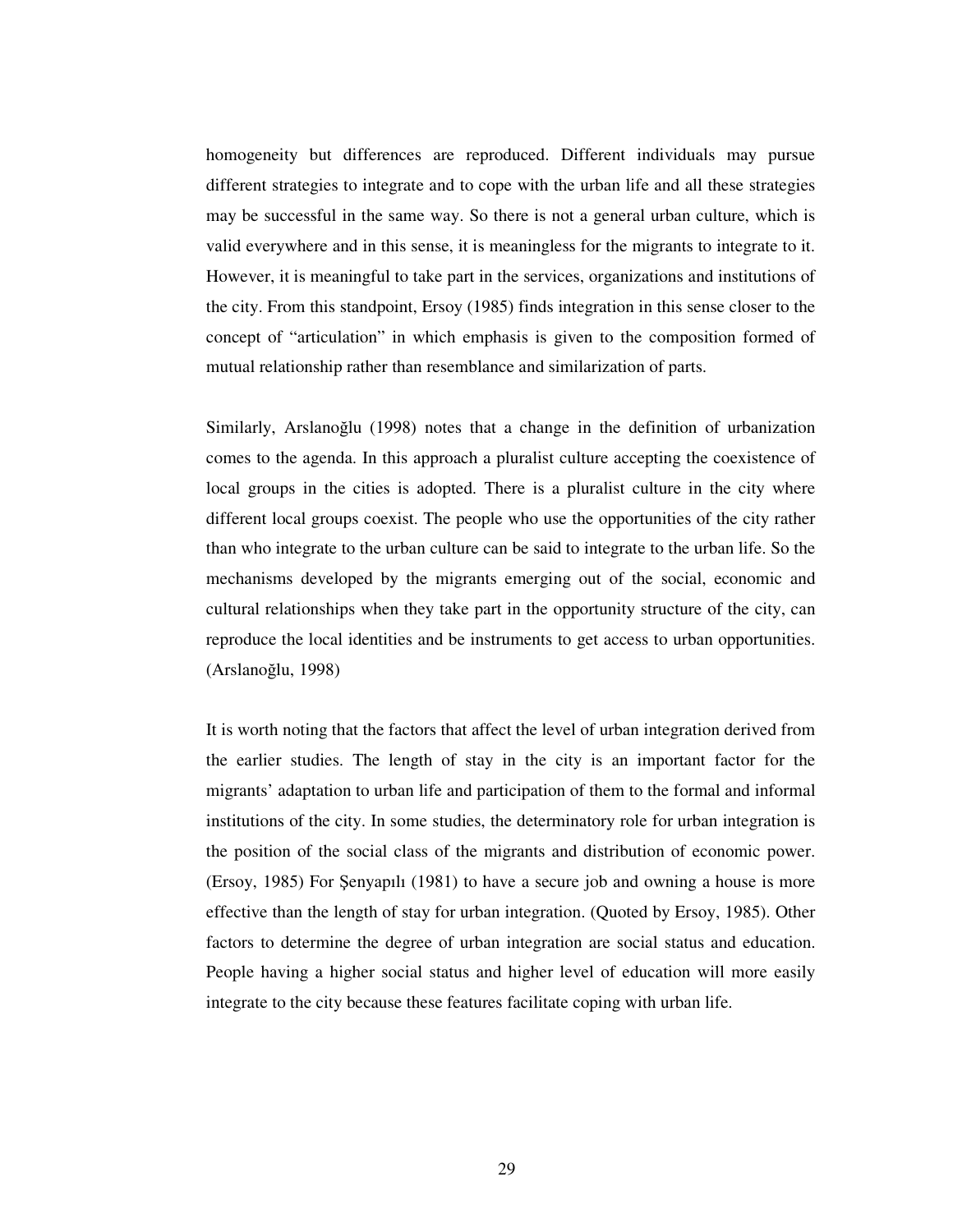#### **2.4 A Brief History of Immigration of Ethnic Turks from Bulgaria**

The settlement of ethnic Turks in Bulgaria dates back to the 14th. century with the expansion of Ottoman Empire westward. In 1878, Bulgaria became an independent state and with 1877-1878 Russian war the migration wave started. Until that time nearly half of the population of Bulgaria was composed of Ethnic Turks. The percentage of ethnic Turkish population in Bulgaria was nearly 20% in 1887, 12% in the first quarter of 20th. century, 9,7 % in 1949, 9% in 1965 and 10,3% in 1989. (Kirişçi, 1996; Zhelyazkova, 1998) After the establishment of a communist regime in 1944, between 1945 and 1990 the emigration of Bulgarian Turks took place as a consequence of Bulgarian governmental policy towards the ethnic identity of Turks. As Kirișçi (1996) notes, the new regime aimed to change Bulgaria from a "traditional agrarian multi ethnic society to a modern, industrialized and ethnically homogeneous socialist country". The existence of a large population of Turkish minority was a source of insecurity for Bulgarian authorities. Especially presence of Bulgaria and Turkey in opposing camps in the cold war period was an additional factor of insecurity. In this era, ethnic Turks in Bulgaria were subjected to assimilation policies of Bulgarian government. Ethnic Turks were tried to assimilate by banning Turkish in schools, closing mosques, forcing Turks to migrate in the country and changing their names with those of Slavic ones. Opposition of Turks against the assimilation efforts made Bulgarian authorities force the Turks to leave the country in order to maintain the balance between the Turkish and Bulgarian population. In accordance with this general aim, they implemented policies such as unification of the education system, restriction of religious practices and centralization of agricultural production. It is obvious that the Turkish community was mostly affected because the Turkish population was mainly composed of farmers and before this period; they were free in practicing their religion, language and traditions.

These developments led to the first mass exodus in 1950. Between January 1950 and November 1951 154.393 Bulgarian Turks were forced to migrate to Turkey. Since the migrants were generally farmers, they were settled on state land in western and central Anatolia and in Thrace region of Turkey. Between 1968 and 1978 with the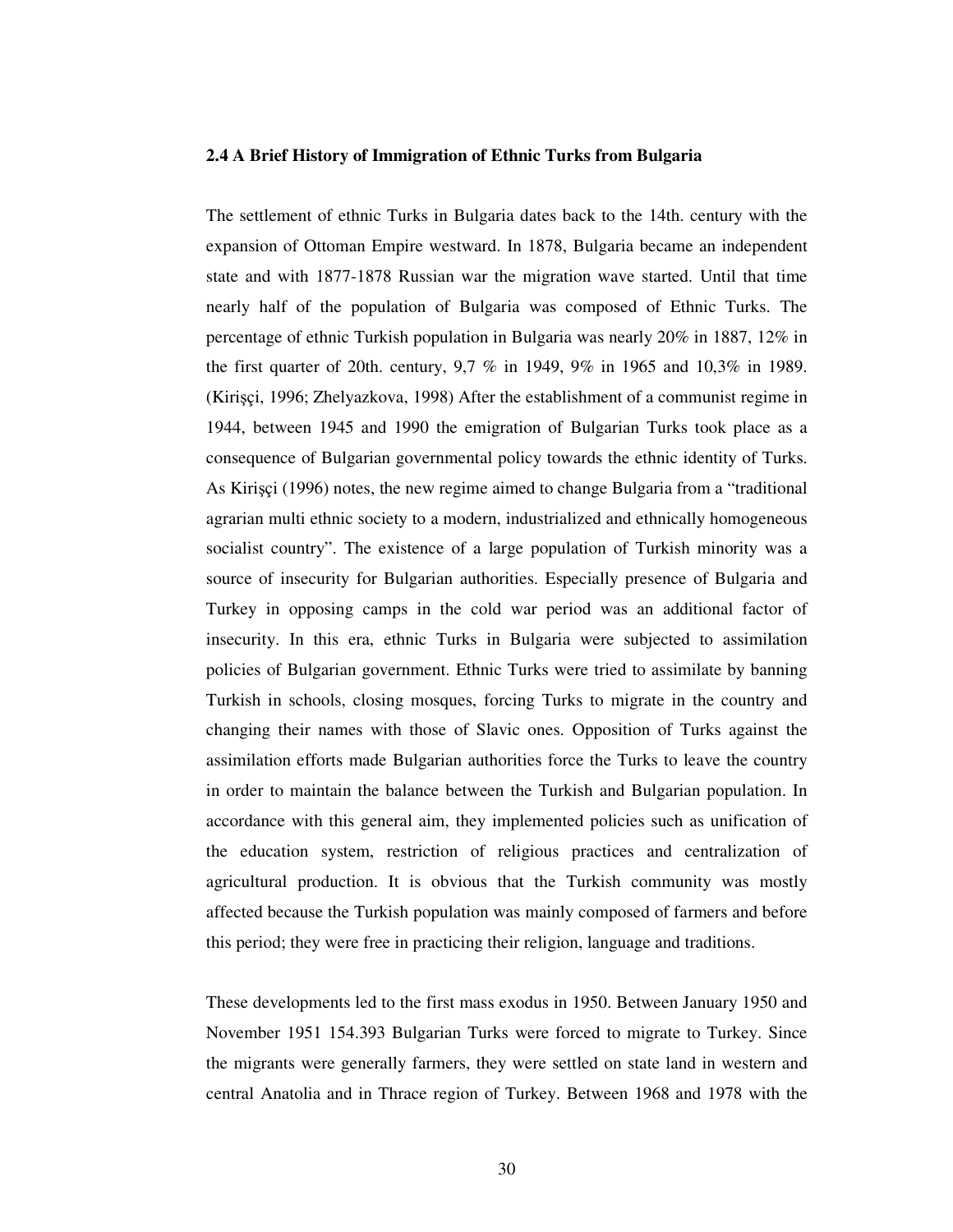agreement of Bulgaria and Turkey on the reunion of separated families nearly 130 thousand people migrated to Turkey. (Zhelyazkova, 1998)

The second and the largest mass exodus came about in 1989. Prior to this mass migration, similar developments with the migration in 1950-1951 occurred. An intense assimilation campaign again, started in 1984 as banning the wearing of traditional Turkish dress, speaking Turkish in public places and a forced name changing campaign afterwards. (Kirişçi, 1996). These assimilation campaigns gave way to mass protest actions demanding the recovery of their names and other rights. At last, the solution found by the Bulgarian government was to open its borders with Turkey. Thus, between June and August 1989 311.862 people fled to the Turkish border which was the largest collective civilian migration following World War II. as estimated by the international humanitarian organizations.

Vasileva (1992) argues that the motives behind the mass migration in 1989 were not solely escaping from the violence or of religious, cultural and moral character. What attracted Bulgarian Turks to migrate a part from violation of basic rights was the higher standard of living in Turkey and the promise of a better life. According to Vasileva, it is this motive that differs the last migration wave from the previous ones although they both have similar political character. For some immigrants this economic reason is the determining factor to stay in Turkey although violation of their basic human rights in Bulgaria has come to an end.

In march 1990 after the fall of Zhivkov's regime, the former names of the Bulgarian Turks were restored and teaching in Turkish was made possible. After these developments many Turks decided to remain in Bulgaria and by May 1990, more than 130.000 ethnic Turks returned to Bulgaria. (Kirişçi, 1996). Dimitrova (1998), suggests that depending on unofficial records, from June 1989 till the beginning of 1997 400-450 thousand people settled in Turkey and this immigration today continues in the from of immigrant visas, tourism and illegal migration.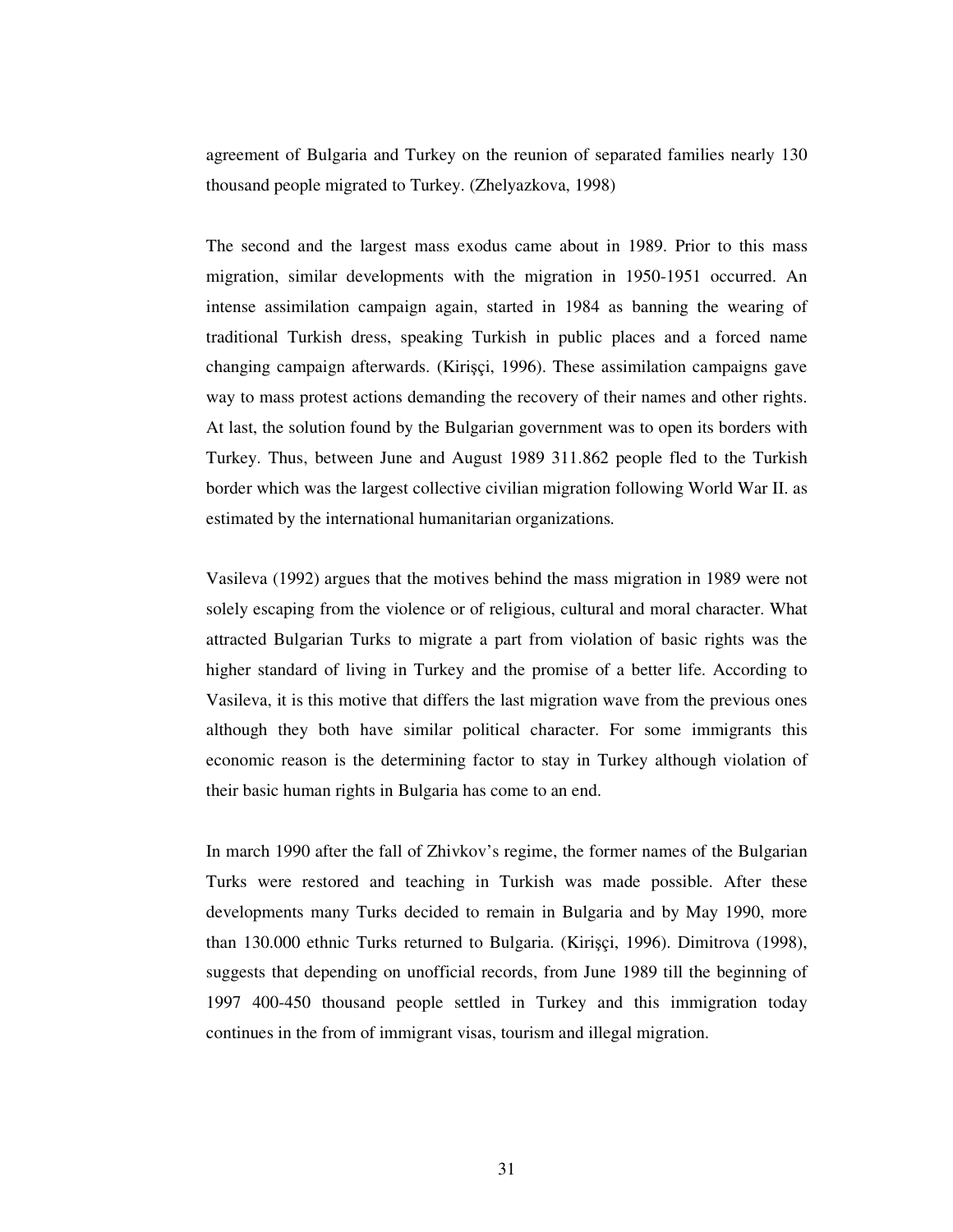The social status of the immigrants shows that the largest group is workers with the percentage of 31,2 including technicians, master workmen and ordinary workers. Then comes the group of salaried Professional workers consisting teachers, physicians, qualified nursing and other medical stuff, etc. Obviously these two groups were the most advantageous ones getting a job in Turkey.

| <b>Social Status</b>             | <b>Number</b> | Percentage |
|----------------------------------|---------------|------------|
| Workers                          | 67 313        | 31.7       |
| Salaried/professional<br>workers | 22 5 18       | 10.6       |
| Free professions                 | 19 217        | 9.0        |
| Pensioners                       | 9468          | 4.4        |
| Females on<br>Maternity leave    | 37 740        | 17.8       |
| <b>Students</b>                  | 51 431        | 24.2       |
| Disabled                         | 302           | 0.1        |
| Other                            | 4699          | 2.2        |
| Total                            | 212 688       | 100        |

**Table 1**:The Social Statuses of Bulgarian Turkish Immigrants Prior to Immigration

Source: KUBAN, Doğan. 1990, "Büyük Göç ve Anavatan (Nedenleri, Boyutları, Sonuçları)", Ankara

The Bulgarian Turkish Immigrants chose to settle in regions where their relatives who had come mainly in 1950-1951 and 1968-1978 migration waves. As the table shows, the newcomers preferred to settle mostly in Marmara and Aegean Regions where previous immigrants lived.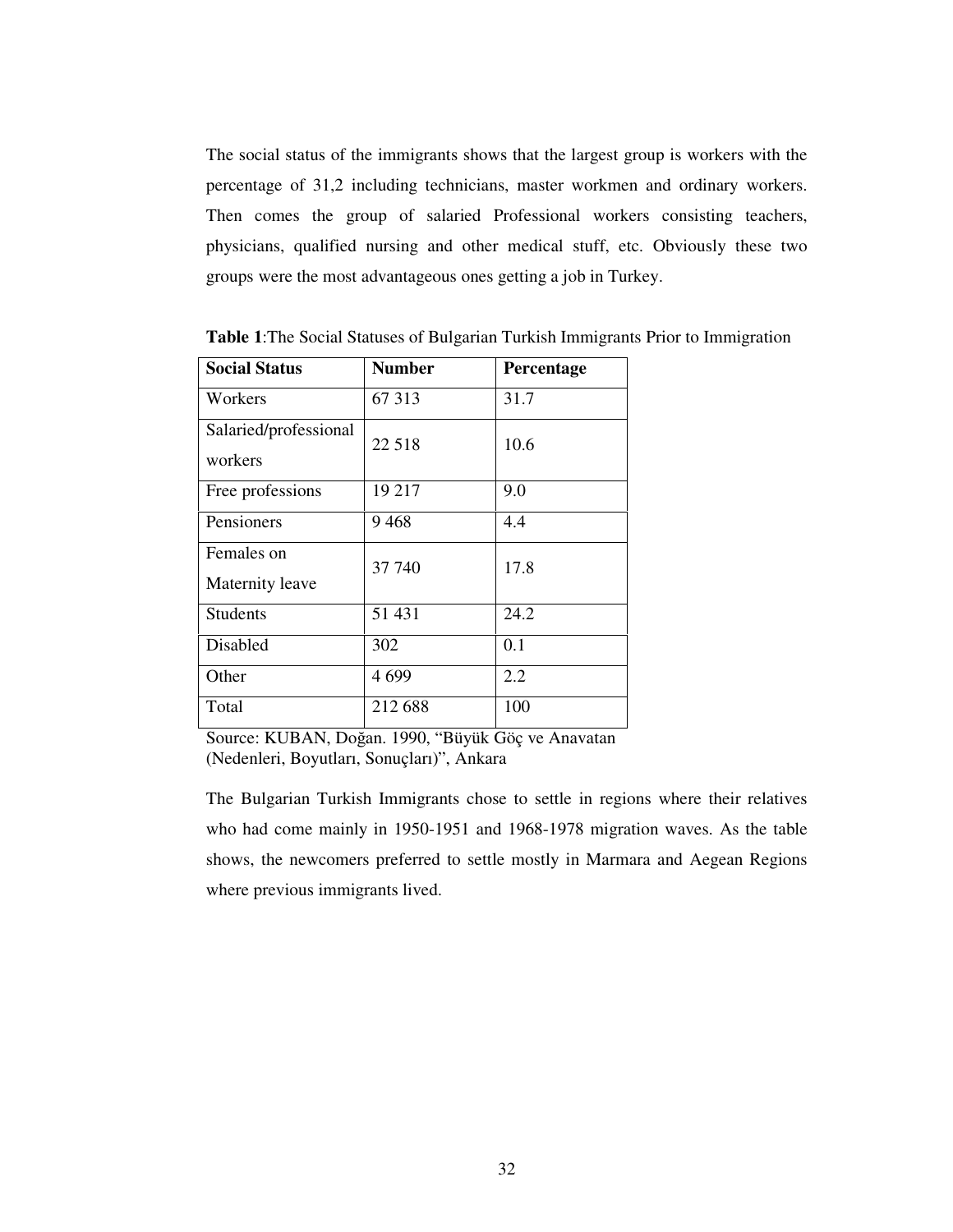| Regions         |            |         |            |          |            |          |
|-----------------|------------|---------|------------|----------|------------|----------|
| of<br>(Sea      | 1950-1951  |         | 1952-1988  |          | Total      |          |
| Marmara         |            |         |            |          |            |          |
| the<br>and      | Immigrants |         | Immigrants |          | Immigrants |          |
| Aegean)         |            |         |            |          |            |          |
|                 | Families   | Persons | Families   | Families | Persons    | Families |
| <b>Bursa</b>    | 3 4 9 3    | 14 6 16 | 8 3 3 5    | 3 4 9 3  | 14 616     | 8 3 3 5  |
| <b>Istanbul</b> | 3831       | 11 644  | 9881       | 3831     | 11 644     | 9881     |
| Izmir           | 2 1 2 3    | 10 14 1 | 2 7 5 1    | 2 1 2 3  | 10 14 1    | 2 7 5 1  |
| Tekirdag        | 1846       | 7719    | 2 0 0 6    | 1846     | 7719       | 2 0 0 6  |
| Eski sehir      | 1 600      | 7 0 0 9 | 1912       | 1 600    | 7 0 0 9    | 1912     |
| Kirkaleri       | 1646       | 7 2 3 0 | 1 0 6 7    | 1646     | 7 2 3 0    | 1 0 67   |
| Manisa          | 1885       | 7961    | 603        | 1885     | 7961       | 603      |
| Ankara          | 1 5 6 5    | 6016    | 608        | 1 5 6 5  | 6016       | 608      |
| Kocaeli         | 727        | 3478    | 967        | 727      | 3 4 7 8    | 967      |
| Total           | 20 809     | 84 941  | 28 9 24    | 20 809   | 84 941     | 28 9 24  |

**Table: 2** The Destination Places of Bulgarian Turkish Immigrants in Turkey

Source: KUBAN, Doğan. 1990, "Büyük Göç ve Anavatan (Nedenleri, Boyutları, Sonuçları)", Ankara

In May 1990, after the big excursion, it was found out that of all 126.029 active persons only 67.292 had managed to begin work. (Dimitrova, 1998). As presented in the below table most of them became workers including agricultural and industrial workers with 30,6 and 26,6 percent respectively. The people found work in the service sector come next with the percentage of 14,2.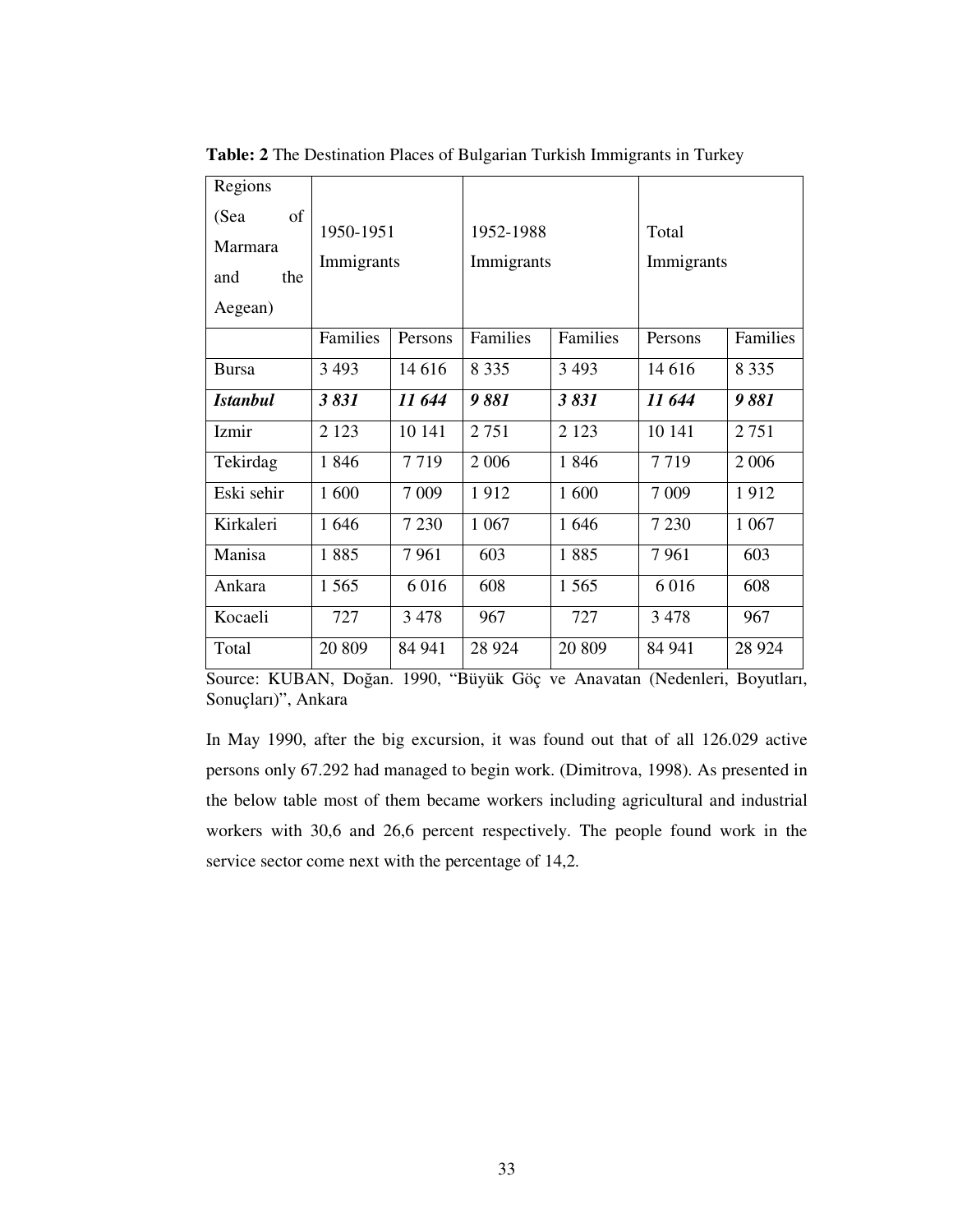| <b>Status</b>        | <b>Number</b> | Per cent |
|----------------------|---------------|----------|
| Agricultural workers | 20 762        | 30.6     |
| Industrial workers   | 17 907        | 26.6     |
| Office workers       | 824           | 1.2      |
| Services             | 9 5 4 2       | 14.2     |
| Pensioners           | 499           | 0.7      |
| Technicians          | 4 9 7 0       | 7.4      |
| Health care          | 1 2 3 9       | 1.8      |
| Free professions     | 6 2 9 3       | 9.3      |
| <b>Teachers</b>      | 3 7 2 2       | 5.5      |
| Servants             | 1 4 9 4       | 2.2      |
| Disabled             | 40            | 0.5      |
| <b>TOTAL</b>         | 67 292        | 100      |

Table 3: Occupation of Bulgarian Turkish Immigrants In Turkey

Source: KUBAN, Doğan. 1990, "Büyük Göç ve Anavatan (Nedenleri, Boyutları, Sonuçları)", Ankara

While official statistics as presented in the table shows that nearly half of the active immigrants could find a job, the data obtained from the vilayet administration from the inquiry conducted in 1990 entitled "The Migration and the Motherland" indicates that nearly 100.000 people managed to begin work. This is an important data revealing the fact that more than one person in each family could find a job.

# **2.5 Social and Cultural Adaptation of Immigrants in Turkey**

The social and cultural adaptation of immigrants is determined by factors such as age, professional skills, education and cultural level and the help of relatives or friends who had immigrated to Turkey before. (Vasileva, 1992). Obviously it was easier to adapt to the new environment for those who have relatives or close friends in Turkey. It is also easier for those who have higher education and qualification to find jobs.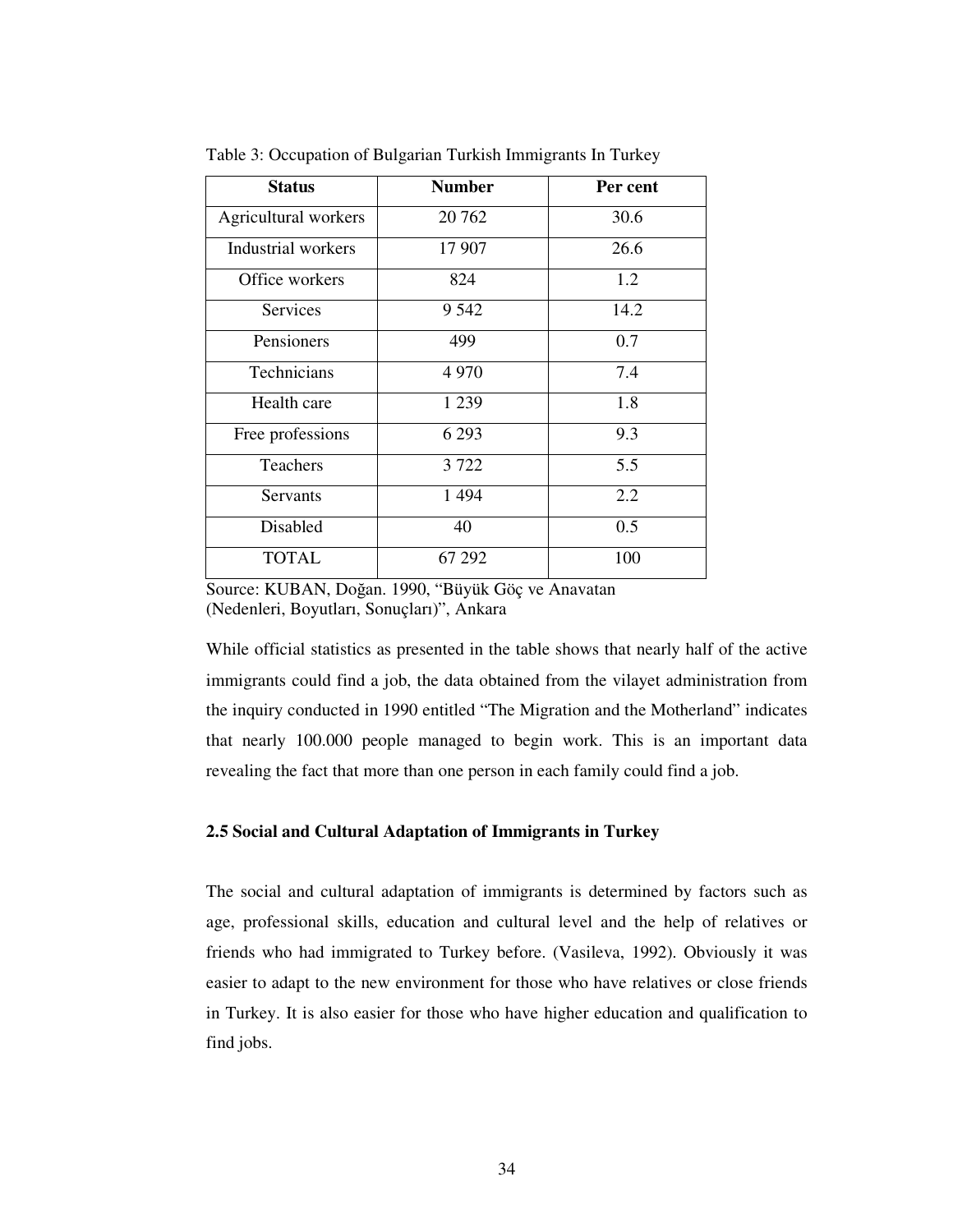For a long period of time Bulgarian Turkish immigrants were seen as foreigners and called as "göçmen" or "muhacir" by the local population. (Andreus, 1989 qtd. in Vasileva, 1992). Some people interviewed for the study above, told that the local people and even the previous immigrants did not treat them as equals and said that they called them like infidels (gavurlar) and Bulgarian. So the local people including the other immigrants from Bulgaria did not readily accept the immigrants.

There was a growing interest in the labor force coming from Bulgaria in the local labor market. In their attempt to overcome the difficulties and the psychological stress caused by their refugee status, they were ready to work hard, extra-time and for a low payment. They did inferior jobs such as cleaners, lavatory washers, did all types of work in restaurants, hotels etc. On the other hand this facilitates their economic and social adaptation but on the other hand they were called as intruders for the local people for they thought the immigrants took their jobs. (Dimitrova; Zhelyazkova, 1998).

The immigrants brought with them a specific cultural and life-style pattern, which may facilitate and harden the adaptation of them. One of the difficulties between the immigrant community and the local people was about their attitude to religion. The refugees in Bulgaria suffered a lot because of the restriction of religious rights and protection of their traditional culture. So they expected to have comfort in their spiritual life. The main difference in their attitude to religion was that the immigrants adopted a more secular way of life although Islam had an important position in their lives in playing a key role for the ethnic and cultural survival of their community for example the immigrants do not find it necessary to interrupt their work or home pursuits for a five times pray a day while some people stop working to pray. While immigrants secular attitude especially regarding job makes them attractive and competitive for employers, this way of life makes the social adaptivity of them more difficult in their labor or neighborhood environment.

Another difference between the local and immigrant communities is the position of women in the society and attitude towards women. The immigrant women are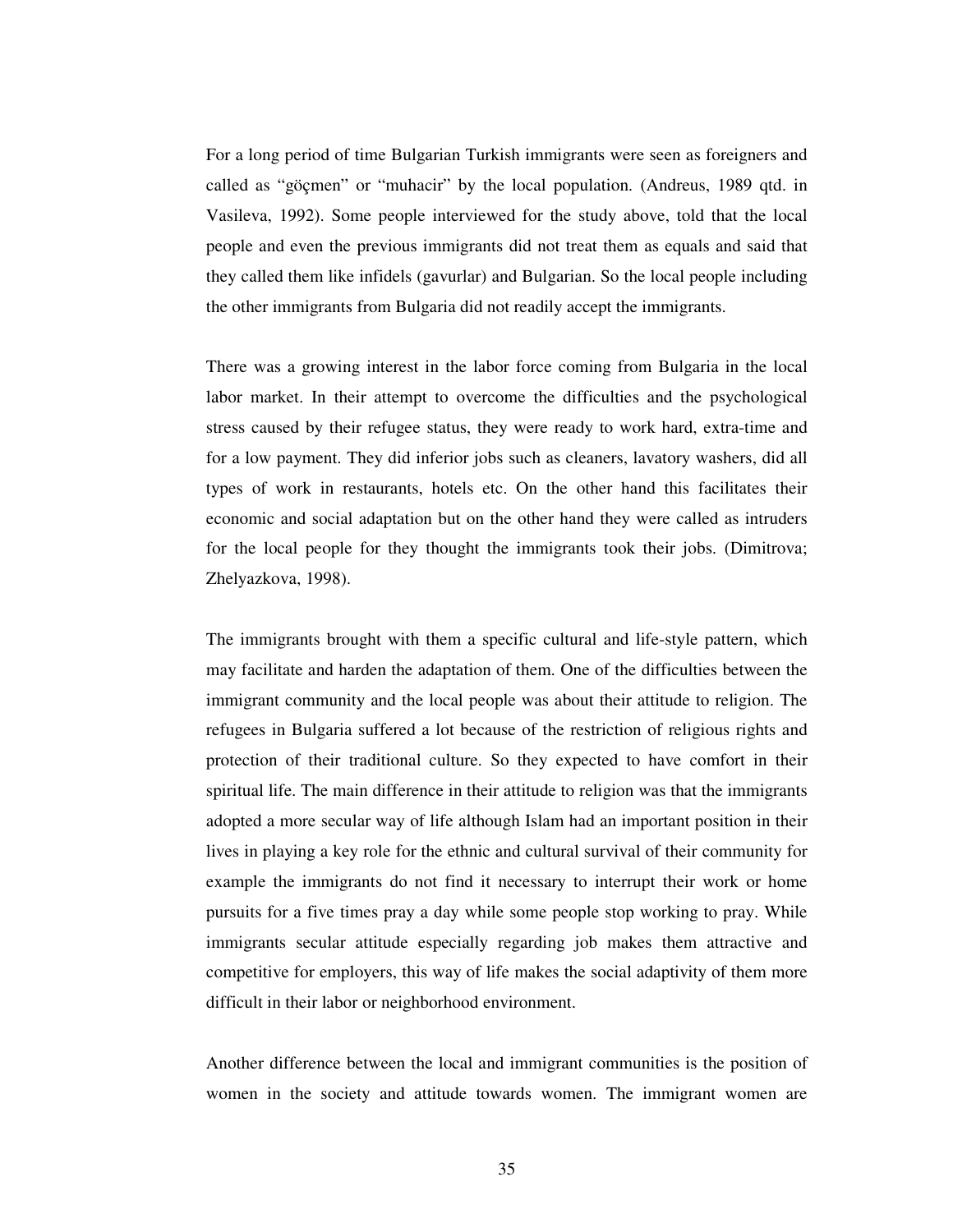generally educated, have a profession, emancipated from the traditional rules and are adequate and equal family partners. However local women usually even if they are educated become housewives and thus become a passive member of the society. On the other hand the immigrant women tries to realize their personality and stands side by side with her husband in the struggle to overcome the difficulties they face. The women and also the children of the immigrant families do not hesitate to participate into the workforce. Due to this difference among women in different communities the female immigrants feel lonely and isolated because they could not find many women from the local people in the social life and similarly they cannot find friends among the local women. Female immigrants state that they could not find the open heartedness as they had in Bulgaria. So they maintain friendships with other Bulgarian Turkish immigrants or with other immigrant women from other Balkan countries. They don't want to be provocative and shock the local women, but they try to have compromise with others but this does not change the reality that they are dissatisfied and isolated.

Ethnic Turks prefer the marriage of their sons and daughters with those of other Bulgarian Turkish immigrants which is thought to be more successful, stable and free of conflicts. Concerning the interpersonal communication among children and teenagers, the immigrants' children are faced with conservatism of morals and isolation and segregation in relations based on sex differences. The local social rules that they have to learn seem to them old-fashioned, outmoded and irrational.

On the other hand, the refugees' relationships with their workmates was cold. First, the immigrants were seen as intruders because as mentioned above the local people think that they caused loosing of their jobs. Second, the immigrants worked hard and extra time and took their colleques tasks. So the immigrants felt that they were more hardworking and found others lazy. Third there was the difference of then socialist Bulgaria's work principles and that of Turkey's with the iron discipline and very powerful status of the employers.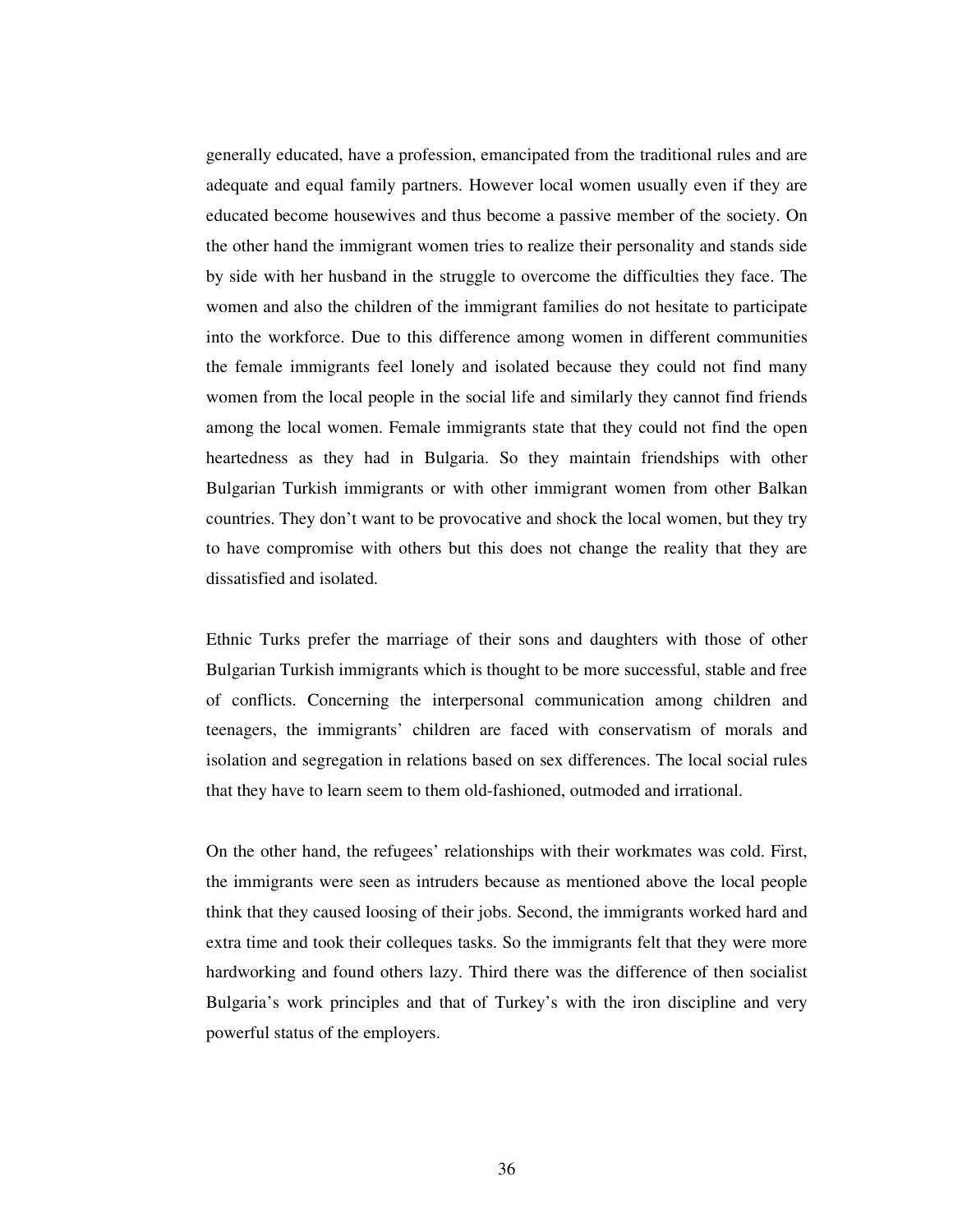The above differences mentioned between the immigrant and the local communities inevitably gave way to a certain self-isolation of the immigrant community, which makes them feel lonely and emotionally deprived. The immigrants note that social life is not like it was in Bulgaria and thus find local people less communicative, less hospitable, colder and more cautious in their social relationships.

### **2.6 Migrant Adaptation In Turkish Case**

The studies carried on rural to urban migrants in Turkey show that they are not isolated and they continue their ties with their place of origin. Other studies also indicate that in order to survive in the city, they establish social networks. (Güneş-Ayata 1991) Social networks of migrants in squatter settlements are mainly based on kinship ties. Migrants also make use of their hemsehri ties in order to adapt to the city environment. Hemsehris are people who came from the same region, but who live outside their place of origin. (Güneş-Ayata 1991) Hemsehri has a place between relative and non-kin and it is like kinship an ascribed rather than achieved position.

When the migrants decide to migrate, they gather information either by going themselves or by their acquaintances about the place of arrival, what they will face in the city, how long will it take to get a job and how and where they will accommodate. Those migrants, who don't have the possibility to have information regarding these problems, learn urban life to some extent from the radio, TV etc. So migrants do not feel alienation or anomie in the city by the information they obtained prior their migration. (Şenyapılı, 1978)

After their decision to migrate they settle in neighborhoods where their relatives and hemsehris also live. As Ayata (1991) suggests, like the others researchers on the subject the squatter settlements are segregated by hemsehri groups since they are strange to the urban society. The rural migrants prefer to have relationships with the groups that are most similar to them who are mostly relatives. (Lloyd, 1979; qtd. in Ayata, 1991) Social networks including the relatives and hemsehris are important in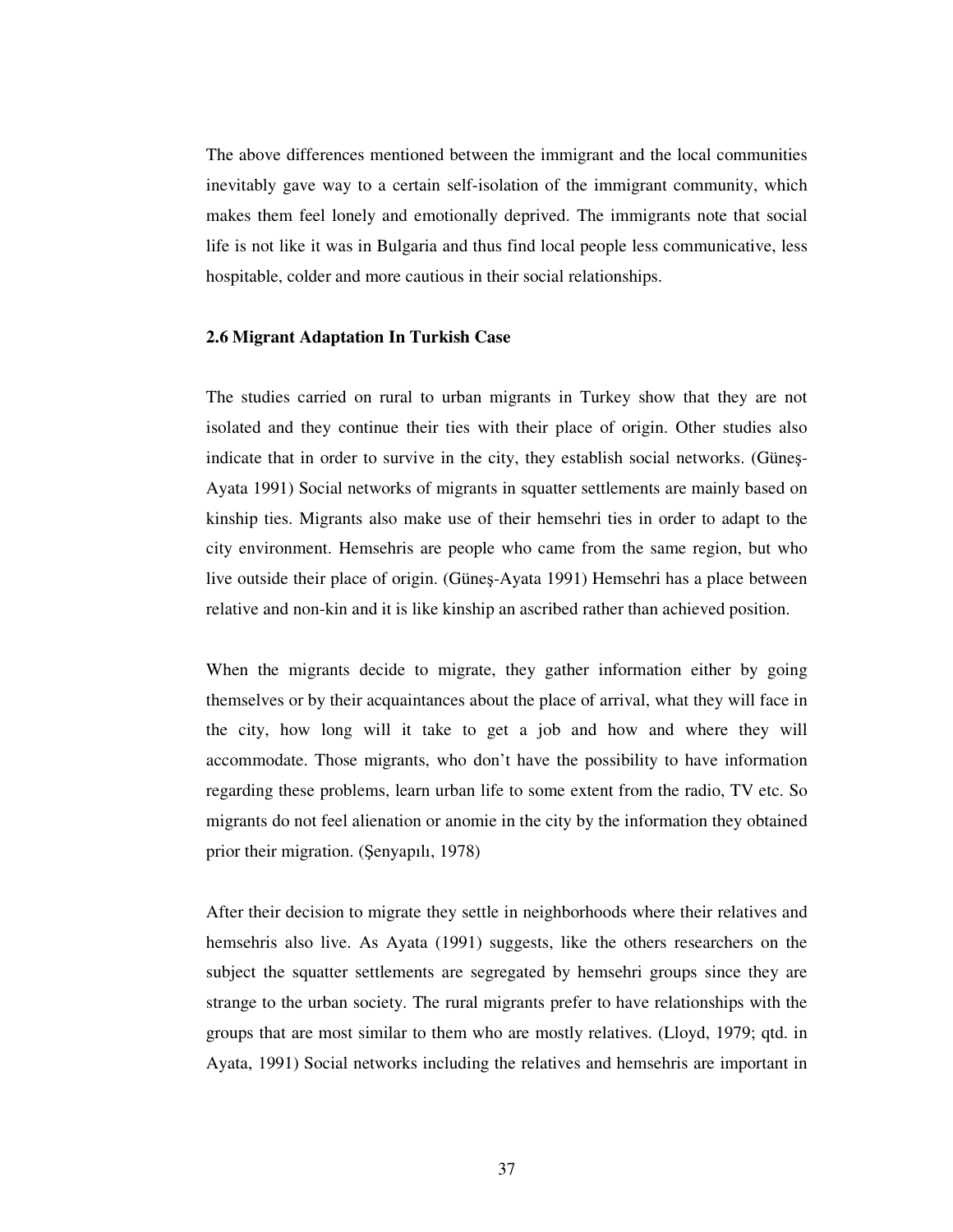finding a house, getting a job and having social and material assistance.(Karpat, 1976; enyapılı, 1978; Ersoy, 1985; Ayata, 1991)

It is a common finding in studies of rural urban migration in Turkey that over time with the increase in the duration of residence, dependence on social networks decreases and migrants establish relationships with outsiders. With the increase in the duration of residence migrants begin to solve their problems by themselves rather than depending on social networks. On the other hand the characteristics of the problems faced, change and while the rate of problems in housing and employment falls, economic difficulties gain importance (Şenyapılı, 1978)

The relations of migrants with their villages display a similar pattern of change. In the initial phase of migration they visit their villages mostly because of the material needs but over time they go to their villages to see their relatives. Accordingly, the migrants visit their villages less frequently and stay there shorter.

A widely shared belief by the researchers about the migrants is that although the rate of usage of urban institutions and participitation to the modern organizations increases it is not sufficient to maintain urban integration.

Although dependence of social networks decreases over time it does not seem that they will lose their importance. The communal life gives the migrants a sense of psychological security and belongingness and group identity. (Karpat, 1976) On the other hand, they define their identity by their community of origin. This identification helps the migrants to differentiate others and thus relate them with other groups, which in turn helps their integration. (Ayata, 1991)

Here a comparison of the findings from some studies carried out in Turkey regarding the operation of social networks on various matters will be made.

Karpat (1976), in his study of three Istanbul neighborhoods, found that migrating to Istanbul, building a house and finding a job revolved around kinship and hemsehri ties. After the migrants have arrived in Istanbul the traditional system of mutual help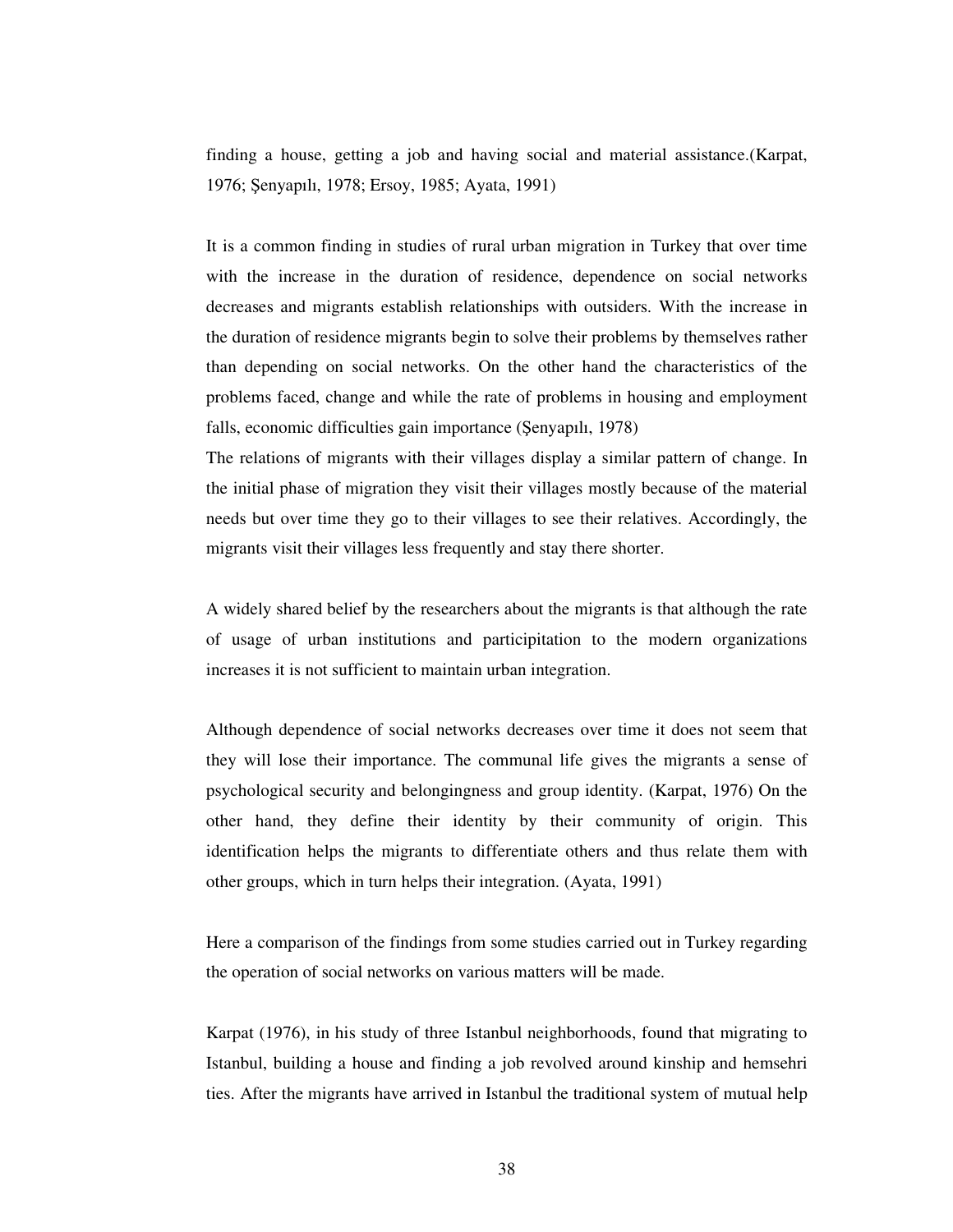and assistance maintained the newcomers with shelter and employment. Men managed to find jobs within a relatively short period of time after their arrival. He found that almost half of the male migrants found a job within 15 days. 40 percent of the men found the jobs through their own efforts. The extent of migrants' relations with city dwellers shows their intention to integrate and identify themselves with the city. Of the male respondents 58 percent indicated that they had relations with relatives and old village friends and 39 percent mentioned that they had relations with new city acquaintances. Women didn't choose to have relations with friends from the village because of personal rivalries and fear of gossip.

Karpat (1976) found that the migrants believed to survive through their own resources although not rejecting the importance of having relatives who were instrumental in helping their migration and settlement in the city. They relied on friends and relatives but still they didn't trust them which stems from the fact that they experienced individualization and competition in the city. He suggests that the trend of change among Turkish squatters is determined by economic factors and their underlying philosophy. Near half of the men and the unmarried was found to have established friendships with people in the city outside of their settlement. Besides 68 percent of the new friends were found on the worksite whereas 21 percent of them were new acquaintances on various occasions and only 11 percent of the new friends were from their native origin. These findings show that they developed rather extensive relations with city people.

Concerning the migrants' visit to the village and their attachment to it, it was found that their ties with the village continue. They visit their villages and receive visitors from the village. Their reasons to visit their village are to see their relatives, to maintain family traditions, to circumcise their children, to get married and to help their relatives with the fieldwork.

The findings suggest that concerning contact with the city they did not form a closed community. Another evidence supporting this view is that older squatters those who stayed longer in the city were less attached to their relatives and tried to have new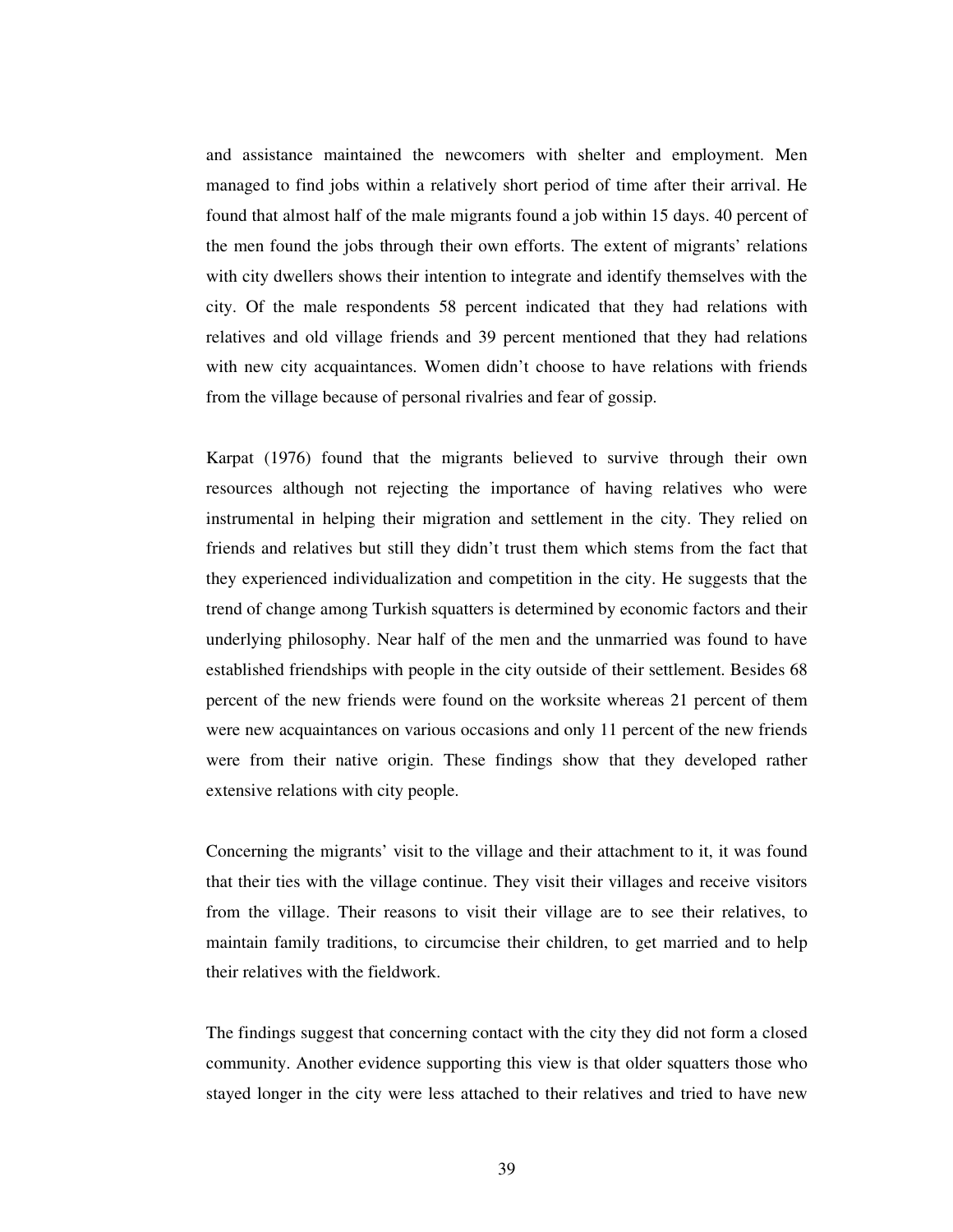friends from the city dwellers. Accordingly the majority of the migrants desired closer relations with city people. Karpat (1976) argues, depending on the findings that, kinship relations played an important role in the initial phase of migration and settlement but "rational, interest-oriented relations with outsiders" came to be prevalent.

He concludes that the sense of community and solidarity has not disappeared but changed due to their interaction with urban life. Although the communal culture loses its intensity, it provides group solidarity, mutual assistance, protection, a sense of belongingness and a basis for common political and civic action to secure the settlements' physical survival. The settlements are not fully integrated to the city but they are in a tendency to integrate to the city by adaptation of urban physical amenities and through social and cultural adaptation.

enyapılı, (1978) in her study by using relations between economic, social and physical spaces aimed at proposing a multisided and theoretical approach model to the problems of the marginal sector and the squatters which are the reflection of it in physical space. In this model, she tries to explain the dependent variables and social Networks in other spaces by independent variables identified in the economic space.

enyapılı, (1978) in her study of a squatter settlement in Istanbul Gültepe suggests that the migrants before deciding to migrate gather information about things such as what they will face, how much will it take to get employment and how and where they will accommodate in the city either by their acquaintances or through their own efforts by going to the city to gather information. Therefore they do not feel alone and alienated when they arrive to the city. The migrants make use of the social networks composed of their relatives and hemsehris in finding the job and the house and they benefit from material and social assistance provided by them. Relatives have an important place in the lives of the migrants. An overwhelming majority of the migrants have relatives in Istanbul and 33 percent of them stay in the same neighborhood with relatives in Gültepe. In time they establish relationships with the city dwellers in order to integrate to urban life. She found that most of the migrants had new acquaintances from their neighborhood and work place. Besides an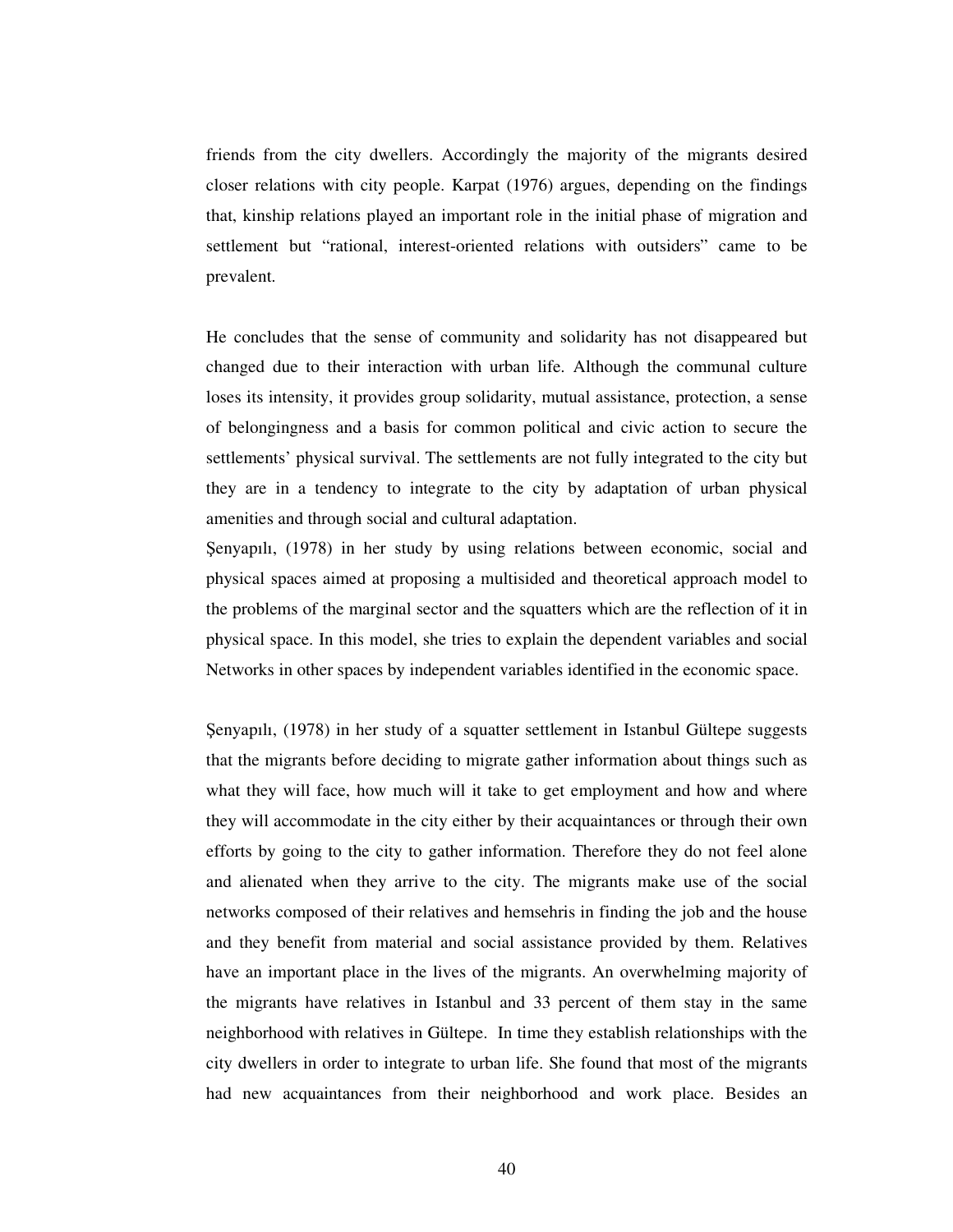important portion of the migrants had familial relations with the new acquaintances. The migrants made 45% of the new acquaintances from the work place and 44% of them met with their best three friends in the workplace. So she argues that the new acquaintances made in the work place reflects to the physical space and the reverse is not through. This indicates that the relationships established are more based on economy than physical space. A comparison of the results she reached in finding the first and current jobs points to the evolution of relationships with kins, hemsehris and acquaintances in time. The ratio of those who found the first and current jobs by the help of relatives and acquaintances fell down indicating less reliance on them through time. The migrants increasingly solve the problems they face without the help of acquaintances by the information they obtained in the city.

As migrants' period of stay increases and as they integrate to the city, the importance of acquaintances decreases and they increasingly solve the problems themselves. The ratio of those who solve problems of housing and employment falls but the problem of economic difficulties gain importance. The majority of the migrants meet their monetary needs by way of their relatives and hemsehris.

In the study, it was found that although migrants have intensive ties with their village, the relationship type changed from economic to the reason of visiting the relatives in the village.

The squatters do not use much, the specific institutions of the city but they use organizations, which gives the image of their integration to the urban life and provides their participation to the consumer market.

enyapılı (1978) concludes that to evaluate the process of urbanization through an integrated approach, the process must be handled in an integrity of spaces. In such integrity of spaces, the relations in the economic space are determinatory and independent variables. Economic space also determines the relations in the social space. The migrants are segregated in the social space within an area determined by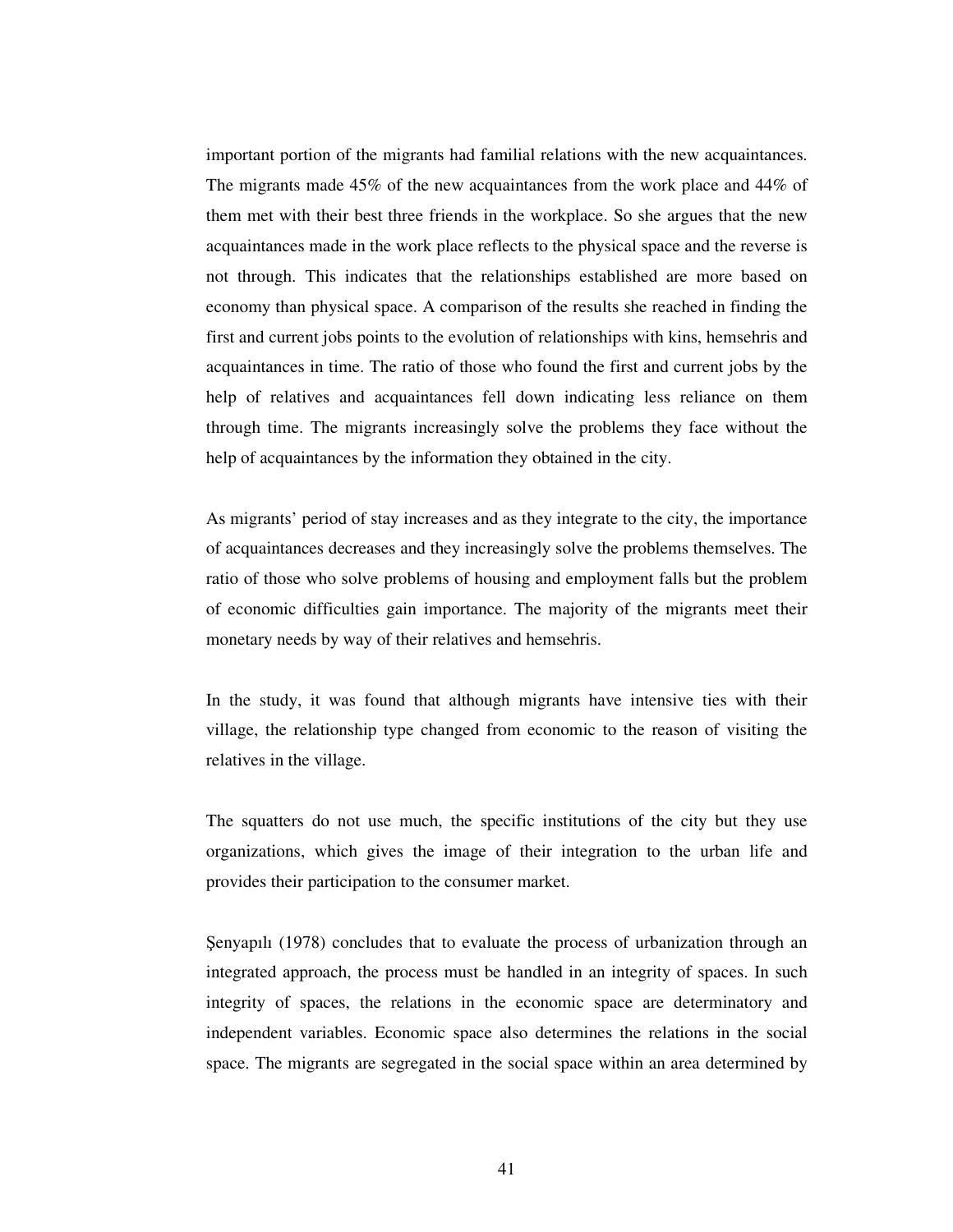the economic space. These sub-spaces in the social space can't transform into integration in the socio-spatial dimension.

Ersoy (1985), in his study, on the migrants who came from Iskilip and settled in Ankara examined the level of integration of migrants to city life. A majority of the respondents in his study had contacts with a relative or a hemsehri prior their migration as set forth by other studies in Turkey. He notes, a majority of the migrants indicated that four of the most visited five families consist of relatives and hemsehris.

Concerning the frequency of visit to their place of origin 85% of the migrants visited their place of origin at least once a year and while the ratio of visits fall with the length of stay in the city it did not change much indicating the key role played by the social relationships in migrant's life. On the other hand Ersoy (1985), found that the majority of the migrants had visitors from the original residence once a year and it did not change over time with the duration of residence. Almost half of the migrants helped their relatives and hemsehris in the initial phase of migration and the tendency to help to the newcomers rise significantly by the increase in the length of stay. Furthermore, migrants asked for help of their relatives in case of a difficult situation. It was also found from the study that membership ratio to urban organizations and institutions rose with the increase in the duration of residence in the city.

In sum Ersoy (1985), argues that the new migrants developed strong, living and active social network which even though decreased through time, did not lose its importance.

According to an extended survey conducted in the squatter settlements in the selected regions of Turkey it was found that social networks did not lose its importance in time but continue to be important mechanism in supporting migrants similar to other studies carried out in Turkey. (Gökçe, 1993). After their arrival they stayed with their relatives for a while and they were given assistance in finding a place to live and getting a job. In finding and building the house more than half of the squatters did so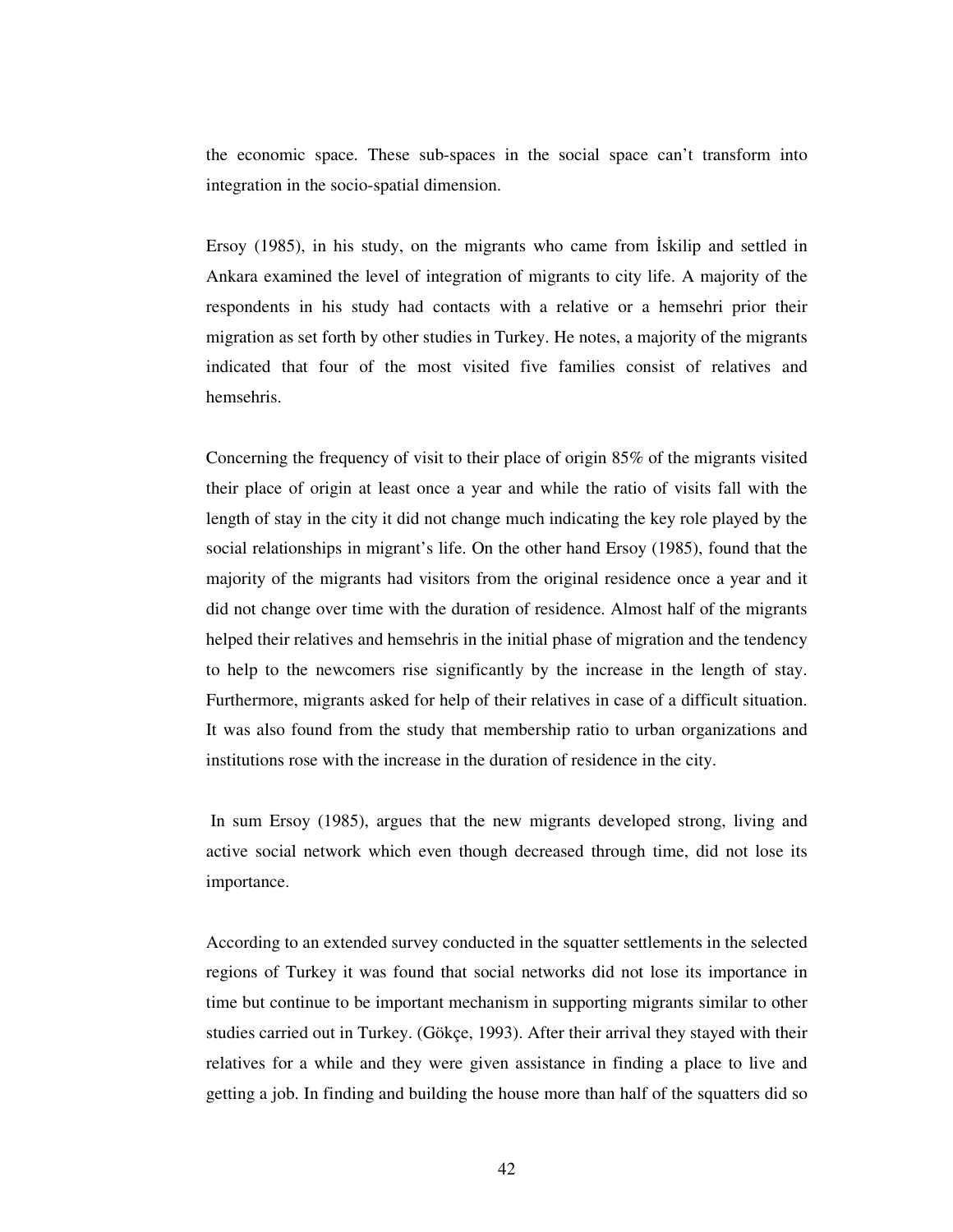through their own efforts and resources. According to Gökçe (1993), what made the squatters use their own resources are the forceful conditions of the life and individualization because of that. Similar findings were found regarding the assistance in finding the employment the majority of the migrants found employment by themselves. The assistance of relatives comes next both in finding the house and employment.

Kinship ties were most intensely used in marriage. More than half of the migrants took assistance in their marriage. Migrants also utilized these ties to a large extent in borrowing and lending money. It was found that there were three basic ways to reproduce kinship relations, which are intermarriage among relatives, clustering of relatives in a residence and sustaining the frequent face-to-face relations with relatives. As to the intermarriage, a quarter of all the migrants married with his/her close or distant relatives whereas intermarriage rose for the migrants living in less developed regions of Turkey. In addition it was found in the survey that 68,3% of the migrants had relatives in their neighborhoods having frequent visiting among them.

Neighborhood ties came after the kinship ties for the migrants. It was suggested that the neighborhood despite its intensity is an area of assistance, which was spontaneous, short in time and traditional. The migrants saw the neighbors as close as their relatives.

Concerning the membership of migrants to modern organizations it was found to be so low compared to the strong ties of the social networks.

In sum, it was found in the study that the squatters can be regarded as urbanites and they have a strong desire to integrate to the urban life. On the other hand they form a sub culture and they have a specific class position concerning their rural origins, patterns of integration, clustering in the city and place of them in the labor market.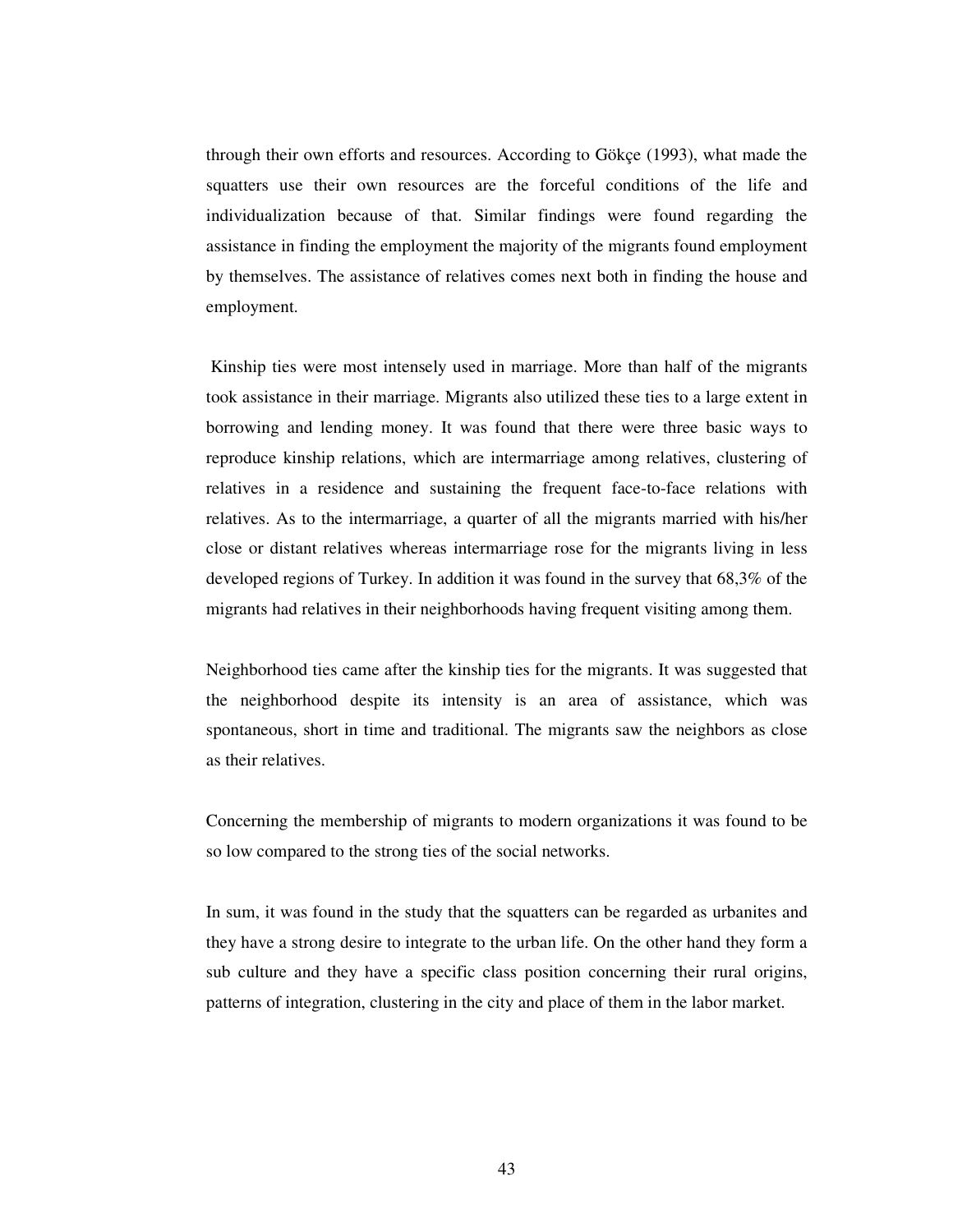# **CHAPTER 3 FIELD STUDY**

In this chapter it is intended to examine the operation of social networks and the level of integration of Bulgarian Turkish immigrants who migrated in 1989 and after, living in Yenibosna Istanbul. For this purpose, firstly the problem, aim and methodology of the field study and then the findings of the questionnaires will be considered.

A few things have to be mentioned about Yenibosna and why Yenibosna was chosen as an area of field study. Yenibosna is found within the borders of Bahçelievler district of Istanbul. After Yenibosna was opened to industrialization with 1970's there was an enormous rise in population, which made it closer to the size of a medium scale province. Its population was 170 thousand according to 1990 population census. Settlement areas and worksites are very close to each other. The majority of the migrants chose to settle in Yenibosna since it is near to the worksites and accommodation. The inhabitants are mainly from low-income groups. There is a heterogeneous social structure consisting of migrants from the Thrace, Central and East Anatolia from Turkey as well as immigrants from Bulgaria and other Balkan countries. On the basis of the provinces the migrants are from Sivas, Malatya, Erzurum, Bayburt, Siirt, Nevşehir, Tokat, Kastamonu, Erzincan and Şanlıurfa. (Armağan, 2002)

What made me chose Yenibosna as an area of field study on urban integration of Bulgarian Turkish immigrants is that the heterogeneous social structure the settlement make it a more suitable place to analyze the integration process of the migrants by investigating the relationship patterns of them with other groups. Thus it would give a chance to see whether the immigrants live isolated or have relationship with other social groups.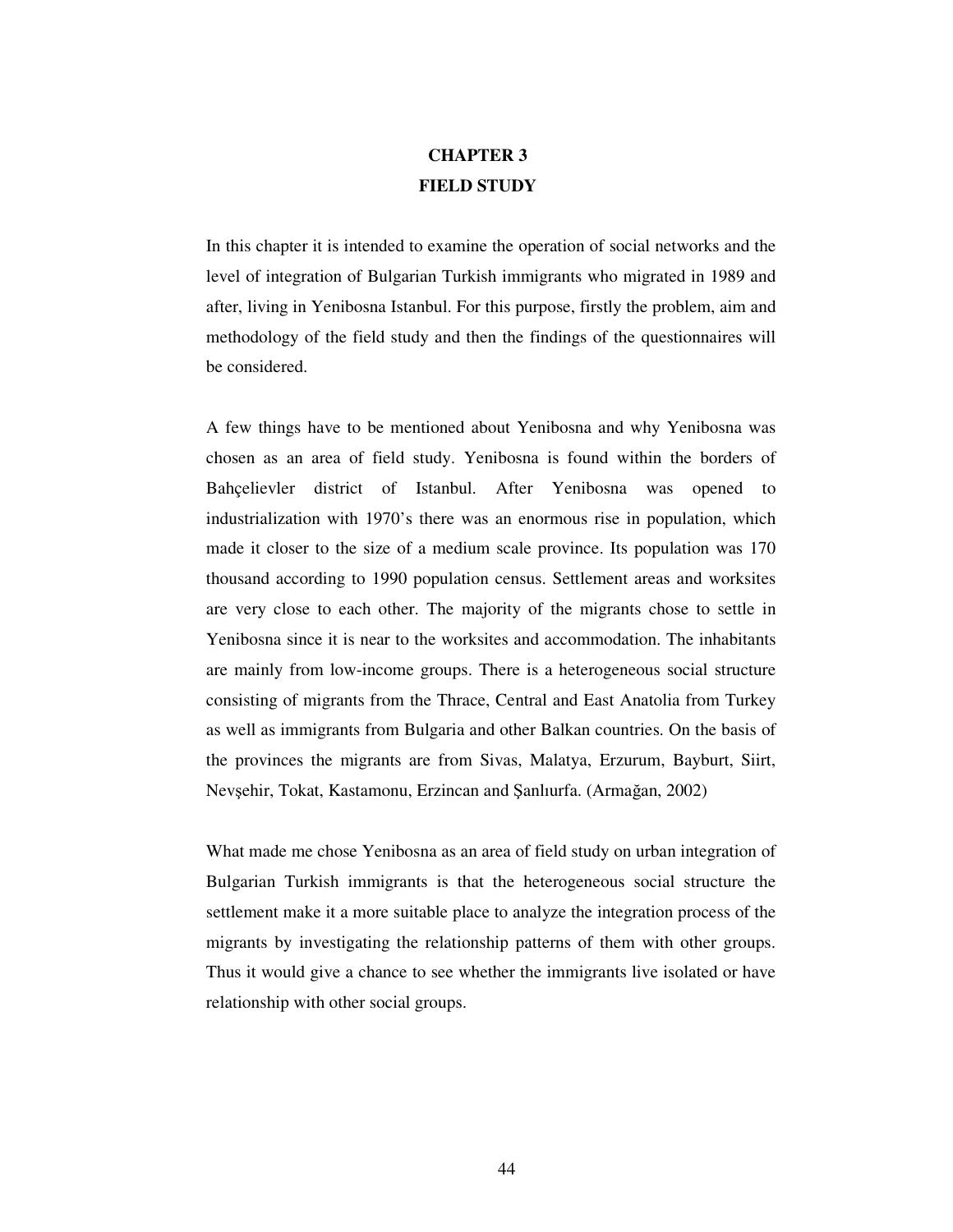### **3.1 The Problem and the Aim of the Field Study**

There is a vast body of literature examining the question of urban integration and the role of social networks of migrants in Turkey since 1950's. Several studies have been on squatter settlements examining migrant adjustment and integration and disintegration to urban life. However there are few studies concerning the adaptation and integration problem of ethnic Turkish immigrants settled in Turkey. Integration problems of immigrants must be handled in a different manner from Turkish migrants because they lived in a different social, cultural and political environment. Therefore differences between Bulgarian Turkish immigrants and Turkish migrants should be taken into consideration in investigating their adaptation and integration problems.

Thus, the problem of the field study is to analyze to what extent Bulgarian Turkish immigrants integrated to the new setting and to understand the nature and role of their social network in this integration process. The concern of the field study is to question the strength of their social network by analyzing its role in maintaining solidarity on various aspects of social life. The degree of access of immigrants to the opportunities of the city will be given special emphasis as urban integration is understood in this sense.

## **3.2 The Methodology of the Field Study**

The field study was carried out in Yenibosna, Istanbul in July and August 2004 where Bulgarian Turkish Immigrants of 1989 settled. The respondents were chosen among the male members of the association called "Deliorman Bulgaristan Türkleri Kültür Derneği" with 140 persons who migrated in 1989 and after. Data collection was made by a questionnaire, which was designed on the basis of a literature review made on the subject. Before beginning the field study the association was visited several times in order to gather information about the immigration process, problems they face, their life style etc. Then the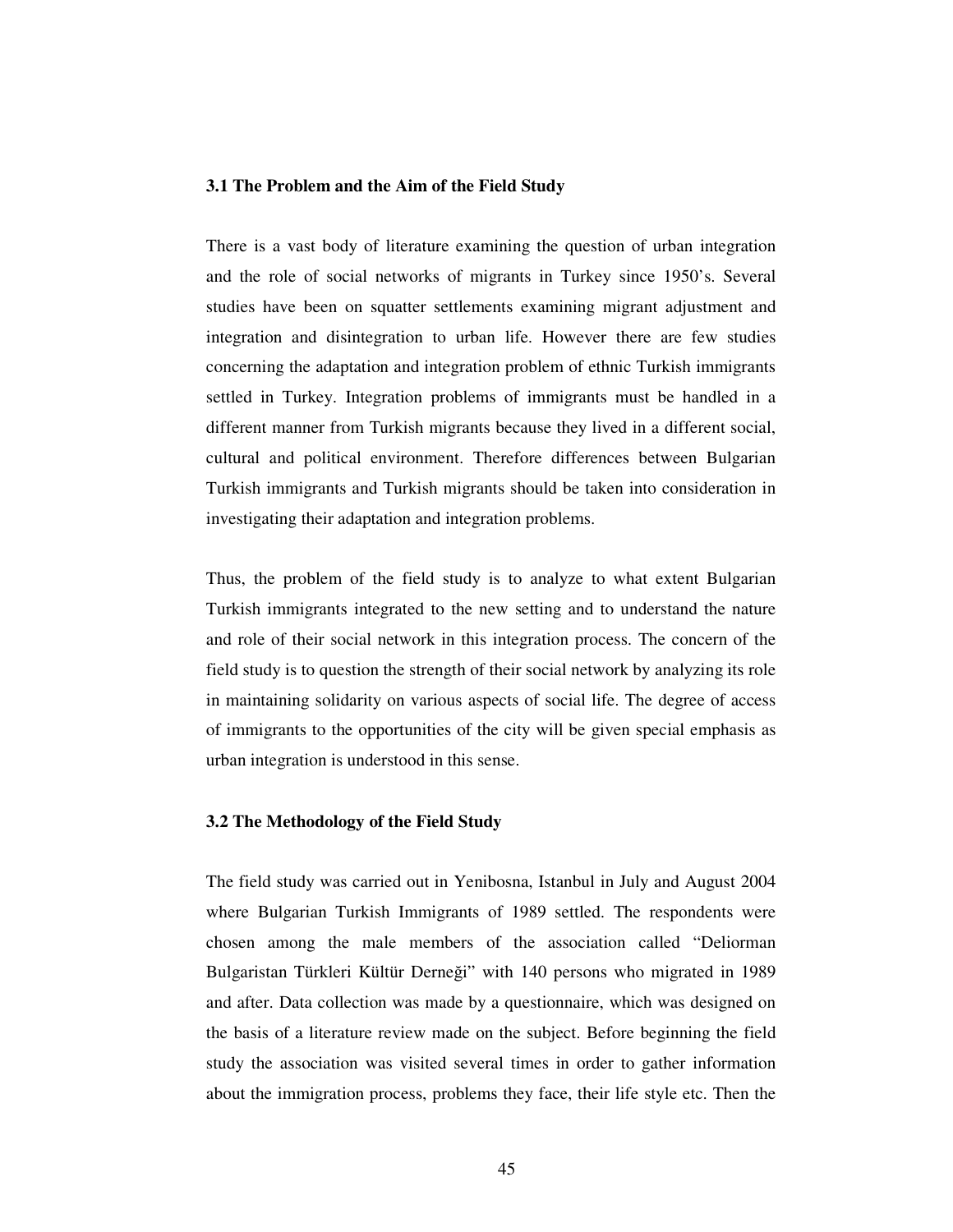questions were prepared by using the questionnaires used in related studies and by the information obtained from the immigrants.

At the beginning of the survey, the sample was selected by snowball method among the members of the association. Later, since it was aimed to compare the level of integration of two different age groups, a quota sampling was used to balance the samples' age group.

## **3.3 Findings**

The findings of the research are categorized under five general headings namely, sociodemographic characteristics of the immigrants, socio-economic status of immigrants, immigration process, operation of social networks of immigrants and organized and political behavior and access to urban services of the immigrants.

In this chapter after discussing the characteristics of the immigrants and their immigration process, it is aimed to analyze the immigrants at three levels. These three levels are economic (material), social and political integration of them to the urban life. These levels are discussed to understand the specificity of Bulgarian Turkish immigrants by comparing the findings of the immigrants and Turkish rural migrants on the subject. To analyze the tendency of integration of immigrants, the situation of two different age groups are considered.

## **3.3.1 Socio-demographic Characteristics of the Immigrants**

In order to understand the sociodemographic composition of the respondents; age, birthplace, education, marital status and number of children are taken into consideration. These are important variables for the integration to the urban life.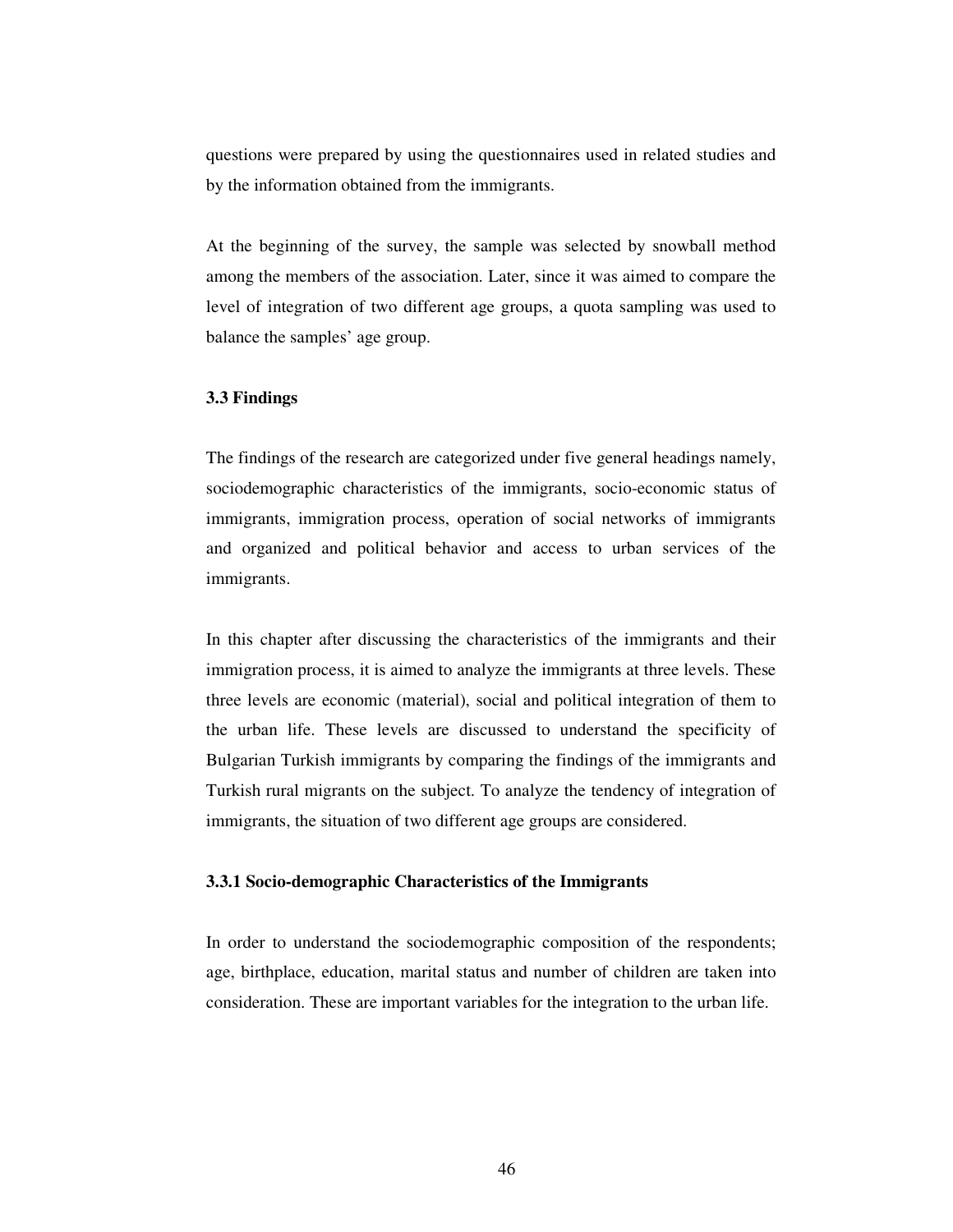## **3.3.1.1 Age**

Among the sample taken from the association, it is found that 32,9% of them are between the ages 45-54, 24,3% of them are between the ages 35-44 and 23,6% of them is within the youngest age group of 25-34.

| Age       | <b>Frequency</b> | <b>Percent</b> |
|-----------|------------------|----------------|
| 25-34     | 33               | 23,6           |
| 35-44     | 34               | 24,3           |
| $45 - 54$ | 46               | 32,9           |
| 55-64     | 20               | 14,3           |
| $65 +$    | 7                | 5,0            |
| Total     | 140              | 100,0          |

**Table 4:** Frequency Distribution of Present Age of Immigrants

Source: Field Research, "Social Networks and Urban Integration of Bulgarian Turkish Immigrants of 1989 and after: The Case of Yenibosna Istanbul", 2004

As to the age of immigrants at the date of immigration, we see that 45% of them are between the ages of 10-29 and 49,3% of them are between the ages of 30-49. From now on, the findings of the age groups of 10-29 and 30 and above will be compared under some titles so as to point out the difference among the two generations regarding the adaptation to the new environment and the utilization of social networks.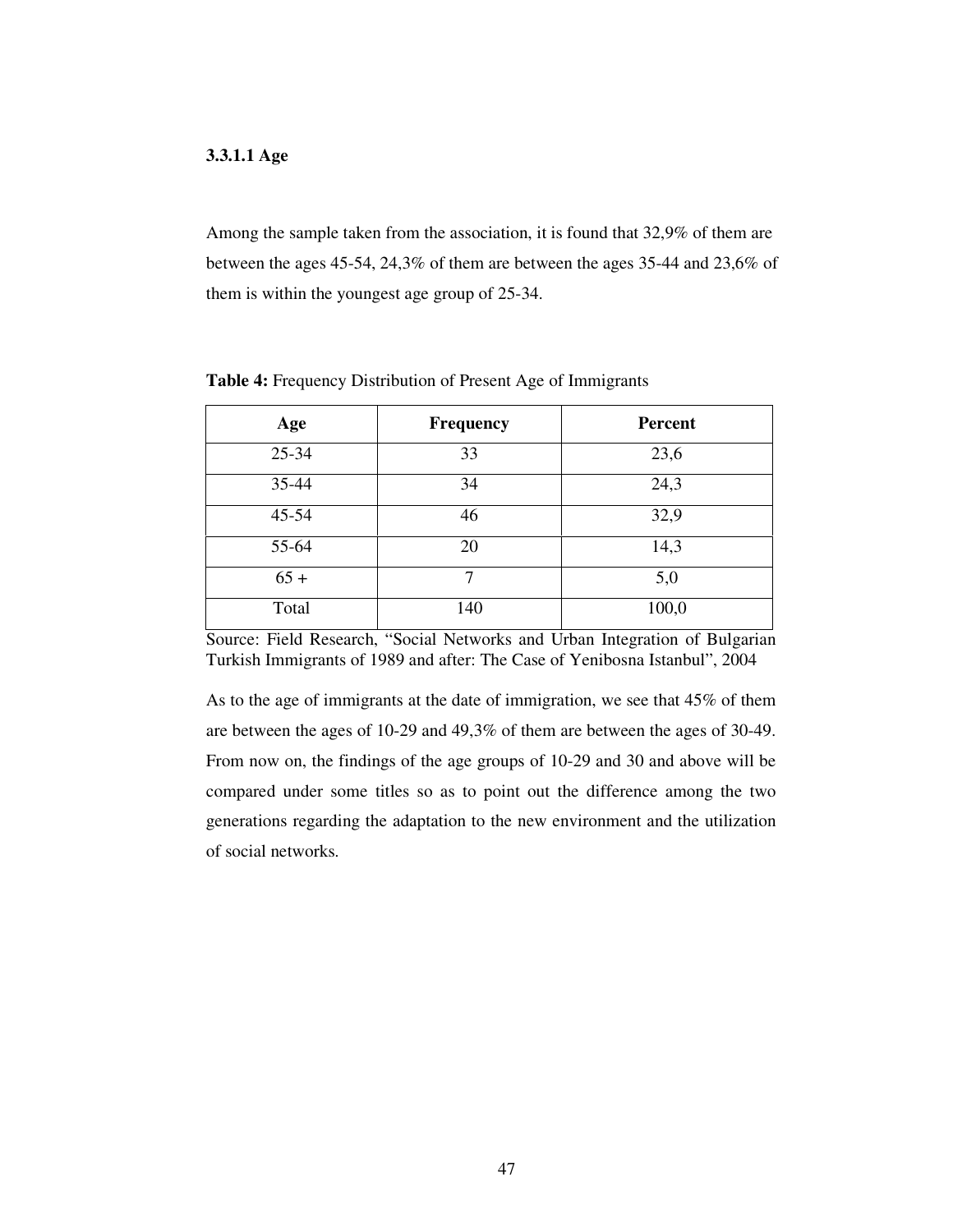| Age     | <b>Frequency</b> | <b>Valid Percent</b> |
|---------|------------------|----------------------|
| $10-19$ | 34               | 24,3                 |
| 20-29   | 29               | 20,7                 |
| 30-39   | 49               | 35,0                 |
| 40-49   | 20               | 14,3                 |
| $50+$   | 8                | 5,7                  |
| Total   | 140              | 100,0                |

**Table 5**: Frequency Distribution of Age of Immigrants At the date of Immigration

Source: Field Research, "Social Networks and Urban Integration of Bulgarian Turkish Immigrants of 1989 and after: The Case of Yenibosna Istanbul", 2004

# **3.3.1.2 Birth Place**

Deliorman, the region located in the north of Bulgaria taking its name from the dense forests found there, is composed of the provinces Razgrad, Shoumen and Targovishte. An overwhelming majority of the immigrants (92,1%) stated that they came from Shoumen. In Kuban's study carried out in 1990 it was found that 9,66% of the overall immigrants came from Shoumen. (Dimitrova, 1998) These figures convincingly demonstrate that the people interviewed who came mostly from Shoumen clustered in one neighborhood. It was not asked in the questionnaire whether they came from the rural parts of Shoumen or not but we learned from the informal talks that a majority of them moved from the rural parts of Shoumen.

| <b>Birth Place</b>     | <b>Frequency</b> | <b>Valid Percent</b> |
|------------------------|------------------|----------------------|
| Shoumen                | 129              | 92,1                 |
| <b>Other Provinces</b> |                  | 7 9                  |
| Total                  | 140              | 100,0                |

**Table 6**: Frequency Distribution of Birthplace of Immigrants

Source: Field Research, "Social Networks and Urban Integration of Bulgarian Turkish Immigrants of 1989 and after: The Case of Yenibosna Istanbul", 2004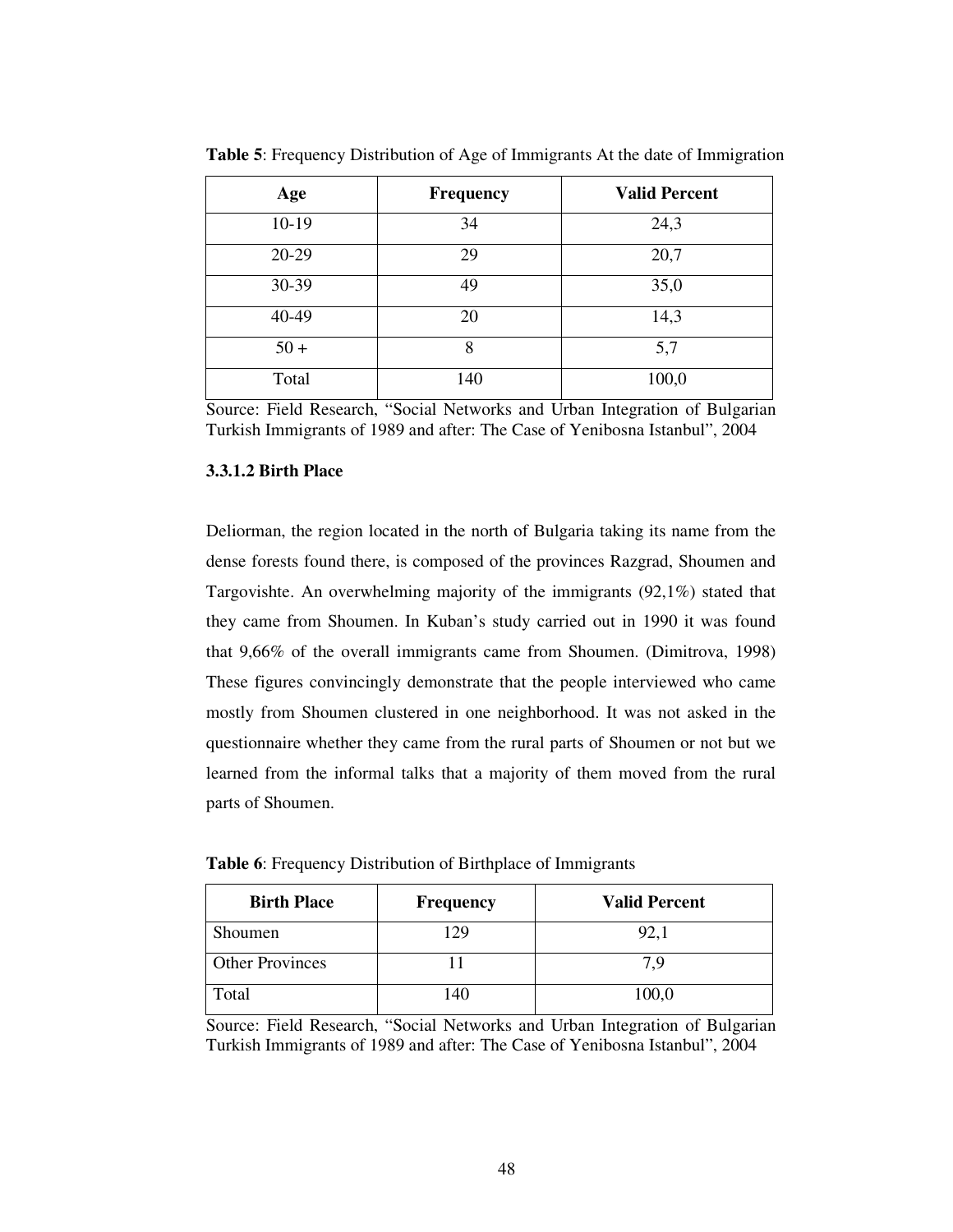## **3.3.1.3 Education**

Educational status of the immigrants is an important variable to affect their urban integration level as discussed in Chapter 2.

As can be seen from the table below, the respondents have a high level of education compared to the average education level in Turkey. It was found in Gökçe's (1993) study that, of the male migrants interviewed, 12,4% of them were illiterate, almost half of them were primary school graduate and nearly 25% of them were secondary and high school graduates.

In our study, of a total of 140 respondents, only  $2(1,4\%)$  of them are illiterate which is much lower than Turkish people on average. Furthermore 48,6 % of them is found to be high school and 35,7% of them is found to be secondary school graduates. The high level of education can be explained by the fact that the state in Bulgaria was providing the social services to a great extent including education. Indeed education up to some level was made obligatory in Bulgaria.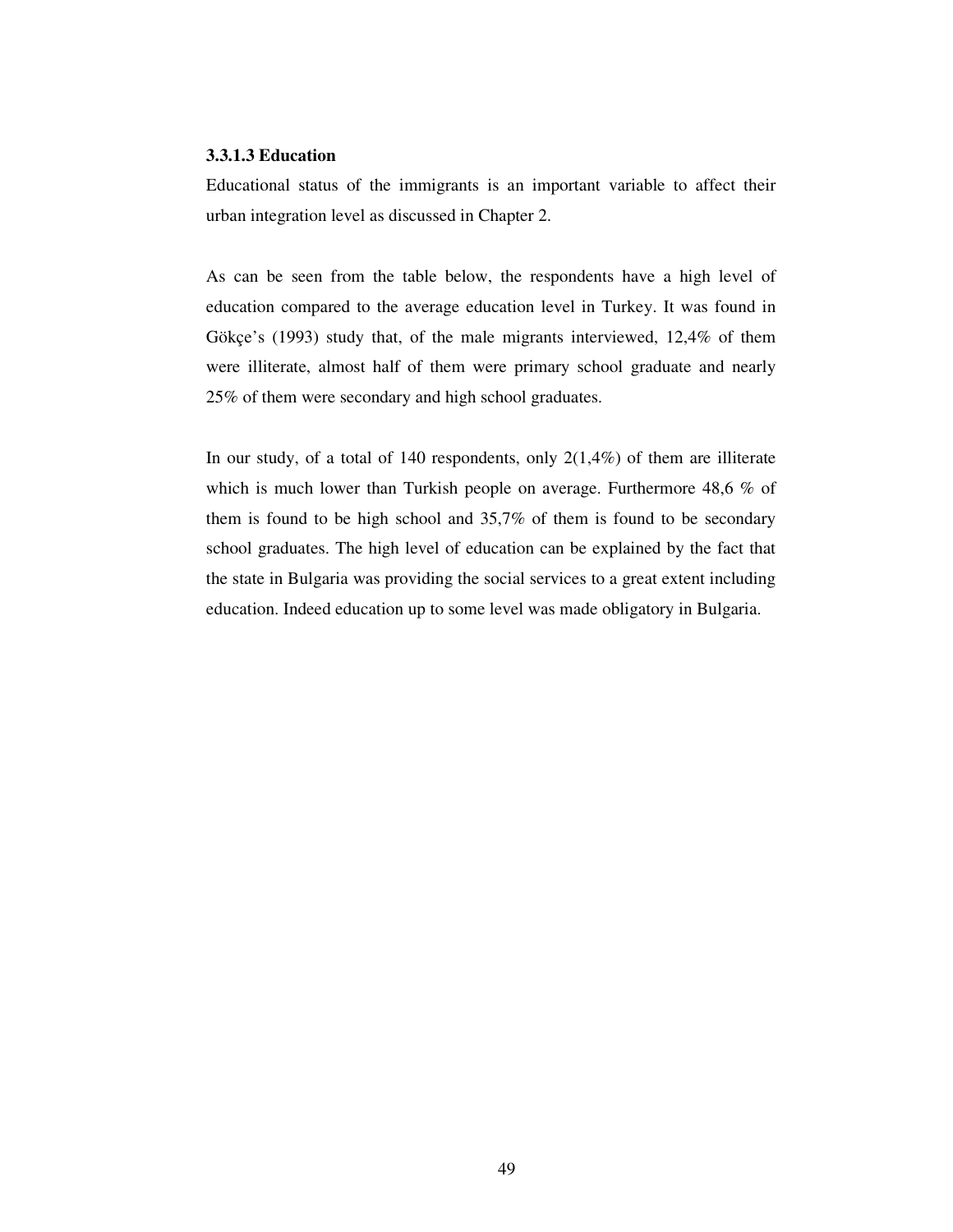| <b>Educational</b> | Age Groups at the Time of Immigration |                |                |              |                |                |
|--------------------|---------------------------------------|----------------|----------------|--------------|----------------|----------------|
| <b>Status</b>      | $10-19$                               | $20 - 29$      | 30-39          | 40-49        | $50 +$         | <b>Total</b>   |
| Illiterate         | $\theta$                              | $\overline{0}$ | $\overline{2}$ | $\Omega$     | $\Omega$       | $\overline{2}$ |
|                    | $,0\%$                                | $,0\%$         | 100,0%         | $,0\%$       | $,0\%$         | 100,0%         |
| Literate           | $\Omega$                              | $\Omega$       | $\mathbf{1}$   | $\Omega$     | $\Omega$       | 1              |
|                    | $,0\%$                                | $,0\%$         | 100,0%         | $,0\%$       | $,0\%$         | 100,0%         |
| Primary School     | $\mathbf{1}$                          | 1              | $\overline{2}$ | $\mathbf{1}$ | $\mathbf{1}$   | 6              |
| Graduate           | 16,7%                                 | 16,7%          | 33,3%          | 16,7%        | 16,7%          | 100,0%         |
| Secondary School   | 11                                    | 8              | 14             | 10           | 7              | 50             |
| Graduate           | 22,0%                                 | 16,0%          | 28,0%          | 20,0%        | 14,0%          | 100,0%         |
| High School        | 19                                    | 19             | 24             | 6            | $\Omega$       | 68             |
| Graduate           | 27,9%                                 | 27,9%          | 35,3%          | 8,8%         | $,0\%$         | 100,0%         |
| University         | 3                                     | 1              | 6              | 3            | $\overline{0}$ | 13             |
| Graduate           | 23,1%                                 | 7,7%           | 46,2%          | 23,1%        | $,0\%$         | 100,0%         |
| Total              | 34                                    | 29             | 49             | 20           | 8              | 140            |
|                    | 24,3%                                 | 20,7%          | 35,0%          | 14,3%        | 5,7%           | 100,0%         |

**Table 7**: Frequency Distribution of the Relationship between Educational Situation and Age Groups of Immigrants at the date of Immigration

Source: Field Research, "Social Networks and Urban Integration of Bulgarian Turkish Immigrants of 1989 and after: The Case of Yenibosna Istanbul", 2004

**Table 8**: Frequency Distribution of Educational Status of Immigrants

| <b>Educational Status</b>   | <b>Frequency</b> | <b>Valid Percent</b> |
|-----------------------------|------------------|----------------------|
| Illiterate                  | $\mathfrak{D}$   | 1,4                  |
| Literate                    |                  | ,7                   |
| Primary School Graduate     | 6                | 4,3                  |
| Secondary School Graduate   | 50               | 35,7                 |
| <b>High School Graduate</b> | 68               | 48,6                 |
| <b>University Graduate</b>  | 13               | 9,3                  |
| Total                       | 140              | 100,0                |

Source: Field Research, "Social Networks and Urban Integration of Bulgarian Turkish Immigrants of 1989 and after: The Case of Yenibosna Istanbul", 2004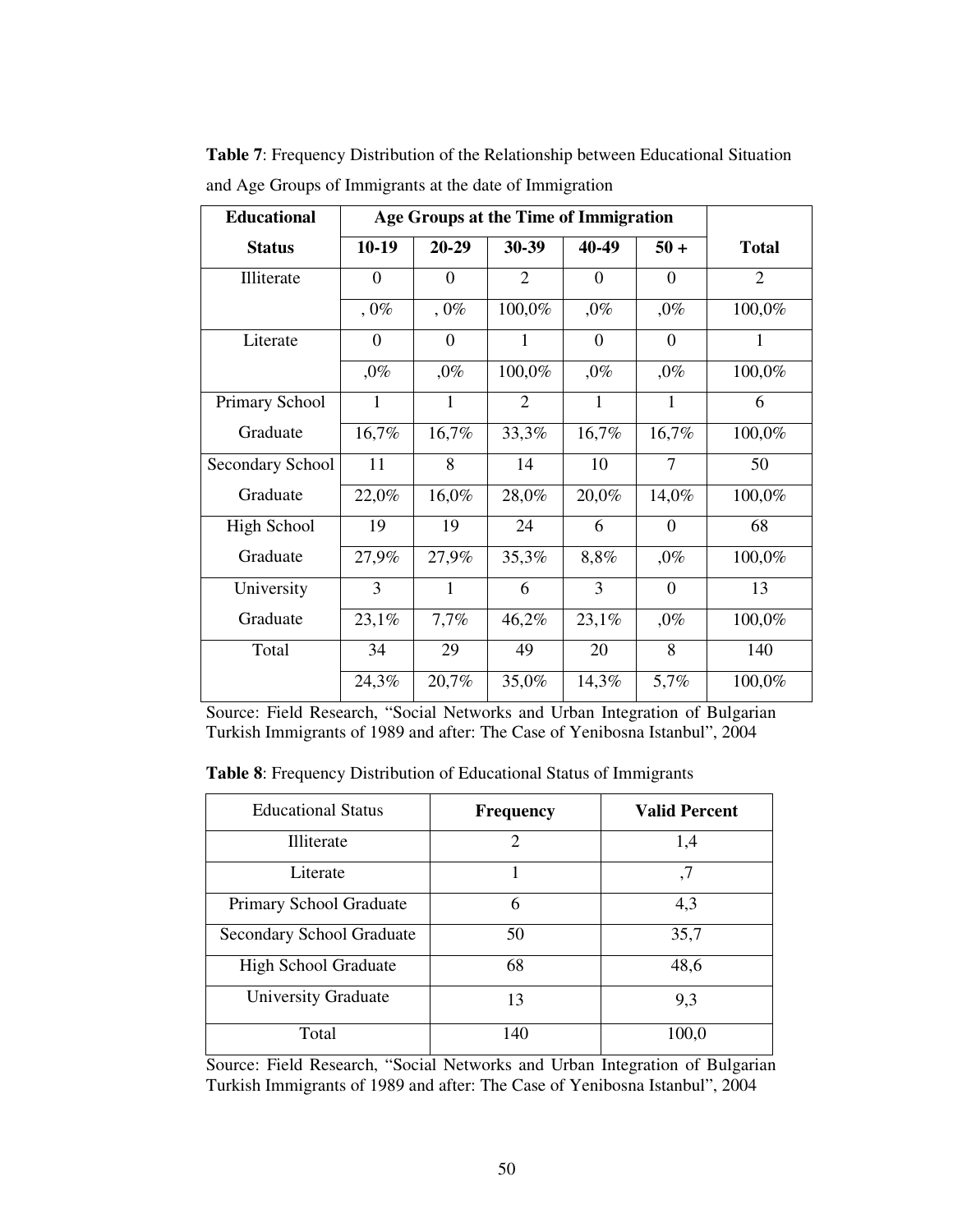We are faced with similar results when we look at the educational statuses of the respondents' spouses. Of a total of 123 valid answers 51,2 % of them are secondary school and 39% of them are high school graduates and only one among all is found to be illiterate. These results show a remarkable difference especially with those female migrants coming from the rural parts of Turkey. It was found in Gökçe's (2003) study that 19,7% of the women was illiterate, 46,3% of them was primary school graduates and nearly 20% of them were secondary and high school graduates. These figures point out to a large difference between Bulgarian Turkish immigrants and Turkish migrants in Turkey with respect to educational situation.

The high level of education of women finds its reflection in the high ratio of the working women.(58,3%). The missing data is because some respondents' being single and undetermined responses. On the contrary in a study conducted on the migrants from Malatya who settled in Ankara, only 20% of the migrants' spouses were working.(Tekşen,2003) According to Gökçe's (1993) study 14,2% of the women respondents were working. Therefore there is also a high difference regarding employment of Turkish migrants and Bulgarian Turkish immigrants.

| <b>Educational Status</b>   | Frequency | <b>Valid Percent</b> |
|-----------------------------|-----------|----------------------|
| Illiterate                  |           | ,8                   |
| Literate                    | 6         | 4,9                  |
| Primary School Graduate     | 63        | 51,2                 |
| Secondary School Graduate   | 48        | 39,0                 |
| <b>High School Graduate</b> | 5         | 4,1                  |
| <b>University Graduate</b>  | 123       | 100,0                |
| Missing                     | 17        |                      |
| Total                       | 140       |                      |

**Table 9**: Frequency Distribution of Educational Status of Immigrants' Spouses

Source: Field Research, "Social Networks and Urban Integration of Bulgarian Turkish Immigrants of 1989 and after: The Case of Yenibosna Istanbul", 2004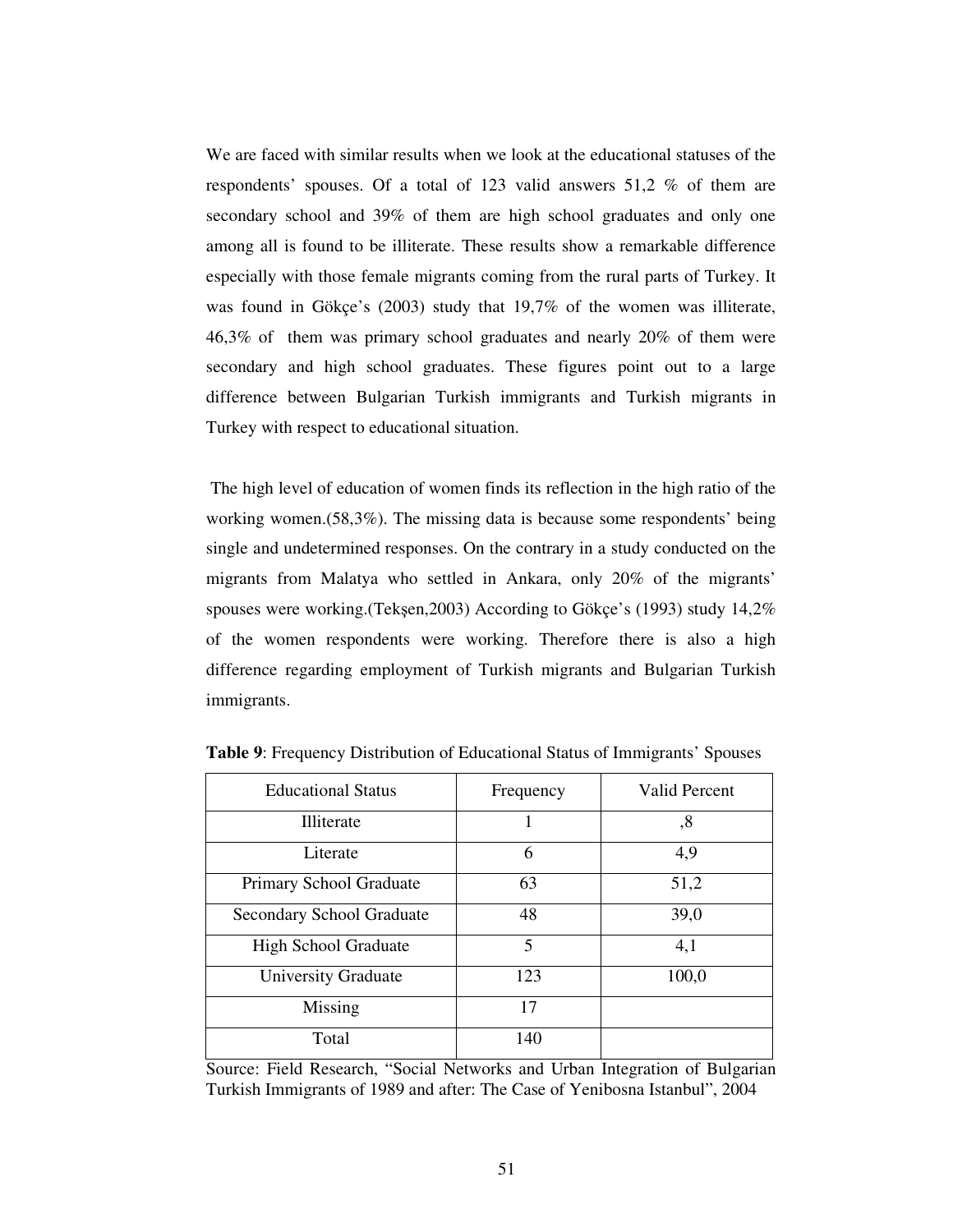| <b>Employed or Not</b> | Frequency | <b>Valid Percent</b> |
|------------------------|-----------|----------------------|
| Yes                    | 67        | 58,3                 |
| N <sub>o</sub>         | 48        | 41,7                 |
| Total                  | 115       | 100,0                |
| <b>Missing</b>         | 25        |                      |
|                        | 140       |                      |

**Table 10**: Frequency Distribution of Employment Status of Immigrants' Spouses

Source: Field Research, "Social Networks and Urban Integration of Bulgarian Turkish Immigrants of 1989 and after: The Case of Yenibosna Istanbul", 2004

# **3.3.1.4 Marital Status**

It is found that 82,9 % of the people interviewed is married and 13,6% of them is single. 12,8 % of the married respondents was married after the date of immigration to Turkey.

| <b>Marital Status</b>    | <b>Frequency</b> | <b>Valid Percent</b> |
|--------------------------|------------------|----------------------|
| Married                  | 116              | 82,9                 |
| Single                   | 19               | 13,6                 |
| <b>Widow or Divorced</b> |                  | 3,6                  |
| Total                    | 140              | 100,0                |

**Table 11**: Frequency Distribution of Marital Status of Immigrants

Source: Field Research, "Social Networks and Urban Integration of Bulgarian Turkish Immigrants of 1989 and after: The Case of Yenibosna Istanbul", 2004

A striking finding of the survey is that all of the persons whether they married before or after their arrival married with a Bulgarian Turkish immigrant. In contrast to this finding, like other scholars Karpat(1976) found in his study a definite trend towards marriages outside the group of immigrants. So it can be suggested that the immigrants interviewed are forming a closed community regarding their attitude to marriage. Moreover we learned through the survey that they never marry with their relatives. They even reacted to such a question and from then on, the question was changed and their attitude in marriage with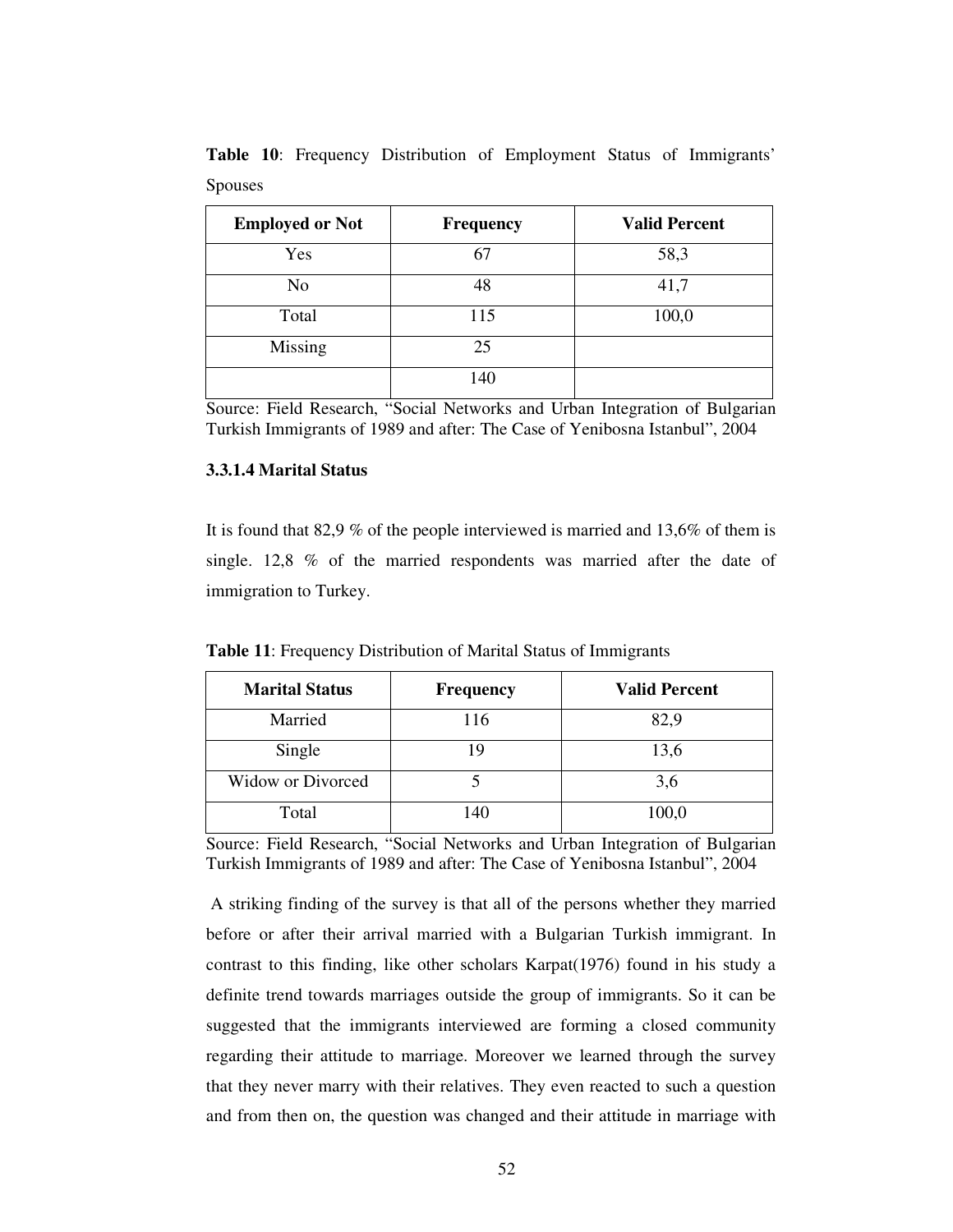hemsehris was asked. On the contrary, there are many cases of in-marriage among relatives in the squatter settlements of Turkey. In Gökçe's (1993) research it was found that 25 % of the migrants were married with their relatives. The in-marriage rate was found even higher in the less developed regions of Turkey. These results point to an important difference in their attitude to marry with their relatives and with people outside their community among the Bulgarian Turkish immigrants and the migrants in Turkey.

#### **3.3.1.5 Number of Children**

The majority of the immigrants( $62,2\%$ ) have two children and  $21\%$  of them have one child. So an overwhelming majority of the respondents have two children at most. Missing data is due again to respondents who are not married and a few undetermined answers.

| <b>Number of children</b> | <b>Frequency</b> | <b>Valid Percent</b> |
|---------------------------|------------------|----------------------|
|                           | 25               | 21,0                 |
| $\overline{2}$            | 74               | 62,2                 |
| 3                         | 13               | 10,9                 |
| 4                         | 6                | 5,0                  |
| 8                         |                  | ,8                   |
| Total                     | 119              | 100,0                |
| Missing                   | 21               |                      |

**Table12**: Frequency Distribution of Number of Children

Source: Field Research, "Social Networks and Urban Integration of Bulgarian Turkish Immigrants of 1989 and after: The Case of Yenibosna Istanbul", 2004

Concerning the family type, it is found that most of the families (%77,1) were of nuclear type, which conforms to the general trend in urban areas. If we compare the ratio of family type and the number of children with Turkish migrants we are faced with similar findings.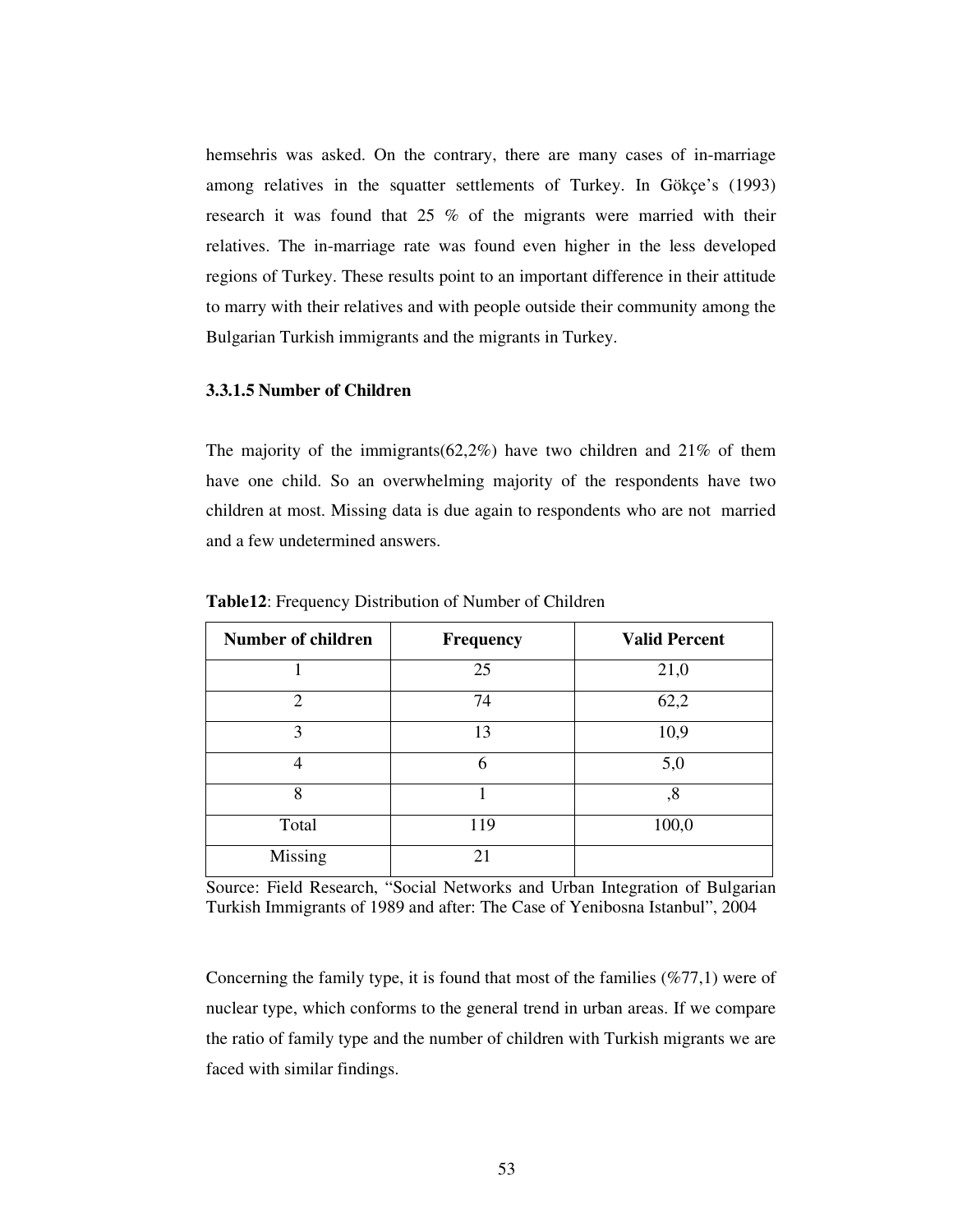| <b>Family Type</b>     | <b>Frequency</b> | <b>Valid Percent</b> |
|------------------------|------------------|----------------------|
| <b>Nuclear Family</b>  | 108              |                      |
| <b>Extended Family</b> |                  | 1 Q 1                |

**Table 13**: Frequency Distribution of Family Type

Source: Field Research, "Social Networks and Urban Integration of Bulgarian Turkish Immigrants of 1989 and after: The Case of Yenibosna Istanbul", 2004

Total 140 100,0

Others  $5$   $3,6$ 

On the other hand the immigrants who married after their arrival stated that they have either one child or two children which points to their integration efforts to urban life.

**Table 14**: Frequency Distribution of number of children of Immigrants who married in Turkey

| <b>Number of Children</b> | <b>Frequency</b> | <b>Valid Percent</b> |
|---------------------------|------------------|----------------------|
|                           | l ( )            | 55,6                 |
|                           |                  | 44.4                 |
| Total                     | 18               | 100,0                |
| Missing                   |                  |                      |

Source: Field Research, "Social Networks and Urban Integration of Bulgarian Turkish Immigrants of 1989 and after: The Case of Yenibosna Istanbul", 2004

# **3.3.2 Socio-Economic Status of Immigrants**

Socio-economic status of immigrants is an important indicator of the migrants' urban integration. In this part employment situation, occupational structure, income level, membership to the social security institutions, expectations of them from the future, as well as housing and ownership patterns will be examined.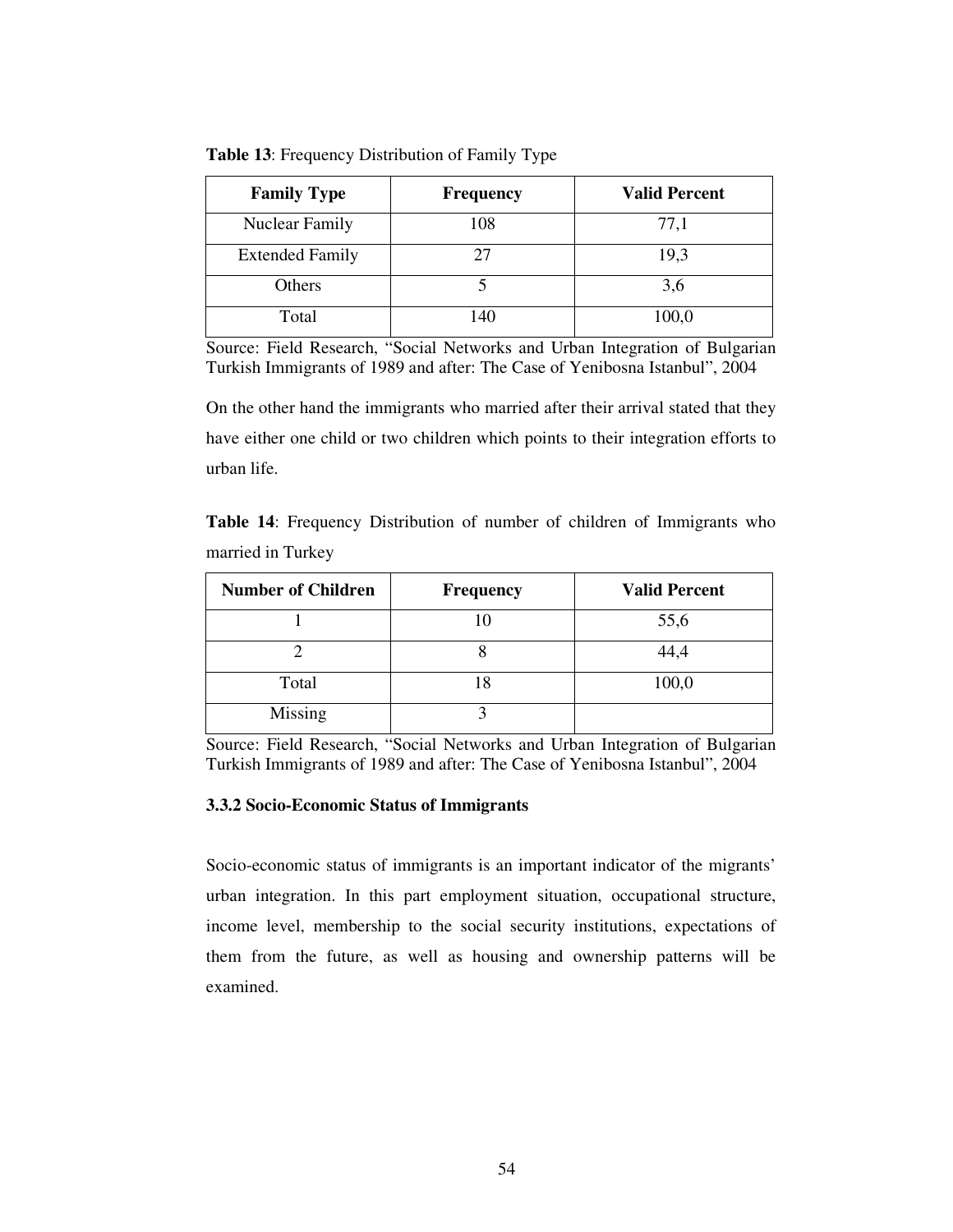#### **3.3.2.1 Employment Situation**

The employment situation of the respondents is composed of waged-salaried  $(67,6\%)$ , self employed  $(21,6\%)$ , retired  $(7,2\%)$  and unemployed  $(3,6\%)$ . By looking at the low level of unemployment we can suggest that they could easily find a place for themselves in the labor market despite the difficulties they faced with, during and after the immigration process.

| <b>Employment Situation</b> | <b>Frequency</b> | <b>Valid Percent</b> |
|-----------------------------|------------------|----------------------|
| Waged-Salaried              | 94               | 67,6                 |
| Self employed               | 30               | 21,6                 |
| Unemployed                  | 5                | 3,6                  |
| Retired                     | 10               | 7,2                  |
| Total                       | 139              | 100,0                |
| Missing                     |                  |                      |

**Table 15**: Frequency Distribution of Employment Situation of Immigrants

Source: Field Research, "Social Networks and Urban Integration of Bulgarian Turkish Immigrants of 1989 and after: The Case of Yenibosna Istanbul", 2004

When we consider the employment situation by the income level on household base we see that almost half of the waged-salaried have an income level between 501-1000 millions and 18,7% of them have an income level between 1001-1500 millions. It is also found that a majority of the respondents families'(72,7%) earn between 500 to 1500 millions a month. The relatively high level of income of the immigrants' family comes from the fact that although not asked to the respondents the number of individuals working in the family is high. The high ratio of employment among women and children supports this fact. The immigrants do not hesitate to work even in inferior jobs.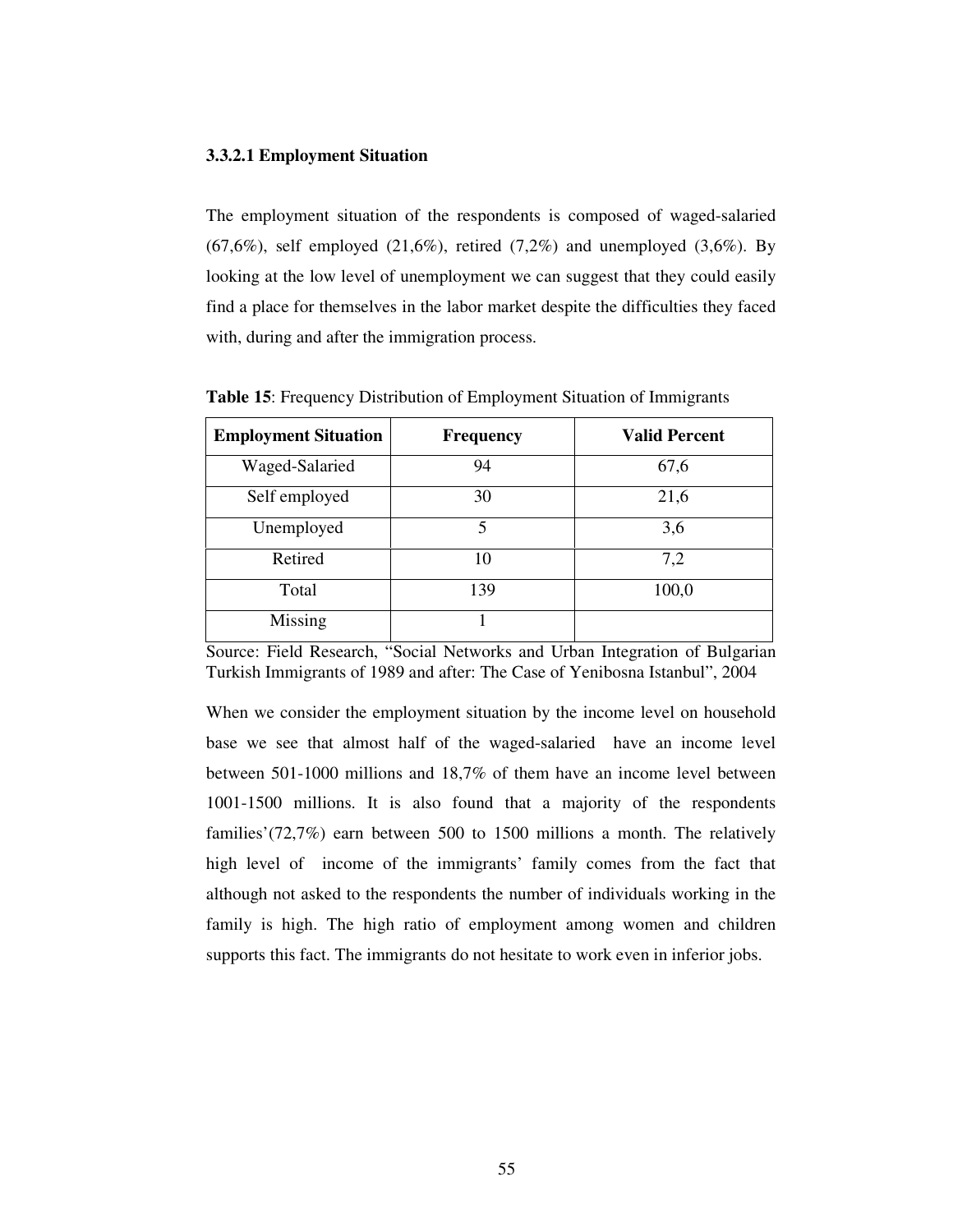**Table 16**: Frequency Distribution of the Relationship between Employment Situation and Monthly Incomes of Immigrants

| <b>Employment</b> | <b>Monthly Income of the Total Household</b> |                |                |                |                |                |              |
|-------------------|----------------------------------------------|----------------|----------------|----------------|----------------|----------------|--------------|
| <b>Situation</b>  |                                              | $501 -$        | $1001 -$       | $1501 -$       |                |                |              |
|                   | $0 - 500$                                    | 1000           | 1500           | 2000           | $2001+$        | <b>Missing</b> | <b>Total</b> |
| Waged-Salaried    |                                              | 46             | 26             | 15             | 4              | $\overline{2}$ | 94           |
|                   | $,7\%$                                       | 33,1%          | 18,7%          | 10,8%          | 2,9%           | 1,4%           | 67,6%        |
| Self employed     | $\overline{2}$                               | 8              | 12             | 5              | 1              | $\overline{2}$ | 30           |
|                   | 1,4%                                         | 5,8%           | 8,6%           | 3,6%           | ,7%            | 1,4%           | 21,6%        |
| Unemployed        | $\theta$                                     | $\overline{2}$ | $\overline{2}$ | $\theta$       |                | $\theta$       | 5            |
|                   | $,0\%$                                       | 1,4%           | 1,4%           | $,0\%$         | ,7%            | $,0\%$         | 3,6%         |
| Retired           | $\theta$                                     | 1              | $\overline{4}$ | $\overline{2}$ | $\overline{0}$ | 3              | 10           |
|                   | $,0\%$                                       | ,7%            | 2,9%           | 1,4%           | $,0\%$         | 2,2%           | 7,2%         |
| Total             | 3                                            | 57             | 44             | 22             | 6              | 7              | 139          |
|                   | 2,2%                                         | 41,0%          | 31,7%          | 15,8%          | 4,3%           | 5,0%           | 100,0%       |

Source: Field Research, "Social Networks and Urban Integration of Bulgarian Turkish Immigrants of 1989 and after: The Case of Yenibosna Istanbul", 2004

When the occupations of the sample population before and after immigration are compared we can argue that since they were forced to immigrate without a prior plan and preparation they have to work in relatively unskilled jobs. Before immigration 21,01% of them worked as drivers ,15,9 % of them worked as industrial workers and 12,31% of them worked as agricultural workers and 7,2 % of them worked in the state cooperative.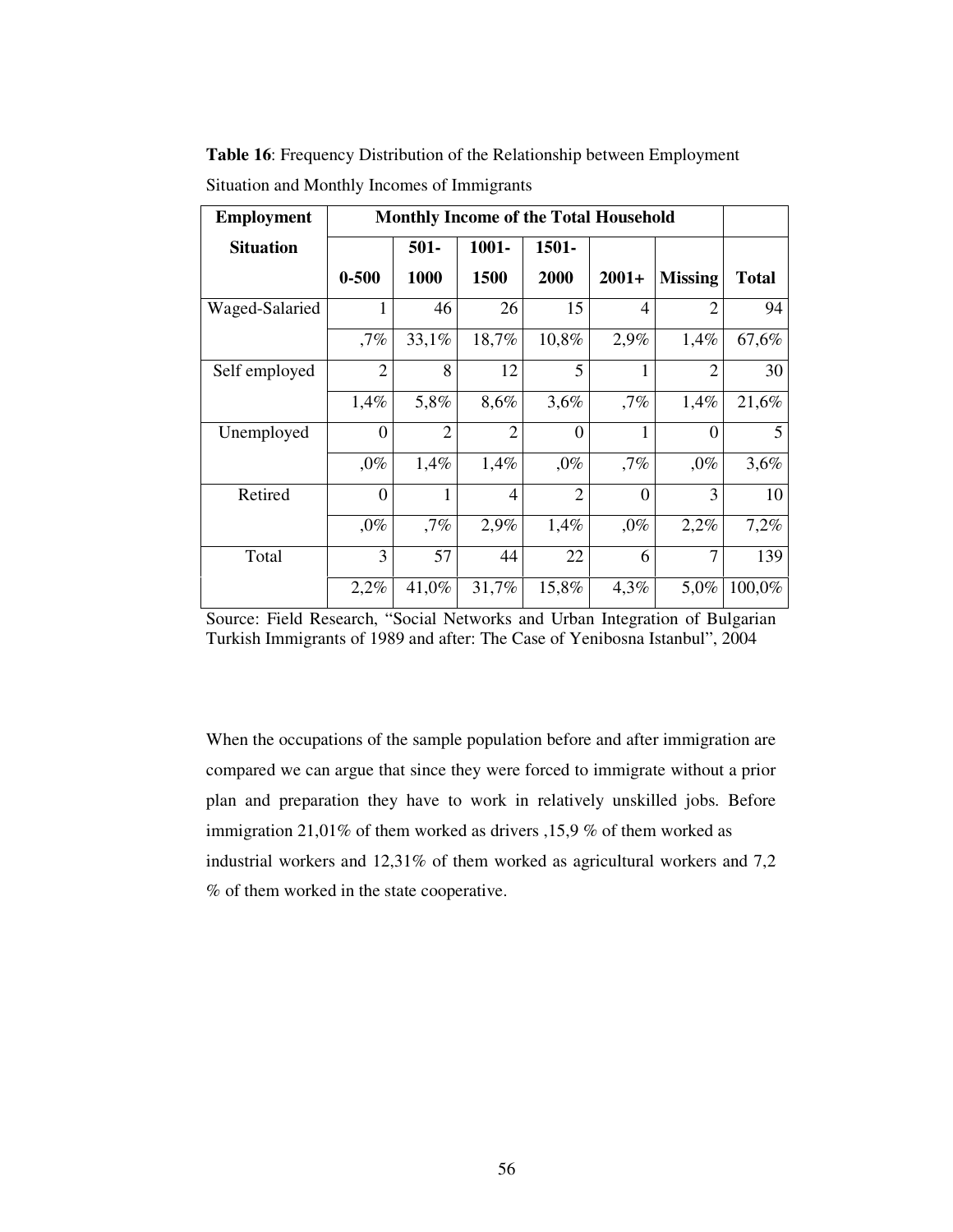| <b>Previous Occupation</b>     | Frequency      | <b>Valid Percent</b> |
|--------------------------------|----------------|----------------------|
| Farmer                         | 17             | 12,31                |
| Worker In State<br>Cooperative | 10             | 7,2                  |
| Tradesman                      | 3              | 2,17                 |
| Worker                         | 22             | 15,9                 |
| <b>Public Servant</b>          | $\mathbf{1}$   | 0,72                 |
| Student                        | 29             | 21,01                |
| Self Employed                  | $\overline{7}$ | 5,07                 |
| Sportsman                      | $\mathbf{1}$   | 0,72                 |
| Driver                         | 29             | 21,01                |
| Administrator                  | $\overline{2}$ | 1,45                 |
| Agricultural Technician        | $\overline{2}$ | 1,45                 |
| Unemployed                     | $\mathbf{1}$   | 0,72                 |
| Not Working                    | 29             | 21,01                |
| Total                          | 138            | 100                  |
| <b>Missing</b>                 | $\overline{2}$ |                      |

**Table 17**: Frequency Distribution of Occupation of Immigrants Prior to Immigration

Source: Field Research, "Social Networks and Urban Integration of Bulgarian Turkish Immigrants of 1989 and after: The Case of Yenibosna Istanbul", 2004

At the time of the survey a large percentage of them(44,3%) indicated their occupation as worker. The ratio of those who stated their occupation as driver is close to the ratio before immigration. The rise in the percentage of the occupation of worker including industrial or office workers might be associated with the fact that those working in agriculture, state cooperative and those who were students at the time of movement probably started to work as industrial or office workers in Istanbul. So it can be argued that the people working in agriculture and in state cooperatives experienced a structural change with respect to their occupational status.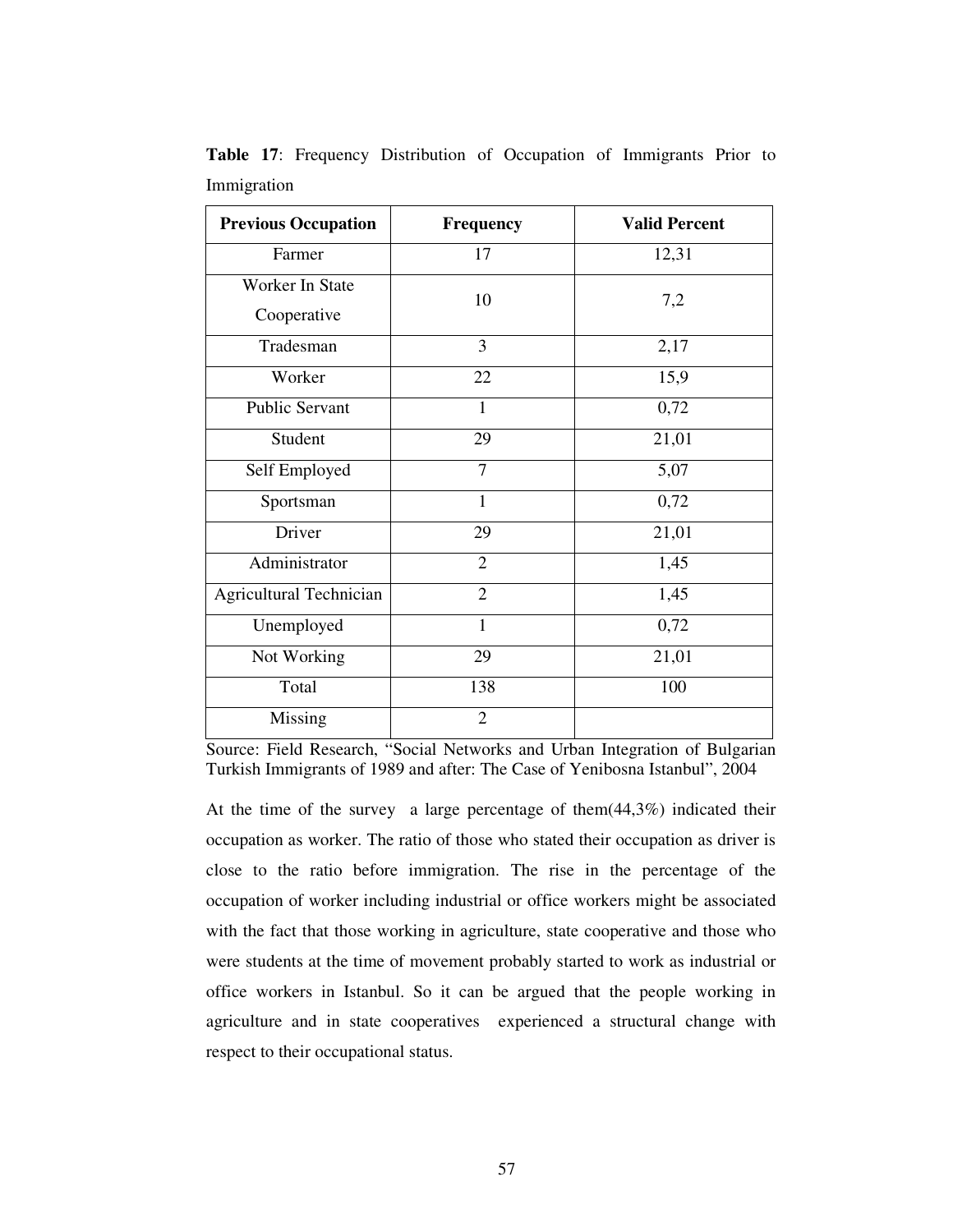| <b>Current Occupation</b> | <b>Frequency</b> | <b>Valid Percent</b> |
|---------------------------|------------------|----------------------|
| Tradesman                 | 16               | 11,42                |
| Retired                   | 9                | 6,43                 |
| Worker                    | 62               | 44,3                 |
| Unemployed                | 6                | 4,28                 |
| <b>Public Servant</b>     | $\overline{4}$   | 2,86                 |
| Student                   | 1                | 0,71                 |
| Self Employed             | 5                | 3,57                 |
| Driver                    | 37               | 26,42                |
| Total                     | 140              | 100                  |

**Table 18**: Frequency Distribution of Current Occupation of Immigrants

Source: Field Research, "Social Networks and Urban Integration of Bulgarian Turkish Immigrants of 1989 and after: The Case of Yenibosna Istanbul", 2004

# **3.3.2.2 Membership to Social Security Institutions**

Of the sample population 67,6 % of them indicated that they have social security from S.S.K, which is in line with the ratio of workers. What attracts attention here is the percentage of those without social security(22,1%), which is much more than the ratio of unemployed. This finding reveals the fact that some immigrants accepted to work without the provision of social security in the face of bad economic conditions.

In sum, the findings about the socioeconomic status of immigrants indicate that they are in a tendency to integrate to the city economically. The low rate of unemployment, relatively high level of income and the high ratio of women participation into the workforce are indicators for such an effort. In this way, as Göschel(2001) suggests, the economic level of urban integration is maintained to some extent. Their relatively high level of income makes possible their usage of urban services and thus facilitates their integration as Şenyapılı (1978), suggests.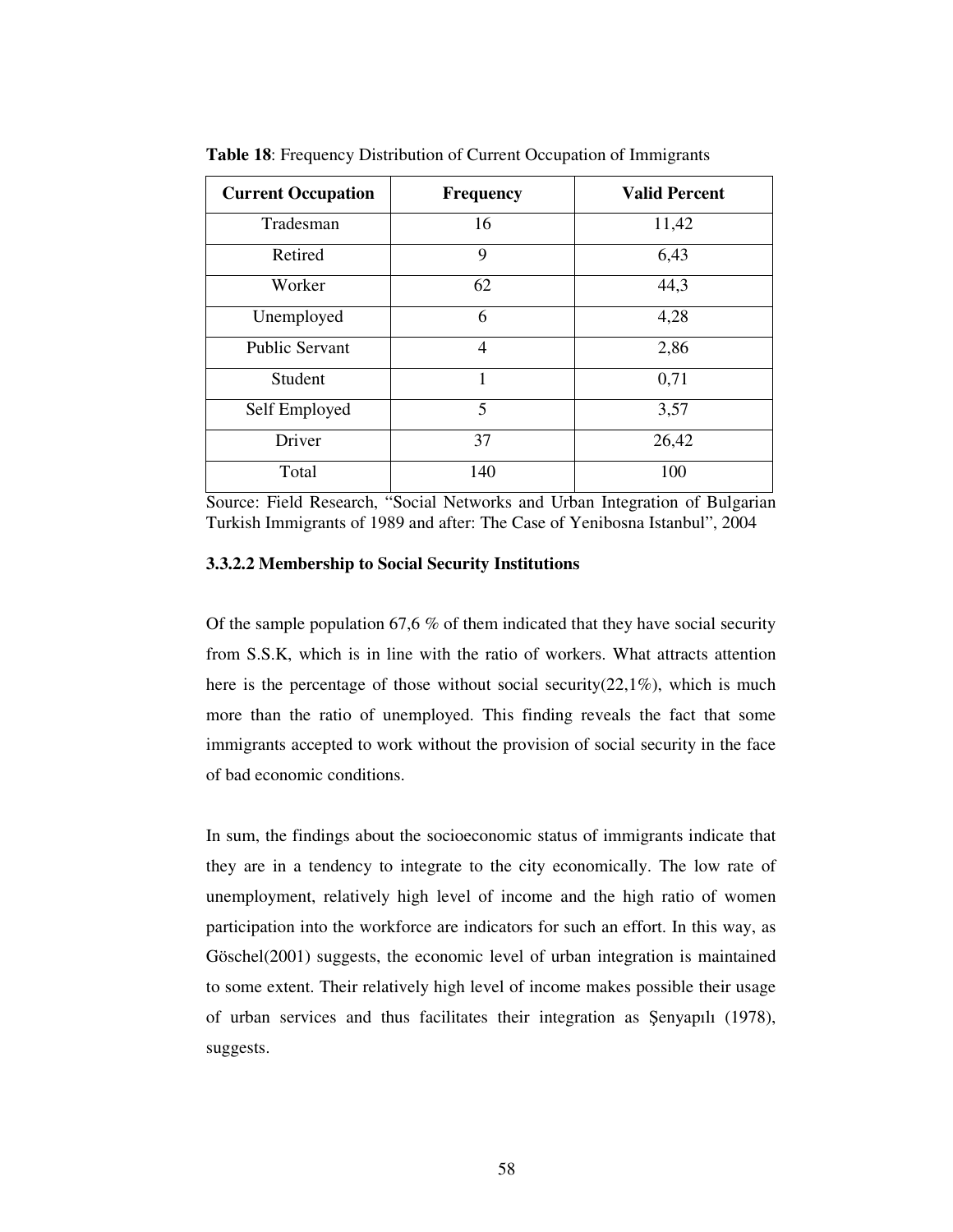| <b>Social Security</b> |                  |                      |
|------------------------|------------------|----------------------|
| <b>Institution</b>     | <b>Frequency</b> | <b>Valid Percent</b> |
| <b>Retirement Fund</b> | 4                | 3,1                  |
| <b>SSK</b>             | 89               | 67,9                 |
| Bağ-kur                | 9                | 6,9                  |
| None                   | 29               | 22,1                 |
| Total                  | 131              | 100,0                |
| Missing(Not Working)   | 9                |                      |

**Table 19**: Frequency Distribution of Social Security Institution of Immigrants

## **3.3.2.3 Expectations of Immigrants from the Future**

The change in the economic condition of the immigrants before immigration up to now is an important factor in their adaptation and integration process. The survey findings show that most of the immigrants(82,1%) see their present economic situation better than it was in Bulgaria; whereas only a small minority (2,1%) stated that their economic situation is worse than in the past. On the other hand, some 15,7% of them does not see a change in their economic situations. These findings show that the immigrants in question adapted well to the new environment in economic sense. The successful economic adaptation of people who came forcefully before 15 years at most can be evaluated as an important development.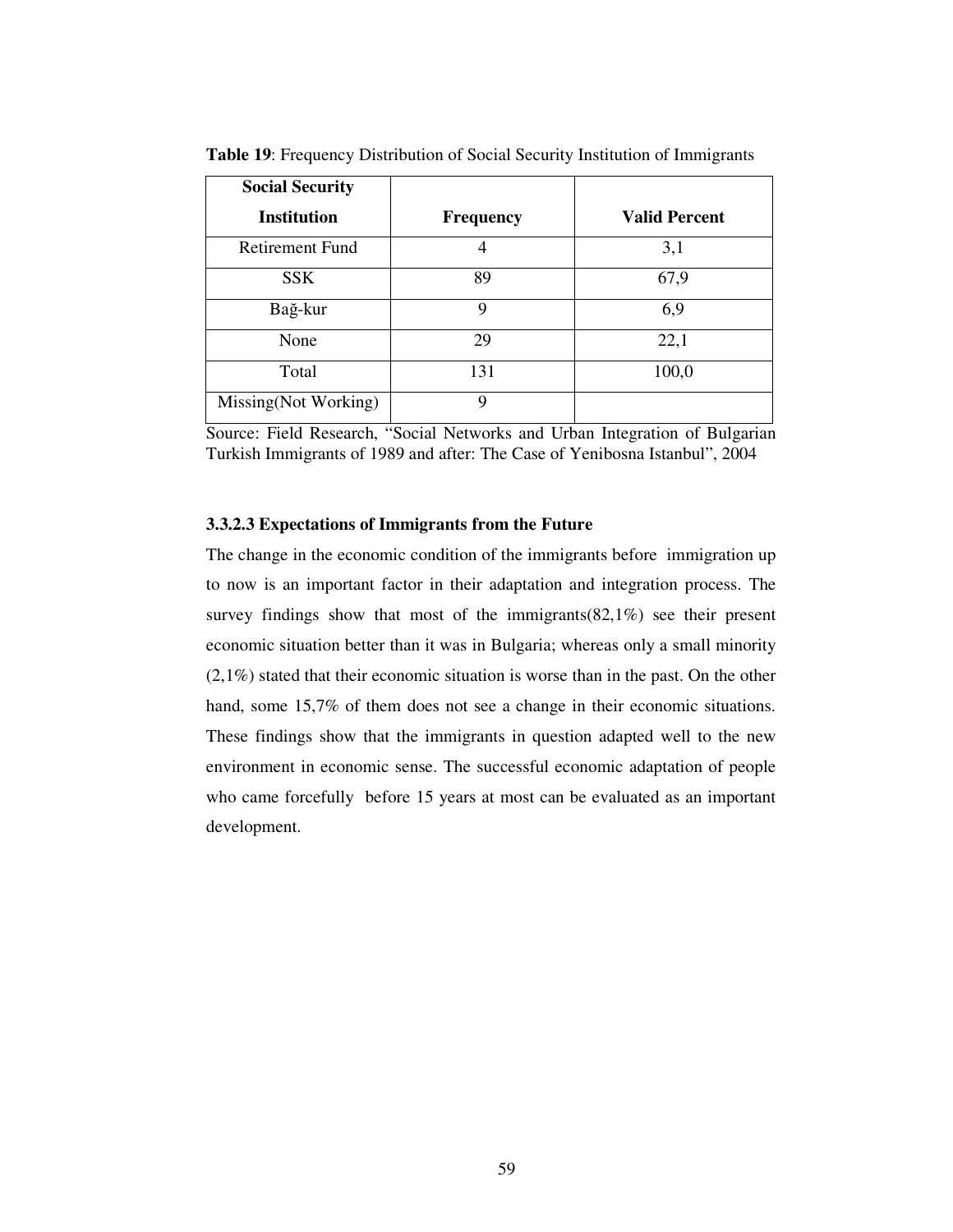| <b>Change In the</b><br><b>Economic Situation of</b><br><b>Immigrants</b> | <b>Frequency</b> | <b>Valid Percent</b> |
|---------------------------------------------------------------------------|------------------|----------------------|
| <b>Better</b>                                                             | 115              | 82,1                 |
| Worse                                                                     | 3                | 2,1                  |
| No change                                                                 | 22               | 15,7                 |
| Total                                                                     | 140              | 100,0                |

**Table 20**: Frequency Distribution the Change in the Economic Situation of Immigrants Compared to the Past

Source: Field Research, "Social Networks and Urban Integration of Bulgarian Turkish Immigrants of 1989 and after: The Case of Yenibosna Istanbul", 2004

**Table 21**: Frequency Distribution of the Immigrants Thought in their Future Economic Situation

| <b>Immigrants' Thoughts</b><br>about Change of their<br><b>Economic Situation in the</b> |                  |                      |
|------------------------------------------------------------------------------------------|------------------|----------------------|
| <b>Future</b>                                                                            | <b>Frequency</b> | <b>Valid Percent</b> |
| <b>Better</b>                                                                            | 81               | 57,9                 |
| Won't change                                                                             | 7                | 5,0                  |
| No idea                                                                                  | 52               | 37,1                 |
| Missing                                                                                  | 140              | 100,0                |

Source: Field Research, "Social Networks and Urban Integration of Bulgarian Turkish Immigrants of 1989 and after: The Case of Yenibosna Istanbul", 2004

We can't mention that they are much optimistic about their economic future compared to the economic development compared to the past. This time 57,9 % of them believes that their economic position will be better whereas 37,1% of them have no idea of it. The high level of unemployment and uncertainty of Turkish economy gave way to such answers.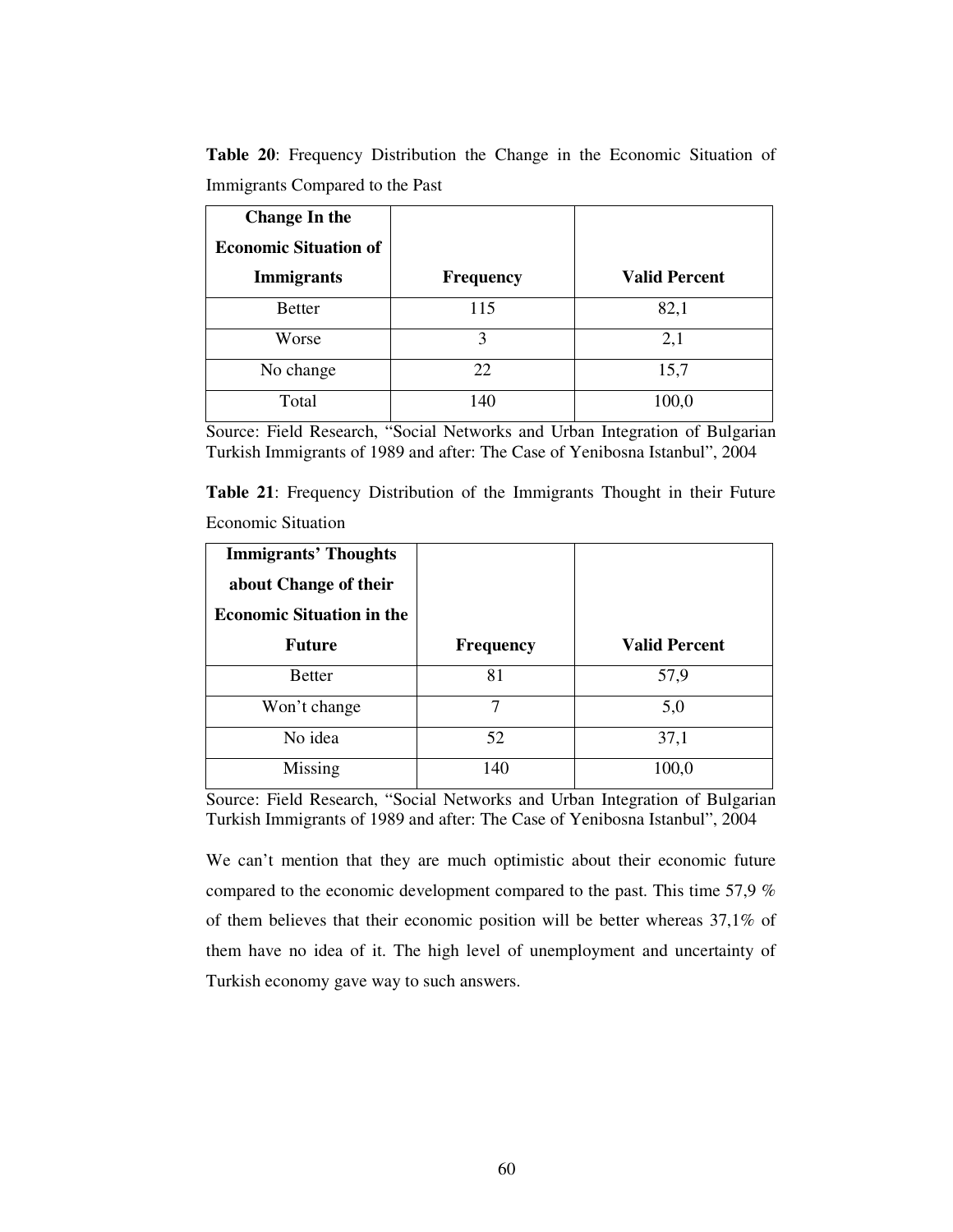#### **3.3.2.4 Housing and Ownership Patterns**

Concerning the house ownership pattern, majority of the respondents(80%) own a house , 12,9% of them are tenants and 7,25% of them do not pay any rent because they stay with their fathers or sons.

| <b>House Ownership</b> |                  |                      |
|------------------------|------------------|----------------------|
| <b>Pattern</b>         | <b>Frequency</b> | <b>Valid Percent</b> |
| House owner            | 112              | 80,0                 |
| Tenant                 | 18               | 12,9                 |
| Relative's Ownership   |                  | ,7                   |
| Others                 | q                | 6,4                  |
| Total                  | 140              | 100,0                |

**Table 22**: Frequency Distribution of House Ownership Patterns of Immigrants

Source: Field Research, "Social Networks and Urban Integration of Bulgarian Turkish Immigrants of 1989 and after: The Case of Yenibosna Istanbul", 2004

The below table displays that with the increasing income level, percentage of those who own a house rises while the percentage of tenants falls. This points to the strong relationship between the ownership patterns and household's monthly income.

It can be suggested that the ratio of houseownersip is relatively high compared t their period of stay in Istanbul. The house ownership ratios found in studies carried out in Turkey by Karpat (1976), enyapılı (1978) and Gökçe (1993) are 49%, 84% and 62,6% respectively. The high ratio of house ownership among Bulgarian Turkish immigrants may be explained as follows. The population movement inside the country was limited by the socialist regime of Bulgaria. They could not move wherever they wanted, so they developed a strong attachment to their area of settlement . According to them their land is where their home is found. So they gave the first priority to own a house. On the other hand attaching too much importance to own a house made them cut their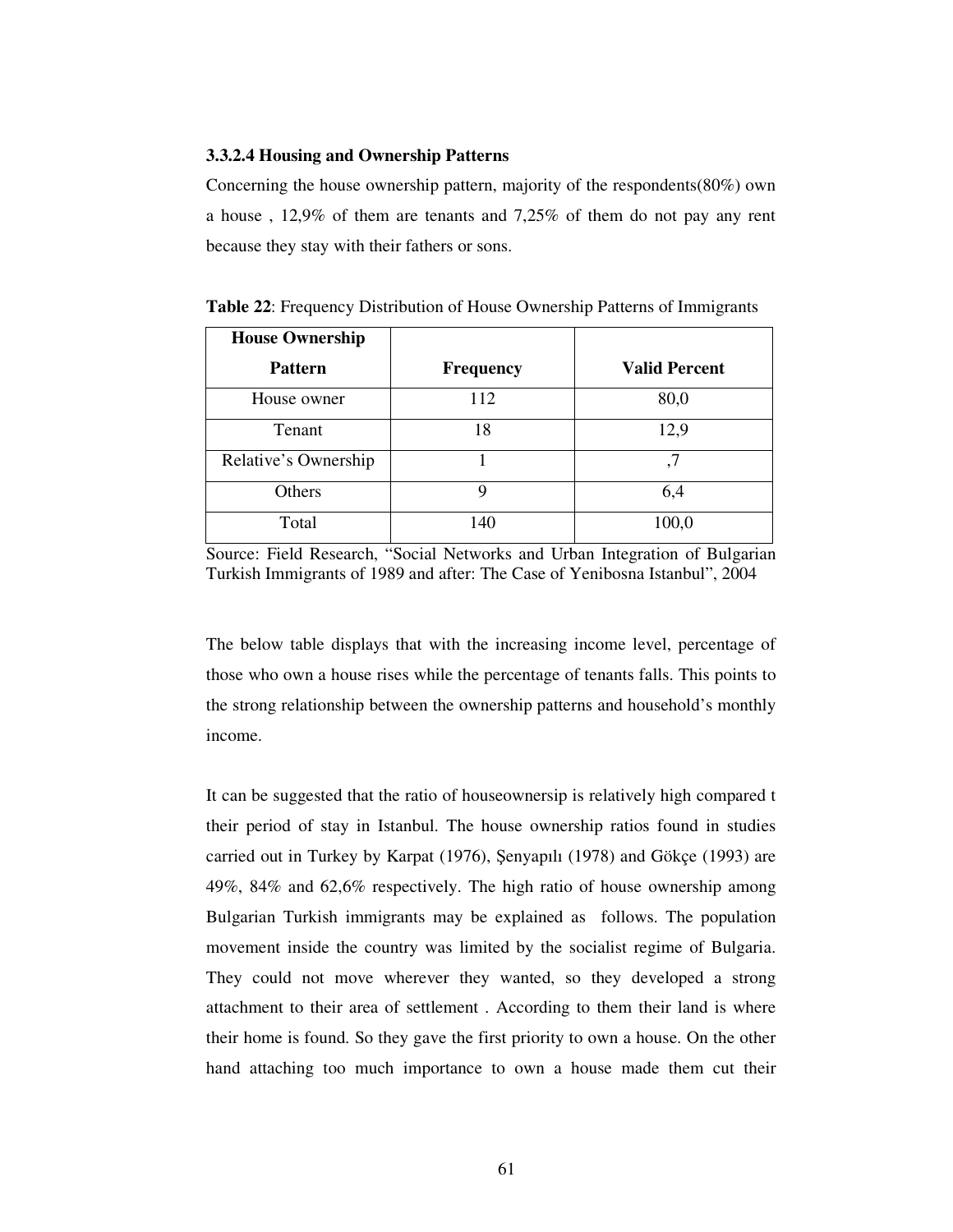expenses for education, social needs etc. This gave way to a delay of their integration to urban life.

| Patterns and Monthly Incomes of Immigrants |                                        |                           |       |             |         |                |              |
|--------------------------------------------|----------------------------------------|---------------------------|-------|-------------|---------|----------------|--------------|
| <b>House</b>                               | <b>Monthly Income of the Household</b> |                           |       |             |         |                |              |
| Ownership                                  |                                        | $1001 -$<br>1501-<br>501- |       |             |         |                |              |
| <b>Pattern</b>                             | $0 - 500$                              | <b>1000</b>               | 1500  | <b>2000</b> | $2001+$ | <b>Missing</b> | <b>Total</b> |
| House owner                                | 3                                      | 44                        | 37    | 19          |         |                | 112          |
|                                            | 100,0%                                 | 77,2%                     | 84,1% | 86,4%       | 83,3%   | 50,0%          | 80,0%        |

Tenant | 0 | 11 | 3 | 2 | 1 | 1 | 18

Relative's  $\begin{array}{|c|c|c|c|c|c|c|c|c|} \hline 0 & 0 & 1 & 0 & 0 & 0 & 1 \ \hline \end{array}$ 

Ownership , 0% , 0% 2,3% , 0% , 0% , 0% 7%

Others | 0 | 2 | 3 | 1 | 0 | 3 | 9

 $,0\%$  19,3% 6,8% 9,1% 16,7% 12,5% 12,9%

 $,0\%$  3,5% 6,8% 4,5% ,0% 37,5% 6,4%

100,0% 100,0% 100,0% 100,0% 100,0% 100,0% 100,0%

**Table 23**: Frequency Distribution of the Relationship between House Ownership Patterns and Monthly Incomes of Immigrants

Source: Field Research, "Social Networks and Urban Integration of Bulgarian Turkish Immigrants of 1989 and after: The Case of Yenibosna Istanbul", 2004

Total | 3 | 57 | 44 | 22 | 6 | 8 | 140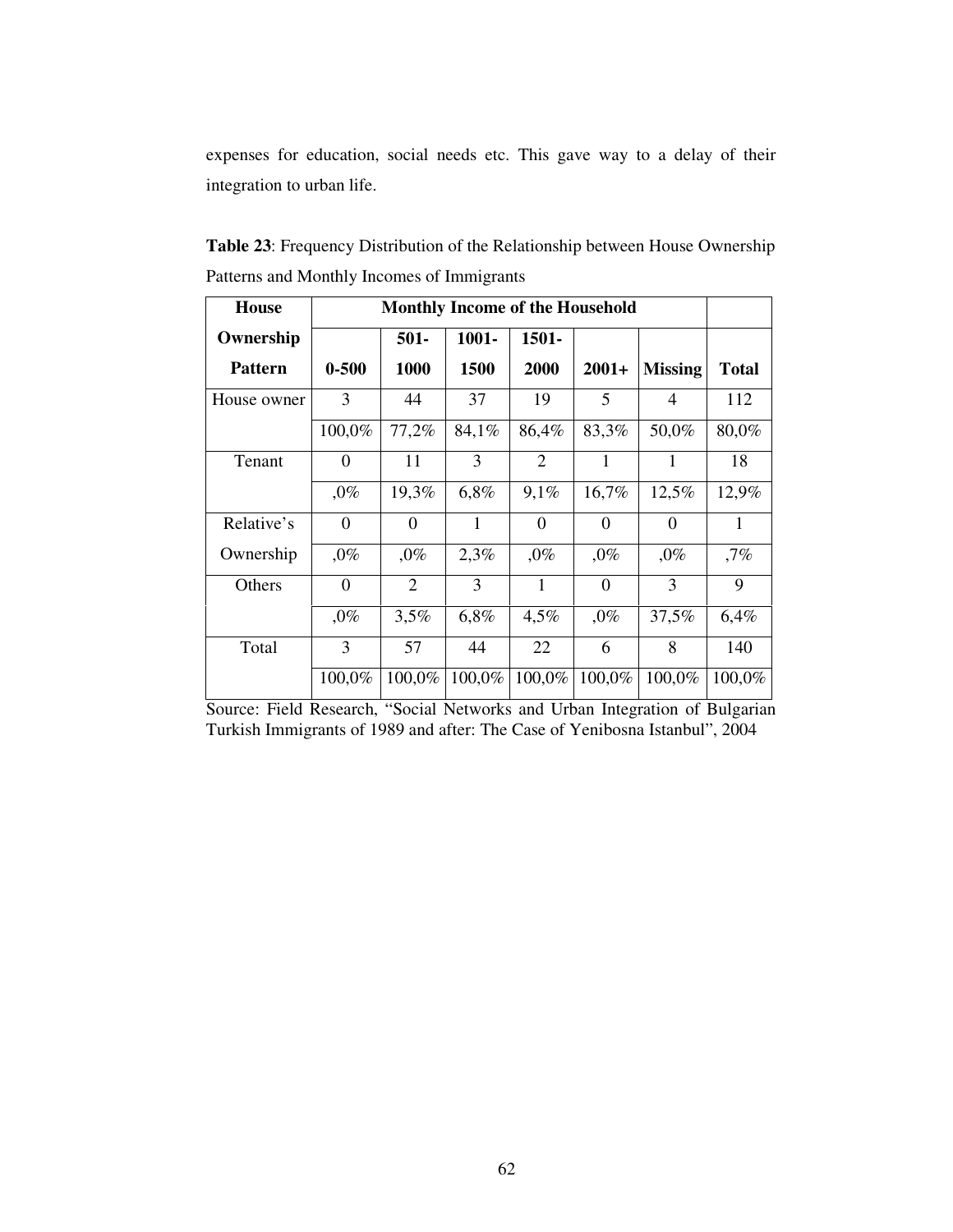| House          |          | Age Groups at the Time of Immigration |          |          |                |              |
|----------------|----------|---------------------------------------|----------|----------|----------------|--------------|
| Ownership      |          |                                       |          |          |                |              |
| <b>Pattern</b> | $10-19$  | 20-29                                 | 30-39    | 40-49    | $50 +$         | <b>Total</b> |
| House owner    | 22       | 24                                    | 46       | 17       | 3              | 112          |
|                | 19,6%    | 21,4%                                 | 41,1%    | 15,2%    | 2,7%           | 100,0%       |
| Tenant         | 11       | $\overline{4}$                        | 3        | $\Omega$ | $\Omega$       | 18           |
|                | 61,1%    | 22,2%                                 | 16,7%    | $,0\%$   | $,0\%$         | 100,0%       |
| Relative's     | $\theta$ | $\theta$                              | $\Omega$ | $\Omega$ | 1              | 1            |
| Ownership      | $,0\%$   | $,0\%$                                | $,0\%$   | $,0\%$   | 100,0%         | 100,0%       |
| Others         | 1        | 1                                     | $\Omega$ | 3        | $\overline{A}$ | 9            |
|                | 11,1%    | 11,1%                                 | $,0\%$   | 33,3%    | 44,4%          | 100,0%       |
| Total          | 34       | 29                                    | 49       | 20       | 8              | 140          |
|                | 24,3%    | 20,7%                                 | 35,0%    | 14,3%    | 5,7%           | 100,0%       |

**Table 24**: Frequency Distribution of the Relationship between House Ownership Patterns and Age Groups of Immigrants at the date of Immigration

When the ownership patterns and the time of immigration is considered we see that among the homeowners, 41% of them belongs to the I. group but in contrast among the tenants only 16,7% of them belongs to the II. group. Thus, it can be argued that as expected there are more tenants and less homeowners among the younger immigrants than the older ones at the date of immigration. Furthermore almost all of the immigrants stated that they live in apartment houses indicating the settlement type of the neighborhood in which they live. No one in our sample lives in squatter settlements.

Source: Field Research, "Social Networks and Urban Integration of Bulgarian Turkish Immigrants of 1989 and after: The Case of Yenibosna Istanbul", 2004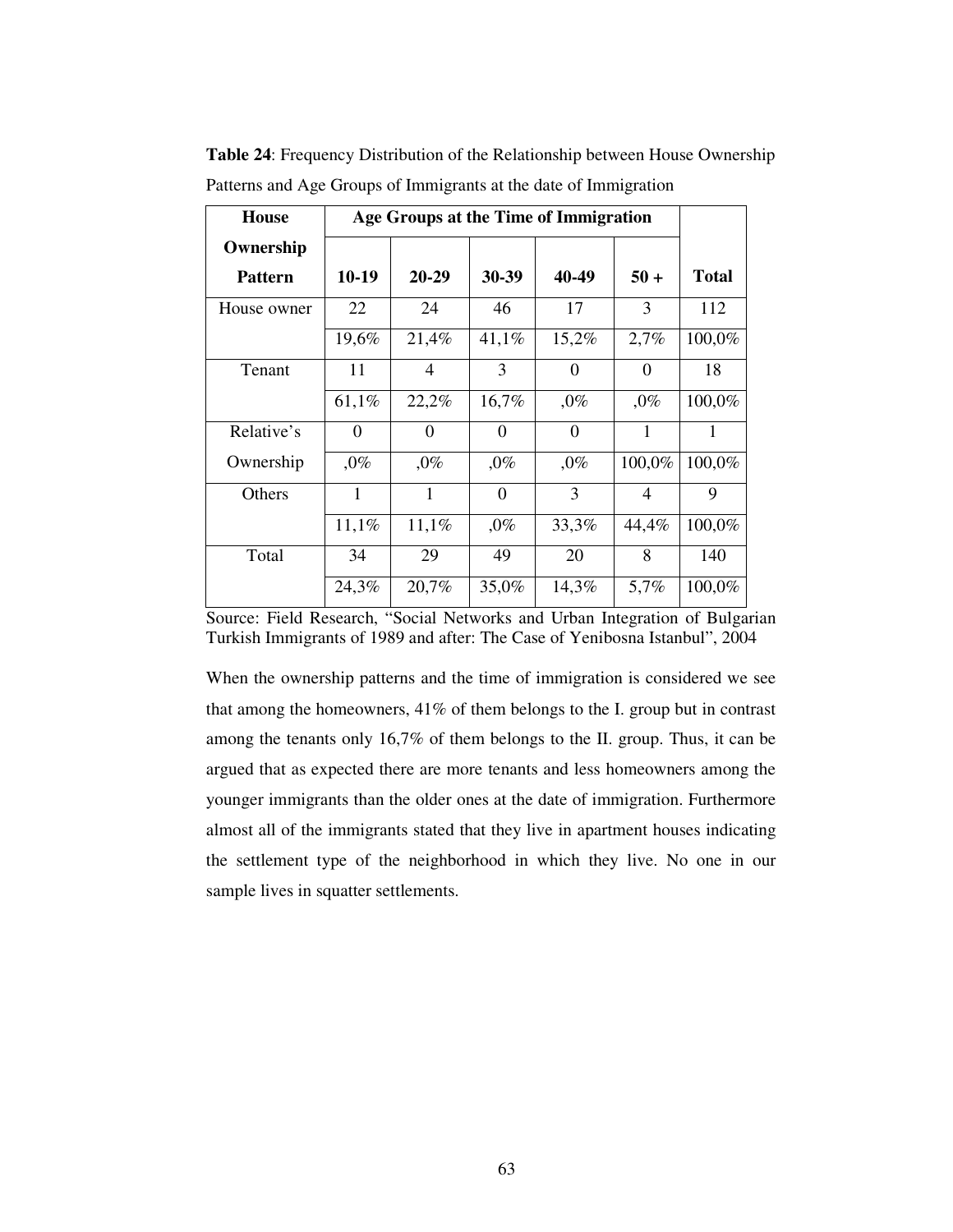| <b>House Type</b>      | <b>Frequency</b> | <b>Valid Percent</b> |
|------------------------|------------------|----------------------|
| <b>Apartment House</b> | 139              | 99,3                 |
| Detached               |                  |                      |
| Total                  | 140              | 100,0                |

**Table 25**: Frequency Distribution of House Type of Immigrants

# **3.3.3 Immigration Process and Material and Moral Ties of Immigrants to Bulgaria**

## **3.3.3.1 Immigration Process**

In the sample population the majority of them  $(77,1\%)$  came to Turkey in 1989, 12,9% came in 1992 and the remaining came in different years from the years 1989 till 1996 in smaller numbers.

| <b>Year of Immigration</b> | <b>Frequency</b> | <b>Valid Percent</b> |
|----------------------------|------------------|----------------------|
| 1989                       | 108              | 77,1                 |
| 1990                       | $\overline{4}$   | 2,9                  |
| 1991                       | 5                | 3,6                  |
| 1992                       | 18               | 12,9                 |
| 1993                       | $\overline{2}$   | 1,4                  |
| 1994                       | 1                | ,7                   |
| 1995                       | 1                | ,7                   |
| 1996                       | 1                | ,7                   |
| Total                      | 140              | 100,0                |

**Table 26**: Frequency Distribution of the Year of Immigration

Source: Field Research, "Social Networks and Urban Integration of Bulgarian Turkish Immigrants of 1989 and after: The Case of Yenibosna Istanbul", 2004

If we analyze the reasons of settling in Istanbul we see that a great majority of them(91,4%) chose to live in Istanbul in order to be closer to their relatives and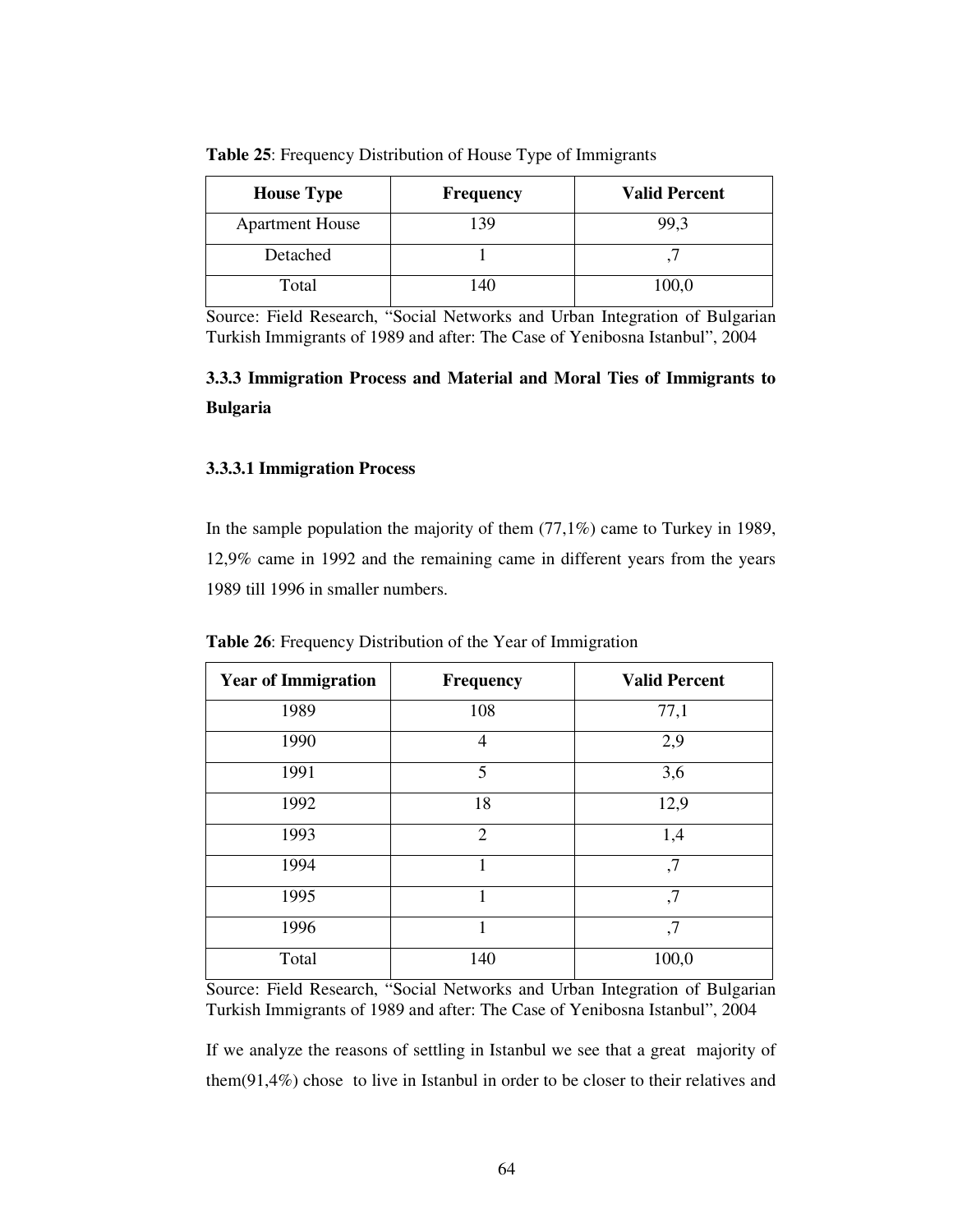hemsehris. This result is supported by the fact that 92,9% of the immigrants did not settle in other provinces of Turkey before coming to Istanbul.

| <b>Reason</b>            | <b>Frequency</b> | <b>Valid Percent</b> |
|--------------------------|------------------|----------------------|
| Presence of Relatives    | 128              | 91,4                 |
| Employment, Education,   |                  |                      |
| <b>Health and Social</b> | 12               | 8,6                  |
| Opportunities            |                  |                      |
| Total                    | 140              | 100,0                |

**Table 27**: Frequency Distribution of Reasons of Settlement in Istanbul

Source: Field Research, "Social Networks and Urban Integration of Bulgarian Turkish Immigrants of 1989 and after: The Case of Yenibosna Istanbul", 2004

To the question of "whom you immigrate to Turkey with" more than half of the respondents stated they came with their wives and children, 31,4% of them stated that they came with their parents and his brothers and sisters and 12,1% claimed they came on their own. On the other hand, nearly half of the immigrants' families' were the first to come to Istanbul among their close relatives whereas 10,8 % of them indicated that their grandfathers were the first residents in their families. This finding supports the immigrants' reason of settling in Istanbul because of their relatives' previous immigration.

**Table 28**: Frequency Distribution of first Person/s to come to Istanbul

| <b>First Comers</b> | <b>Frequency</b> | <b>Valid Percent</b> |
|---------------------|------------------|----------------------|
| Grandfather         | 6                | 4,3                  |
| Father              | 30               | 21,6                 |
| Me                  | 28               | 20,1                 |
| They as a family    | 66               | 47,5                 |
| Others              | 9                | 6,5                  |
| Total               | 139              | 100,0                |
| Missing             |                  |                      |

Source: Field Research, "Social Networks and Urban Integration of Bulgarian Turkish Immigrants of 1989 and after: The Case of Yenibosna Istanbul", 2004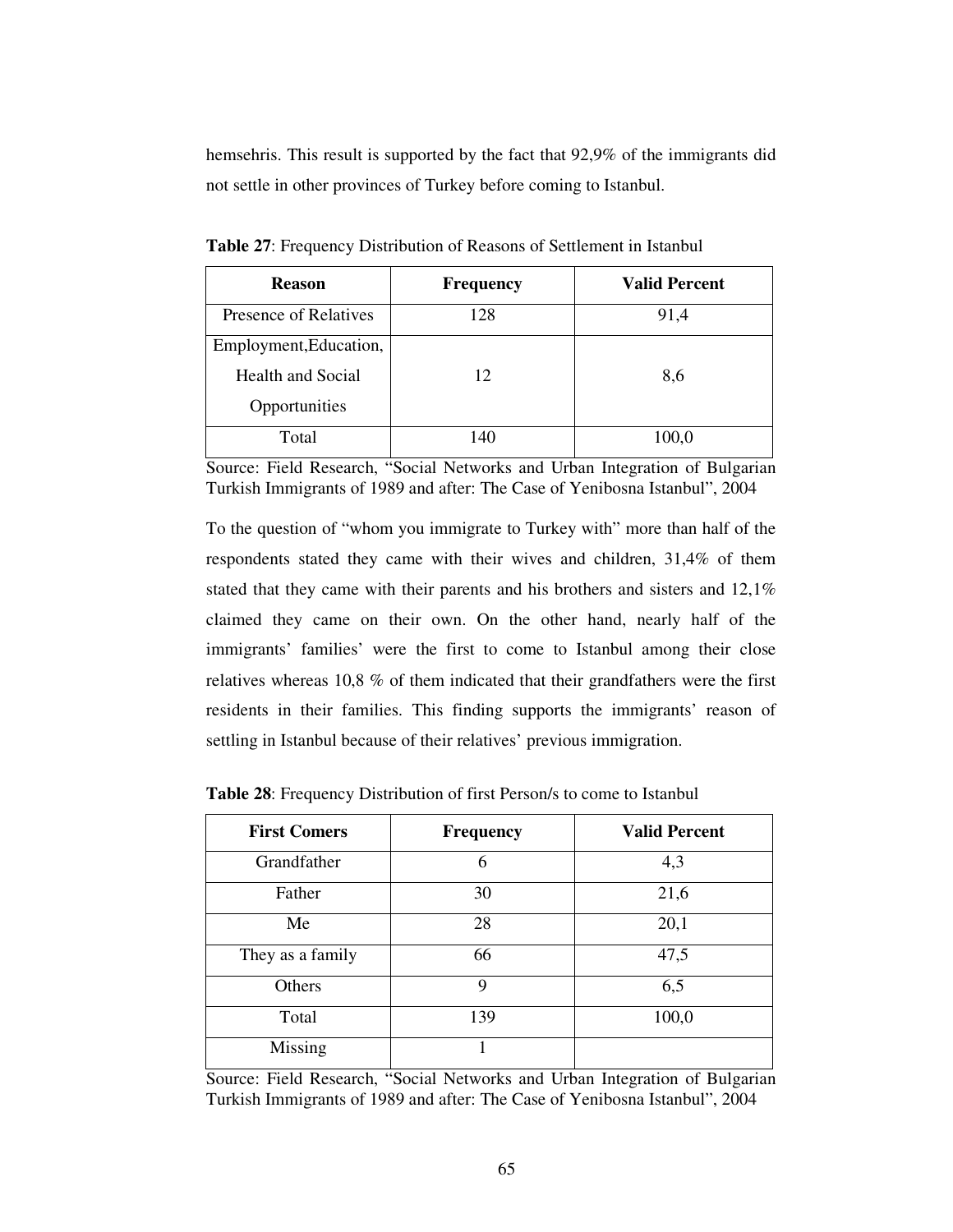## **3.3.3.2 Spatial Concentration of Immigrants**

All of the interviewed people said that they live in Yenibosna. Concerning the districts, an overwhelming majority of the immigrants(92,1%) live in Çobançeşme where the association is also located, and 7,15% of them live in Fevzi Çakmak district. It can be derived from this finding that these people are clustered in one neighborhood where previous immigrants settled, in order to facilitate their utilization of social networks.

| <b>District</b> | <b>Frequency</b> | <b>Valid Percent</b> |
|-----------------|------------------|----------------------|
| Cobançeşme      | 129              | 92,1                 |
| Fevzi Çakmak    | 10               | 7,1                  |
| Zafer           |                  |                      |
| Total           | 140              | 100,0                |

**Table 29**: Frequency Distribution of Districts Immigrants Reside

Source: Field Research, "Social Networks and Urban Integration of Bulgarian Turkish Immigrants of 1989 and after: The Case of Yenibosna İstanbul", 2004

## **3.3.3.3 Problems Faced After Immigration and In the City**

The comparison of the problems that the migrants encountered in the initial period of their immigration and the problems that they face now are important regarding their level of adaptation and integration to urban life in Turkey. We can understand from the expressions of the interviewed immigrants quoted by Dimitrova(1998) that the local people were surprised , saw the immigrants inferior , did not accept them as equals and sometimes called them "gavur" and "Bulgarian". As Vasileva(1998) notes that in spite of the official demonstration of goodwill and friendliness, the immigrants were regarded as foreigners and the local people called them "muhacir" and "göçmen". Moreover there were linguistical and cultural problems among immigrants and the local people.

We can see similar results in our study. The respondents experienced problems such as exclusion because of being seen as foreigners (47,9%), housing (20%)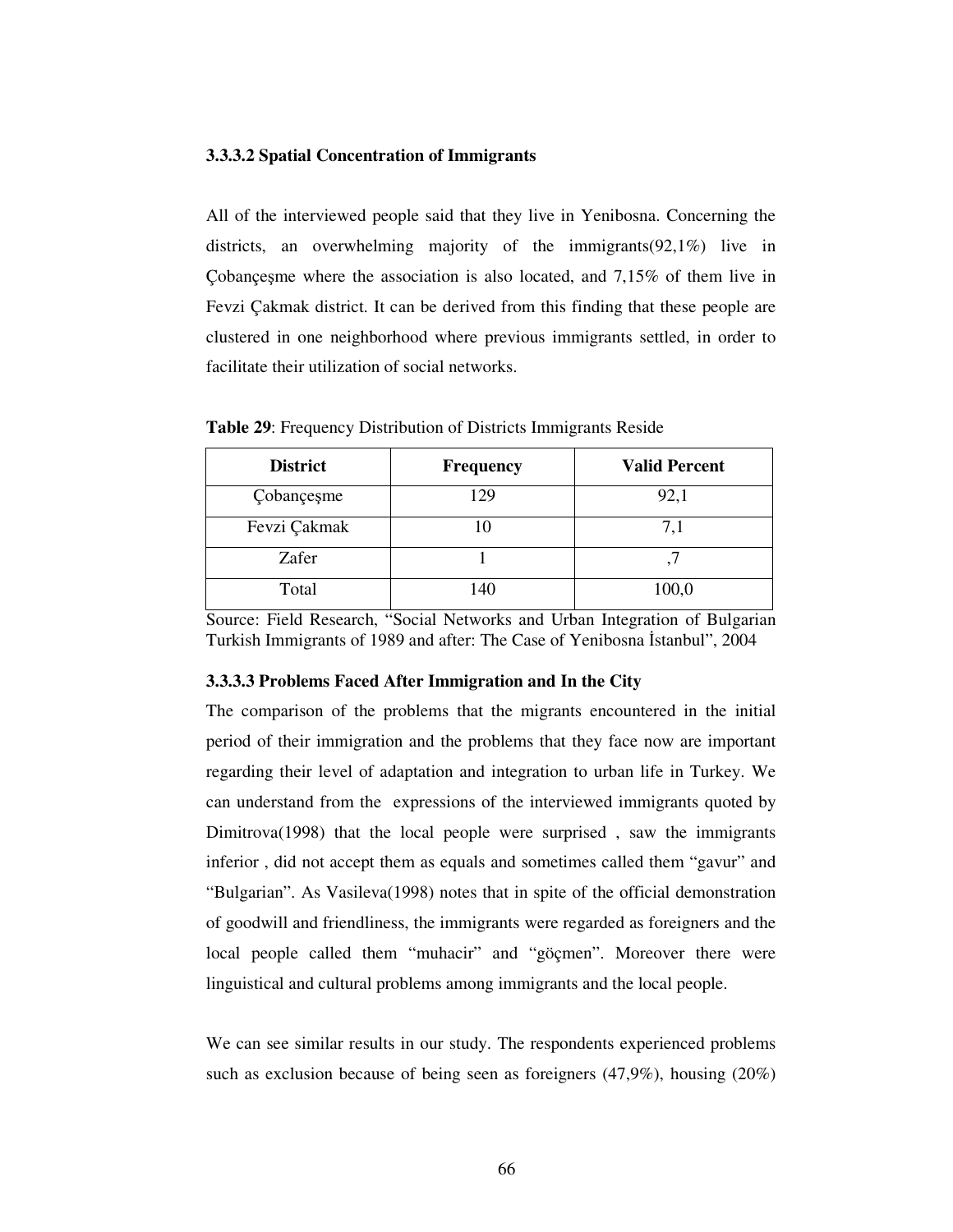,economic problems ( 14,3%), cultural adaptation problem (10,7%) and 7,1% of them claimed that they faced no problems.

| <b>Problems Faced Just</b> |                  |                      |
|----------------------------|------------------|----------------------|
| <b>After Immigrants</b>    |                  |                      |
| <b>Arrival</b>             | <b>Frequency</b> | <b>Valid Percent</b> |
| Accommodation              | 28               | 20,0                 |
| Economic                   | 20               | 14,3                 |
| Exclusion                  | 67               | 47,9                 |
| <b>Cultural Adaptation</b> | 15               | 10,7                 |
| None                       | 10               | 7,1                  |
| Total                      | 140              | 100,0                |

**Table 30**: Frequency Distribution of Problems Faced just After their Arrival

Source: Field Research, "Social Networks and Urban Integration of Bulgarian Turkish Immigrants of 1989 and after: The Case of Yenibosna Istanbul", 2004

When we examine the problems that the immigrants live today we see that the problems shifted from cultural basis to economic problems. Today they do not have a feeling of exclusion or lack of cultural adaptation with the local people. Moreover %30 of them did not report any problem. Regarding the changes in the type of problems through time, we can mention that the problem of adaptation decreased in time but economic problems became prominent as for the local population.

| <b>Current Problems of</b> |                  |                      |
|----------------------------|------------------|----------------------|
| <b>Immigrants</b>          | <b>Frequency</b> | <b>Valid Percent</b> |
| <b>Economic Problems</b>   | 73               | 52,14                |
| <b>Cultural Adaptation</b> |                  | 2,86                 |
| None                       | 42               | 30,0                 |
| Others                     | 21               | 15,0                 |
| Total                      | 140              | 100,0                |

**Table 31**: Frequency Distribution of Current Problems of Immigrants

Source: Field Research, "Social Networks and Urban Integration of Bulgarian Turkish Immigrants of 1989 and after: The Case of Yenibosna Istanbul", 2004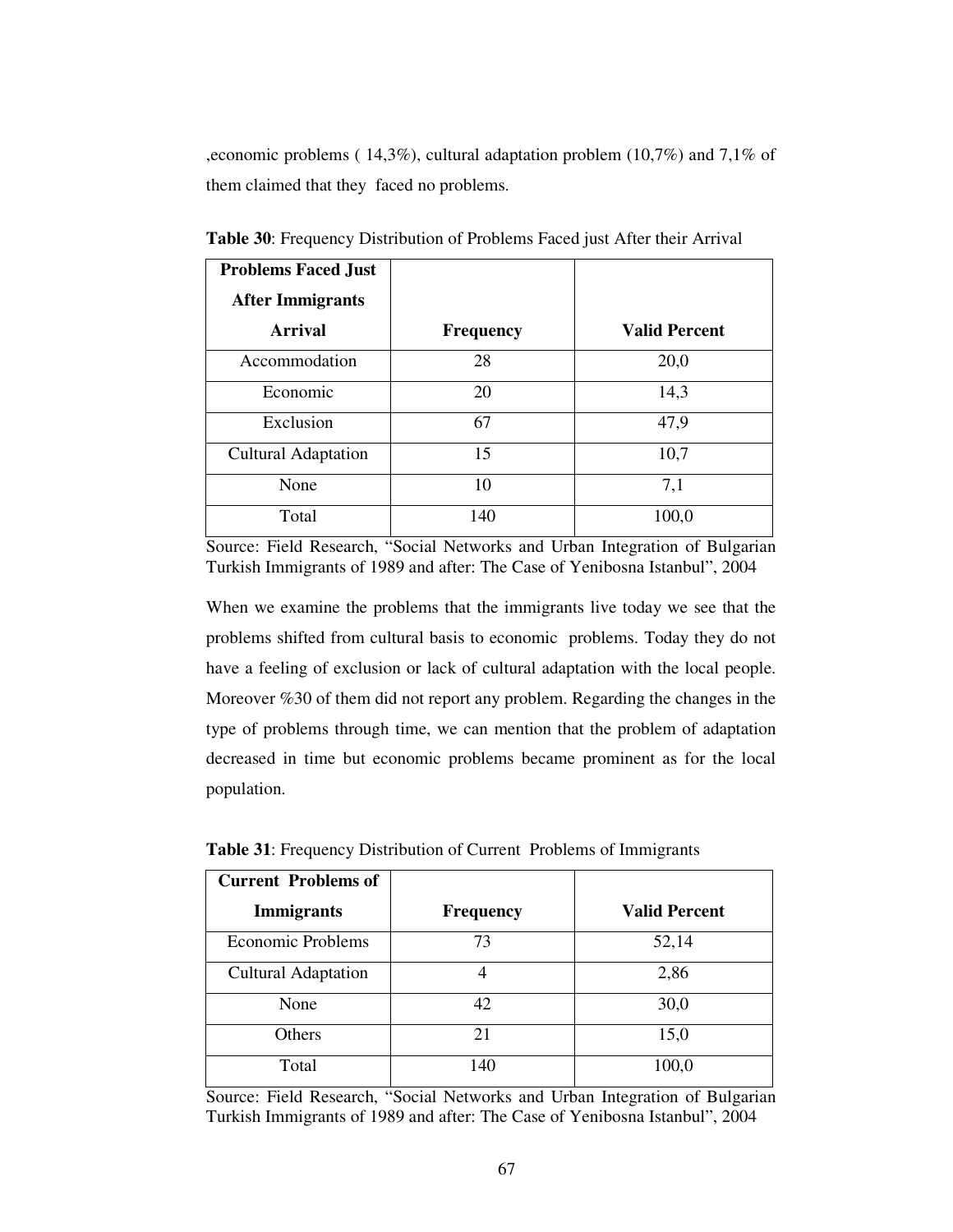#### **3.3.3.4 Relations of Immigrants with Bulgaria and Relatives in Bulgaria**

The immigrants' relations with Bulgaria including their ties with their relatives and friends in Bulgaria and physical, economic, cultural as well as psychological connection and attachment to Bulgaria as a country play an important role in their adjustment to life in Turkey. Therefore some questions were contained in the questionnaire to measure the strength of their ties to Bulgaria. Almost all of the respondents do not want to return to Bulgaria. This shows that Bulgaria is no more an alternative place to live for the immigrants.

The immigrants do not want to return although Bulgaria will become a full member of EU in 2007. The immigrants who came to Turkey in 1989 will take advantage of this opportunity since they were given the right of citizenship of Bulgaria after the fall of Jivkov's government.

Here, some information will be given regarding the immigrants' legal status in Turkey. As mentioned above, all of them who came to Turkey in 1989 have both Bulgarian and Turkish citizenship . Turkish Republic did not give the right of citizenship automatically to those immigrants who came after 1989. To get the citizenship right they had to carry the citizenship conditions which is applied to all foreigners to be Turkish citizen. So Turkey put visa requirement to Bulgarian citizens who intended to come to Turkey. In the year 2001, Turkey abolished the application of visa to Bulgarian citizens and gave them three month long residence permit to find a solution or at least facilitate their situation. The immigrants in this position have to leave and re-enter to Turkey in order to extend their residence permit. 17000 of all the Bulgarian Turkish immigrants residing in Turkey have this problem and it could not be solved yet.

In our sample 128 of a total of 140 respondents (91,4%) have Turkish citizenship. The ones who are not Turkish citizen (8,6%) legally can't vote as will be touched upon in the later sections.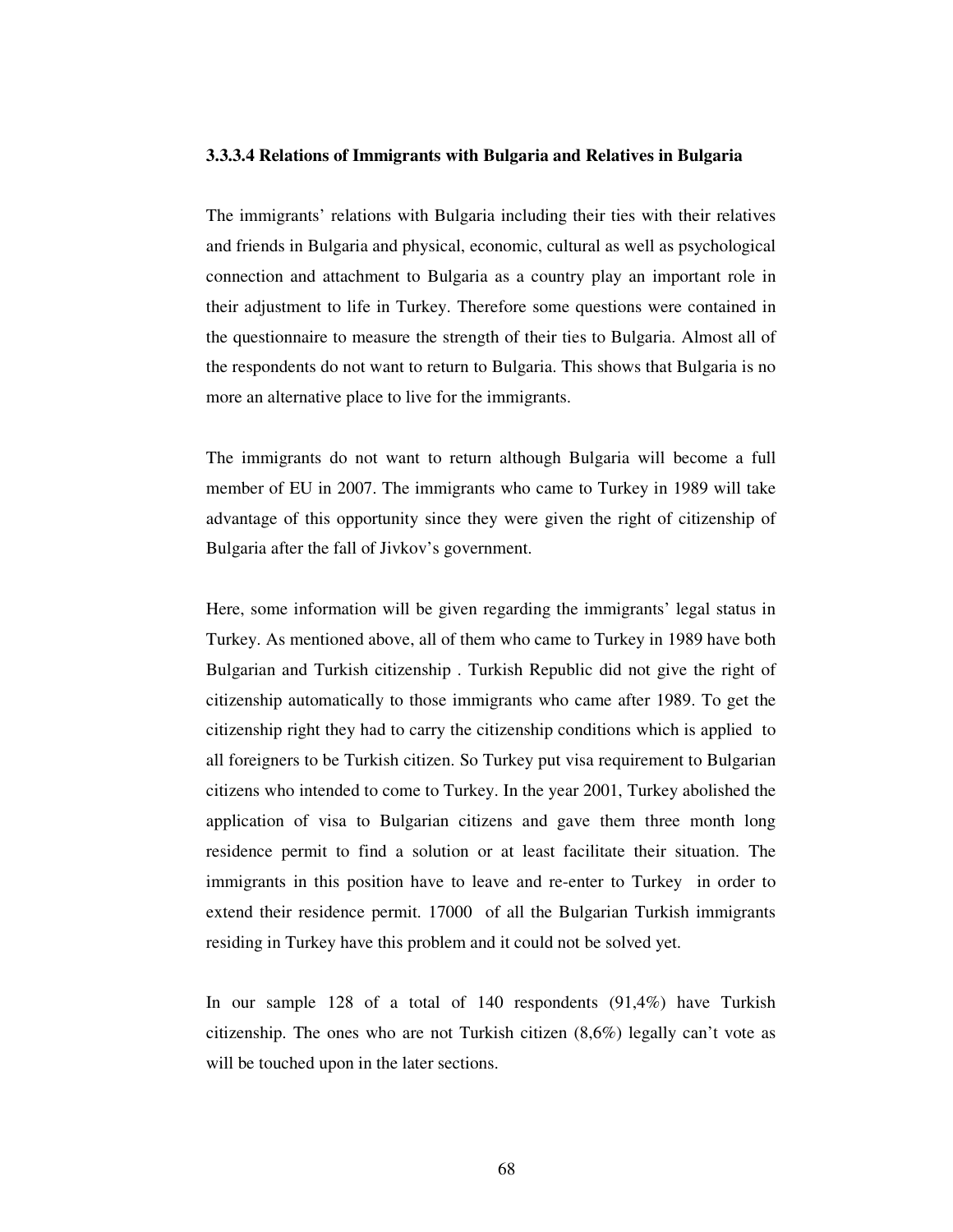| <b>Intention to Return</b> | <b>Frequency</b> | <b>Valid Percent</b> |
|----------------------------|------------------|----------------------|
| Yes                        |                  |                      |
| N <sub>0</sub>             | 138              | 98,6                 |
| Total                      | 140              | 100,0                |

**Table 32**: Frequency Distribution of Whether Immigrants Want to Return Bulgaria

As to, why they don't want to return, a majority of them (77%) claimed that they are used to living in Turkey pointing out to their economic and social adaptation and some (22,3%) stated that Turkey is their motherland indicating they do not feel like foreigners compared to their situation in the initial period of immigration. Furthermore almost none of the respondents apart from one of them point pressure against Bulgarian Turks in Bulgaria as a reason of not returning.

Their strong attachment to the land where their home is found as set forth above may be an additional factor of their not intending to return to Bulgaria.

| <b>Reasons not to Return</b>             | <b>Frequency</b> | <b>Valid Percent</b> |
|------------------------------------------|------------------|----------------------|
| Still There is<br>Repression In Bulgaria |                  | 0,7                  |
| We are accustomed to<br>Turkey           | 107              | 77,0                 |
| Turkey is Our<br>Motherland              | 31               | 22,3                 |
| Total                                    | 139              |                      |
| Missing                                  |                  |                      |

**Table 33**: Frequency Distribution of Reasons of not Returning to Bulgaria

Source: Field Research, "Social Networks and Urban Integration of Bulgarian Turkish Immigrants of 1989 and after: The Case of Yenibosna Istanbul", 2004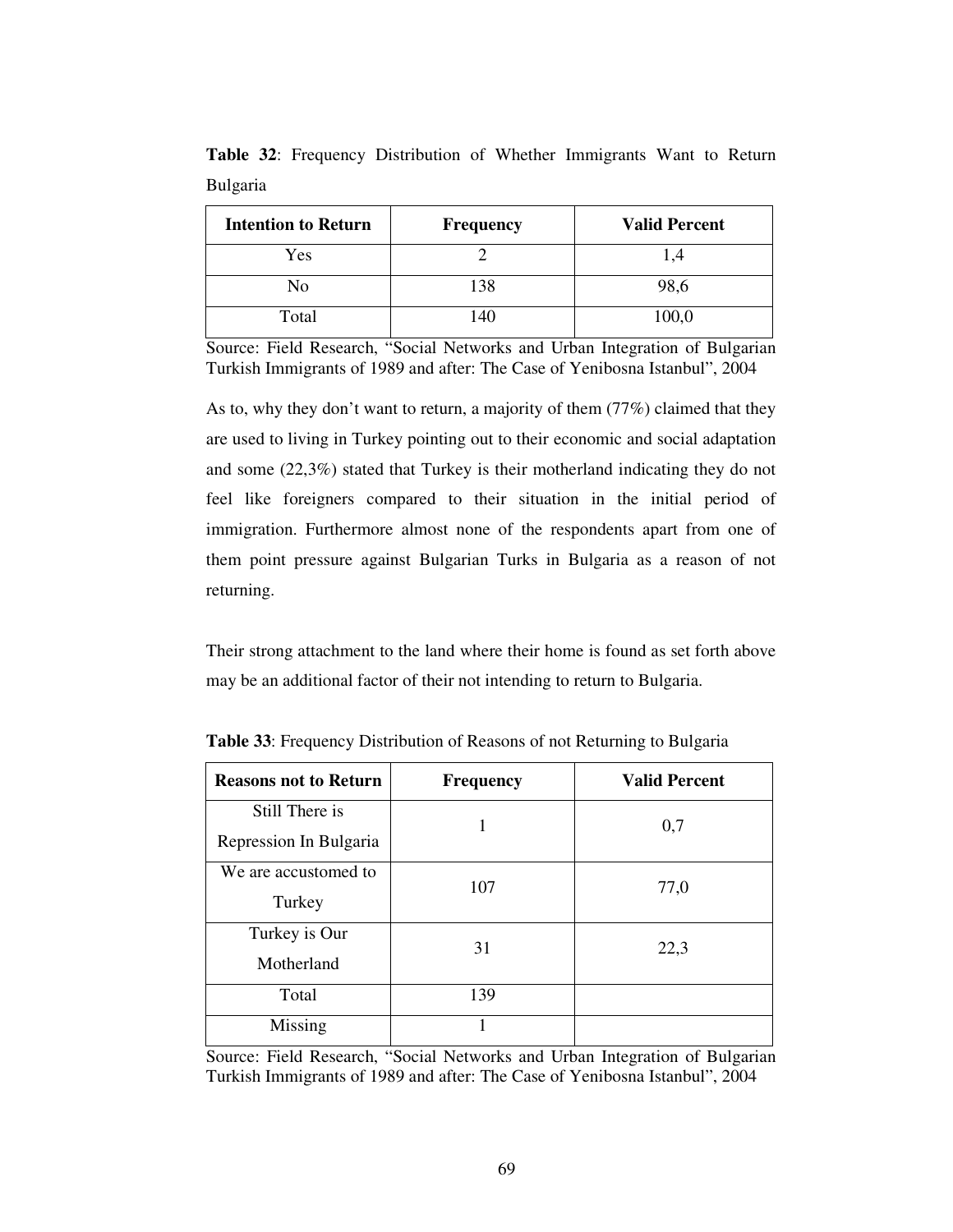Even though they do not want to return to Bulgaria in order to live there, they maintain their relations with Bulgaria. They go there to see their relatives and friends(60,71%), for holiday and recreation(22,14%), for business(8,57%) and for extending the residence permit as mentioned above.

| <b>Reasons of Going to</b> |                  |                      |
|----------------------------|------------------|----------------------|
| <b>Bulgaria</b>            | <b>Frequency</b> | <b>Valid Percent</b> |
| Visiting Relatives and     | 85               | 60,71                |
| Acquaintances              |                  |                      |
| Holiday and Recreation     | 31               | 22,14                |
| <b>Business</b>            | 12               | 8,57                 |
| To extend the residence    | 12               | 8,57                 |
| permit                     |                  |                      |
| Other                      | 22               | 15,71                |
| Total                      | 140              | 100,0                |

**Table 34**: Frequency Distribution of Reasons of Going to Bulgaria

Source: Field Research, "Social Networks and Urban Integration of Bulgarian Turkish Immigrants of 1989 and after: The Case of Yenibosna Istanbul", 2004

For the Turkish case as pointed out in Chapter 2 in the initial years of migration the migrants visited their villages for the purpose of material needs but over time they go to their villages to see their relatives and have recreation less frequently and for shorter periods of time.

As Zhelyazkova (1998) suggests that the immigrants have a continuing desire to keep in touch with Bulgaria in whatever way possible. The immigrants have an emotional affiliation and strong attachment to their home country where they were born and raised. For Zhelyazkova (1998) the immigrants do not hate the Bulgarian people and do not blame them for the repression against them prior to their immigration but on the contrary they show sympathy for the Bulgarian people because of the difficulties they faced in the period of transition of Bulgaria to market economy.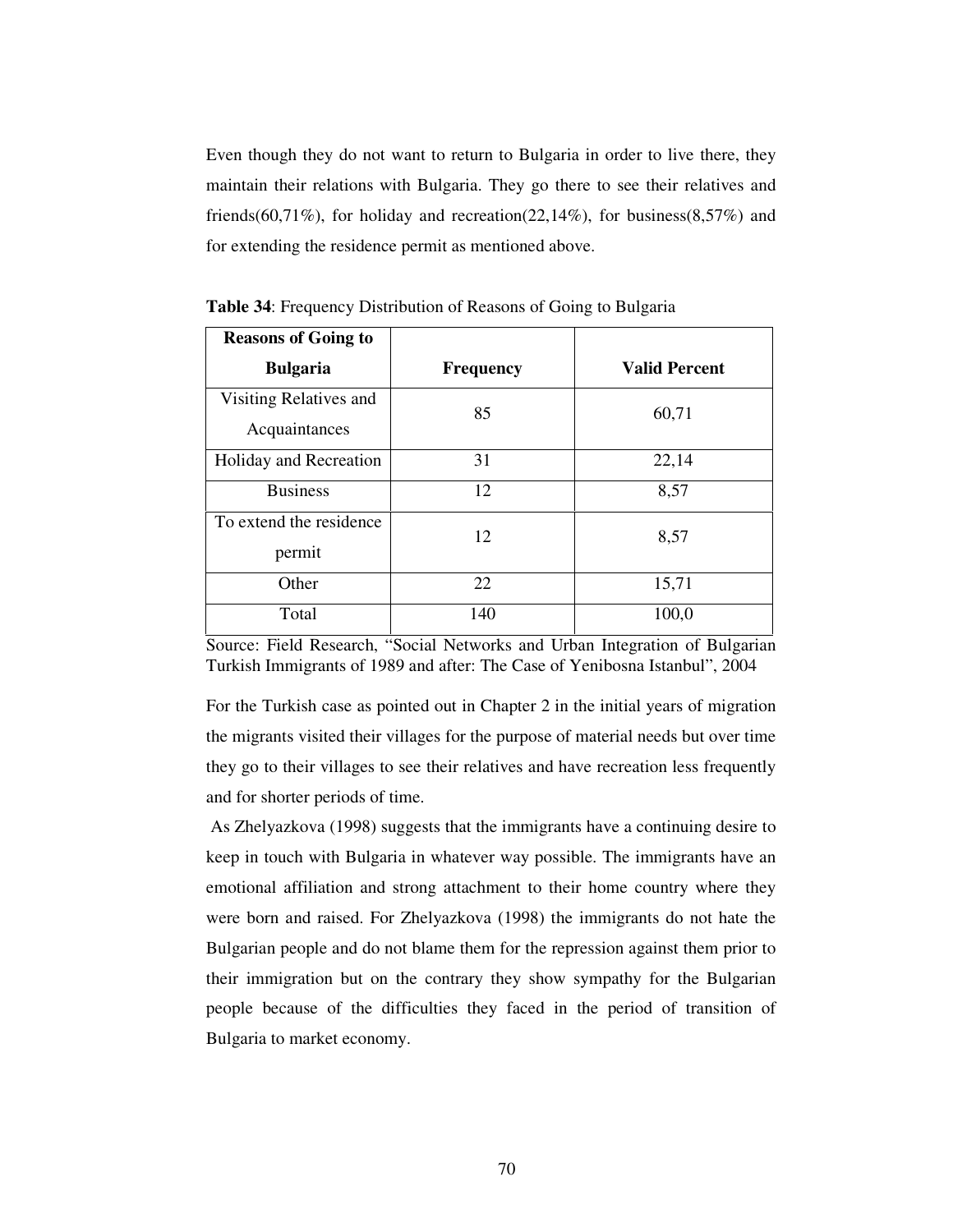Considering the frequency of travel to Bulgaria we see that near half of the respondents go there once a year, 17,9% of them go there once a month and 17,1% of them stated that they never go to Bulgaria.

When we compare their visiting the original residence with those of Turkish migrants we see that although the immigrants have relatives in Bulgaria they could not go there as frequently as Turkish migrants go their villages due to distance and difficulties arising from visa requirements etc. Since some of them (8,6%) do not have Turkish citizenship.

| <b>Frequency of Going to</b> |                  |                      |
|------------------------------|------------------|----------------------|
| <b>Bulgaria</b>              | <b>Frequency</b> | <b>Valid Percent</b> |
| Very Frequent                | 1                | 0,7                  |
| Once a Week                  | 6                | 4,3                  |
| Once a Month                 | 25               | 17,9                 |
| Once a Year                  | 66               | 47,1                 |
| Seldom                       | 6                | 4,3                  |
| Never                        | 24               | 17,1                 |
| In Cases When<br>Necessary   | 12               | 8,6                  |
| Total                        | 140              | 100,0                |

**Table 35**: Frequency Distribution of Frequency of Going to Bulgaria

Source: Field Research, "Social Networks and Urban Integration of Bulgarian Turkish Immigrants of 1989 and after: The Case of Yenibosna Istanbul", 2004

# **3.3.3.5 Immigrants Perception of Life In Bulgaria and in Turkey**

The things that immigrants feel absent in their lives in Turkey compared to their lives in Bulgaria tell us a lot about the issues that slow down their adaptation and integration to the new social environment. It is found that they feel the absence of things such as cleaning, lack of green areas, which are the basic problems of Istanbul. Educational opportunities, health services and social rights are the other features they look for. They feel the level of social relationships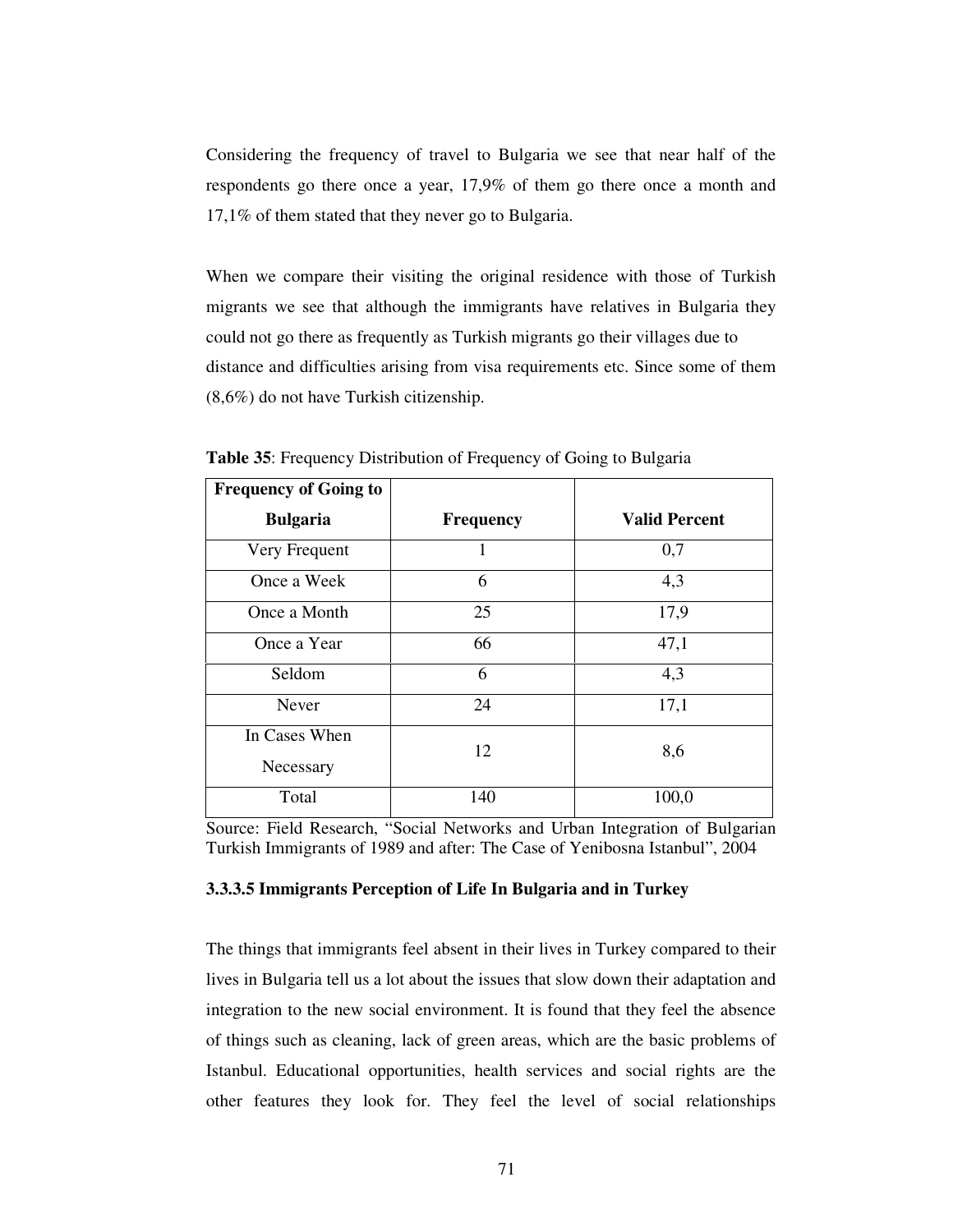insufficient because they mainly come from the rural parts of Bulgaria where there were warm and intimate relationships. On the other hand, the largest group of respondents (31,4%) stated that they feel nothing absent from their lives in Bulgaria. We can suggest that the reason for giving such an answer is to point out to the importance of staying in the motherland where they are free from the pressure and violence they suffered in Bulgaria.

| Things that are              |                  |                      |
|------------------------------|------------------|----------------------|
| <b>Missed in Bulgaria</b>    | <b>Frequency</b> | <b>Valid Percent</b> |
| Education                    | 14               | 10,0                 |
| <b>Economic Situation</b>    | 7                | 5,0                  |
| <b>Social Opportunities</b>  | 16               | 11,4                 |
| Social Relationships         | 26               | 18,6                 |
| <b>Cleanliness and Fresh</b> | 25               | 17,9                 |
| Air                          |                  |                      |
| Others                       | 8                | 5,7                  |
| None                         | 44               | 44,0                 |
| Total                        | 140              | 100,0                |

**Table 36**: Frequency Distribution of Absence of Things From the Life In Bulgaria

Source: Field Research, "Social Networks and Urban Integration of Bulgarian Turkish Immigrants of 1989 and after: The Case of Yenibosna Istanbul", 2004

Likewise the subjects that the immigrants are pleased at most in Turkey supports the answers of the above question. An overwhelming majority (87,9%) of the respondents stated that they feel mostly happy because they live in their motherland. This finding is in line with the main reason of escaping from the pressure and violence in Bulgaria. In the second place they indicate the superiority of job opportunities. Education in Turkish and living in an Islamic country are also indicated as sources of happiness to live in Turkey.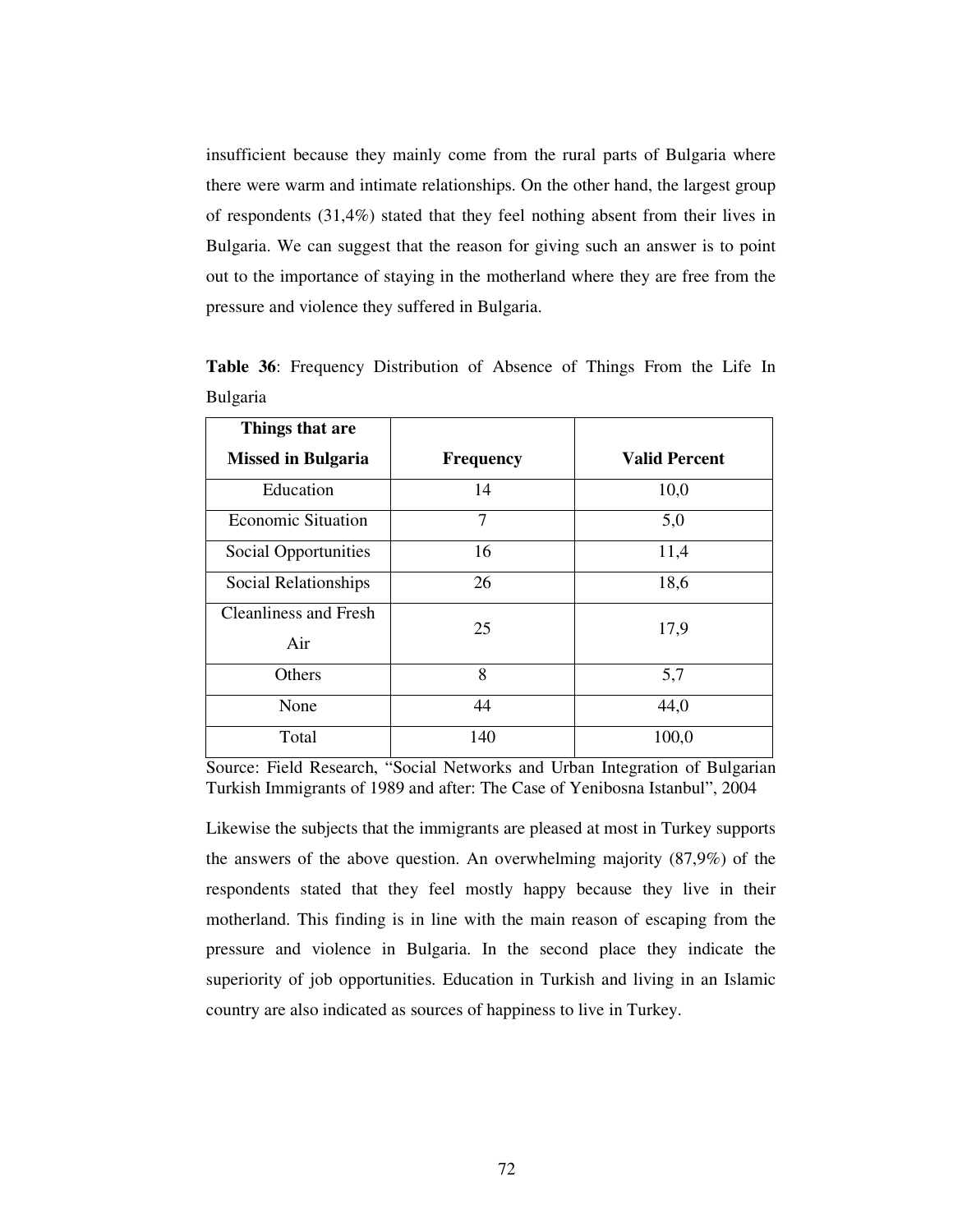| <b>Reasons of Pleasure to</b> |                  |                      |
|-------------------------------|------------------|----------------------|
| <b>Stay in Turkey</b>         | <b>Frequency</b> | <b>Valid Percent</b> |
| Turkeys' being their          | 123              | 87,9                 |
| Motherland                    |                  |                      |
| <b>Chances of Children</b>    |                  |                      |
| Having Education in           |                  | ,7                   |
| Turkish                       |                  |                      |
| Economic                      | 12               | 8,6                  |
| Opportunities                 |                  |                      |
| Turkeys' being an             | $\overline{2}$   | 1,4                  |
| <b>Islamic Country</b>        |                  |                      |
| Total                         | 138              | 100,0                |
| Missing                       | $\overline{2}$   |                      |

**Table 37**: Frequency Distribution of Things that Make Immigrants most Pleased with to Stay in Turkey

# **3.3.4 Operation of Social Networks**

As discussed in Chapter 2 social networks are important mechanisms to cope with the difficulties of urban life. They can be instruments to integrate to the urban life in the sense that they provide points of access to the opportunities of the city . In this part the role of social networks in finding accommodation, employment, monetarial necessity and in social relationship and solidarity will be examined.

Source: Field Research, "Social Networks and Urban Integration of Bulgarian Turkish Immigrants of 1989 and after: The Case of Yenibosna Istanbul", 2004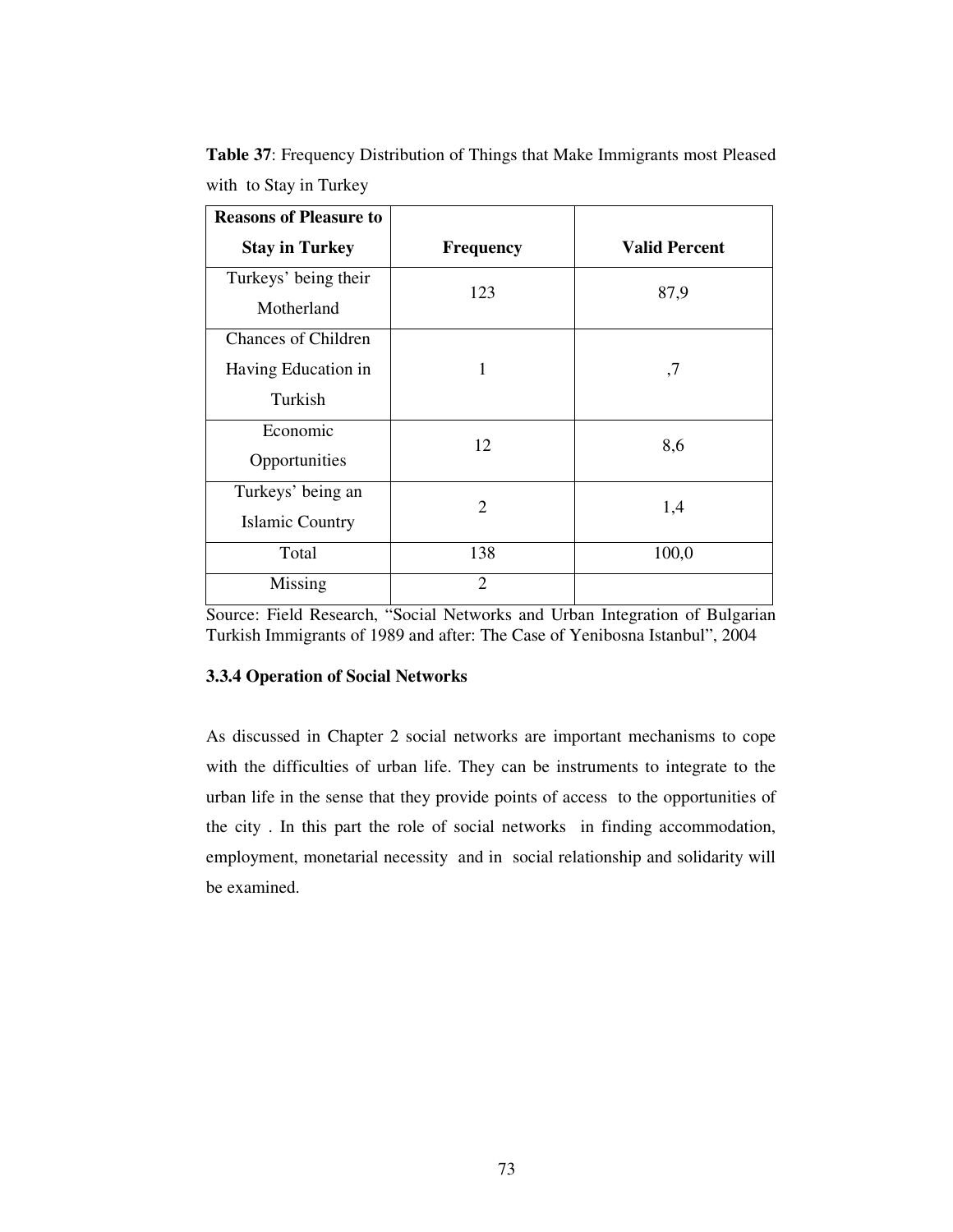#### **3.3.4.1 Social Networks in Finding Accommodation**

In our research we asked the immigrants how they found their first houses. Of a total of 139 respondents 48,2% of them found their first house by the help of their relatives and 19,4% of them found it by their hemsehris and 20,1% of them did so through their friends. On the other hand 7,9% of the immigrants found their houses from the real estate. The category of friends is not much a distinguishing one in the sense that the immigrants mainly establish friendships with their hemsehris.

**Table 38**: Frequency Distribution of the Way of Finding the First House of Immigrants

| Way of Finding the          |                  |                      |
|-----------------------------|------------------|----------------------|
| <b>First House</b>          | <b>Frequency</b> | <b>Valid Percent</b> |
| By the Help of Friends      | 28               | 20,1                 |
| By the Help of<br>Relatives | 67               | 48,2                 |
| By the Help of<br>Hemsehris | 27               | 19,4                 |
| From the Real Estate        | 11               | 7,9                  |
| Me                          | 6                | 4,3                  |
| Total                       | 139              | 100,0                |
| Missing                     | 1                |                      |

Source: Field Research, "Social Networks and Urban Integration of Bulgarian Turkish Immigrants of 1989 and after: The Case of Yenibosna Istanbul", 2004

When we examine the table displaying the way of finding their first house with respect to the age groups at the time of immigration we see that in the I group 53,8 % of them found their first houses through their relatives and 33,3% of them found it through their hemsehris. The younger immigrants who are expected to use more formal channels utilized the networks more than II. Group. The proportion of the usage of real estate among younger immigrants(36,3%) supports these results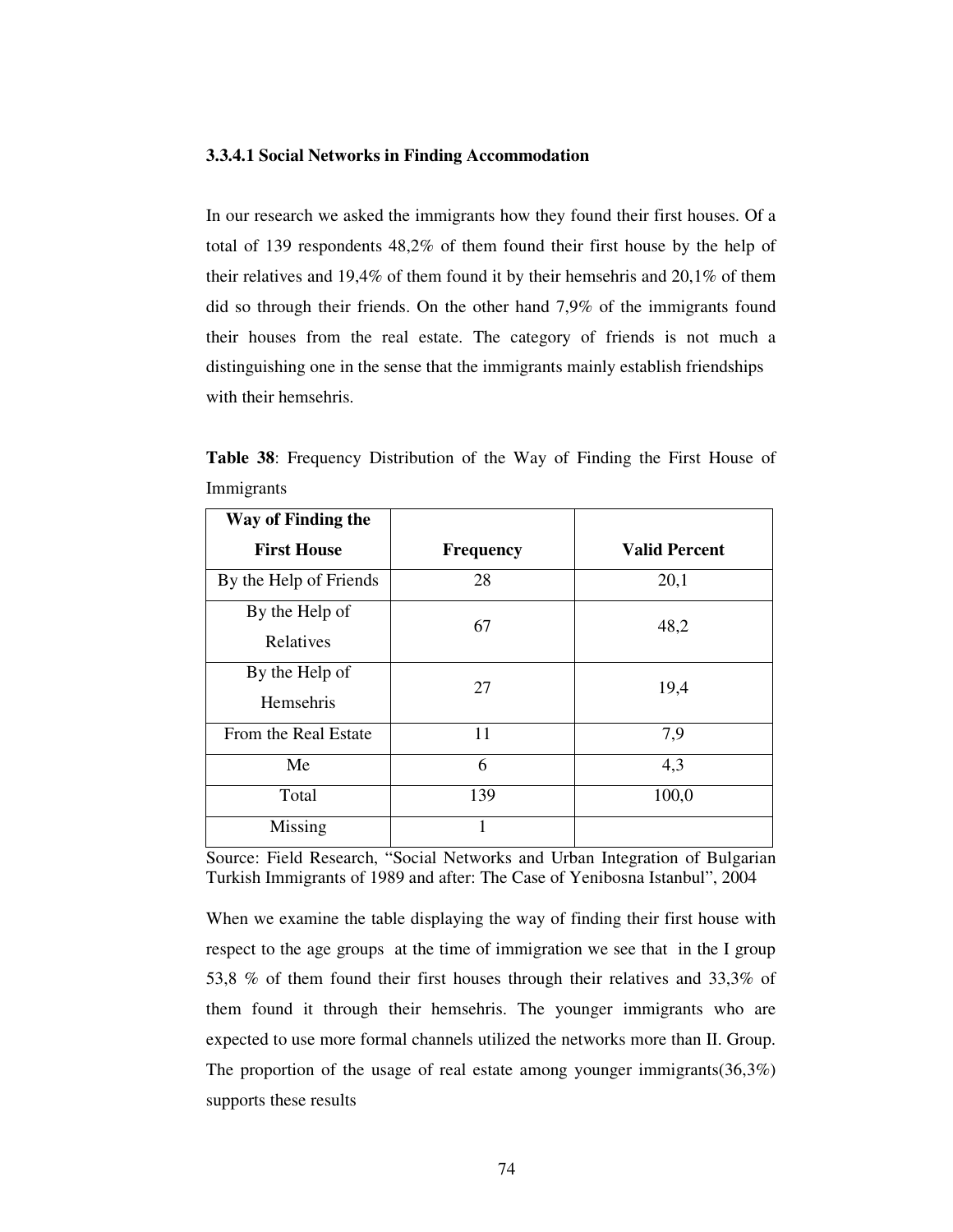**Table 39**: Frequency Distribution of the Relationship between the way of finding the First House and Age Groups of Immigrants at the date of Immigration

| <b>Way of Finding</b> | Age Groups at the Time of Immigration |                |       |         |                  |              |
|-----------------------|---------------------------------------|----------------|-------|---------|------------------|--------------|
| the First House       | $10-19$                               | $20 - 29$      | 30-39 | 40-49   | $50 +$           | <b>Total</b> |
| By the Help of        | 7                                     | 5              | 11    | 5       | $\theta$         | 28           |
| Friends               | 25,0%                                 | 17,9%          | 39,3% | 17,9%   | $,0\%$           | 100,0%       |
| By the Help of        | 18                                    | 18             | 19    | 6       | 6                | 67           |
| Relatives             | 26,9%                                 | 26,9%          | 28,4% | $9,0\%$ | 9,0%             | 100,0%       |
| By the Help of        | 5                                     | $\overline{4}$ | 10    | 6       | $\overline{2}$   | 27           |
| Hemsehris             | 18,5%                                 | 14,8%          | 37,0% | 22,2%   | 7,4%             | 100,0%       |
| From the Real         | $\overline{2}$                        | $\overline{2}$ | 6     |         | $\Omega$         | 11           |
| Estate                | 18,2%                                 | 18,2%          | 54,5% | 9,1%    | $,0\%$           | 100,0%       |
| Me                    | $\overline{2}$                        | $\overline{0}$ | 3     | 1       | $\boldsymbol{0}$ | 6            |
|                       | 33,3%                                 | $,0\%$         | 50,0% | 16,7%   | $,0\%$           | 100,0%       |
| Total                 | 34                                    | 29             | 49    | 19      | 8                | 139          |
|                       | 24,5%                                 | 20,9%          | 35,3% | 13,7%   | 5,8%             | 100,0%       |

To examine the effect of duration of residence on the ways to find the houses, the question of how they found their present houses is asked. With the increase on the duration of residence it is expected that the role of more official ways such as newspaper and real estate would be higher. Indeed, of all the respondents, the ratio of finding the current house by way of real estate rose from 7,9% for the first house to 42,1%. Moreover finding the house by the help of relatives fell from 48,2% for the first house to 26,4%. As displayed in the below table, there is not a considerable difference in the younger and older immigrants at the date of immigration in finding the current house.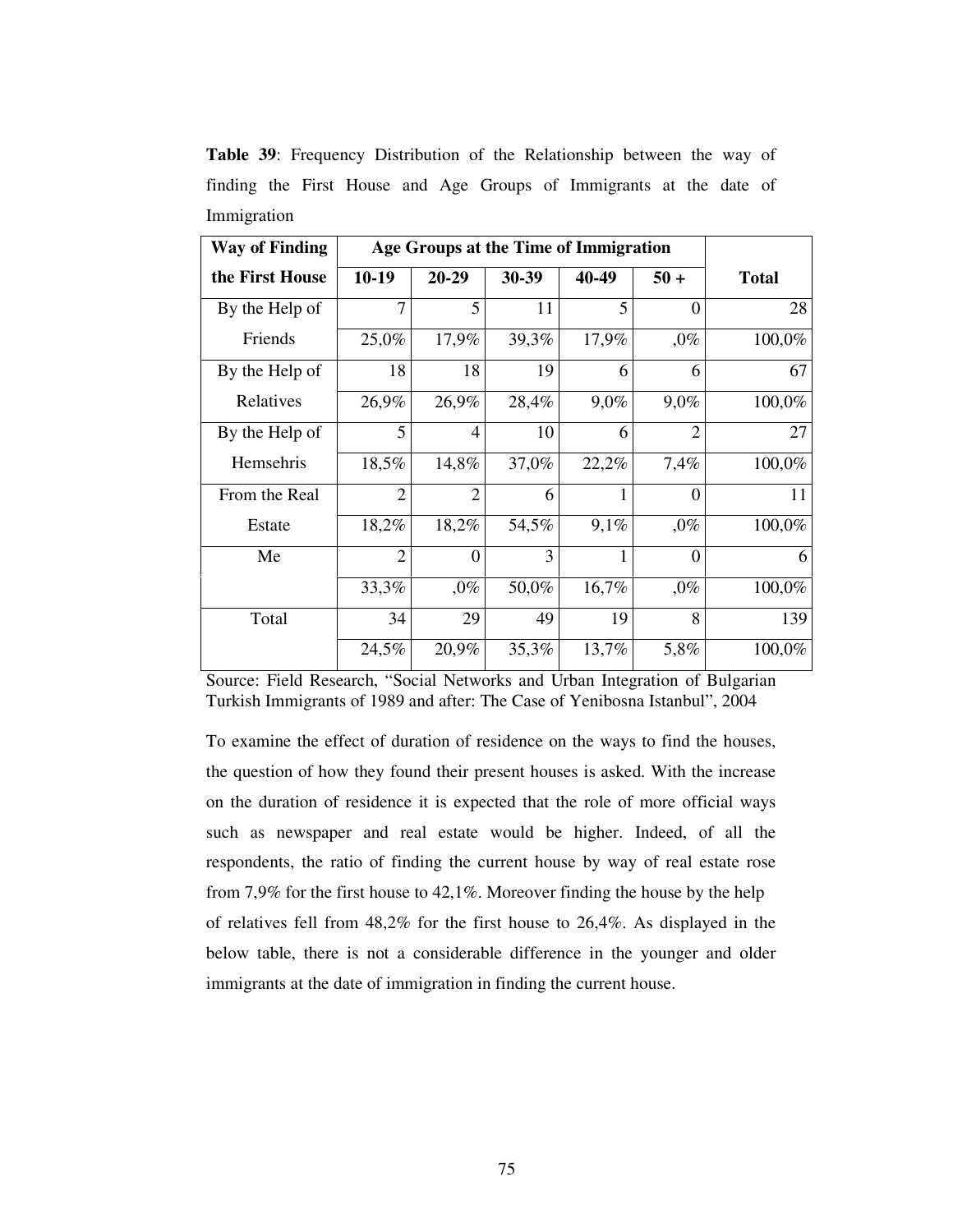| Way of Finding the          |                  |                      |
|-----------------------------|------------------|----------------------|
| <b>Current House</b>        | <b>Frequency</b> | <b>Valid Percent</b> |
| From the Paper              | 11               | 7,9                  |
| By the Help of Friends      | 13               | 9,3                  |
| By the Help of<br>Relatives | 37               | 26,4                 |
| By the Help of<br>Hemsehris | 3                | 2,1                  |
| From the Real Estate        | 59               | 42,1                 |
| Me                          | 17               | 12,1                 |
| Total                       | 140              | 100,0                |

**Table 40**: Frequency Distribution of the Way of Finding the Current House of Immigrants

Source: Field Research, "Social Networks and Urban Integration of Bulgarian Turkish Immigrants of 1989 and after: The Case of Yenibosna Istanbul", 2004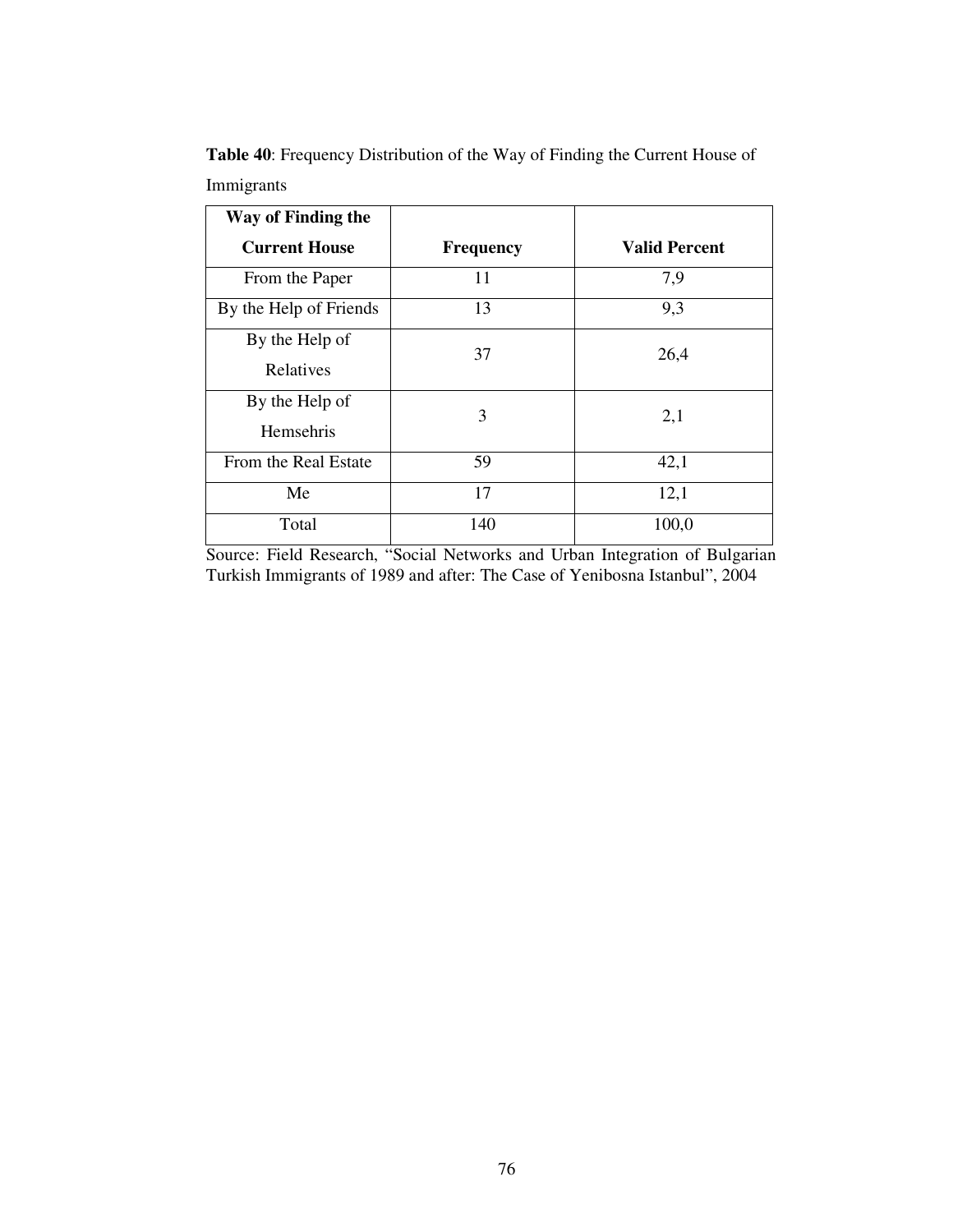| <b>Way of Finding</b> | Age Groups at the Time of Immigration |                |                |                             |          |              |
|-----------------------|---------------------------------------|----------------|----------------|-----------------------------|----------|--------------|
| the Current           |                                       |                |                |                             |          |              |
| <b>House</b>          | 10-19                                 | $20 - 29$      | 30-39          | 40-49                       | $50 +$   | <b>Total</b> |
| From the Paper        | $\theta$                              | 1              | $\overline{7}$ | $\mathcal{D}_{\mathcal{A}}$ | 1        | 11           |
|                       | $,0\%$                                | 9,1%           | 63,6%          | 18,2%                       | 9,1%     | 100,0%       |
| By the Help of        | 5                                     | 3              | 3              | $\overline{2}$              | $\theta$ | 13           |
| Friends               | 38,5%                                 | 23,1%          | 23,1%          | 15,4%                       | $,0\%$   | 100,0%       |
| By the Help of        | 8                                     | $\overline{7}$ | 11             | 8                           | 3        | 37           |
| Relatives             | 21,6%                                 | 18,9%          | 29,7%          | 21,6%                       | 8,1%     | 100,0%       |
| By the Help of        |                                       | 1              |                | $\Omega$                    | $\theta$ | 3            |
| Hemsehris             | 33,3%                                 | 33,3%          | 33,3%          | $,0\%$                      | $,0\%$   | 100,0%       |
| From the Real         | 17                                    | 12             | 21             | 6                           | 3        | 59           |
| Estate                | 28,8%                                 | 20,3%          | 35,6%          | 10,2%                       | 5,1%     | 100,0%       |
| Me                    | 3                                     | 5              | 6              | $\overline{2}$              | 1        | 17           |
|                       | 17,6%                                 | 29,4%          | 35,3%          | 11,8%                       | 5,9%     | 100,0%       |
| Total                 | 34                                    | 29             | 49             | 20                          | 8        | 140          |
|                       | 24,3%                                 | 20,7%          | 35,0%          | 14,3%                       | 5,7%     | 100,0%       |

**Table 41**: Frequency Distribution of the Relationship between the way of finding the Current House and Age Groups of Immigrants at the date of Immigration

In finding the first house it was found in Gökçe's (1993) study that more than half of the migrants found it through their own efforts and 34,1% of them got the help of relatives. In Erder's (1995) study dependence on relatives and hemsehris is nearly equal to dependence on more formal channels in finding the first house. In Tekşen's(2003) study 53,75 % of the migrants from Malatya who settled in Ankara found the first house by their relatives and hemsehris. In Turkish case as Tekșen's (2003) research indicates, dependence on relatives and hemsehris fell down to  $45\%$  with the increase in duration of residence. Senyapılı (1978), found in her study that half of the migrants found their houses by way of acquaintances (relatives and hemsehris) and 42% of them found it through their own efforts. So it can be argued that dependence on social networks in finding the first house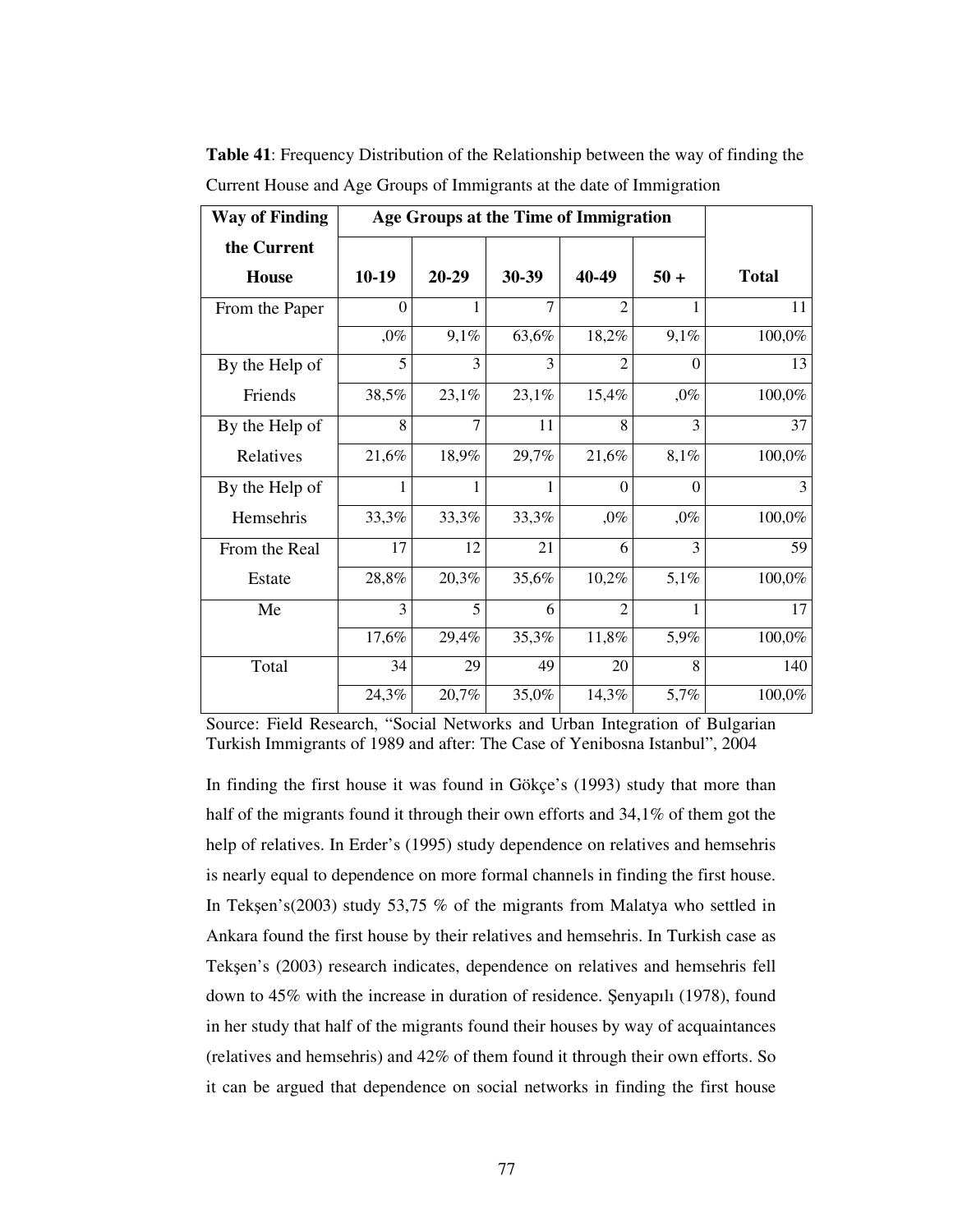among immigrants is more than Turkish migrants in general. However in our study usage of relatives and hemsehris as channels in finding house fell down to a considerable extent compared to Turkish case. This finding points out to faster integration of immigrants in finding the current house compared to Turkish case.

## **3.3.4.2 Social Networks in Finding Employment**

As to how the immigrants found their first jobs we see again a predominance of the usage of hemsehris and relatives as channels. In finding the first job 35,7 % of the respondents found it by their hemsehris, 22,9% of them found the first job by their relatives and 22,1% of them took the assistance of their friends. Therefore a relatively high portion of the immigrants(58,6%) relied on their hemsehris and relatives in finding their first jobs. On the other hand, 17,1 % of them found the job through their own efforts.

| Way of Finding the                 |                  |                      |
|------------------------------------|------------------|----------------------|
| <b>First Employment</b>            | <b>Frequency</b> | <b>Valid Percent</b> |
| By the Help of<br><b>Hemsehris</b> | 50               | 35,7                 |
| By the Help of Friends             | 31               | 22,1                 |
| By the Help of<br>Relatives        | 32               | 22,9                 |
| By the Help of<br>Neighbors        | 3                | 2,1                  |
| Me                                 | 24               | 17,1                 |
| Total                              | 140              | 100,0                |

**Table 42**: Frequency Distribution of the Way of Finding the First Employment of Immigrants

Source: Field Research, "Social Networks and Urban Integration of Bulgarian Turkish Immigrants of 1989 and after: The Case of Yenibosna Istanbul", 2004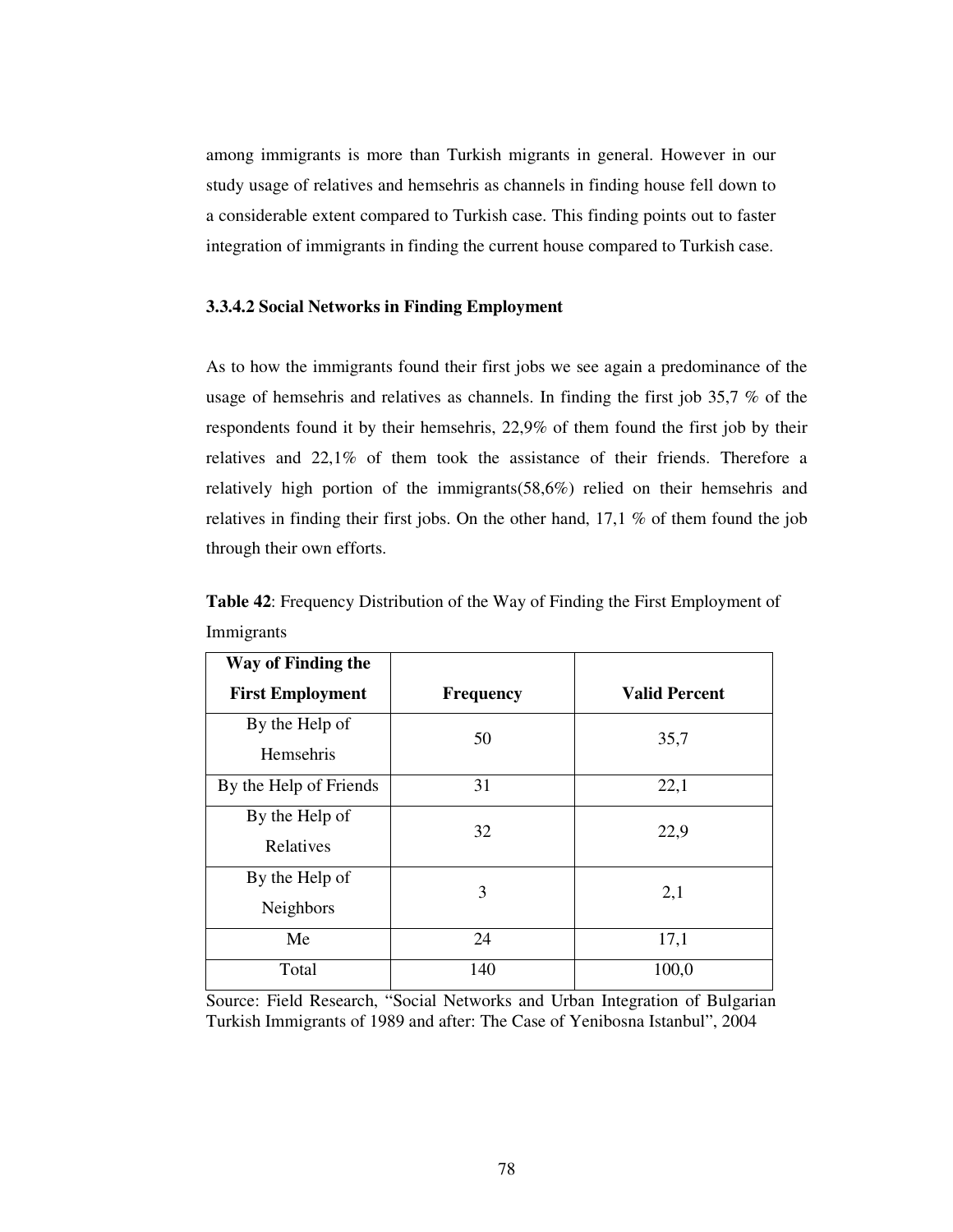When we evaluate the difference in two generations regarding job finding, again we do not see any differentiation among them.

| <b>Way of Finding</b> | Age Groups at the Time of Immigration |           |       |          |          |              |
|-----------------------|---------------------------------------|-----------|-------|----------|----------|--------------|
| the First             |                                       |           |       |          |          |              |
| <b>Employment</b>     | $10-19$                               | $20 - 29$ | 30-39 | 40-49    | $50 +$   | <b>Total</b> |
| By the Help of        | 10                                    | 10        | 19    | 9        | 2        | 50           |
| Hemsehris             | 20,0%                                 | 20,0%     | 38,0% | 18,0%    | 4,0%     | 100,0%       |
| By the Help of        | 7                                     | 8         | 12    | 2        | 2        | 31           |
| Friends               | 22,6%                                 | 25,8%     | 38,7% | 6,5%     | 6,5%     | 100,0%       |
| By the Help of        | 9                                     | 6         | 8     | 6        | 3        | 32           |
| Relatives             | 28,1%                                 | 18,8%     | 25,0% | 18,8%    | 9,4%     | 100,0%       |
| By the Help of        | 1                                     | 1         | 1     | $\Omega$ | $\theta$ | 3            |
| <b>Neighbors</b>      | 33,3%                                 | 33,3%     | 33,3% | $,0\%$   | $,0\%$   | 100,0%       |
| Me                    | 7                                     | 4         | 9     | 3        | 1        | 24           |
|                       | 29,2%                                 | 16,7%     | 37,5% | 12,5%    | 4,2%     | 100,0%       |
| Total                 | 34                                    | 29        | 49    | 20       | 8        | 140          |
|                       | 24,3%                                 | 20,7%     | 35,0% | 14,3%    | 5,7%     | 100,0%       |

**Table 43**: Frequency Distribution of the Relationship between the way of finding the first employment and Age Groups of Immigrants at the date of Immigration

Source: Field Research, "Social Networks and Urban Integration of Bulgarian Turkish Immigrants of 1989 and after: The Case of Yenibosna Istanbul", 2004

As mentioned above, it is expected that the ratio of the usage of urban institutions would rise with the increase of length of stay. In our research as expected, the percentage of those who claimed that they found their present jobs through their own efforts rose to 52,4% from 17,1% for the first house. The second frequently used way of finding the job is by the help of

friends(29%).Friendship becomes a more distinguishing category as immigrants adapt to the new environment in time. So in this sense, the ratio of the help of friends in finding the job pointing to the extension of the networks is more meaningful now.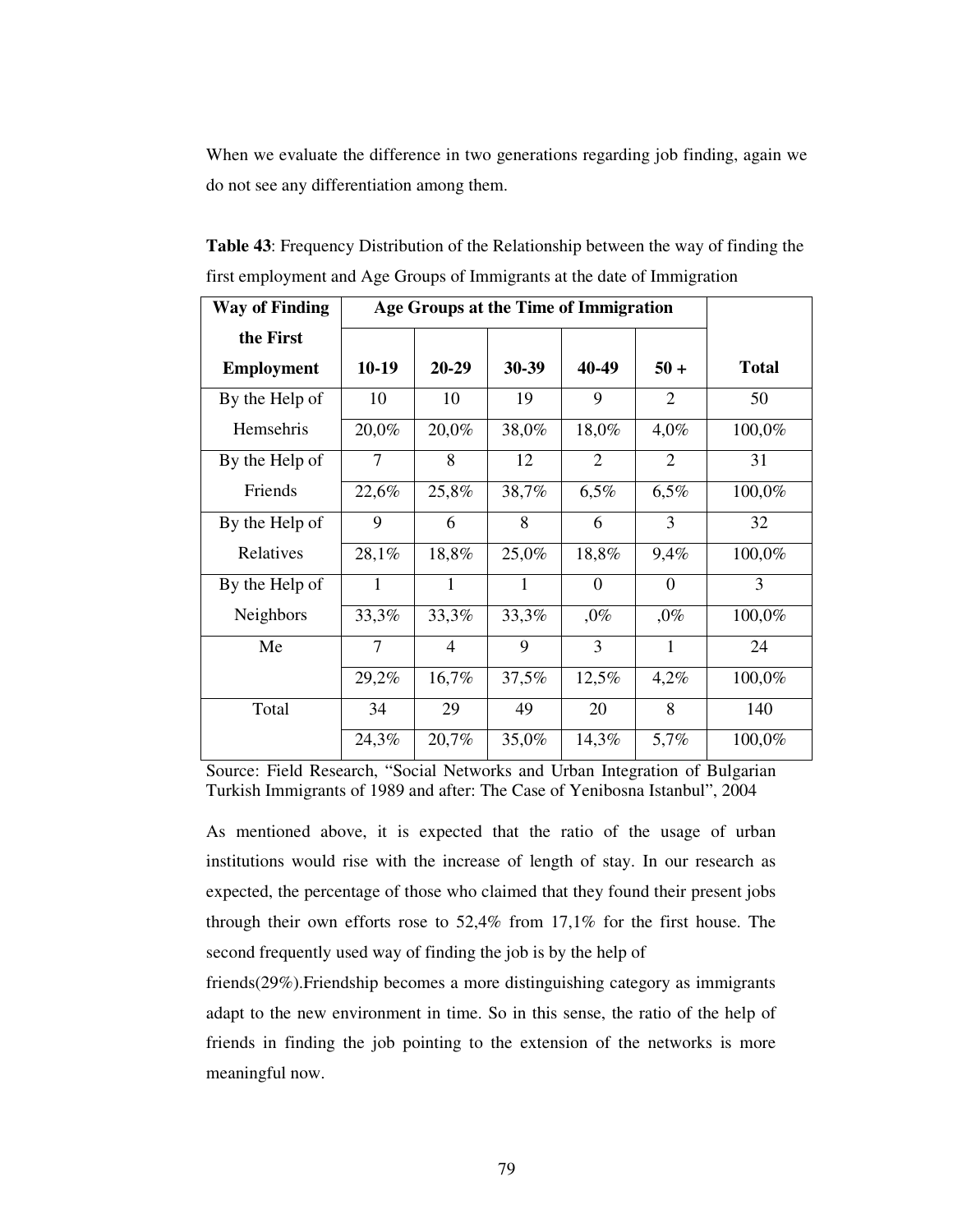| Way of Finding the          |                  |                      |
|-----------------------------|------------------|----------------------|
| <b>Current Employment</b>   | <b>Frequency</b> | <b>Valid Percent</b> |
| By the Help of<br>Hemsehris | 5                | 4,0                  |
| By the Help of Friends      | 36               | 29,0                 |
| By the Help of<br>Relatives | 17               | 13,7                 |
| By the Help of<br>Neighbors | 1                | ,8                   |
| Me                          | 65               | 52,4                 |
| Total                       | 124              | 100,0                |
| Missing                     | 16               |                      |

**Table 44**: Frequency Distribution of the Way of Finding Current Employment of Immigrants

Source: Field Research, "Social Networks and Urban Integration of Bulgarian Turkish Immigrants of 1989 and after: The Case of Yenibosna Istanbul", 2004

When the age at the time of arrival is considered we see that 66,7% of those in the I. Age group found their current jobs by their friends but only 33,3% of those in the II. age group found it by the help of friends. Thus it might be argued that duration of living makes a greater impact on the people who were younger when they came to Turkey regarding the adaptation to the new environment.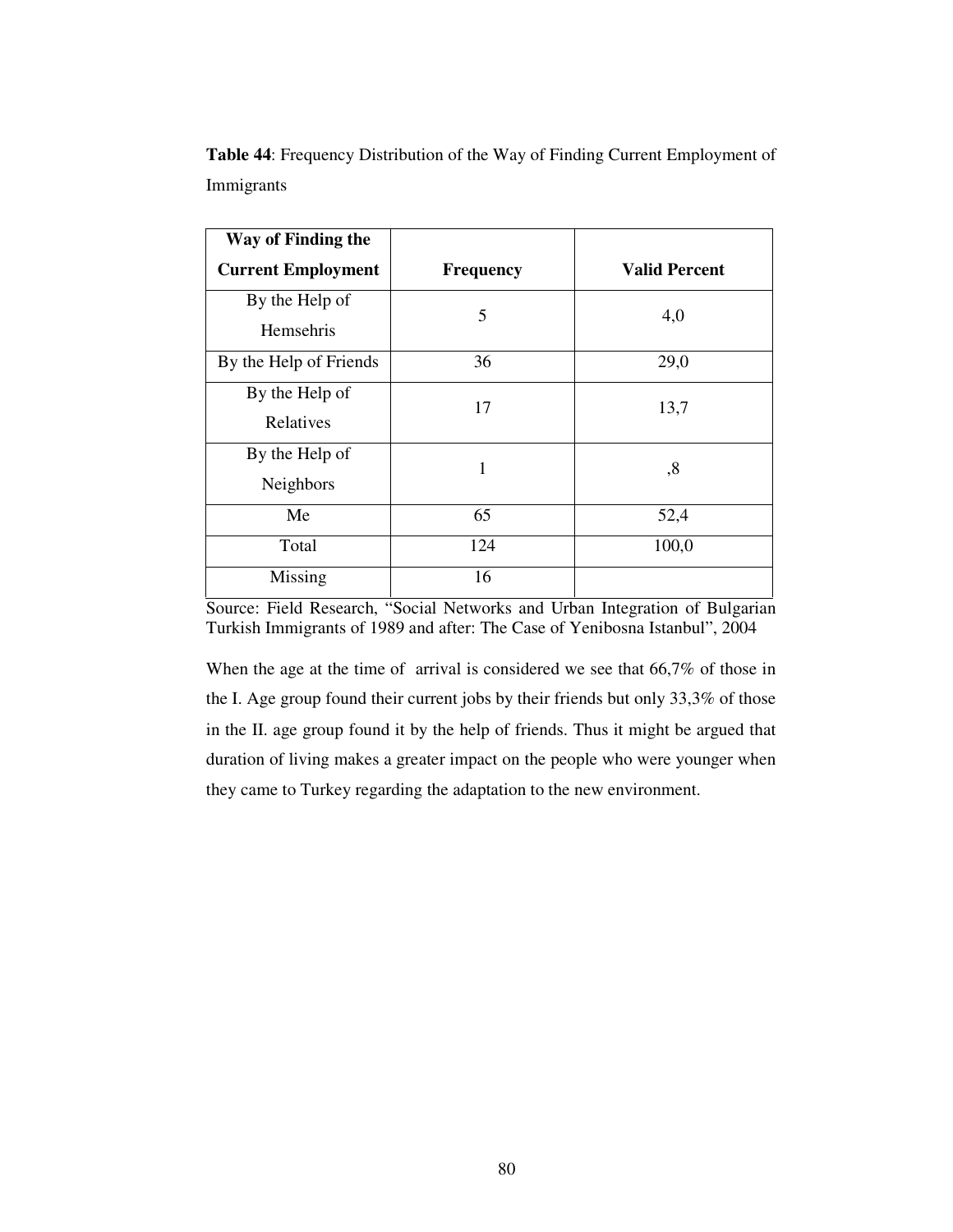| <b>Way of Finding</b> | Age Groups at the Time of Immigration |                |                |                |                |                |
|-----------------------|---------------------------------------|----------------|----------------|----------------|----------------|----------------|
| the Current           |                                       |                |                |                |                |                |
| <b>Employment</b>     | $10-19$                               | $20 - 29$      | 30-39          | 40-49          | $50 +$         | <b>Total</b>   |
| By the Help of        | $\theta$                              |                | $\overline{4}$ | $\Omega$       | $\theta$       | 5 <sup>5</sup> |
| Hemsehris             | $,0\%$                                | 20,0%          | 80,0%          | $,0\%$         | $,0\%$         | 100,0%         |
| By the Help of        | 10                                    | 14             | 8              | $\overline{4}$ | $\theta$       | 36             |
| Friends               | 27,8%                                 | 38,9%          | 22,2%          | 11,1%          | $,0\%$         | 100,0%         |
| By the Help of        | 3                                     | $\overline{2}$ | 7              | 5              | $\theta$       | 17             |
| Relatives             | 17,6%                                 | 11,8%          | 41,2%          | 29,4%          | $,0\%$         | 100,0%         |
| By the Help of        | $\theta$                              | $\theta$       | 1              | $\theta$       | $\theta$       | 1              |
| Neighbors             | $,0\%$                                | $,0\%$         | 100,0%         | $,0\%$         | $,0\%$         | 100,0%         |
| Me                    | 20                                    | 12             | 24             | 7              | $\overline{2}$ | 65             |
|                       | 30,8%                                 | 18,5%          | 36,9%          | 10,8%          | 3,1%           | 100,0%         |
| Total                 | 33                                    | 29             | 44             | 16             | $\mathfrak{D}$ | 124            |
|                       | 26,6%                                 | 23,4%          | 35,5%          | 12,9%          | 1,6%           | 100,0%         |

**Table 45**: Frequency Distribution of the Relationship between the way of finding the Current employment and Age Groups of Immigrants at the date of Immigration

When we examine the Turkish case in finding the first and current employment we see that reliance on hemsehris and relatives decreased through time (enyapılı,1978) According to Erder (1995), more than half of the immigrants made use of channels depending on the origin,21,7% of them used formal channels and another 27% of them found their current jobs by themselves. According to Tekşen (2003), the migrants who got the help of relatives and hemsehris in finding the first and present jobs were 40% and 39% and those who found the jobs by themselves were 25,7% and 30,9% respectively.

So it can be suggested that Bulgarian Turkish immigrants used the social network more than Turkish migrants in finding the first job but reliance on the social network in finding the current job decreased to a considerable extent when compared to Turkish rural migrants. Therefore it can be suggested that Bulgarian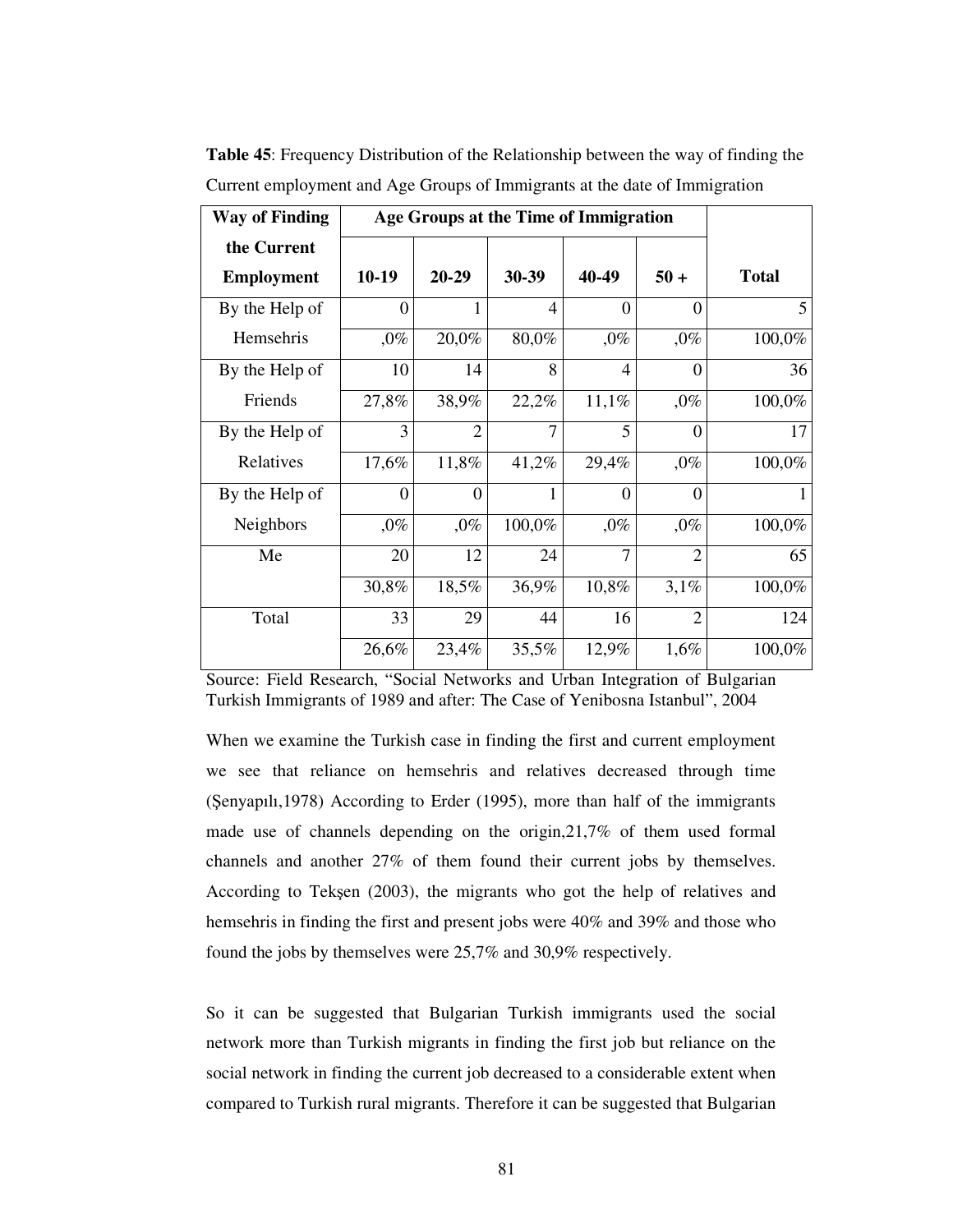Turkish immigrants adapted the new setting faster than Turkish migrants in finding the job through time.

The way of obtaining the house and employment may be evaluated under material or systemic level of urban integration as set forth by Göschel(2001). It can be said that the immigrants are in a great effort to integrate to the urban life regarding their material needs. They also make use of social networks for this purpose. So they want to benefit from the opportunities of urban life in their material needs both by using more formal ways and social networks. In this sense they can be said to integrate to urban life regarding their material needs.(Arslanoğlu,1998;Ersoy,1985)

## **3.3.4.3 Social Networks in Monetarial Necessity**

From whom the immigrants borrow money in case of need also gives an idea about the strength of the social networks. The respondents borrow money from their relatives (50%), workmates (15%) and hemsehris (6,4%).On the other hand, more than a quarter of them withdraw credit from the bank. The relatively high ratio of borrowing money from the workmates and withdrawal of credit from the bank points out to a tendency of relying more on secondary relations and usage of formal institutions in case of monetarial need.

| <b>People Most Visited</b> | <b>Frequency</b> | <b>Valid Percent</b> |
|----------------------------|------------------|----------------------|
| Workmates                  | 21               | 15,0                 |
| <b>Neighbors</b>           |                  | ,7                   |
| Hemsehris                  | 9                | 6,4                  |
| Relatives                  | 70               | 50,0                 |
| From the Bank              | 39               | 27,9                 |
| Total                      | 140              | 100,0                |

**Table 46**: Frequency Distribution of People Immigrants Borrow Money from

Source: Field Research, "Social Networks and Urban Integration of Bulgarian Turkish Immigrants of 1989 and after: The Case of Yenibosna Istanbul", 2004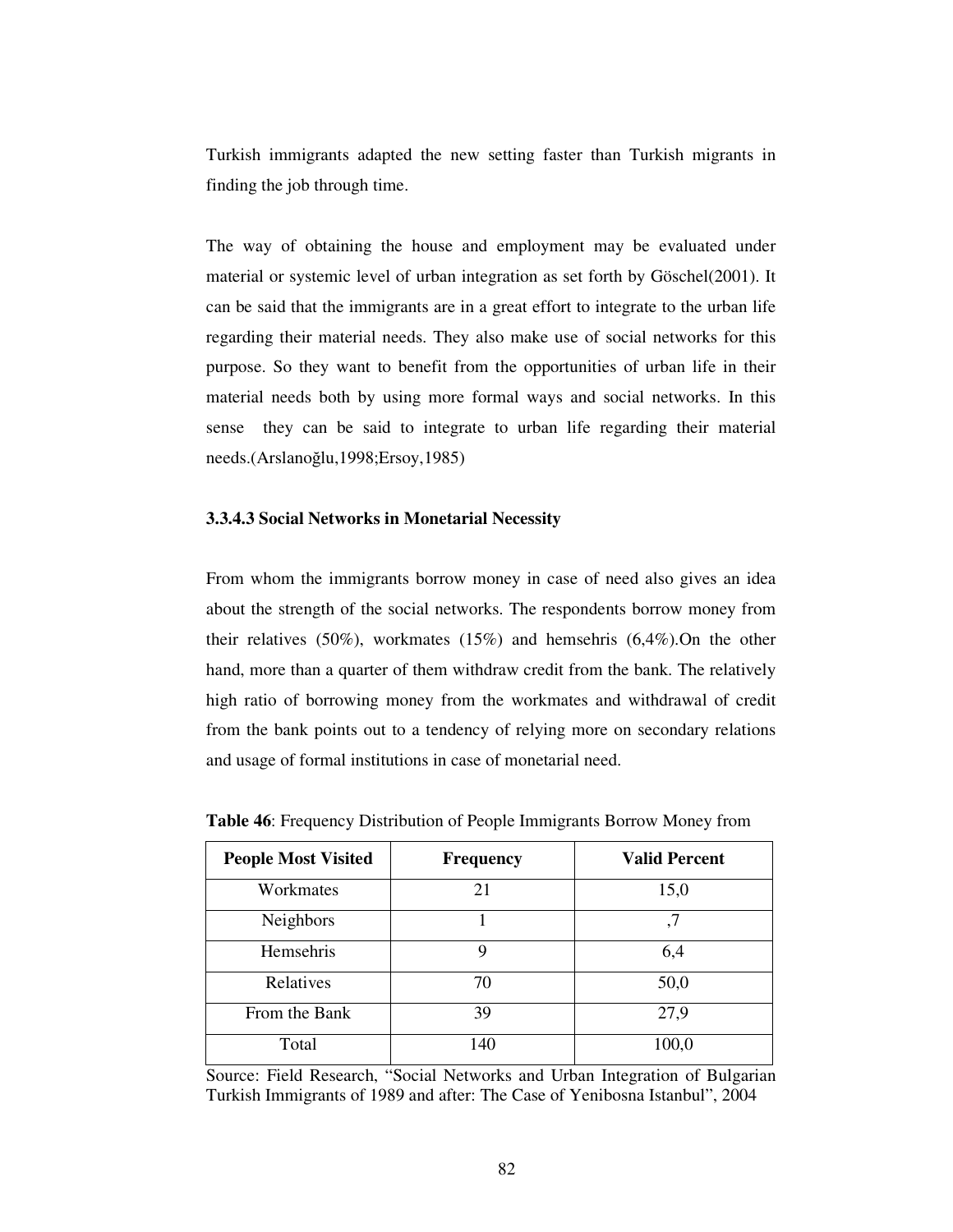In accordance with the expectations the immigrants in the I. age group rely more on their workmates and use the bank as a channel more frequently whereas those in the II. group rely more on relatives and hemsehris when they need money. The lowest level of solidarity with the neighbors in borrowing money as in the cases of assistance in finding house and employment indicates that the level of solidarity with other social groups is weak.

We see a similar attitude between Turkish migrants and Bulgarian Turkish immigrants in borrowing money. Senyapılı $(1978)$  found that  $62\%$  of the respondents in her study borrowed money from relatives and hemsehris. In Gökçe's (1993) study 42,6% of them meet their monetarial needs from relatives and hemsehris and 23,3% of them borrow money from their workmates. On the other hand in Tekşen's (2003) study 54,2% of the migrants get money from relatives and hemsehris and 26% of them get it from the bank. So a high ratio of Bulgarian Turkish immigrants usage of bank in monetarial necessity when compared to Turkish rural migrants indicates that on average, they use more formal channels in case of borrowing money. This finding supports their attempt to maintain material/systemic integration to urban life.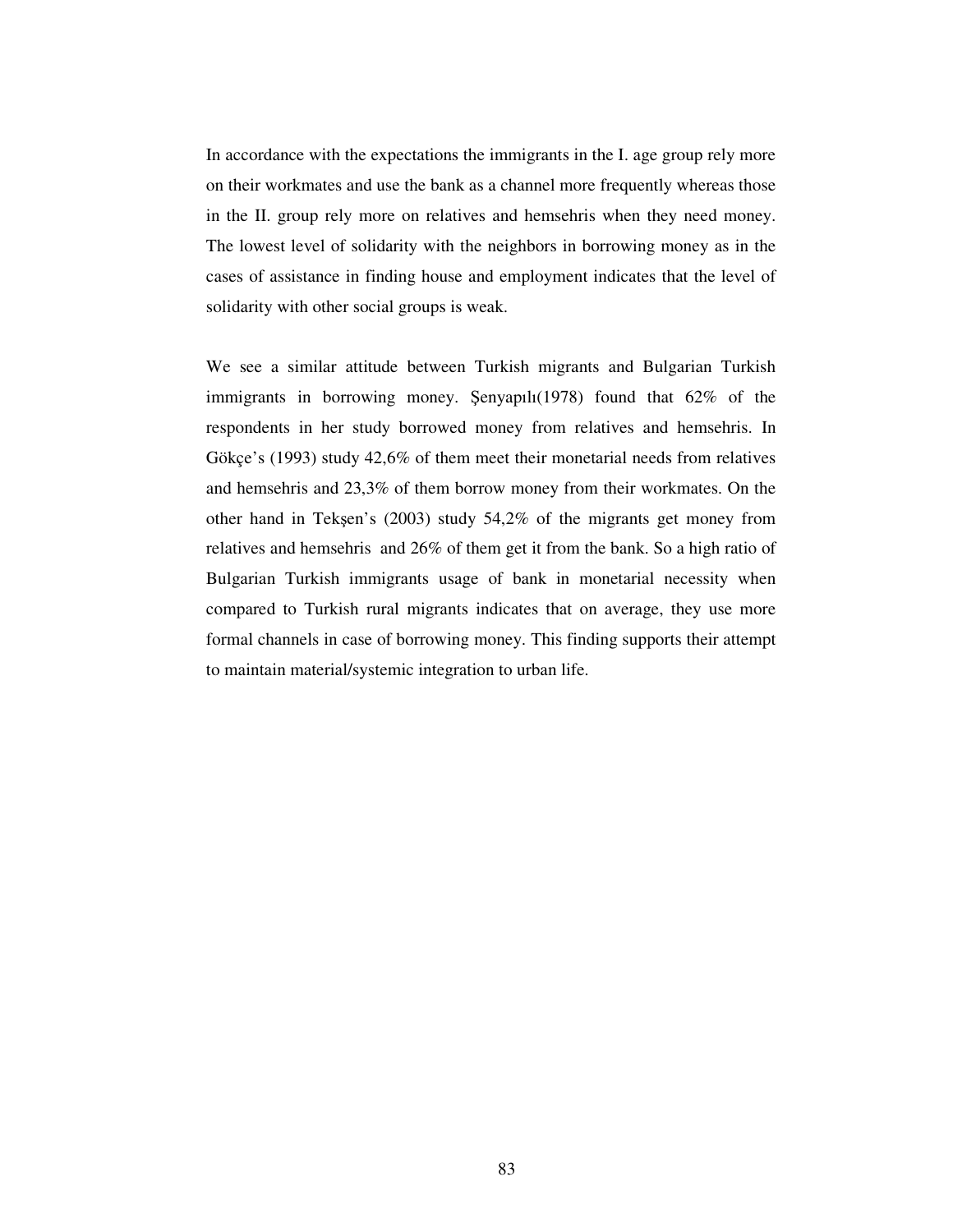| <b>Way of Meeting</b> | Age Groups at the Time of Immigration |           |        |                |          |              |
|-----------------------|---------------------------------------|-----------|--------|----------------|----------|--------------|
| <b>Money Need</b>     | $10-19$                               | $20 - 29$ | 30-39  | 40-49          | $50 +$   | <b>Total</b> |
| Workmates             | 7                                     | 6         | 5      | 3              | $\theta$ | 21           |
|                       | 33,3%                                 | 28,6%     | 23,8%  | 14,3%          | $,0\%$   | 100,0%       |
| Neighbors             | $\Omega$                              | $\Omega$  | 1      | $\Omega$       | $\theta$ |              |
|                       | $,0\%$                                | $,0\%$    | 100,0% | $,0\%$         | $,0\%$   | 100,0%       |
| Hemsehris             | $\overline{2}$                        | 3         | 3      | 1              | $\theta$ | 9            |
|                       | 22,2%                                 | 33,3%     | 33,3%  | 11,1%          | $,0\%$   | 100,0%       |
| Relatives             | 12                                    | 11        | 27     | 12             | 8        | 70           |
|                       | 17,1%                                 | 15,7%     | 38,6%  | 17,1%          | 11,4%    | 100,0%       |
| From the Bank         | 13                                    | 9         | 13     | $\overline{4}$ | $\theta$ | 39           |
|                       | 33,3%                                 | 23,1%     | 33,3%  | 10,3%          | $,0\%$   | 100,0%       |
| Total                 | 34                                    | 29        | 49     | 20             | 8        | 140          |
|                       | 24,3%                                 | 20,7%     | 35,0%  | 14,3%          | 5,7%     | 100,0%       |

**Table 47**: Frequency Distribution of the Relationship between from Whom Money is Borrowed and Age Groups of Immigrants at the date of Immigration

Source: Field Research, "Social Networks and Urban Integration of Bulgarian Turkish Immigrants of 1989 and after: The Case of Yenibosna Istanbul", 2004

## **3.3.4.4 Social Networks in Social Relationships and Solidarity**

Concentration of the migrants from the same origin in one neighborhood is the general trend, which is found by a number of studies conducted in squatter settlements. (Karpat 1976, Şenyapılı 1978, Gökçe 1993). In our study, we see a similar trend among Bulgarian Turkish immigrants in Yenibosna. It is found that 63,6% of them has relatives and 35% of them have hemsehris in their neighborhood. Pointing the existence of relatives and hemsehris as the reason of choosing Istanbul explains the clustering of immigrants spatially.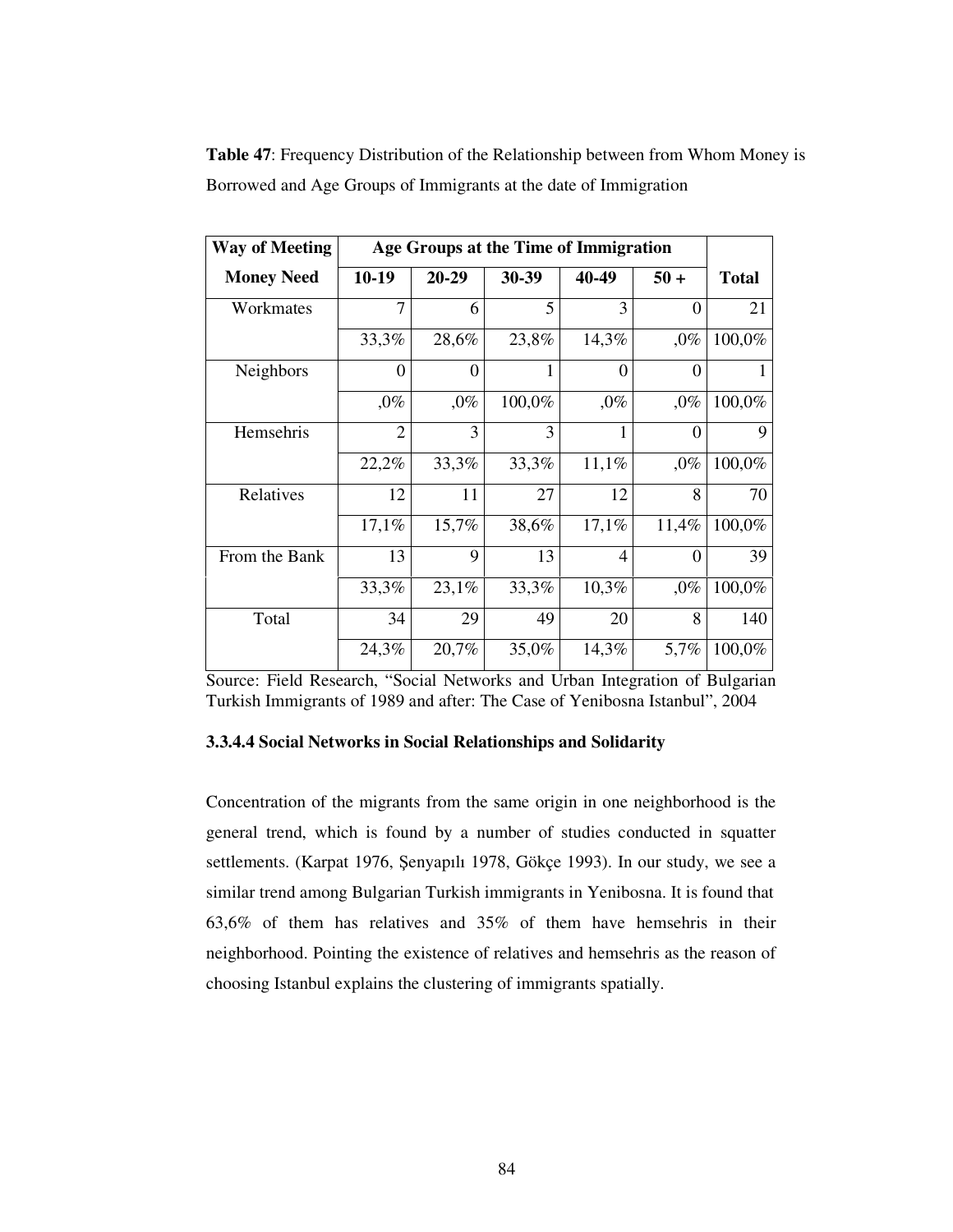|           | Frequency | <b>Valid Percent</b> |
|-----------|-----------|----------------------|
| Relatives | 89        | 63,6                 |
| Hemsehris | 49        | 35,0                 |
| Workmates |           |                      |
| None      |           |                      |
| Total     | 140       | 100,0                |

**Table 48**: Frequency Distribution of Close People Immigrants Stay with in the Same Neighborhood

The respondents who see the immigrants from Balkans their hemsehris think that they share a common fate with them and those who regards all Turkish people hemsehri is because their satisfaction of presence in their motherland Turkey. According to Erder,(1995) the identity of hemsehri is a matter of perception. In her study, she asked the respondents the number of hemsehris they had and found that they gave very different numbers according to their perception. She suggests that the perception of the number of hemsehris, which is linked to the identity of hemsehri, is determined by the original place, quantity and quality of migration and the meaning of hemsehri relations for the respondents. For Bulgarian Turkish immigrants' different reasons other than Turkish rural migrants determine their perception of hemsehri due to above reasons. Those who see all Bulgarian Turkish immigrants their hemsehris comes from the fact that common problems forced them to leave Bulgaria. Accordingly, the rate of regarding only the people coming from the same region as hemsehri is well below the migrants in Turkey due to above reasons.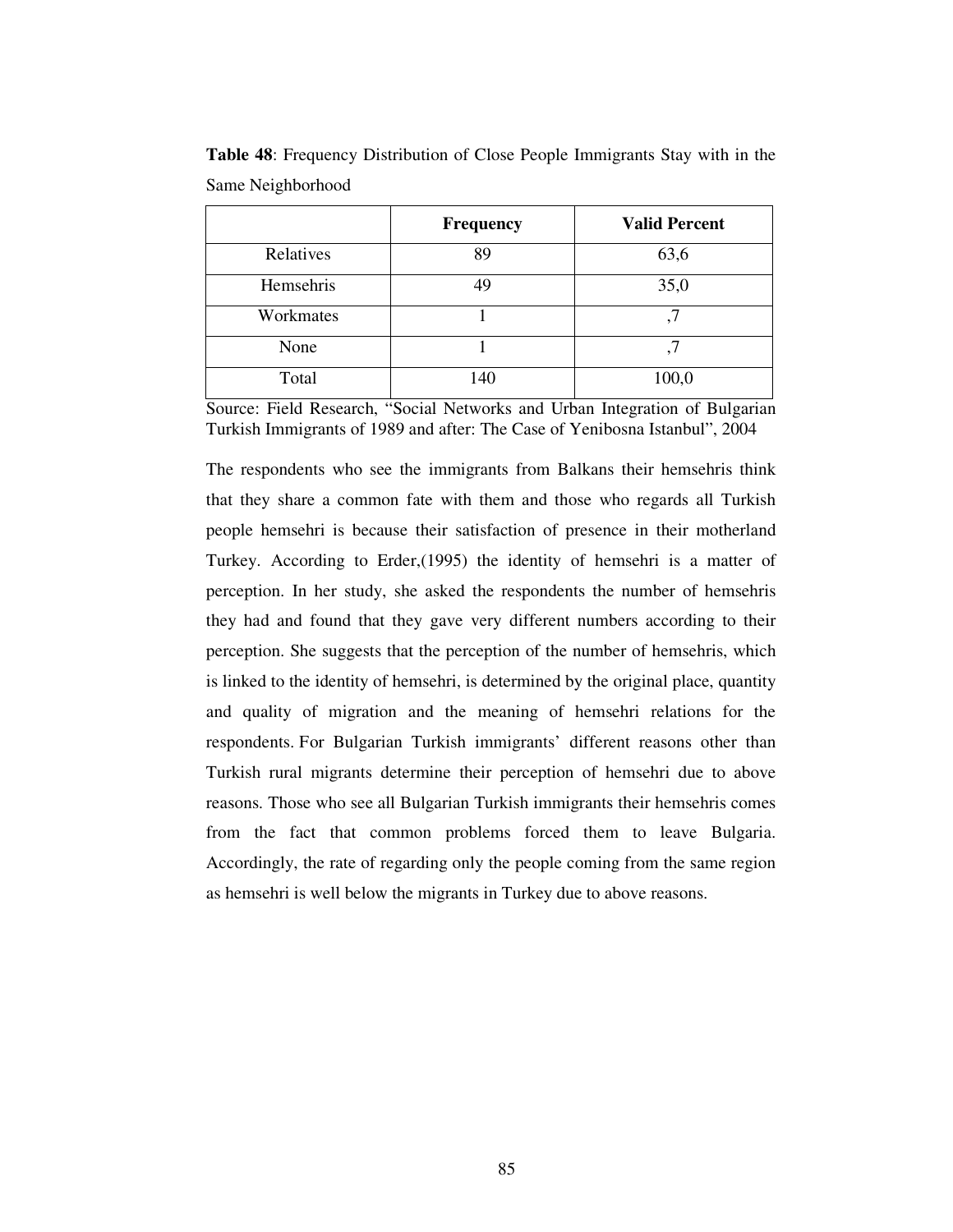| Who is Hemsehri                         | Frequency | <b>Valid Percent</b> |
|-----------------------------------------|-----------|----------------------|
| People Coming from the<br>Same Province | 16        | 11,5                 |
| All Bulgarian Turkish<br>Immigrants     | 58        | 41,7                 |
| All Immigrants from<br><b>Balkans</b>   | 48        | 34,5                 |
| All Turkish People                      | 17        | 12,2                 |
| Total                                   | 139       | 100,0                |
| Missing                                 | 1         |                      |

**Table 49**: Frequency Distribution of People Regarded as Hemsehri for the Immigrants

When the perception of immigrants who were at different age groups at the time of immigration are considered, we can see from the table that those in the I. age group see people coming from the same province (62,6%) and all Turkish people (58,8%) as their hemsehris. Whereas the immigrants in the II. Age group continues their attachment to other Bulgarian Turkish immigrants (58,6%) and other immigrants from Balkans (50%) more than the younger immigrants. These findings point to an increasing tendency of the immigrants to see other people who are from the larger social circles more close to them as they extend their understanding of hemsehri outwards. So considering these data younger immigrants can be said to be more inclined to integrate to the urban life socially, compared to the older immigrants.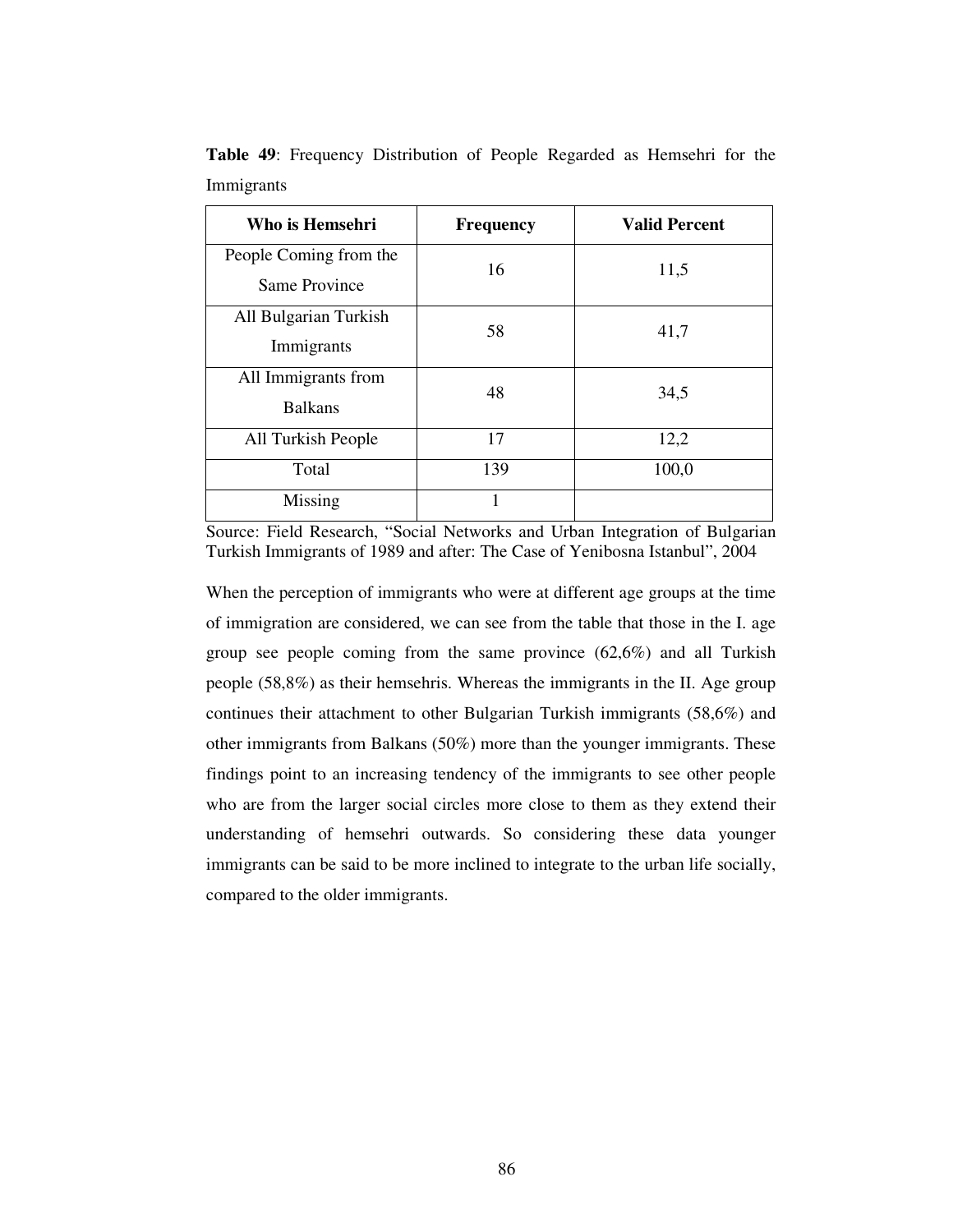| Who is Hemsehri           | Age Groups at the Time of Immigration |       |                |                |                |              |
|---------------------------|---------------------------------------|-------|----------------|----------------|----------------|--------------|
|                           | 10-19                                 | 20-29 | 30-39          | 40-49          | $50 +$         | <b>Total</b> |
| People Coming             | 5                                     | 5     | $\overline{4}$ |                | 1              | 16           |
| from the Same<br>Province | 31,3%                                 | 31,3% | 25,0%          | 6,3%           | 6,3%           | 100,0%       |
| All Bulgarian             | 9                                     | 11    | 25             | 9              | $\overline{4}$ | 58           |
| Turkish<br>Immigrants     | 15,5%                                 | 19,0% | 43,1%          | 15,5%          | 6,9%           | 100,0%       |
| All Immigrants            | 12                                    | 10    | 16             | 8              | $\overline{2}$ | 48           |
| from Balkans              | 25,0%                                 | 20,8% | 33,3%          | 16,7%          | 4,2%           | 100,0%       |
| All Turkish People        | $\overline{7}$                        | 3     | $\overline{4}$ | $\overline{2}$ | 1              | 17           |
|                           | 41,2%                                 | 17,6% | 23,5%          | 11,8%          | 5,9%           | 100,0%       |
| Total                     | 33                                    | 29    | 49             | 20             | 8              | 139          |
|                           | 23,7%                                 | 20,9% | 35,3%          | 14,4%          | 5,8%           | 100,0%       |

**Table 50**: Frequency Distribution of the Relationship between People Regarded as Hemsehri and Age Groups of Immigrants at the date of Immigration

Source: Field Research, "Social Networks and Urban Integration of Bulgarian Turkish Immigrants of 1989 and after: The Case of Yenibosna Istanbul", 2004

**Table 51**: Frequency Distribution of the Immigrants' Type of Relationship with other Social Groups

| <b>Type of Relationship</b> | <b>Frequency</b> | <b>Valid Percent</b> |
|-----------------------------|------------------|----------------------|
| No Problem Among Them       | 70               | 50,0                 |
| Neither Good nor Bad        | 57               | 40,7                 |
| No visit when Unnecessary   | 13               | 9.3                  |
| Total                       | 140              | 100.0                |

Source: Field Research, "Social Networks and Urban Integration of Bulgarian Turkish Immigrants of 1989 and after: The Case of Yenibosna Istanbul", 2004

As to the type of relationship of the immigrants with other social groups, half of them stated that they do not have any problem among them, 40,7% of them are more distant by saying their relationships are neither good nor bad and 9,3% of the respondents see others when it is necessary. When we consider the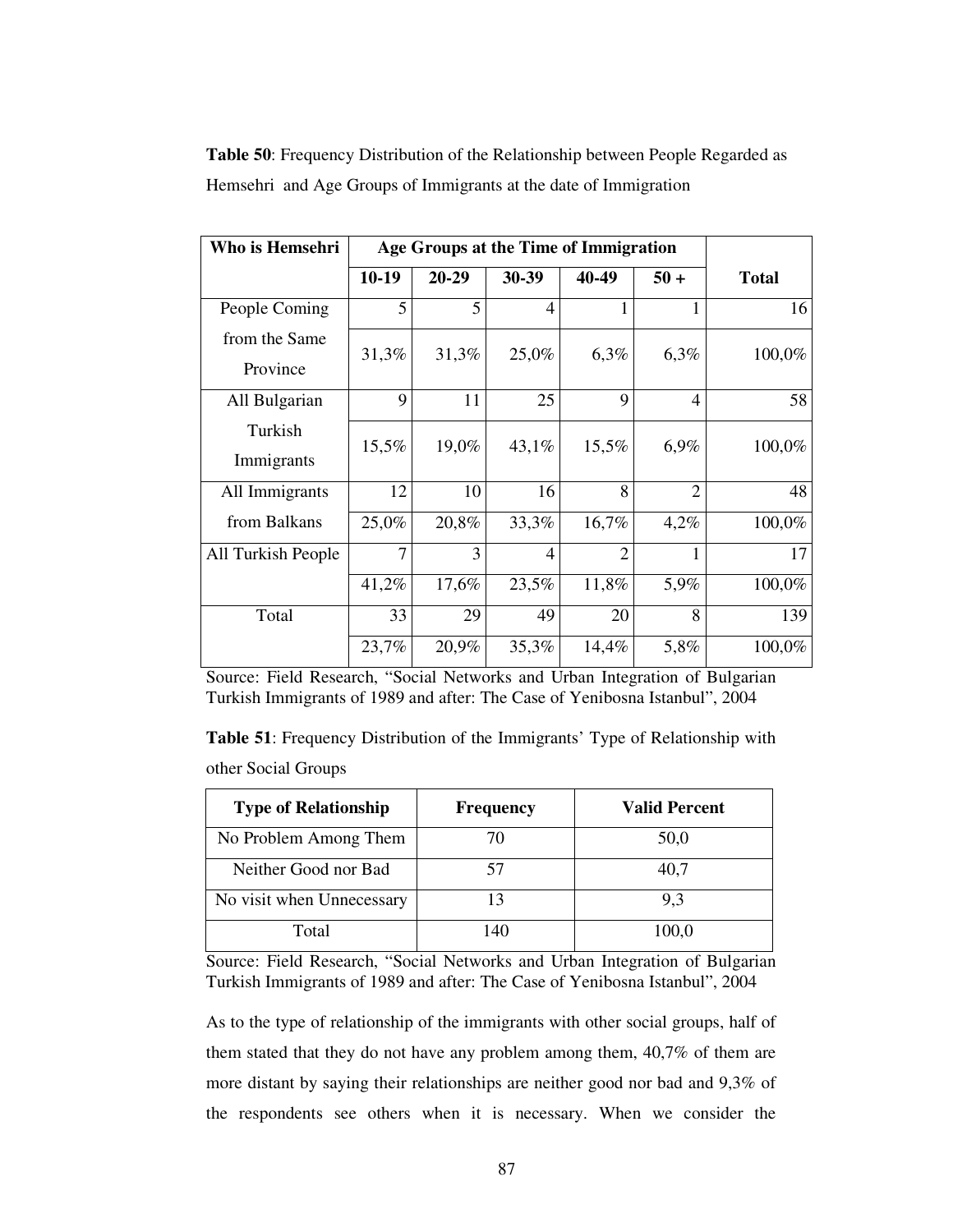generational difference in establishing relationships with others as presented in the below table we can say that there is not an important difference among them. When these findings are considered together with the answers given to the question of "who is regarded as hemsehri" according to the different age groups, it can be stated that although they have a tendency to see others closer to them, they are not yet in a position to establish warmer relationships with other groups. In the case of Turkish rural migrants, they are more ready to have relations with others as pointed in chapter 2.

Therefore we can say that immigrants formed a closer community compared to the migrants in Turkey in their relationships with others.

| <b>Type of</b>      | Age Groups at the Time of Immigration |       |       |                |          |              |
|---------------------|---------------------------------------|-------|-------|----------------|----------|--------------|
| <b>Relationship</b> | $10-19$                               | 20-29 | 30-39 | 40-49          | $50 +$   | <b>Total</b> |
| No Problem          | 14                                    | 16    | 28    | 11             |          | 70           |
| Among Them          | 20,0%                                 | 22,9% | 40,0% | 15,7%          | 1,4%     | 100,0%       |
| Neither Good nor    | 16                                    | 9     | 18    | 7              | 7        | 57           |
| <b>Bad</b>          | 28,1%                                 | 15,8% | 31,6% | 12,3%          | 12,3%    | 100,0%       |
| No visit when       | 4                                     | 4     | 3     | $\overline{2}$ | $\Omega$ | 13           |
| Unnecessary         | 30,8%                                 | 30,8% | 23,1% | 15,4%          | $,0\%$   | 100,0%       |
| Total               | 34                                    | 29    | 49    | 20             | 8        | 140          |
|                     | 24,3%                                 | 20,7% | 35,0% | 14,3%          | 5,7%     | 100,0%       |

**Table 52**: Frequency Distribution of the Relationship between Type of Relationship with other Social Groups and Age Groups of Immigrants at the date of Immigration

Source: Field Research, "Social Networks and Urban Integration of Bulgarian Turkish Immigrants of 1989 and after: The Case of Yenibosna Istanbul", 2004

In our sample population, 76,4% of them claimed that they most frequently visit their relatives and hemsehris and 18,6% of them stated that they most frequently visit their workmates as a family. The frequency of visiting workmates might be misleading since a majority of the respondents claimed having hemsehris in the workplace, thus having relationship with the workmates does not point to an effort in developing relations on a secondary type outside their social network.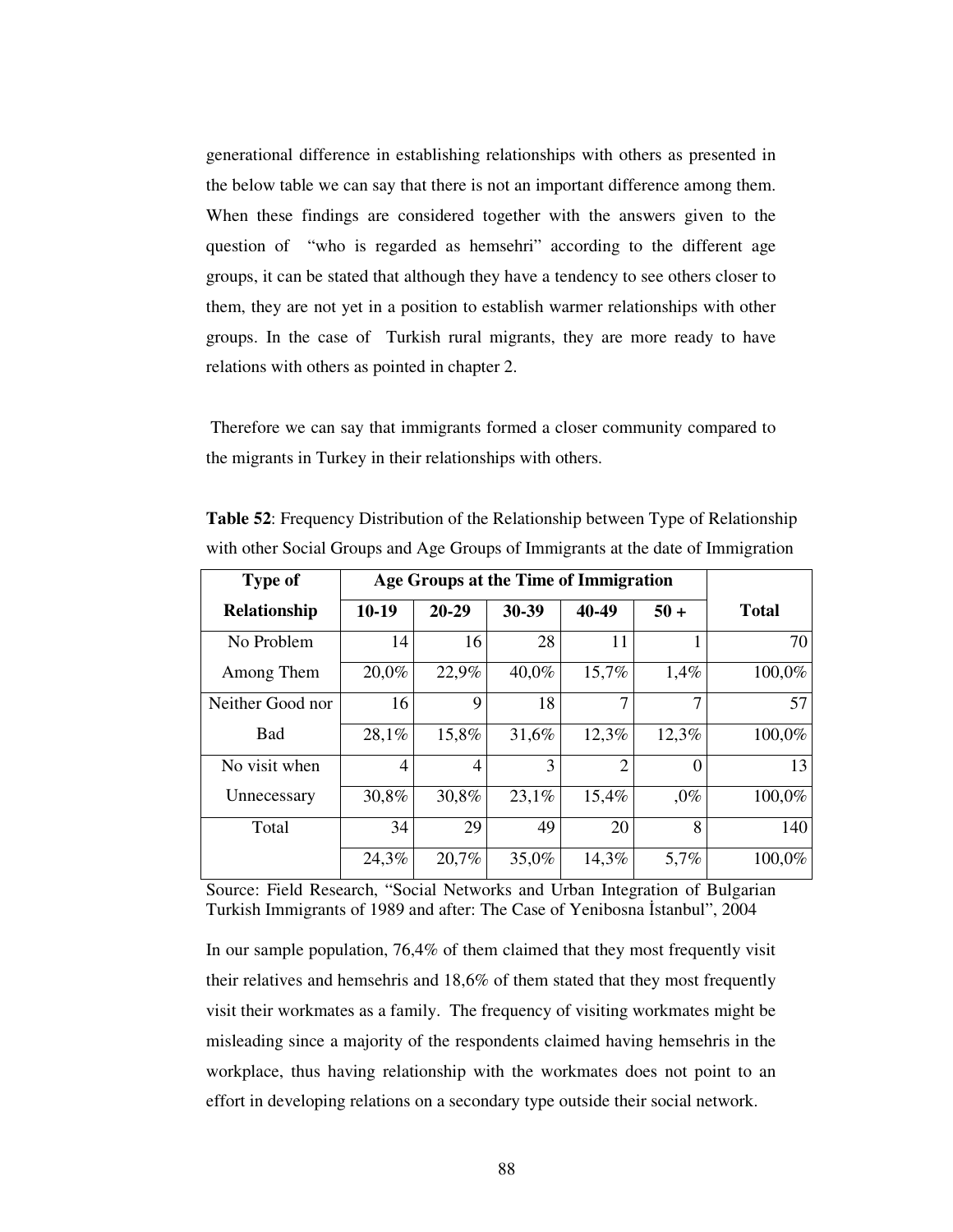| <b>People Most Visited</b> | <b>Frequency</b> | <b>Valid Percent</b> |
|----------------------------|------------------|----------------------|
| Workmates                  | 26               | 18,6                 |
| Relatives                  | 101              | 72,1                 |
| Hemsehris                  |                  | 4,3                  |
| <b>Neighbors</b>           |                  | 5,0                  |
| Total                      | 140              | 100,0                |

**Table 53**: Frequency Distribution of People Immigrants Visit Most As a Family

According to the age groups at the time of arrival we see that 40,6% of those in the I. group and 51,4% of those in the II. group sees mostly their relatives. Additionally, 57,7% of the immigrants in the I. group and 42,3% of the immigrants in the II. group visits mostly their workmates. In spite of the fact that visiting mostly workmates is not a clear indicator of an effort in having relationship with people a part from their community of origin it may be suggested that there is a tendency towards such relations. So it can be derived from these findings that the younger people at the time of arrival visits their relatives less and visits their workmates more than those who were older at the time of arrival.

When we compare these findings with Turkish case we see that Turkish migrants were more open in establishing relations with city people. As mentioned in the 2. chapter Karpat (1976) suggested that although kinship relations played an important role in the initial phase of migration, relations outside their community became prevalent through time. It was found in his study that the migrants have more relations with new friends (39%) than relatives  $(32\%)$  and old village friends  $(26\%)$ . Senyapılı  $(1978)$  found that the place of meeting with the best three friends were worksite (44%), neighborhood  $(17%)$  and the place of origin(13%). So she suggests in her study that relationships established are more based on economic than physical space for the migrants.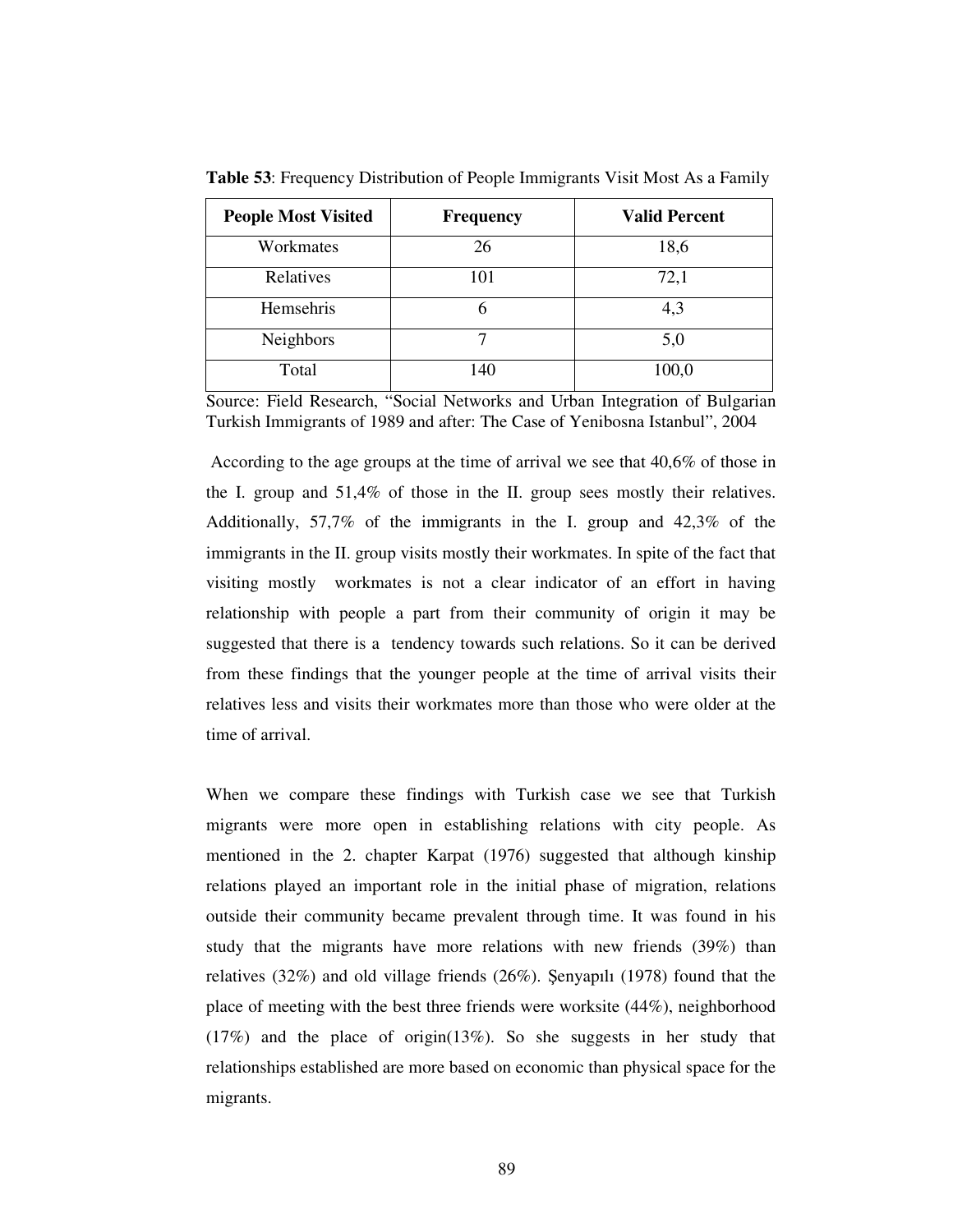| <b>People Most</b> | Age Groups at the Time of Immigration |          |       |                |          |              |
|--------------------|---------------------------------------|----------|-------|----------------|----------|--------------|
| <b>Visited</b>     | $10-19$                               | 20-29    | 30-39 | 40-49          | $50 +$   | <b>Total</b> |
| Workmates          | 10                                    | 5        | 9     | $\overline{2}$ | $\Omega$ | 26           |
|                    | 38,5%                                 | 19,2%    | 34,6% | 7,7%           | $,0\%$   | 100,0%       |
| Relatives          | 21                                    | 20       | 36    | 16             | 8        | 101          |
|                    | 20,8%                                 | 19,8%    | 35,6% | 15,8%          | 7,9%     | 100,0%       |
| Hemsehris          | $\overline{2}$                        | $\theta$ | 3     | 1              | $\Omega$ | 6            |
|                    | 33,3%                                 | $,0\%$   | 50,0% | 16,7%          | $,0\%$   | 100,0%       |
| <b>Neighbors</b>   | 1                                     | 4        |       | 1              | $\Omega$ | 7            |
|                    | 14,3%                                 | 57,1%    | 14,3% | 14,3%          | $,0\%$   | 100,0%       |
| Total              | 34                                    | 29       | 49    | 20             | 8        | 140          |
|                    | 24,3%                                 | 20,7%    | 35,0% | 14,3%          | 5,7%     | 100,0%       |

**Table 54**: Frequency Distribution of the Relationship between People They Visit Most As a Family and Age Groups of Immigrants at the date of Immigration

The reasons of spatial concentration of the respondents is further supported by the answers as to the benefits of living together as displayed in the table 55 Those who mentioned the protection of their culture (60,7%) as the most important benefit of living together probably did so because they perceived it as the main element in keeping them together rather than the material needs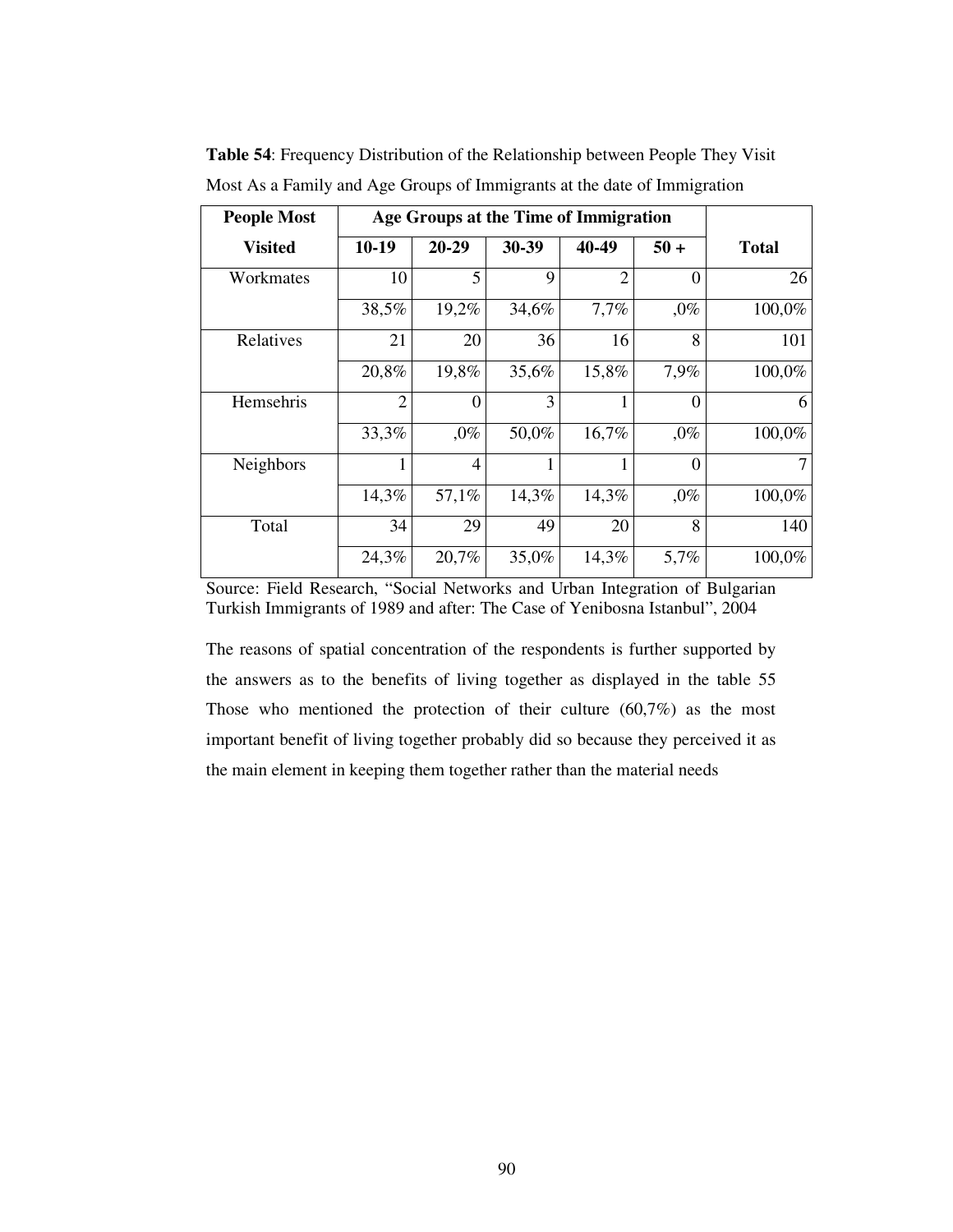| <b>Benefits of Living with</b>   |                  |                      |
|----------------------------------|------------------|----------------------|
| Hemsehris within the             |                  |                      |
| <b>Same Neighborhood</b>         | <b>Frequency</b> | <b>Valid Percent</b> |
| Protection of Culture            | 85               | 60,7                 |
| Being Not Alone                  | 12               | 8,6                  |
| Material and Moral<br>Assistance | 41               | 29,3                 |
| <b>Useless</b>                   | $\overline{2}$   | 1,4                  |
| Total                            | 140              | 100,0                |

**Table 55**: Frequency Distribution of Benefits of Living with Hemsehris within the Same Neighborhood

As a level of urban integration social integration is an important factor for the immigrants. So they create their own communities with their own ways of life and values in order to have a psychological security and belongingness and group identity .(Karpat, 1976; Erman, 1998) So communal solidarity has an important and necessary role for their integration to the urban life. As Ayata, (1991) suggests, by these social ties they define their identity and differentiate themselves from the others. On the other hand, to make contact and to develop ties with other city residents provide an exposure to different ways of thought, manners and speech, which have profound educational impact on the migrants.(Karpat, 1976). Additionally success in the city is dependent on effective social network, which must include strangers to reach other social, economic and cultural resources in the city. So it can be argued that limiting the contact with people in the community means missing to utilize the opportunities of the city, which in turn means a failure in urban integration. In light of these arguments, for the immigrants' case it can be said that although there is an increase of readiness to establish relationships with others in the younger generation still they do not prefer to have relationship with other city residents other than economic reasons when it is not necessary. So they can't be said to integrate to the urban life socially.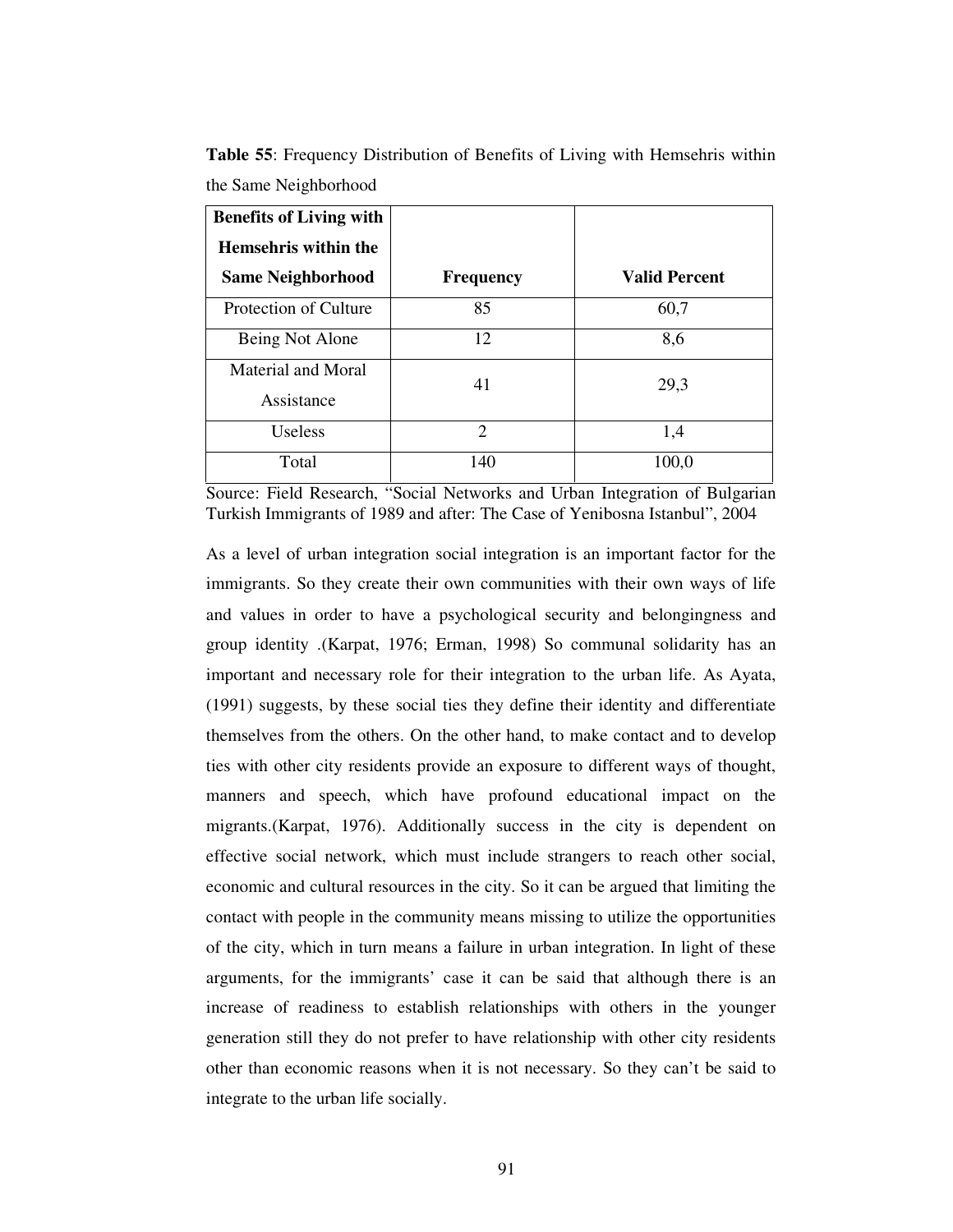# **3.3.5 Organized and Political Behavior of Immigrants and Access to Urban Services of Immigrants**

As Göschel (2001) pointed out, there is a level of urban integration, which is called political integration as touched upon in chapter 2. According to Karpat (1976) politics plays a role of intensifying communication and social mobilization and facilitating the migrant's participation in city affairs and thus speeding up their integration into an urban environment. In this section organized and political behavior of immigrants will be investigated and we will try to find out where Bulgarian Turkish immigrants stands considering political integration to urban life.

As set forth in the 1.chapter by examining the main theoretical considerations of modernization perspective, with the weakening of community ties the individuals will seek to be involved in voluntarily formed institutions. By taking part in such voluntary associations they will have a feeling of self-belongingness and protect their individuality. These groupings also prevent the formation of a total control over the individual. In our survey conducted among the members of an association an overwhelming majority of the members of a total of 140 persons indicated that they pass their free times whereas only 4,3% of them stated to be active members. If we add those who said they are only members we see that 90% of them are passive members.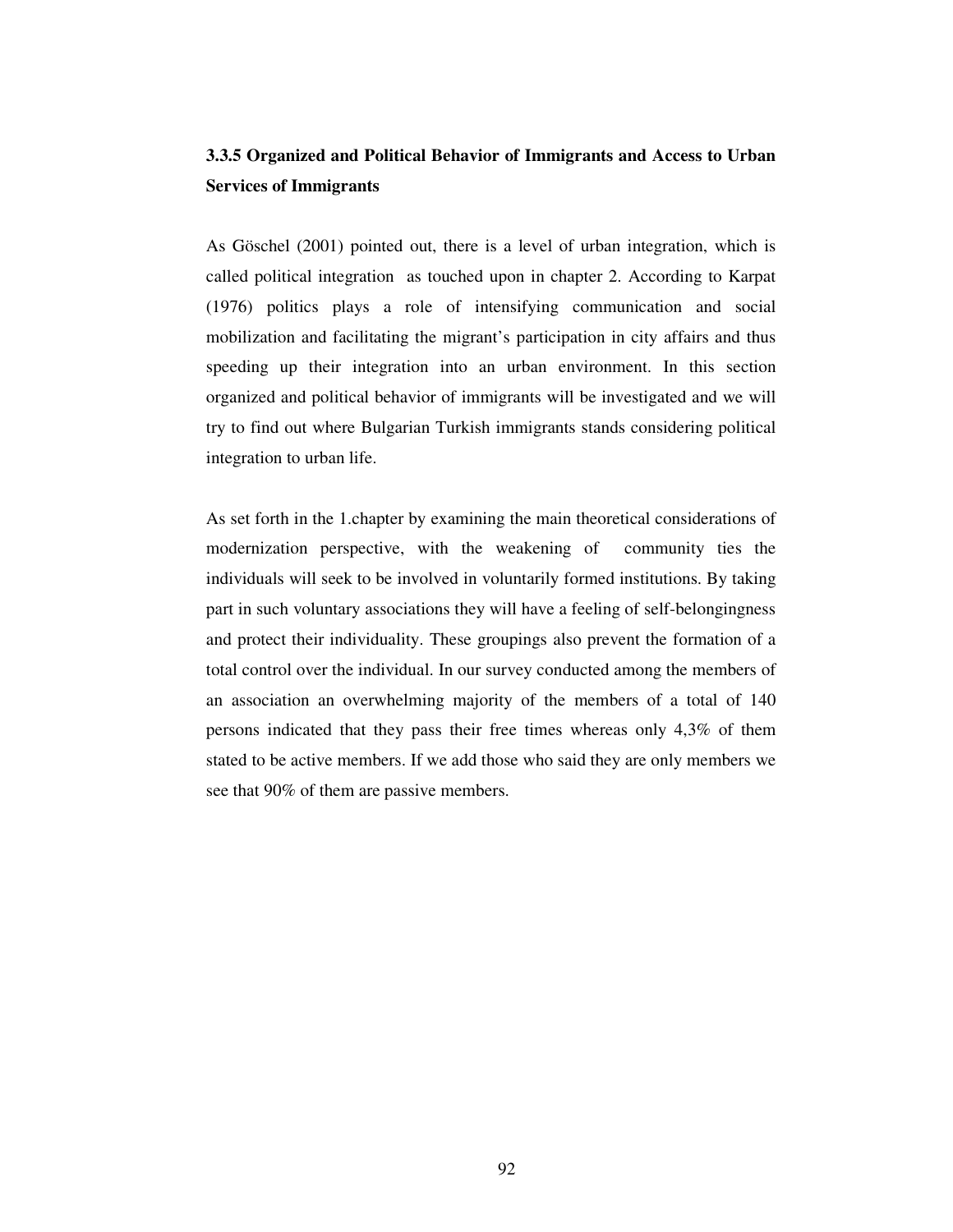| <b>Characteristic of</b>          |                  |                      |  |  |
|-----------------------------------|------------------|----------------------|--|--|
| <b>Membership</b>                 | <b>Frequency</b> | <b>Valid Percent</b> |  |  |
| Passing Free Time                 | 107              | 76,4                 |  |  |
| Participitating Its<br>Activities | 8                | 5,7                  |  |  |
| Only Member                       | 19               | 13,6                 |  |  |
| <b>Active Member</b>              | 5                | 3,6                  |  |  |
| Have Duty in<br>Administration    | 1                | ,7                   |  |  |
| Total                             | 140              | 100,0                |  |  |

**Table 56**: Frequency Distribution of Characteristic of Membership to the Association of Immigrants

When the age groups at the time of immigration are considered as can be seen from the table there is not a noteworthy difference among them regarding the characteristic of membership to the association.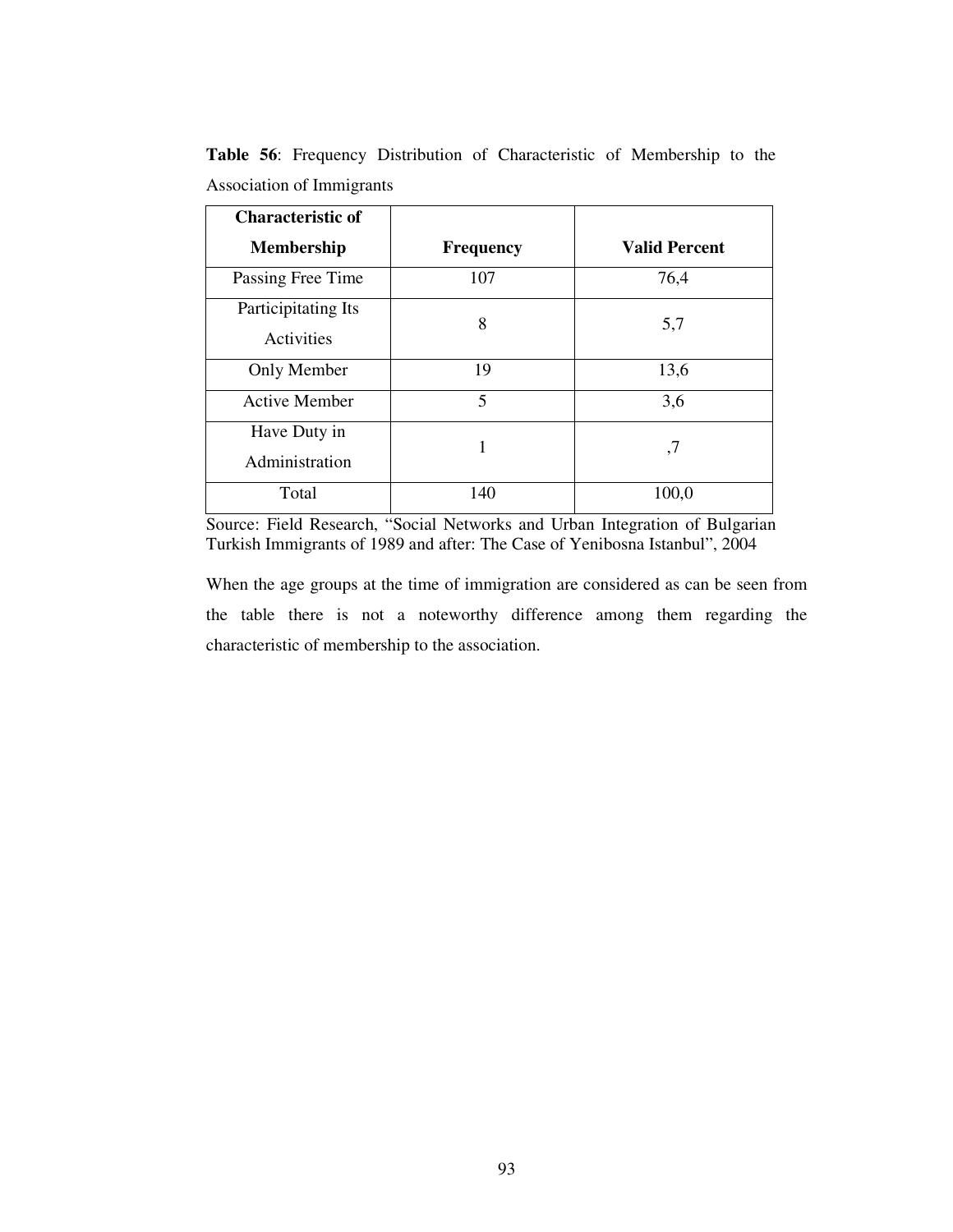**Table 57**: Frequency Distribution of the Relationship between Characteristic of Membership to the Association and Age Groups of Immigrants at the date of Immigration

| <b>Characteristic</b> | Age Groups at the Time of Immigration |                |          |                |          |              |
|-----------------------|---------------------------------------|----------------|----------|----------------|----------|--------------|
| of Membership         | $10-19$                               | $20 - 29$      | 30-39    | 40-49          | $50 +$   | <b>Total</b> |
| Passing Free          | 28                                    | 23             | 33       | 16             | 7        | 107          |
| Time                  | 26,2%                                 | 21,5%          | 30,8%    | 15,0%          | 6,5%     | 100,0%       |
| Participitating Its   | 3                                     | 1              | 3        | $\theta$       |          | 8            |
| Activities            | 37,5%                                 | 12,5%          | 37,5%    | $,0\%$         | 12,5%    | 100,0%       |
| Only Member           | 3                                     | $\overline{4}$ | 10       | $\overline{2}$ | $\Omega$ | 19           |
|                       | 15,8%                                 | 21,1%          | 52,6%    | 10,5%          | $,0\%$   | 100,0%       |
| <b>Active Member</b>  | 0                                     | $\Omega$       | 3        | $\overline{2}$ | $\theta$ | 5            |
|                       | $,0\%$                                | $,0\%$         | 60,0%    | 40,0%          | $,0\%$   | 100,0%       |
| Have Duty in          | $\boldsymbol{0}$                      | 1              | $\theta$ | $\overline{0}$ | $\theta$ | 1            |
| Administration        | $,0\%$                                | 100,0%         | $,0\%$   | $,0\%$         | $,0\%$   | 100,0%       |
| Total                 | 34                                    | 29             | 49       | 20             | 8        | 140          |
|                       | 24,3%                                 | 20,7%          | 35,0%    | 14,3%          | 5,7%     | 100,0%       |

As to the reasons of their membership 120 persons(85,7%) of a total of 140 indicated that the association gives the opportunity to get together with their hemsehris. This finding is in line with the characteristic of their membership. Only 12,1% of them stated that it is helpful to solve their problems and another 2,1% of them finds it helpful in finding employment.

If we examine the reasons of membership, of different age groups at the time of immigration we can see that although those in the I. Age group stated reasons that are more instrumental as solving the problems and finding an employment, these are far from representing the sample population since they are small in numbers . So it can be said that though there is a difference for the younger immigrants the general picture shows that they use the association as a place to come and see their hemsehris and enjoy their time.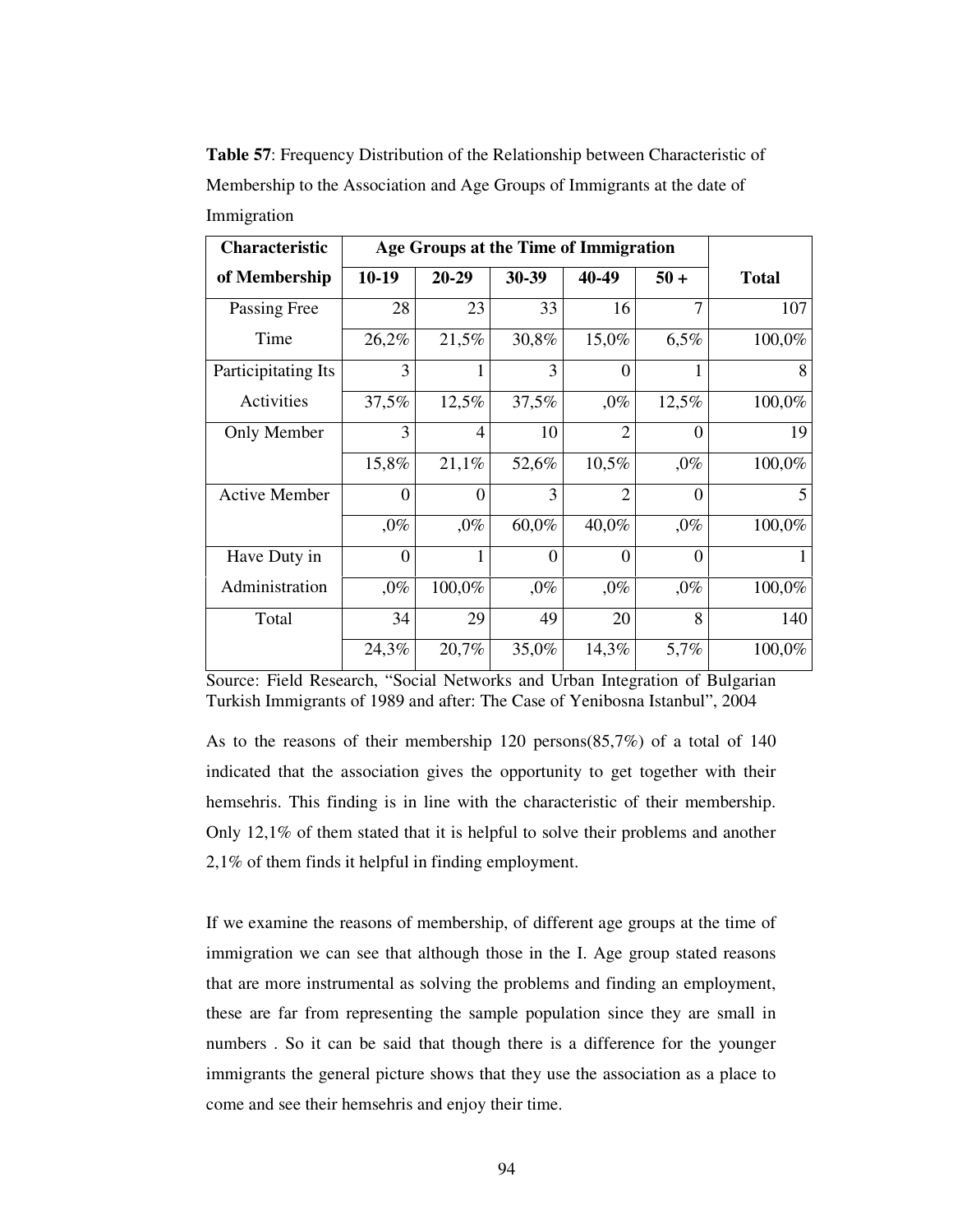Hence we can suggest by looking at the samples' approach that the membership to the association cannot be evaluated as a well indication of political integration. This finding is also in consistency with that of Ersoy's (1985) study suggesting that the membership to modern organizations did not go beyond a passive membership among migrants who came from Iskilip and settled in Ankara.

| <b>Reasons of</b>     |                  |                      |  |
|-----------------------|------------------|----------------------|--|
| <b>Membership</b>     | <b>Frequency</b> | <b>Valid Percent</b> |  |
| Giving Opportunity to |                  |                      |  |
| Get Together With     | 120              | 85,7                 |  |
| Hemsehris             |                  |                      |  |
| Helpful to Solve the  | 17               | 12,1                 |  |
| Problems              |                  |                      |  |
| Helpful in Finding an | 3                | 2,1                  |  |
| Employment            |                  |                      |  |
| Total                 | 140              | 100,0                |  |

**Table 58**: Frequency Distribution of Reason of Membership to the Association of Immigrants

Source: Field Research, "Social Networks and Urban Integration of Bulgarian Turkish Immigrants of 1989 and after: The Case of Yenibosna Istanbul", 2004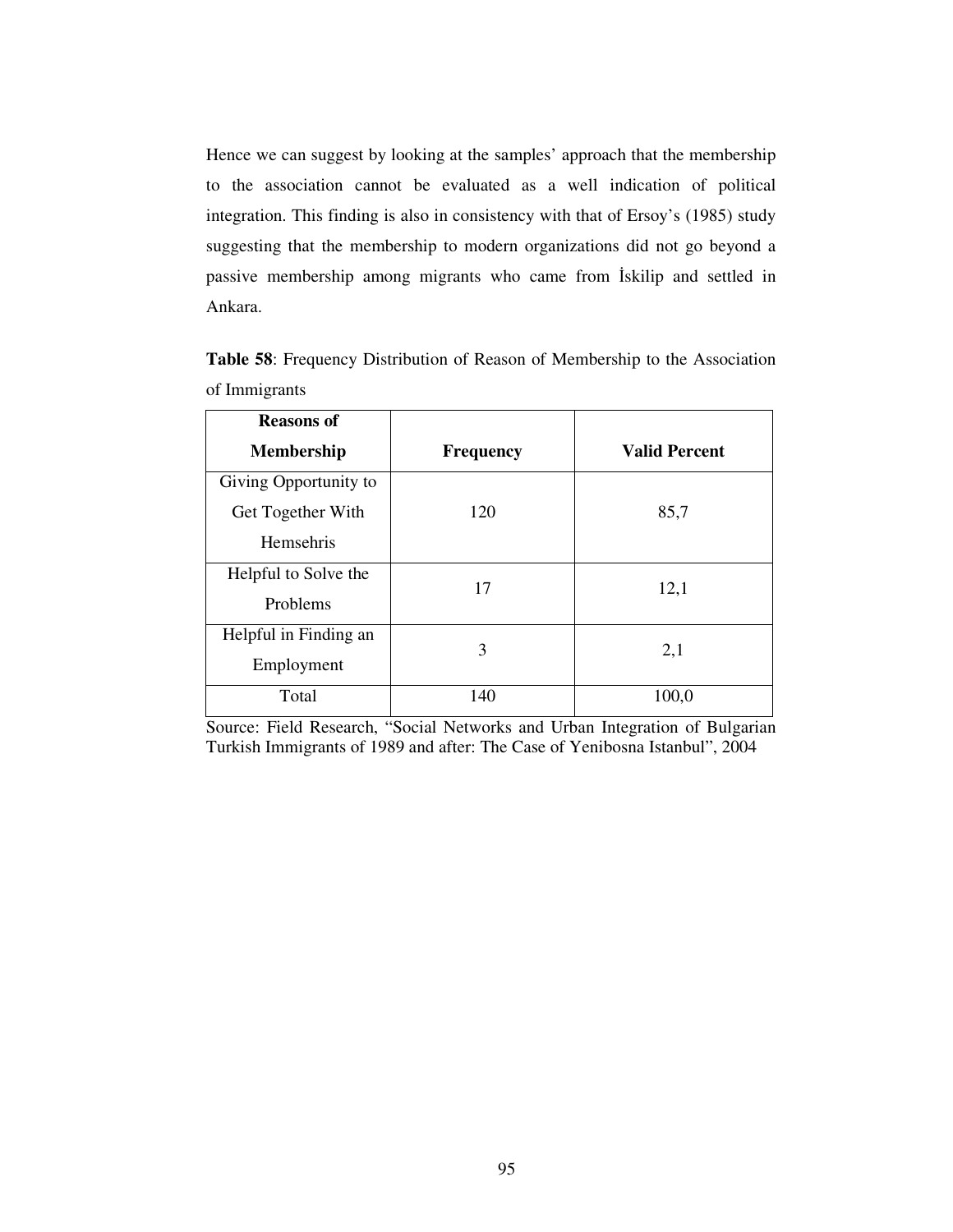**Table 59**: Frequency Distribution of the Relationship between the Reason of Membership to the Association and Age Groups of Immigrants at the date of Immigration

| <b>Reasons of</b> | Age Groups at the Time of Immigration |          |       |                |          |              |
|-------------------|---------------------------------------|----------|-------|----------------|----------|--------------|
| <b>Membership</b> | 10-19                                 | 20-29    | 30-39 | 40-49          | $50 +$   | <b>Total</b> |
| Giving            | 29                                    | 23       | 41    | 20             | 7        | 120          |
| Opportunity to    |                                       |          |       |                |          |              |
| Get Together      | 24,2%                                 | 19,2%    | 34,2% | 16,7%          | 5,8%     | 100,0%       |
| With Hemsehris    |                                       |          |       |                |          |              |
| Helpful to Solve  | 3                                     | 6        | 7     | $\overline{0}$ | 1        | 17           |
| the Problems      | 17,6%                                 | 35,3%    | 41,2% | $,0\%$         | 5,9%     | 100,0%       |
| Helpful in        | $\overline{2}$                        | $\Omega$ |       | $\overline{0}$ | $\Omega$ | 3            |
| Finding an        | 66,7%                                 | $,0\%$   | 33,3% | $,0\%$         | $,0\%$   | 100,0%       |
| Employment        |                                       |          |       |                |          |              |
| Total             | 34                                    | 29       | 49    | 20             | 8        | 140          |
|                   | 24,3%                                 | 20,7%    | 35,0% | 14,3%          | 5,7%     | 100,0%       |

Source: Field Research, "Social Networks and Urban Integration of Bulgarian Turkish Immigrants of 1989 and after: The Case of Yenibosna Istanbul", 2004

When we consider the political and voting behavior of the respondents it can be suggested that they do not have a tendency to participate in political process. It is found that 87,8% of the respondents voted in the last local election. The relative low level of voting is due to accidental and external factors. Some could not vote because they don't have a Turkish citizenship.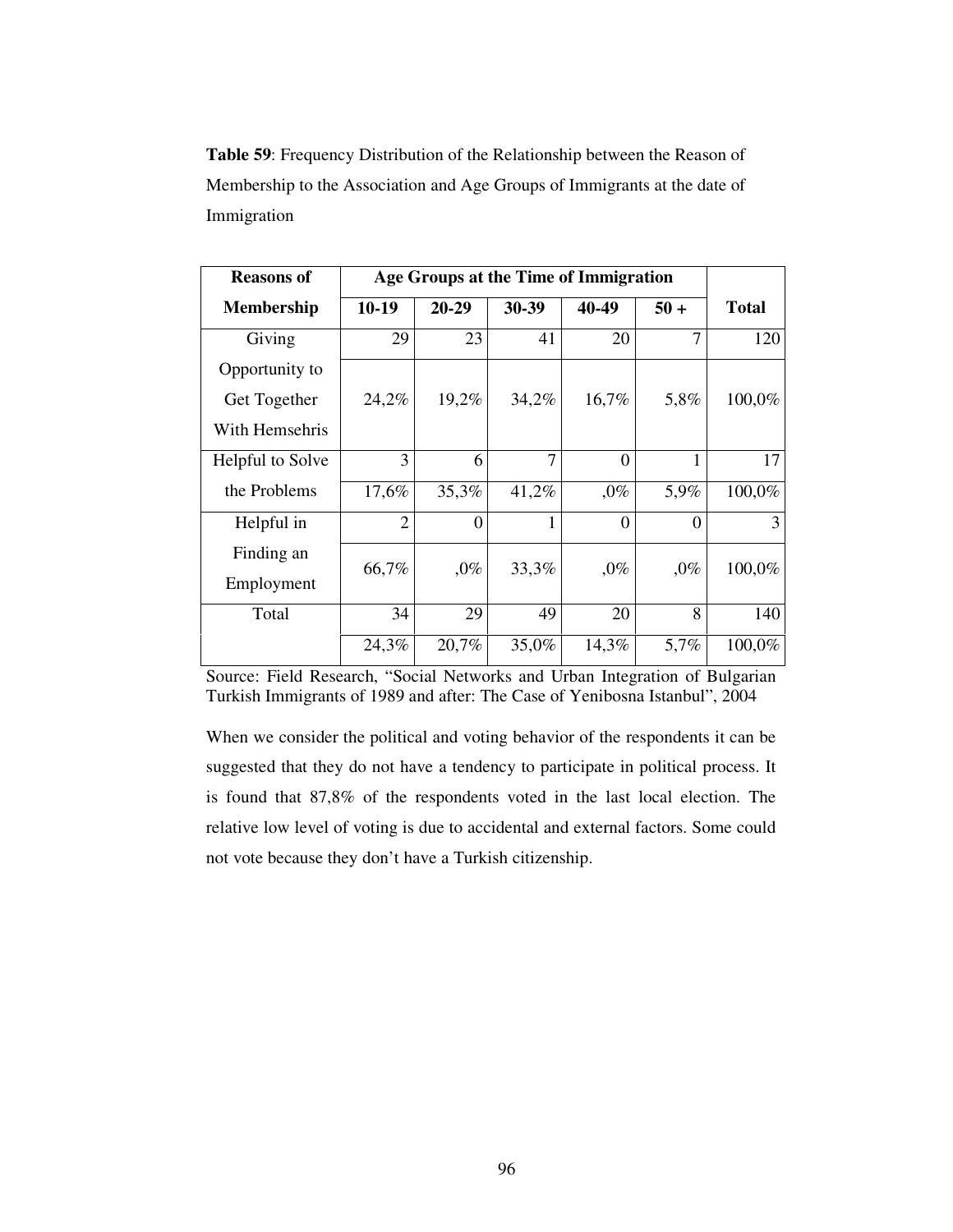| Voted or not   | <b>Frequency</b> | <b>Valid Percent</b> |
|----------------|------------------|----------------------|
| Yes            | 122              | 87,8                 |
| No             | 17               | 12,2                 |
| Total          | 139              | 100,0                |
| <b>Missing</b> |                  |                      |

**Table 60**: Frequency Distribution of whether the Immigrants voted or not in the last local election

Source: Field Research, "Social Networks and Urban Integration of Bulgarian Turkish Immigrants of 1989 and after: The Case of Yenibosna Istanbul", 2004

A majority of them (83,6%) did not want to mention their political party choices. They hesitated to indicate their political preferences due to an inherent fear of losing their acquisitions because they suffered a lot from the problems they lived in Bulgaria and at last they gave an order to their lives. So they feel indebted to Turkey and they don't want to be a source of problem by apparently indicating their political preferences. If we look at the preferences of those who indicated their choice we see that they voted mostly for the nationalist and rightist parties. They lived under pressure for a long time in Bulgaria which pushed them to a more nationalist and conservative stand and political orientation.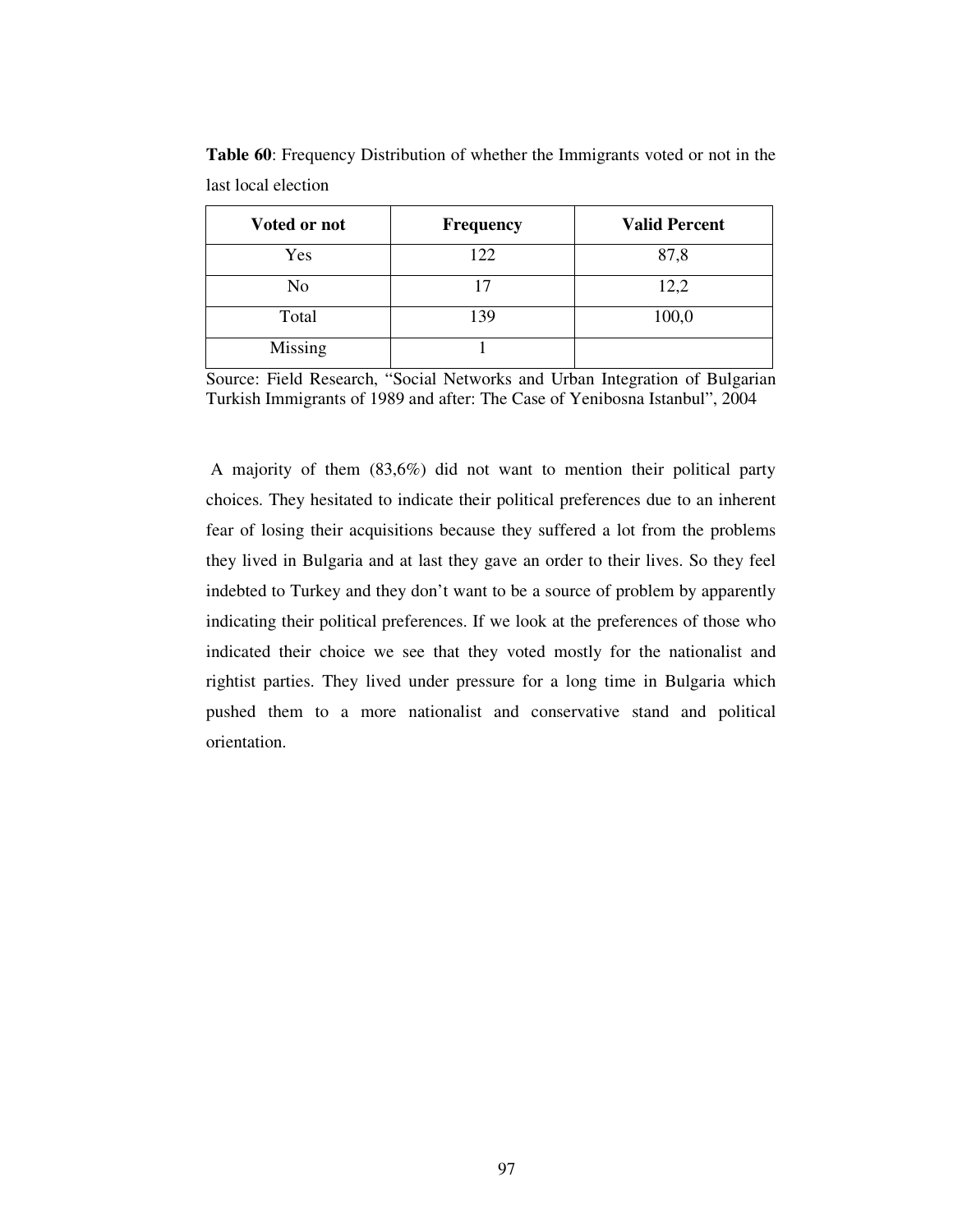| Voted or not  | Frequency      | <b>Valid Percent</b> |
|---------------|----------------|----------------------|
| <b>ANAP</b>   | $\overline{2}$ | 1,4                  |
| <b>DSP</b>    |                | ,7                   |
| <b>MHP</b>    | 8              | 5,7                  |
| AKP           | 7              | 5,0                  |
| <b>GP</b>     | 5              | 3,6                  |
| Not Mentioned | 117            | 83,6                 |
| Total         | 140            | 100,0                |

**Table 61**: Frequency Distribution of to whom the Immigrants Voted for in the last Local Election

Source: Field Research, "Social Networks and Urban Integration of Bulgarian Turkish Immigrants of 1989 and after: The Case of Yenibosna Istanbul", 2004

It was also found from survey data that almost all of the respondents do not have a membership to a political party. The ratio of political party membership among Turkish rural migrants is higher than Bulgarian Turkish immigrants. The ratios of membership to political parties in Karpat's (1976) and Gökçe's(1993) studies are 14% and 21,9% respectively. The low level of interest in organized behavior and political participation of immigrants comes from the fact that they lived under the socialist regime in Bulgaria and they don't have a democracy and organization culture in the form of capitalist system. They were outside the political sphere and remained passive citizens in Bulgaria. It seems that they are still away from organized behavior and political participation.

**Table 62**: Frequency Distribution of If Immigrants Have Relationships with Political Parties

| <b>Related or not</b> | <b>Frequency</b> | <b>Valid Percent</b> |
|-----------------------|------------------|----------------------|
| Yes                   |                  | 1,4                  |
| No                    | 135              | 97,1                 |
| Not Mentioned         |                  | 4. ا                 |
| Total                 | 140              | 100,0                |

Source: Field Research, "Social Networks and Urban Integration of Bulgarian Turkish Immigrants of 1989 and after: The Case of Yenibosna Istanbul", 2004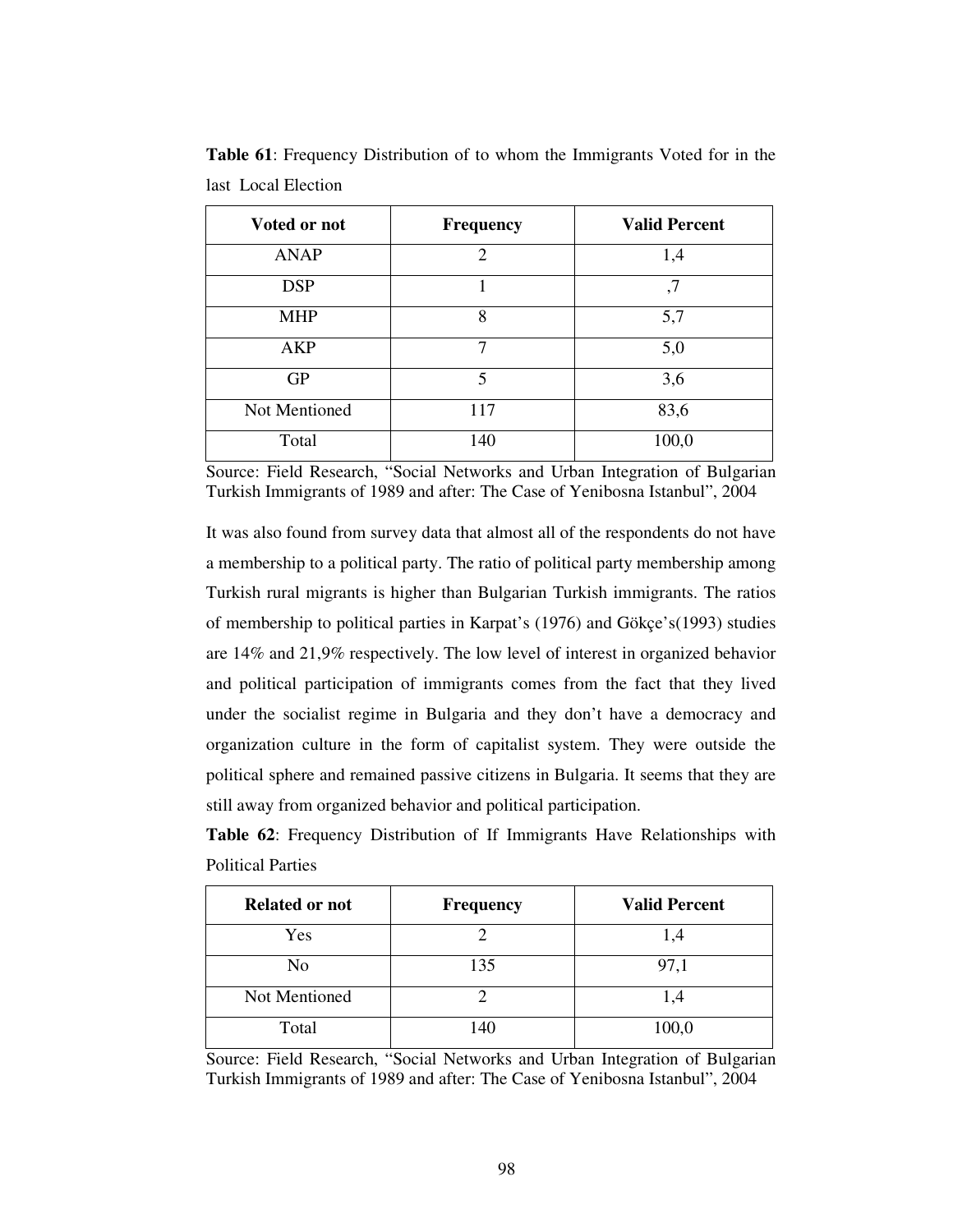Another question asked to the respondents in order to measure their sensitivity about the physical environment in which they live was their satisfaction level with the urban infrastructure and the quality of urban services provided by the municipality. It was found that an overwhelming majority(78,8%) of the Bulgarian Turkish immigrants are satisfied with the quality of urban services. This finding that the urban services is adequate is doubtful in the sense that those respondents who are not satisfied with urban services(21,2%) pointed out the inadequacy of the services in a reactionary manner.

| Sufficient or not | <b>Frequency</b> | <b>Valid Percent</b> |
|-------------------|------------------|----------------------|
| Yes               | 108              | 78,8                 |
| No                | 29               | 21,2                 |
| Total             | 137              | 100,0                |
| Missing           |                  |                      |

**Table 63**: Frequency Distribution of If Municipal Services is Sufficient

Source: Field Research, "Social Networks and Urban Integration of Bulgarian Turkish Immigrants of 1989 and after: The Case of Yenibosna Istanbul", 2004

The points that they find unsatisfactory are inadequate infrastructure, lack of investment to their district, cleaning services, provision of water and deficiency of green areas as presented in the table 64. Therefore it can be argued that the respondents do not tend to actively participate in the solution of the problems by collective action in their neighborhood.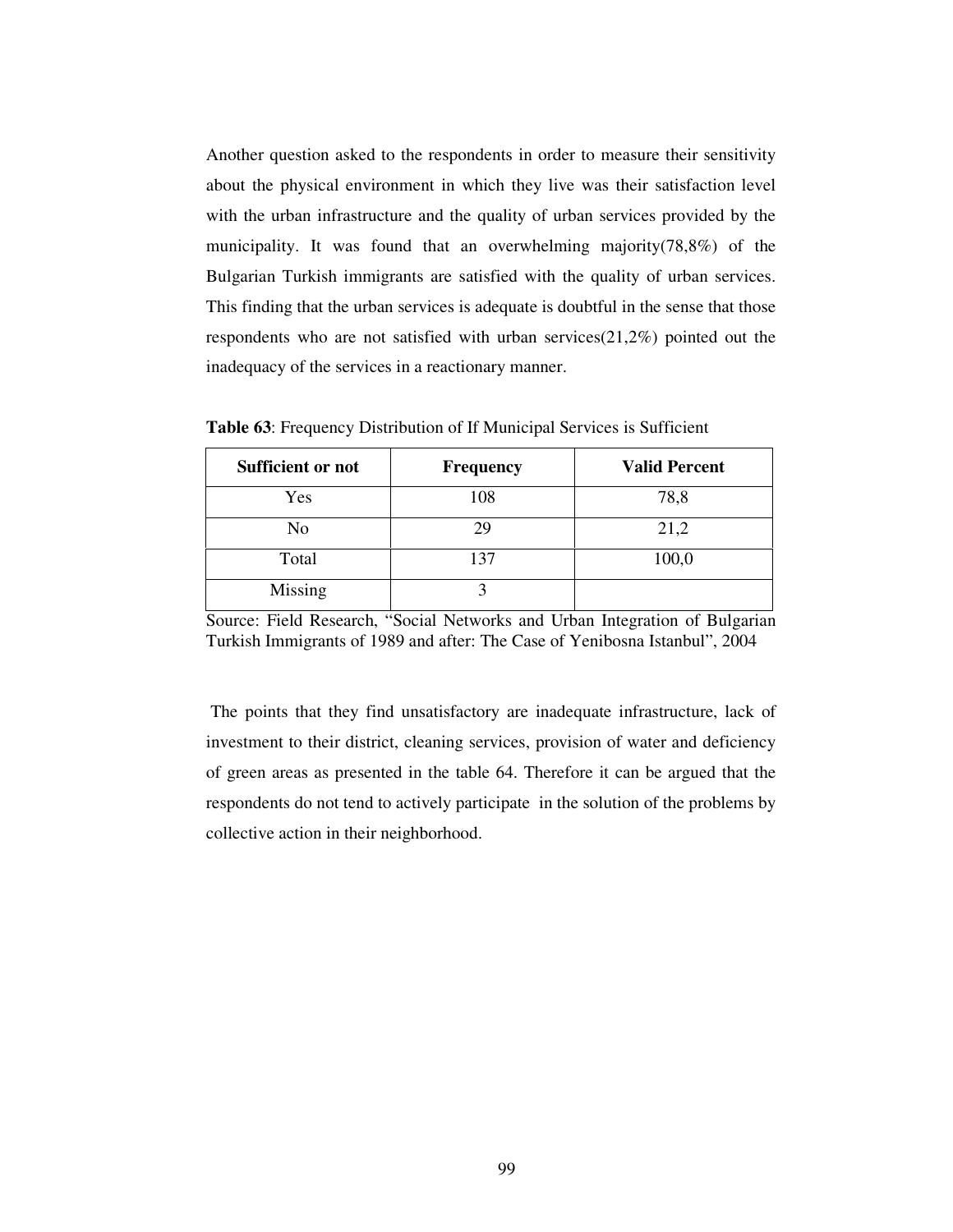| <b>Reason of</b>          |                  |                      |
|---------------------------|------------------|----------------------|
| <b>Insufficiency of</b>   |                  |                      |
| <b>Municipal Services</b> | <b>Frequency</b> | <b>Valid Percent</b> |
| Infrastructure            | 11               | 42,3                 |
| <b>Water Provision</b>    | 1                | 3,8                  |
| <b>Cleaning Services</b>  | 8                | 30,8                 |
| Inadequate Investment     | 5                | 19,2                 |
| <b>Green Areas</b>        |                  | 3,8                  |
| Total                     | 26               | 100,0                |
| Missing                   | 114              |                      |

**Table 64**: Frequency Distribution of the Reason of Insufficiency of Municipal Services

Source: Field Research, "Social Networks and Urban Integration of Bulgarian Turkish Immigrants of 1989 and after: The Case of Yenibosna Istanbul", 2004

Therefore it can be argued considering the low rate of membership both to the association as a semi-formal organization and to political parties as formal organizations and their apathy regarding the provision of urban services points to their failure in political integration to urban life in Turkey.

#### **3.4 Evaluation of the Field Study**

In the field study, the level of economic(material/systemic), social and political integration of the Bulgarian Turkish immigrants to the urban life was investigated in comparison with the experience of Turkish rural migrants. The role of the factors determining the level of integration is examined under five headings. In this analysis the affect of generational difference in integration is also evaluated.

In this part, the findings of the field study reached will be summarized by giving reference to the theoretical part as well. In the socioeconomic characteristics of the immigrants, their age, birthplace, education, marital status and number of children and family type are examined.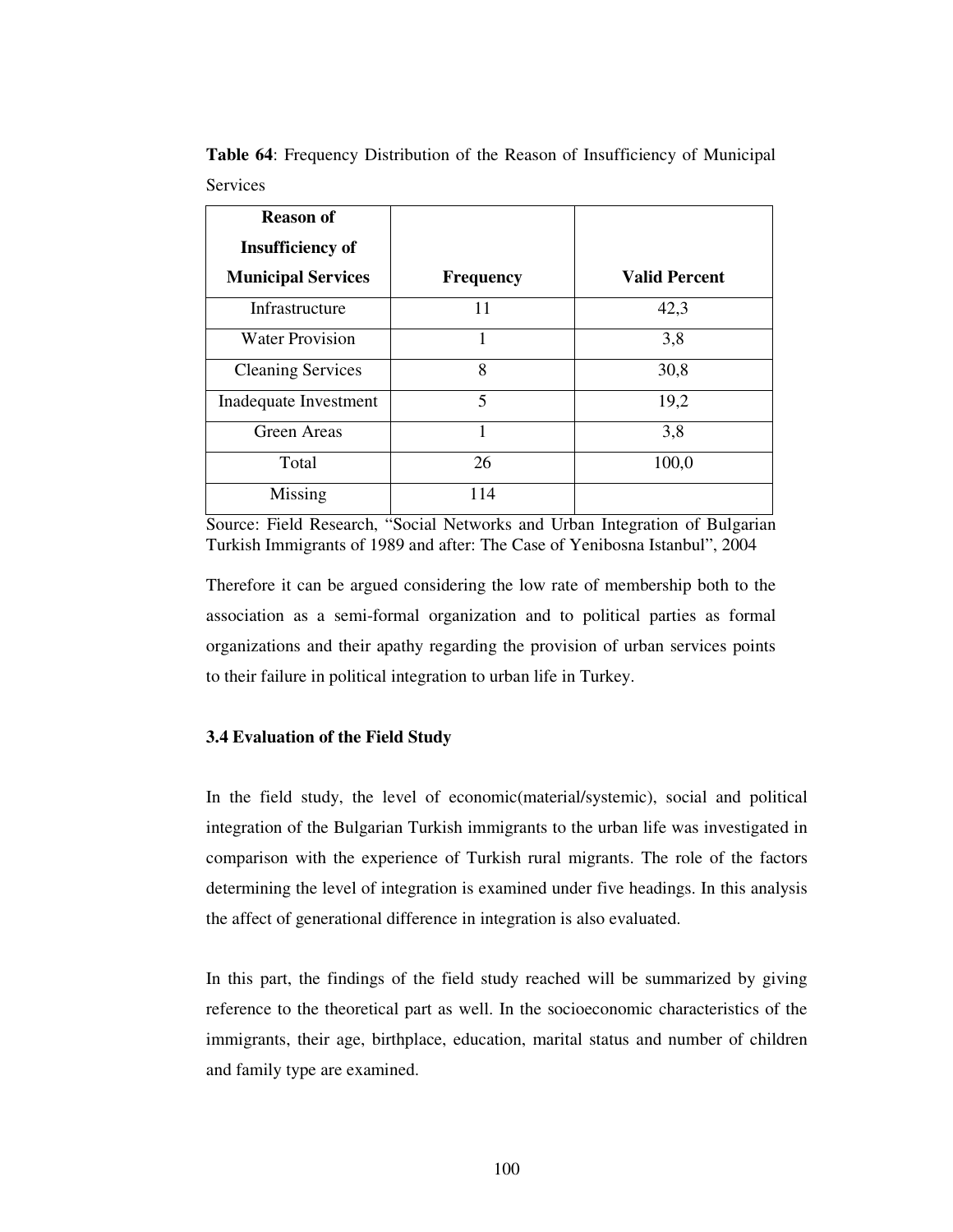It was found from the survey data that the overwhelming majority of the respondents migrated from Shoumen, which is a province in the Deliorman region of Bulgaria. The immigrants and their spouses have a high level of education since they were brought up in a socialist country where basic social services including education were provided by the state. Accordingly, both men and women have a superior education level compared to Turkish immigrants coming from the rural parts of Turkey. It is noteworthy that the education level of younger immigrants fell in Turkey compared to those having been educated in Bulgaria. Immigrant women participate to the work force much more than female migrants in Turkey. It is expected that with the high level of education and working outside the house of women, would increase socio-cultural contacts and number of acquaintances. On the contrary in general, it was found that immigrants mostly have relations with their relatives as a family.

The majority of the immigrants' families were of nuclear type and the number of children is low. Immigrants had more extended families in Bulgaria but they adapted to urban life by having nuclear families as well as having less children in Istanbul. The rate of extended families of migrants was higher in their village compared to the rate of extended families of immigrants in Bulgaria.

All of the respondents' spouses are also Bulgarian Turkish immigrants. The immigrants never marry with their relatives. This is an important factor strengthening the social networks of immigrants. In the case of Turkey the ratio of marriage with hemșehris is high but lower than the ratio of immigrants. On the other hand, even though decreasing, in-marriage is still present among migrants in Turkey.

The unemployment rate among immigrants is low indicating their rapid integration in to the labor market. They work in jobs, which need less skill compared to their occupations in Bulgaria. Nevertheless their income level is relatively high. The level of income of the immigrants is relatively high compared to Turkish rural migrants because the number of individuals working in the family is more as the ratio of working women of immigrants' shows. They do whatever jobs they find which find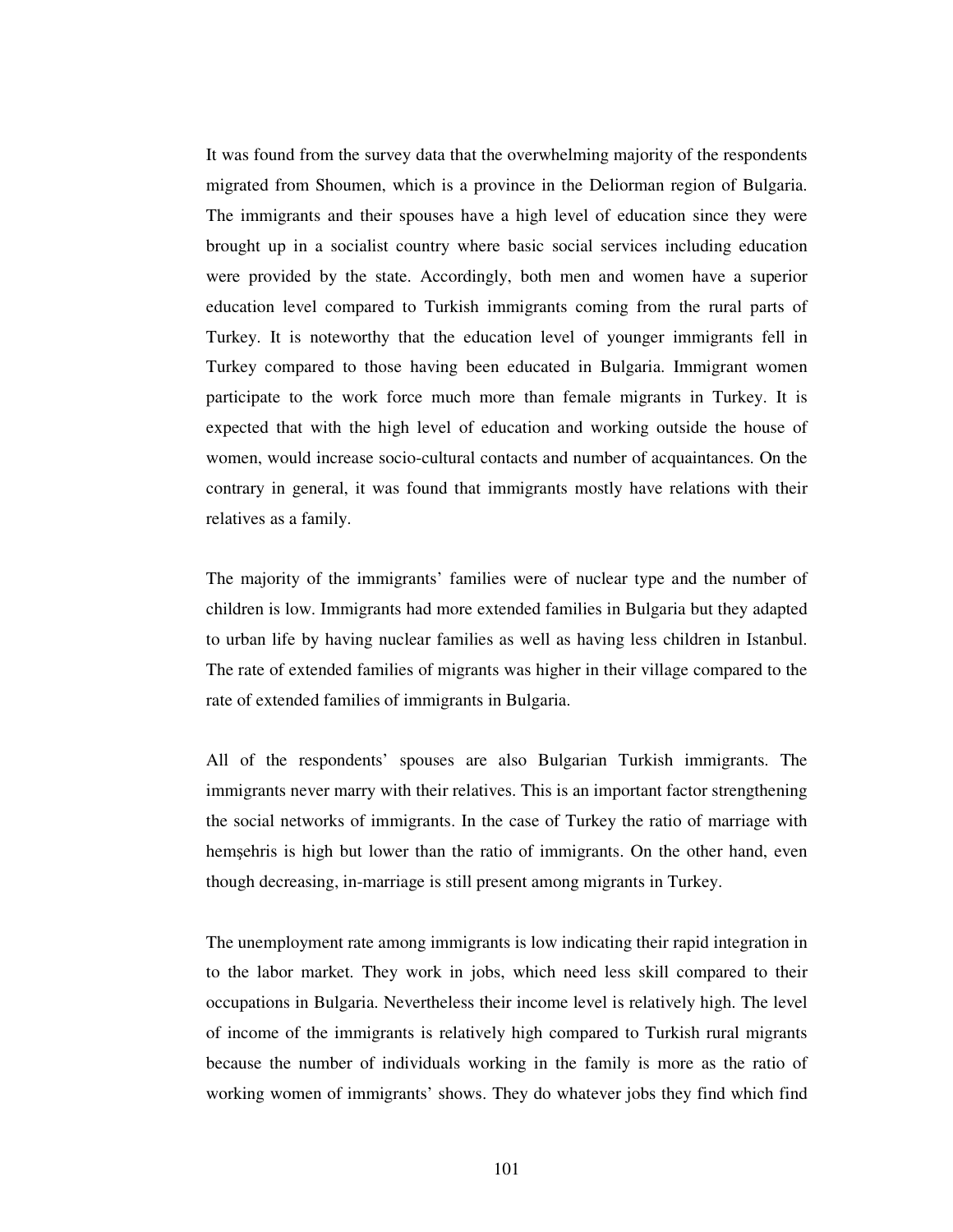its reflection in the low level of unemployment. In Turkish case, there is a structural change with respect to their occupation from agriculture to informal jobs in cities. In general migrants' income level is higher compared to their income level in the village because this was the main reason that pushed them to cities whereas for the immigrants the main reason was political rather than economic.

The immigrants live in apartment houses and the majority of them are house owners. This finding is amazing in the sense that within a relatively short period of time they managed to buy a house. So it can be suggested that they also integrated rapidly to the housing market as well as the labor market. Bu on the other hand, as they gave the first priority to own a house, they cut their expenses in education, health and other social needs which in turn hardened their integration to the other levels of urban integration other than economic integration. The immigrants consider their economic situation better than the past but they are not such optimistic about their economic situation in the future.

The respondents migrate to Istanbul from the years between 1989 to 1996, but majority of them came in 1989. The main reason to settle in Istanbul was found to be the presence of their relatives.

It was found that there is a high level of concentration of immigrants in one district, Çobançeşme. Therefore of an overwhelming majority of the respondents coming from Shoumen clustered in Çobançeşme district. So with respect to spatial concentration the respondents form a closed community.

Although they faced problems such as exclusion, cultural adaptation and accommodation and economic problems in their initial years of immigration they see just the economic difficulties as the main problem now.

Almost all of them do not want to return to Bulgaria but they frequently visit their relatives living in Bulgaria. Since they mostly come from the rural parts of Bulgaria, they miss the clean air, green areas and warm relationships as well as educational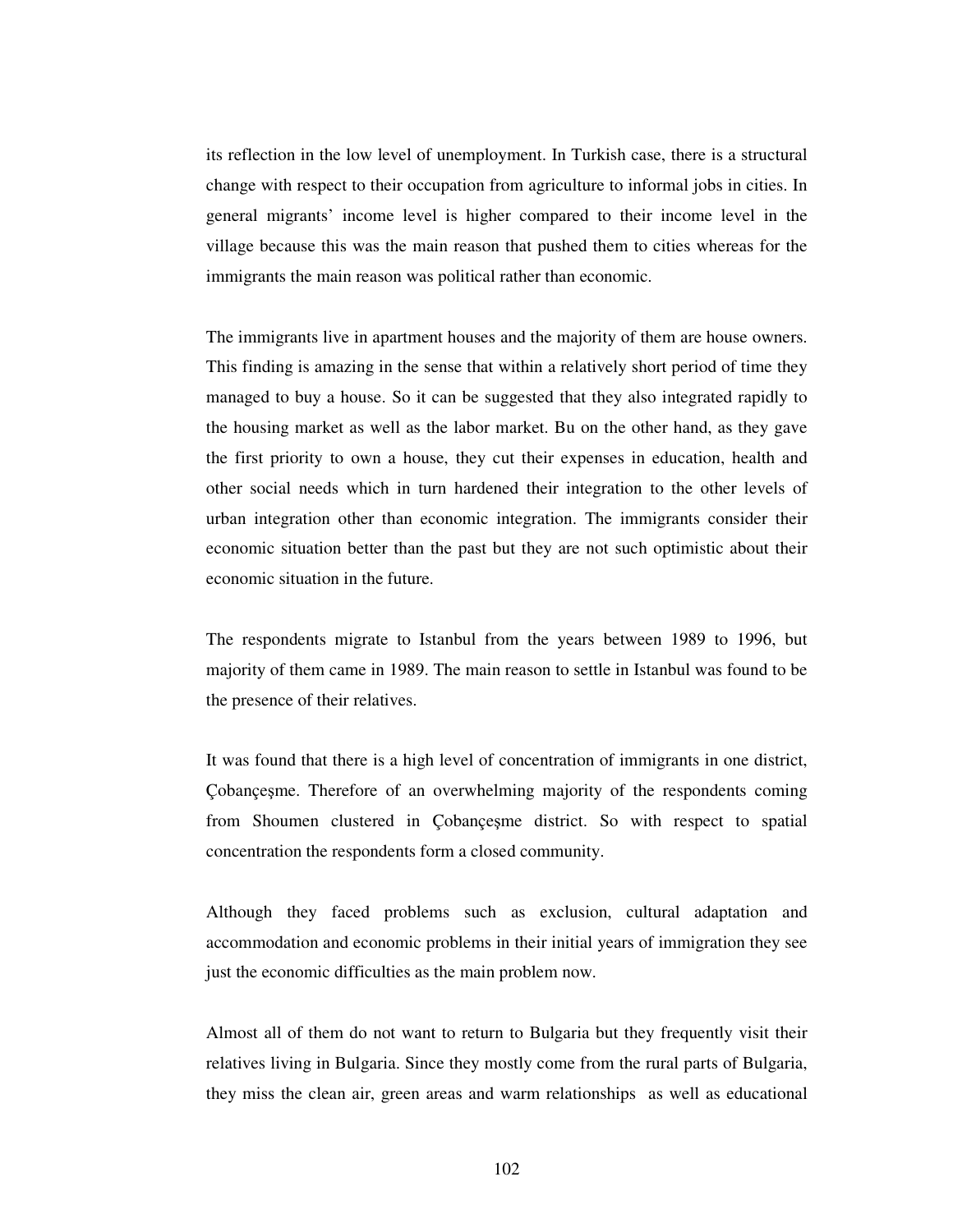health and social service opportunities. These subjects slow down and harden the adaptation of immigrants. On the other hand they are happy to be found in Turkey since Turkey is their motherland and they live in an Islamic country.

Hemsehris and relatives play important roles in the initial years of immigration in finding the first house and job. We see a similar trend of high ratio of dependence on hemsehris and relatives among Turkish migrants. However there is a remarkable fall of rate of ratio of dependence on hemsehri and kinship ties for immigrants in finding the current house and job. Turkish migrants utilize the kinship and hemsehri ties less through time in finding the current house and job but decrease in dependence of them is not that much as the immigrants. When we consider the generational difference in finding house and employment, there is not a differentiation in finding the first and current house and the first job but younger immigrants at the date of immigration relied less compared to older ones in finding the current job.

In case of material need, immigrants use channels such as the bank and assistance of workmates, which points to a tendency of relying more on secondary relations. Younger immigrants also relied more on workmates and formal channels as the bank compared to older immigrants. Their attitude in borrowing money is similar to Turkish migrants.

An overwhelming majority of immigrants have relatives and hemmers in their neighborhood, which is consistent with the high level of spatial concentration. They mostly have relations with the community of origin. Younger immigrants establish relations with workmates and neighbor's more than older immigrants do. Therefore younger immigrants were found to be more open to contact with people outside their community.

Regarding their relationships with people outside their community, they don't want to make contact with them unless it is necessary for the immigrants.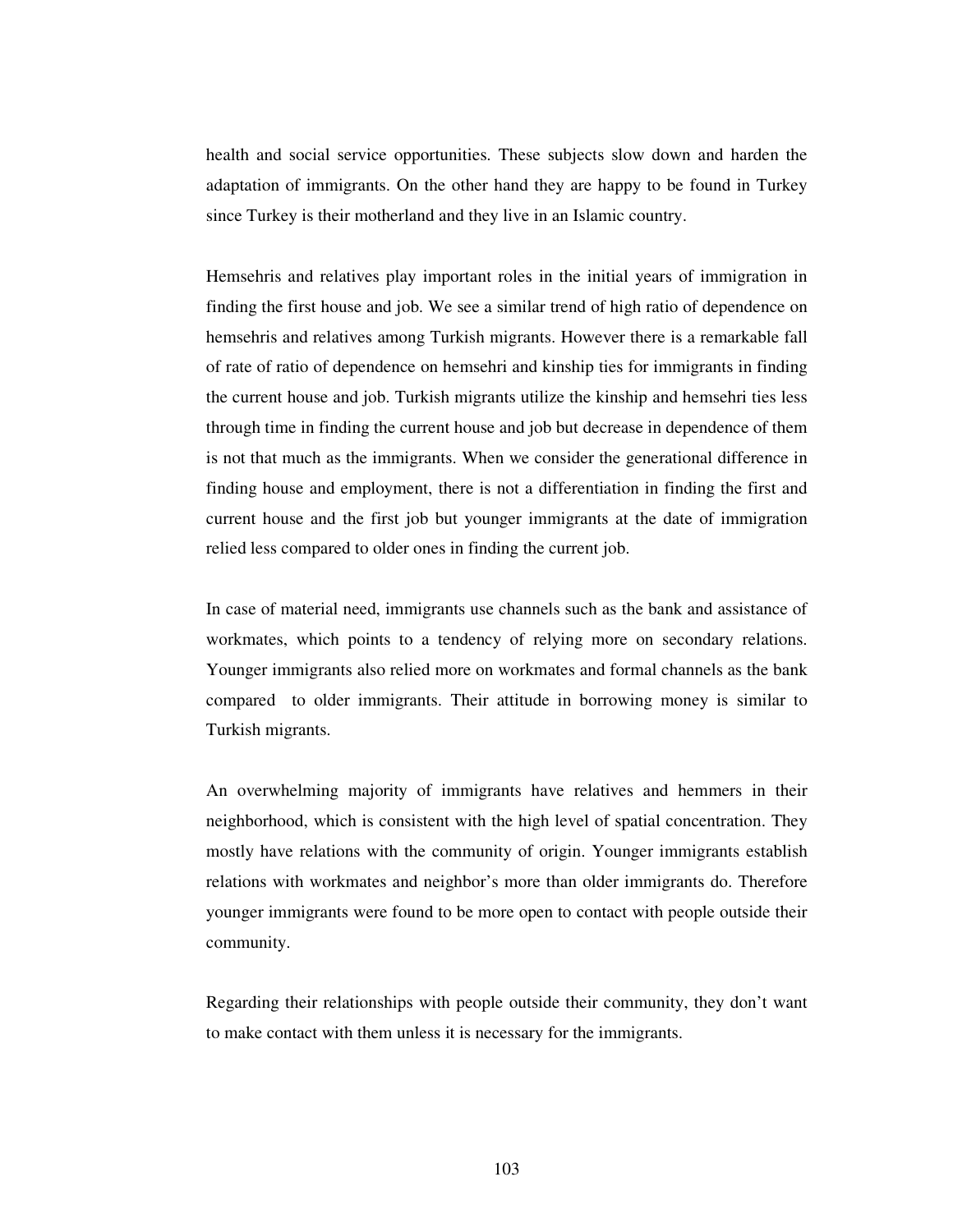In their relation to more formal institutions it was found that they have a passive membership to the association. They see the association as a place to pass their free times and get together with other immigrants. They don't participate to the political process apart from voting. They don't want to explain their political preferences. Those who indicated their preferences voted for more nationalist and rightist political parties. They find the urban services inadequate but do not mention it.

As Göschel (2001) suggested the first level of urban integration is material or systemic integration. This can also be called economic integration. When the findings are evaluated regarding the material integration we come up with the following results. The factors that affect the level of economic integration are the low rate of unemployment, relatively high level of income and the ratio of women participation of immigrants into the work force. Immigrant's thoughts about their economic situation, which is better than the past is an indicator of their tendency to economic integration. The findings show that they could find a place in the labor market. The high ratio of house ownership is another factor that facilitates economic integration. Concerning the operation of social networks in finding accommodation, employment and in monetarial necessity it can be suggested that more formal channels are used through time indicating their increasing efforts to integrate economically to the urban life. In general it can be said that Bulgarian Turkish immigrants are more inclined for economic integration compared to Turkish rural migrant and younger immigrants use more formal channels supporting their general tendency to integrate to the urban life economically.

The second level of urban integration is social integration to the urban life. The strength of social networks and the extent of relationships with the other city residents determine the level of social integration. If the immigrants live as a closed community and the relationships with others is limited they can be suggested to be unsuccessful in social integration since they miss the opportunity to benefit from the social relationships of the city.

The immigrants came from the province, Shoumen and they clustered in the neighborhood Çobançeşme. They came here for their relatives were also living here.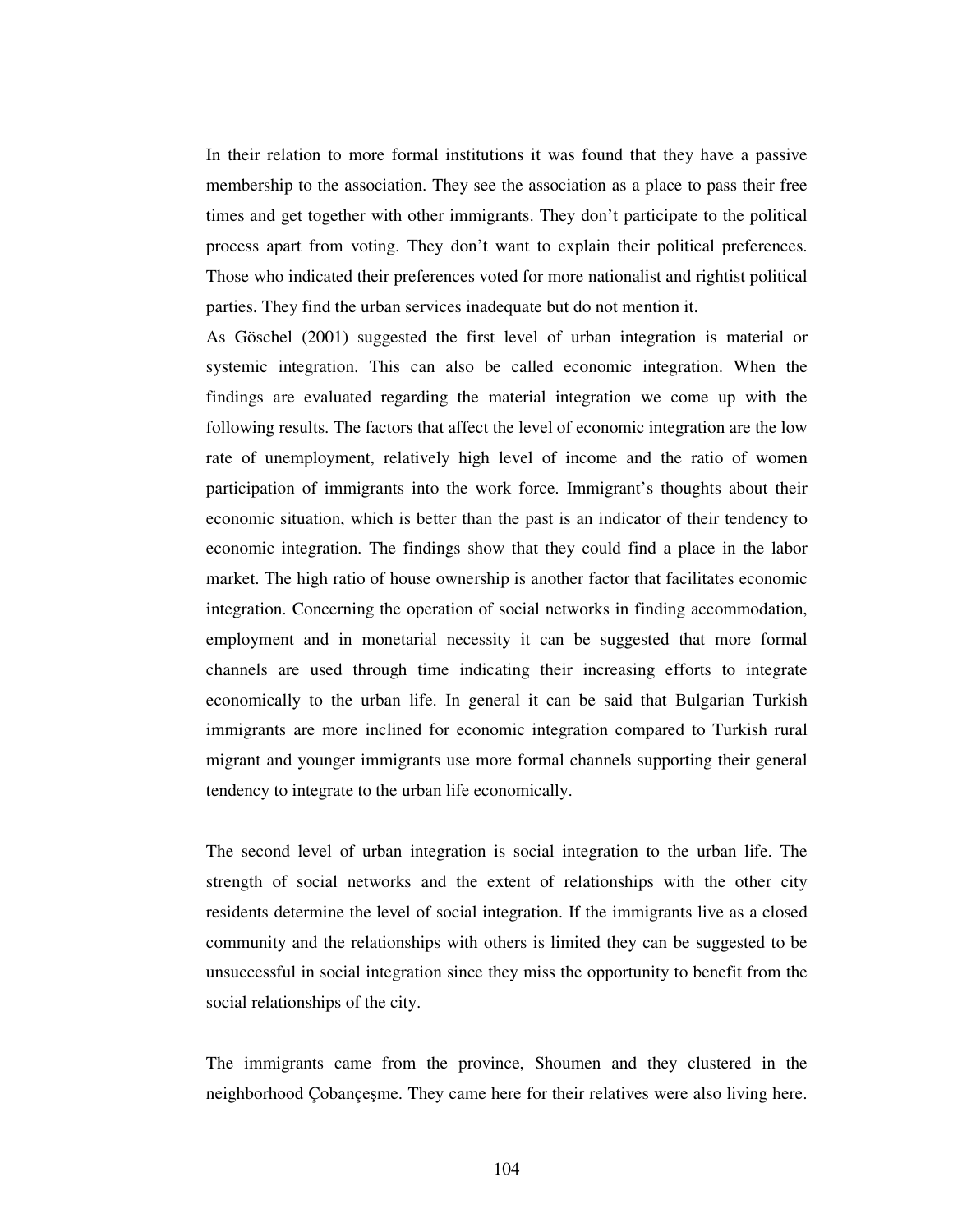As a result, they live with their relatives and hemsehris in the same neighborhood. They mainly see Bulgarian Turkish immigrants and all immigrants from Balkans as their hemsehris. The immigrants state no problems with people from other groups but they don't prefer to have relationship unless necessary. The younger immigrants are more open to establish relationships with other groups but ratios are still lower than Turkish rural migrants. So it can be suggested that the Bulgarian Turkish immigrants live as a rather closed community and they can't be said to integrate to the city socially.

The political integration is the third level for urban integration. Their membership to the association has a passive character. They mainly use the association for getting together with the other immigrants. The rate of membership to the political parties is low. They voted generally for more liberal and nationalist parties in the last election. Similarly they do not intend to participate for the solution of urban services. The younger immigrants are more active but it is not sufficient to integrate politically to the urban life. On the other hand Turkish rural migrants are better integrated to the city politically, compared to the immigrants.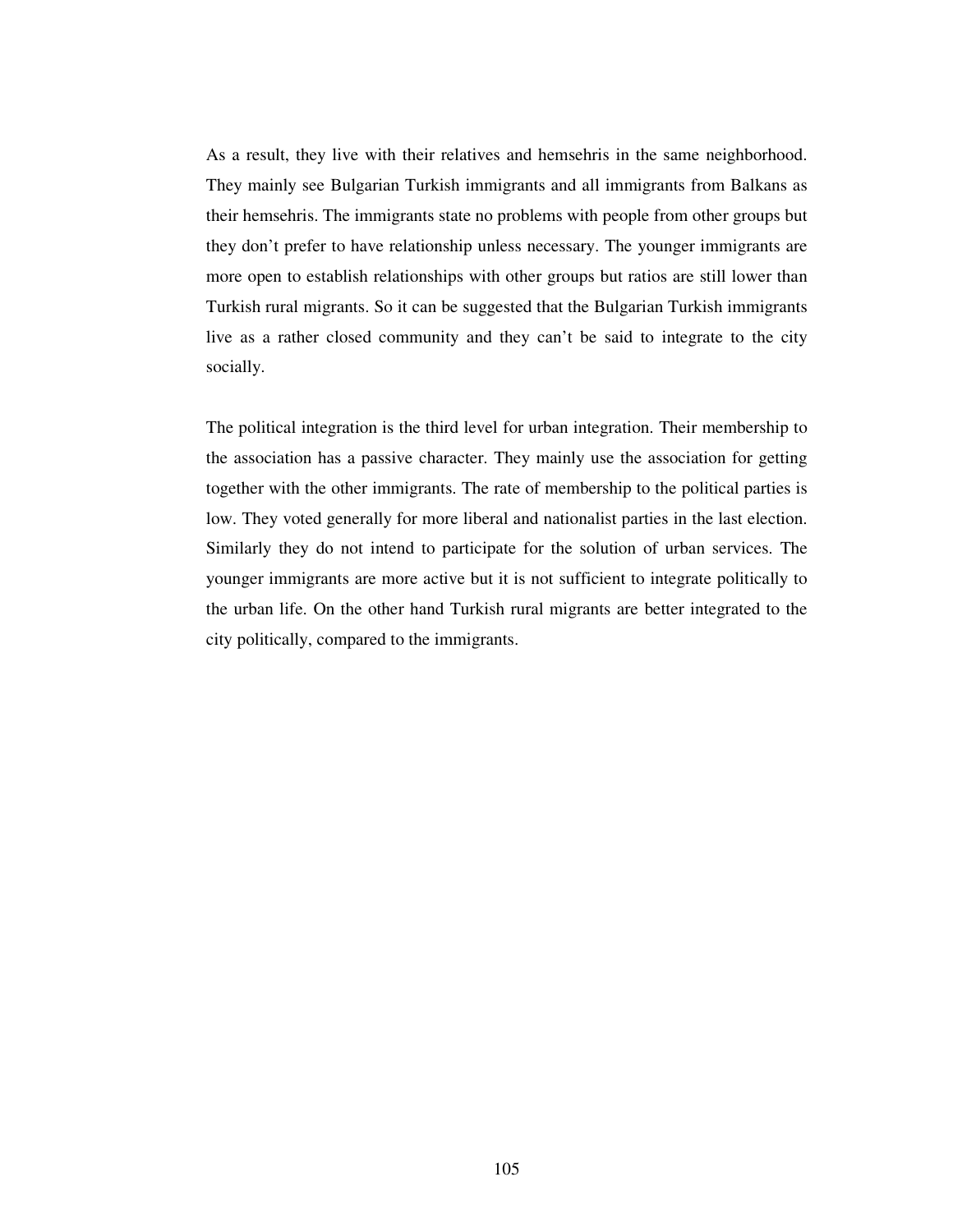#### **CONCLUSION**

The question of urban integration and the role of social networks in this process have been among the most studied subjects in the urban studies literature. Similarly in Turkey, with the mass migration in 1950's the issue of urban integration began to be discussed. When the rural migrants clustered around the cities in the same neighborhoods, it was seen as a question of time for these "urban villagers" to assimilate into the urban society by learning the urban culture. However, a part from assimilating into the urban society they created their own communities with their own ways of life. Then it was understood that the city is the place of pluralist culture and different localities were formed in the city. Those who make use of the opportunities of the city in one or another way would be accepted to integrate to the city. A part from Turkish rural migrants, there are also ethnic Turkish Immigrants mostly from Balkan countries. The Bulgarian Turkish immigrants constitute the largest group of immigrants living in Turkey. The mass immigration of Bulgarian Turkish immigrants in 1989, which is the largest collective civilian action, deserves a closer attention. Their integration problem to the urban life has to be dealt with in a different approach from that of Turkish rural migrants since "urbanization can assume different meanings and forms depending on the prevailing historical, economic and cultural factors" (Hauser; Schnore; 1965). Thus, the main question of this study is "to what extent Bulgarian Turkish immigrants integrated to the urban life and what is the role of their social network in this process".

To examine this question, in the first chapter, the theoretical framework of the urbanization, criticisms and the concept of community are drawn. The classical theory of urbanization is the basis of the view that urban integration is realized through assimilation into the urban culture. According to this view the development from rural to urban society is unilinear, inevitable and irreversible. The views of Tönnies, Durkheim, Simmel, and Wirth are discussed as classical urban sociologists. Then criticisms raised against rural-urban dichotomy approach. According to the theorists against rural-urban dichotomy, "urban villages" are formed in the city having folkways of life in the city. It is argued that the ideal-type constructs are not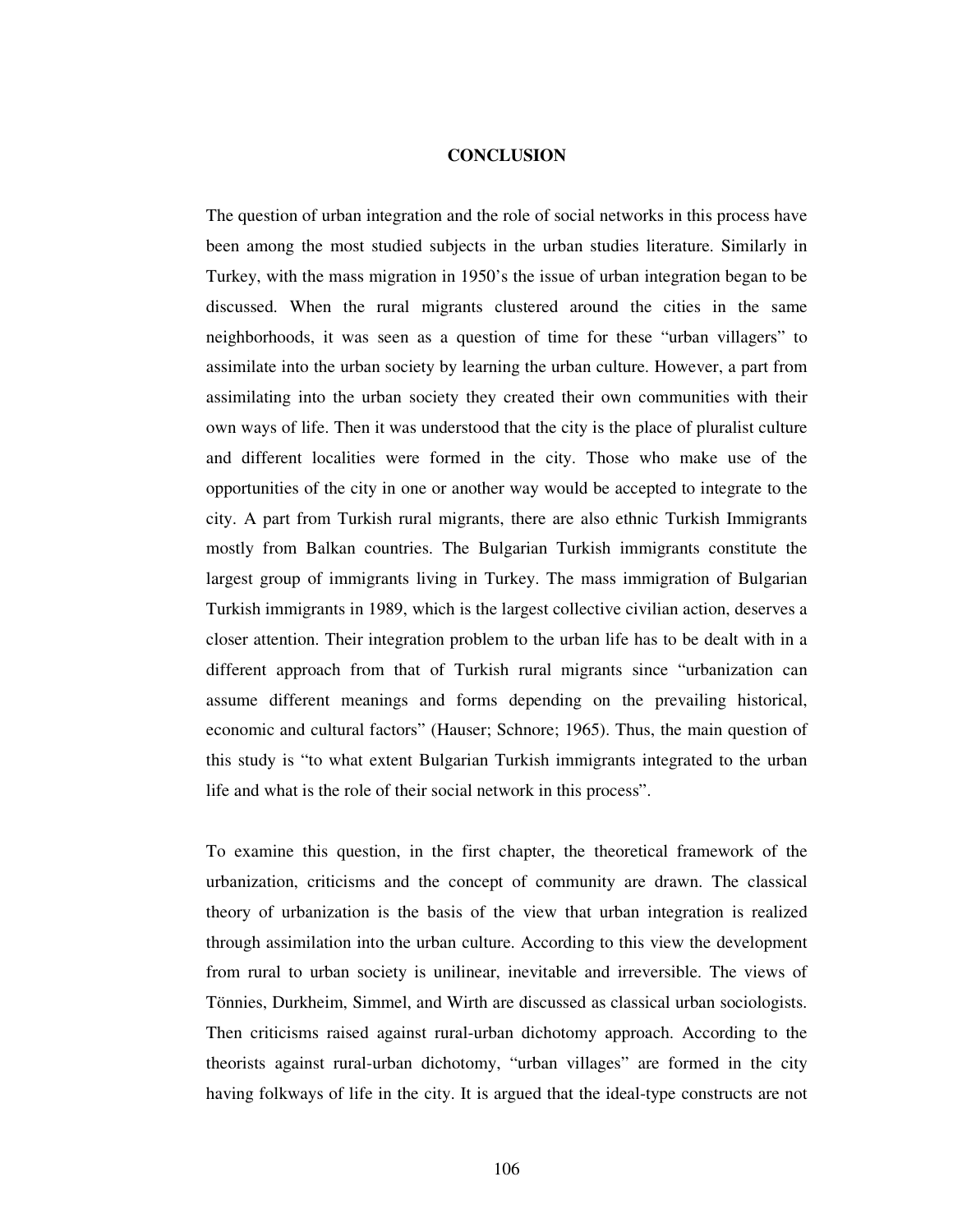applicable to the third world cities. An understanding of the condition of underdevelopment is necessary in the analysis of the underdeveloped world cities'. At the end of the first chapter, the findings of the two popular community studies carried out by Abu Lughod and Lewis are analyzed.

In the second chapter, migration and migrant/immigrant networks are examined. Since the Bulgarian Turkish immigration is a type of forced migration, it is discussed in the beginning of the chapter. Next, immigrant social networks are analyzed. In the following section, the question of urban integration with the related concepts to it is explained. After clarification of urban integration with definition of other related concepts, the levels of urban integration which are material/systemic, political and social integration are discussed. Then a brief history of immigration of Bulgarian Turks and the social and cultural adaptation of the immigrants are considered. In the last part of the second chapter urban integration of Turkish migrants are reviewed to make a comparison with Bulgarian Turkish immigrants.

In the third chapter, the findings of the field study are analyzed in line with the previous chapters. The findings of the field study are discussed under the headings namely socio-demographic characteristics, socio-economic status of immigrants, immigration process and material and moral ties of immigrants to Bulgaria, operation of social networks in finding accommodation and employment as well as material necessity and social relationship and solidarity and organized and political behavior of the immigrants are analyzed. It was found in the survey that the immigrants are integrated economically to some extent but their levels of social and political integration to the urban life are low compared to Turkish rural migrants. So they do not sufficiently benefit from the opportunities of the city.

In sum, the problems of the immigrants are twofold. On the one hand, they brought up in a socialist country, on the other hand they came to a country, which is different in social, cultural and economic aspects. So, the political as well as social, cultural and economic environment differs a lot between Bulgaria and Turkey. These variations between the two countries undoubtfully make the urbanization and urban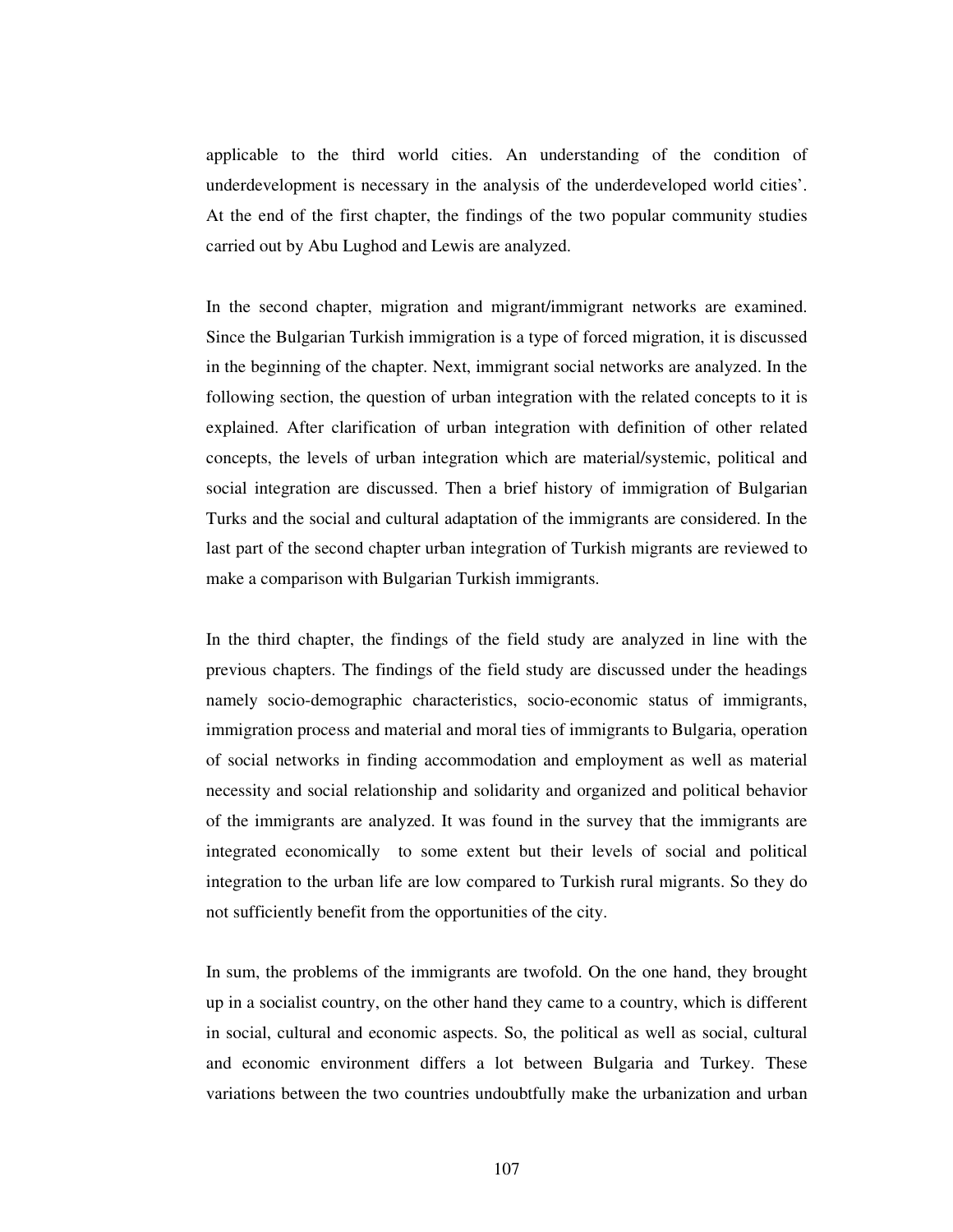integration patterns of Turkish rural migrants and Bulgarian Turkish immigrants entirely different. Therefore a fully understanding of the nature of the social networks and the specific problems of the immigrant is necessary for a policy to be implemented aiming at full integration of Bulgarian Turkish immigrants. The assumption that they would integrate easily did not hold true.

Before making proposals that would facilitate their integration, it is necessary to determine their problems. They still have problems to adapt to the rules and principles of capitalism. Capitalism inevitably creates differences among people because of the harsh competition inherent in its nature. People, in the final analysis focus at realizing their interests, thus they are forced to be more individualistic, isolated and selfish. In the economic sphere, the employees have a powerful position. The immigrants have to obey the rules and be ready to work extra hours in the workplace. So they miss the social conditions, order and security in socialist Bulgaria. The education level dropped in the younger immigrants since the state in Turkey does not regulate the social life as in the socialist Bulgaria. They overcome the problem of isolation and individualization by creating strong ties of community. The communal culture as Karpat(1976) suggests, provides a common ground for achieving internal group solidarity, mutual assistance, protection and a sense of belongingness. On the other hand strong community ties of the immigrants hardens their social integration in preventing them to establish relationships with other city dwellers.

They don't have a tradition of organization and democratic culture. They had a limited area of movement in the political sphere in Bulgaria. So they could not develop a culture of democratic organization and political participation. These factors harden their political integration to the urban life.

Local governments have important roles for the solution of the above problems and thus provision of the immigrants' integration to the urban life. As Castells(1997) argues local governments should maintain services having collective consumption characteristics such as subway, roads and cultural activities. As Gökçe (1993)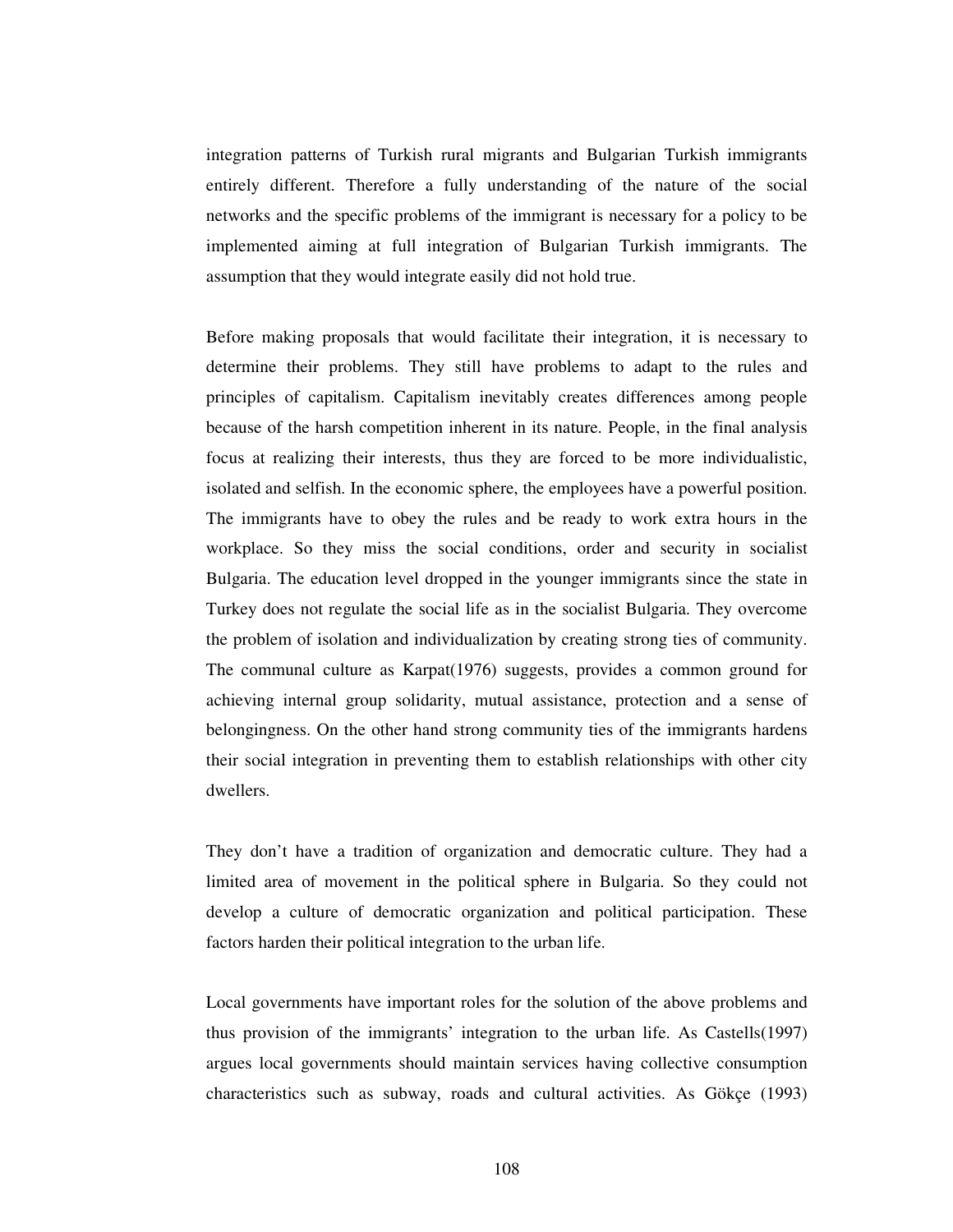proposes, the local governments should form community centers, cultural centers and solidarity and consultation centers. These types of institutions and facilities could facilitate coming together of immigrants with other groups and thus provide their getting closer to each other.

The local governments could organize free time activities for different age groups. These can be sports and recreational facilities for the younger immigrants. For the women and older immigrants collective spaces in which activities satisfying their specific areas of interest could be created.

As membership to modern organizations and political parties is low, the immigrants are not integrated politically to the urban life. The development of rules of organized behavior is essential for this aim. The immigrants who are even members to the association display a passive membership. The activities of associations and NGO's established for the immigrants' collective interests should be supported financially. The immigrants should be encouraged to participate in these activities. Common grounds have to be formed to encourage the relationships of the Immigrant Associations and the other NGO'S. Associations are important mechanisms where the habit of development of usage of modern institutions, democratic values and culture.

As Gökçe (1993) suggests the neighborhood is an important setting for getting together of different groups in the framework of collective problems. So spaces in which collective problems of the neighborhood are discussed could be formed while the essence of the existing community structures are protected. This would help to establish a collective consciousness of neighborhood. In these spaces problems, solutions to these problems and ways of implementation should be determined. This would provide the different groups' and cultures' getting used to work together , coming closer of them and seeing the common denominators with each other. At the same time trying to solve problems would teach the laws of urban life, benefiting from them and evaluate the opportunities rationally.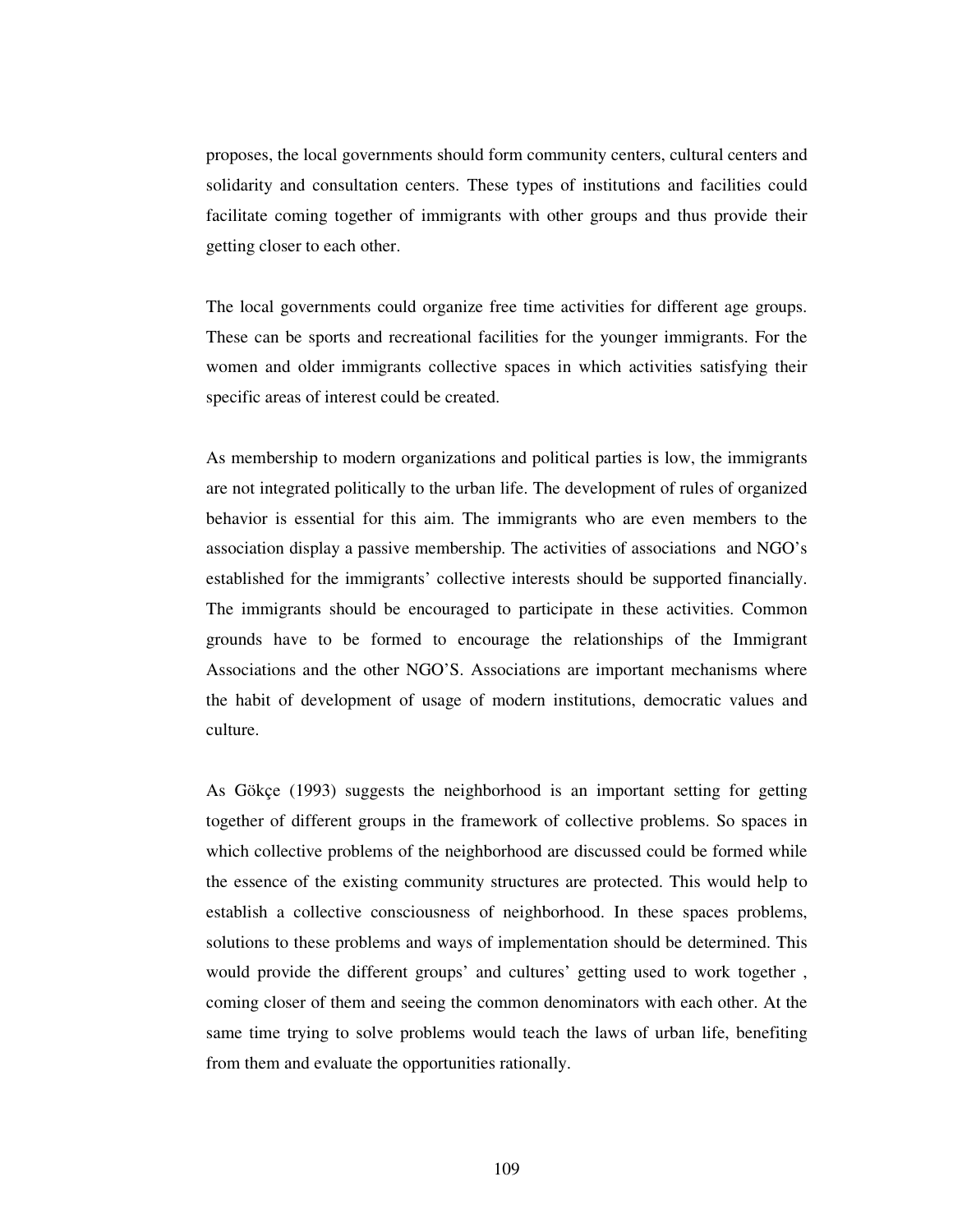Education has an important role in urban integration. By education, immigrants would learn the laws of modern life, gain capabilities to cope with the urban life and provide a common ground to get together and learn others culture and life styles.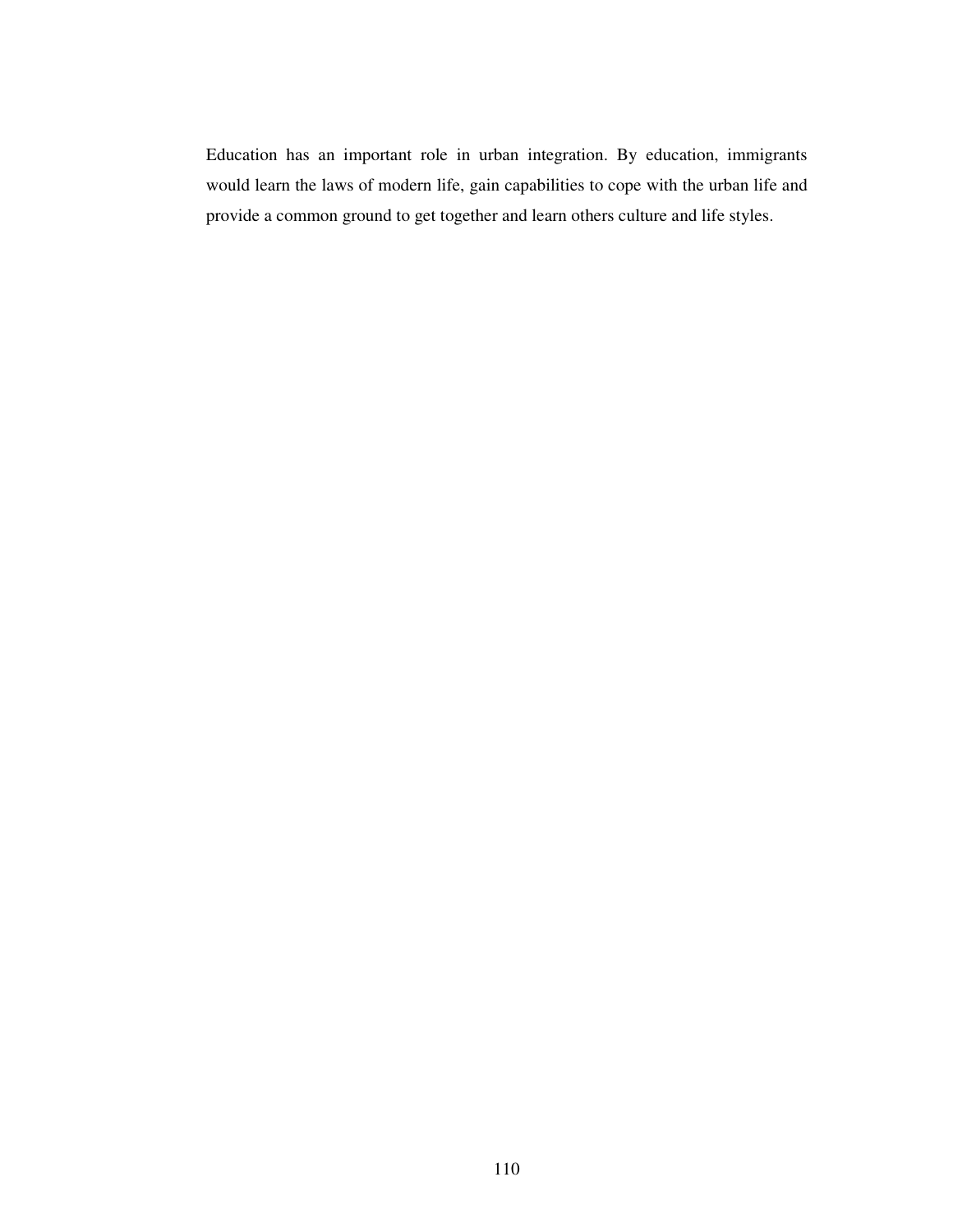## **BIBLIOGRAPHY**

ABU-LUGHOD, Janet. 1961 "Migrant Adjustment to City Life: The Egyptian Case" The American Journal of Sociology, Vol.67, pp 22-32.

ABU-LUGHOD J. 1991, "Changing Cities: Urban Sociology", Harper Collins Publishers,1991

ARMAĞAN, Mustafa. 2003 "Yamalı Çelişkiler Semti: Saraybosna'dan Yenibosna'ya" Cogito, Sayı. 35, Yapı Kredi Yayınları.

ARSLANOLU, Rana A. 1998 "Kent, Kimlik ve Küreselle-me", ASA Yayınları,Bursa

AYATA, Ayşe G. 1991"Gecekondularda Kimlik Sorunu Dayanışma Örüntüleri ve Hemşehrilik", Toplum ve Bilim, Sayı:52.

BERRY, J.W. 1992 "Acculturation and Adaptation in a New Society" Vol XXX- $No:1$ 

BILSBORROW, Richard E. 1996, "Migration, Urbanization, and Development: New Directions and Issues, UNFPA,

BOOKMAN, Milica Zarkovic. 1997 "The Demographic Struggle for Power.The Political Economy of Demographic Engineering in the Modern World" Frank Cass&Co. LTD. London.

CASTELLS, M. 1977 "Urban Question", Arnold, London,

CASTELLS, M. 1997 "Kent, Sınıf, İktidar" (Çev. Asuman Erendil), Ankara

ERDER, Sema, 1995 "İstanbul'a Bir Kent Kondu: Ümraniye, İletişim, İstanbul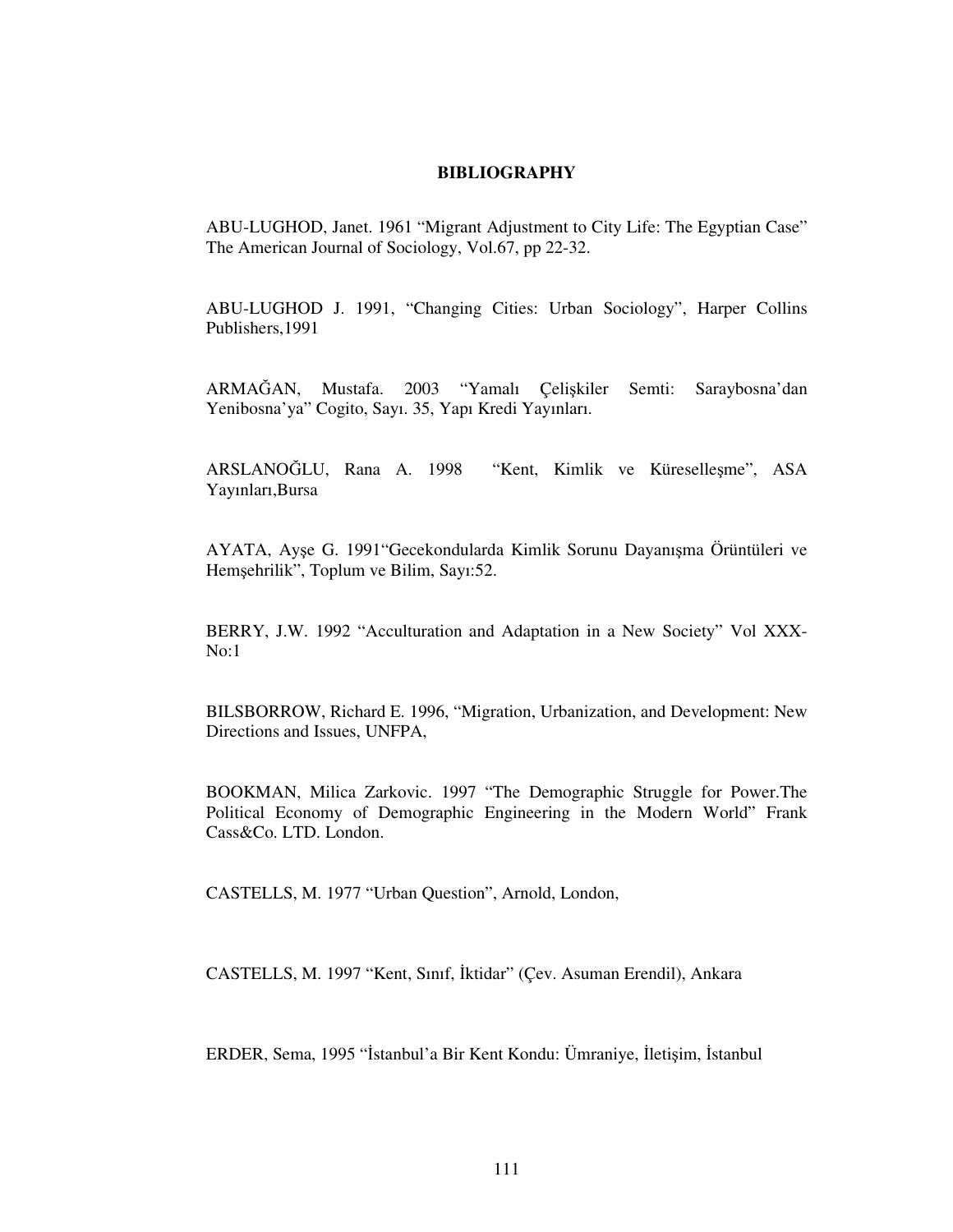ERMAN, Tahire. 1998 " International Journal of Middle East Studies, Vol. 30, Cambridge University Press. pp.541-561

ERSOY, Melih. 1985 "Göç ve Kentsel Bütünleşme", Türkiye Gelişme Araştırmaları Vakfı, Yayın No:2, Ankara Üniversitesi SBF ve Basın Yayın Yüksekokulu Basımevi, Ankara

HAUSER ,M. Philip, SCHNORE, Leo F. 1965 "The Study of Urbanization", John Wiley&Sons.

GILBERT, A ; GUGLER, J. 1992 "Cities, Poverty and Development", Oxford University Press.

GÖKÇE, Birsen. (der) 1993 "Gecekondularda Ailelerarası Geleneksel Dayanışmanın Çağdaş Organizasyonlara Dönüşümü" Ankara, T.C. Başbakanlık Kadın ve Sosyal Hizmetler Müsteşarlığı Yayını Türk Tarih Kurumu Basımevi.

GUGLER, J. "Cities in the Developing World:Issues, Theory, and Policy, Oxford University Press,1997

GMELCH, George; ZENNER, Walter P. 1988 "Urban Life Readings in Urban Antropology Second Edition", Waveland Press.

GOSCHEL, Albert. 2001 "Integration and the City" German Journal of Urban Studies, Vol. 40, No.1. Berlin

GOZA, Franklin. "Immigrant Social Networks: The Brazilian Case", http://www.bgsu.edu/organizations/cfdr/research/pdf/2004/2004-02.pdf

KARPAT, Kemal. 1976 "The Gecekondu: Rural Migration and Urbanization, Cambridge University Pres, New York.

KIRISCI Kemal. 1996 "Post Second World War Immigration from Balkan Countries to Turkey" New Perspectives on Turkey, Vol.12, pp. 61-77

LEWIS, Oscar. 1952 "Urbanization Without Breakdown: A Case Study",The Scientific Monthly, Vol.75, No1(July)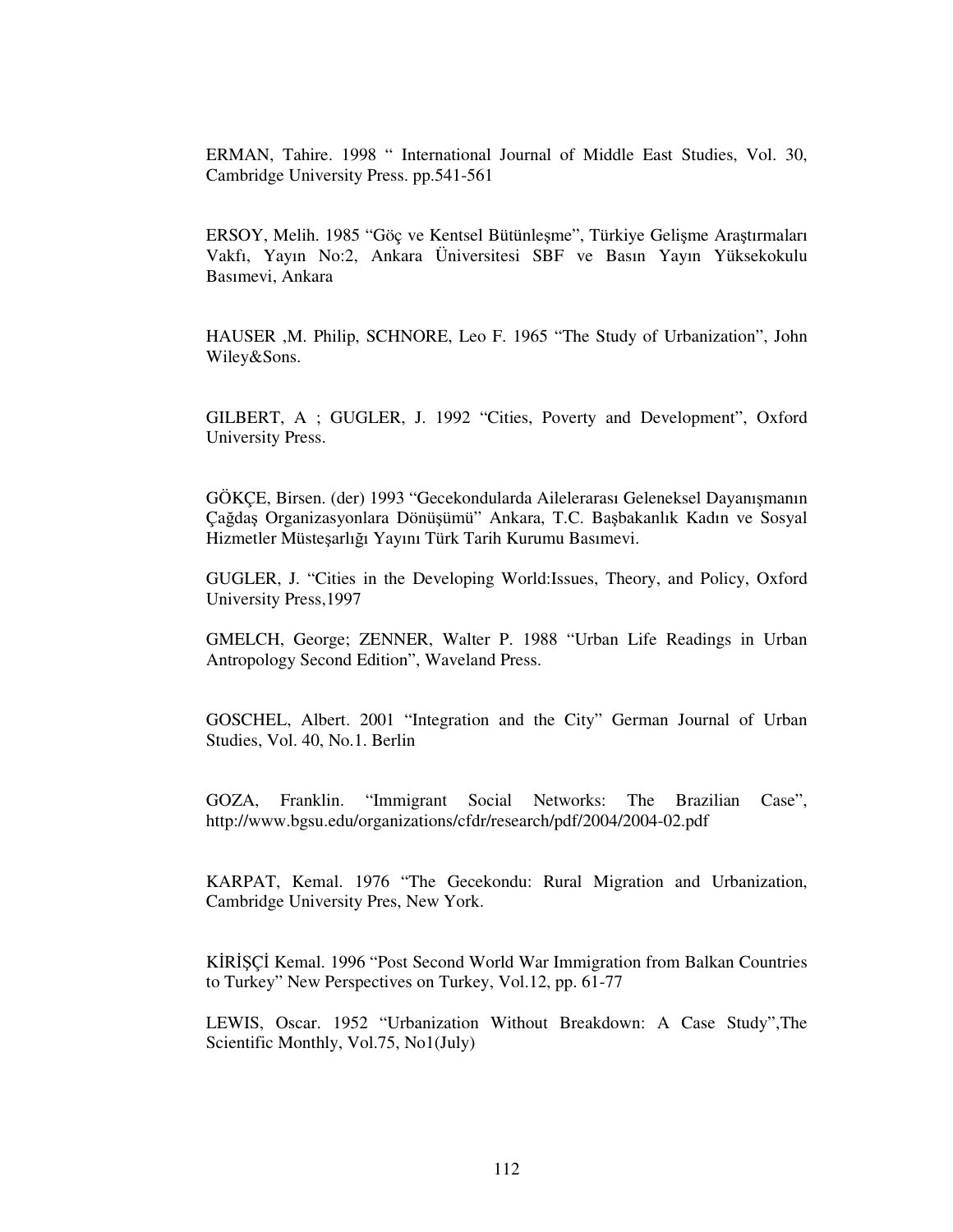LOUGHNA, Sean. 2004 " What is Forced Migration", http://www.forcedmigration.org/whatisfm.htm

MASSEY, Douglas S. ; ARANGO Joaquin; HUGO Graeme; KOUAOUCI Ali; PELLEGRINO Adela; TAYLOR Edward J. 1993 "Theories of International Migration:Areview and Appraisal" Population and Development Review, Vol., No.3, pp.431-466

Mc GEE, T. G. 1975 "The Urbanization Process in the Third World Explorations in Search of a Theory" ,G. Bell and Sons, London,1975

MELLOR, J. R. 1977 "Urban Sociology in an Urbanized Society", Routledge&Kegan Paul, London.

MENJIVAR, Cecilia. 1995 "Kinship Networks among Immigrants: Lessons from a Qualitative Comparative Approach" International Journal of Comparative Sociology, Vol.30 ,Dec 1995, No.3-4.

PAHL, R. E. 1968 "Readings in Urban Sociology", Pergamon Press.

PARNWELL, Mike. 1992 "Population Movements and the Third World", Routledge, London

PATTERSON, Sheila. 1963 " Dark Strangers: a sociological study of the absorption of a recent West Indian migrant group in Brixton, South London, Tavistock Publications., London.

PHILLIPS, E. Barbara. 1996 "City Lights Urban-Suburban Life in the Global Society" Oxford University Press.

ROBERTS, Bryan. 1978 "Cities of Peasants The Political Economy of Urbanization in the Third World" Edward Arnold.

SAUNDERS, Peter. 1986. "Social Theory and Urban Question". 2nd Ed. , Unwin&Hyman, London.

ŞENYAPILI, Tansı. 1978 "Bütünleşmemiş Kentli Nüfus Sorunu" ODTÜ, Ankara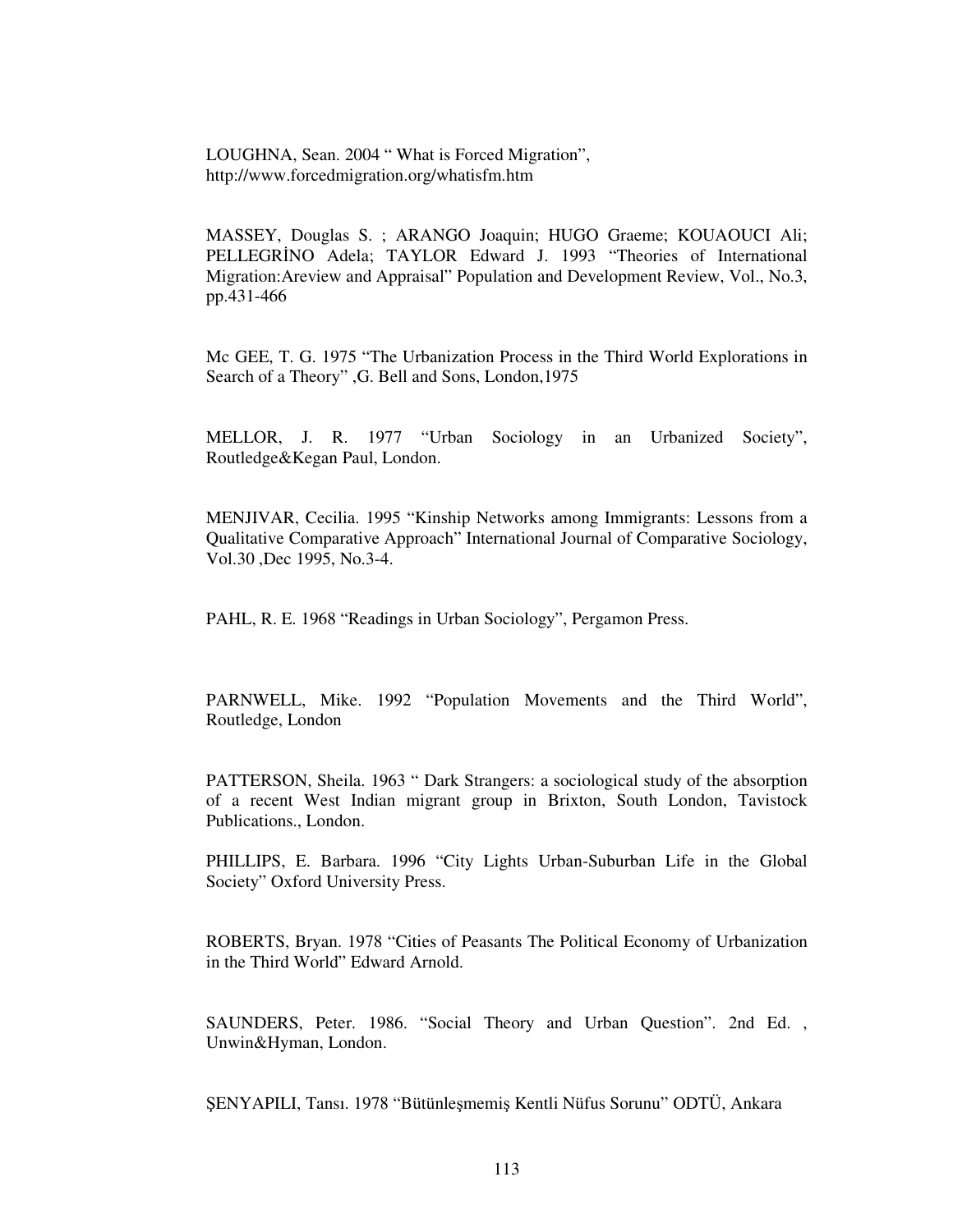TEKŞEN, Adnan. 2003 "Kentleşme Sürecinde Bir Tampon Mekanizma Olarak Hemşehrilik:Ankara'daki Malatyalılar Örneği'' DPT, Ankara.

VASLEVA, Darina. 1992 "Bulgarian Turkish Emigration and Return" International Migration Review, Vol. 26, No. 2, Special Issue: The New Europe and International Mgration( Summer, 1992), 342-352.

ZHELYAZKOVA, Antonina; DIMITROVA, Donka. 1998 "Between Adaptation and Nostalgia: The Bulgarian Turks in Turkey, International Center for Minority Research, Sofia.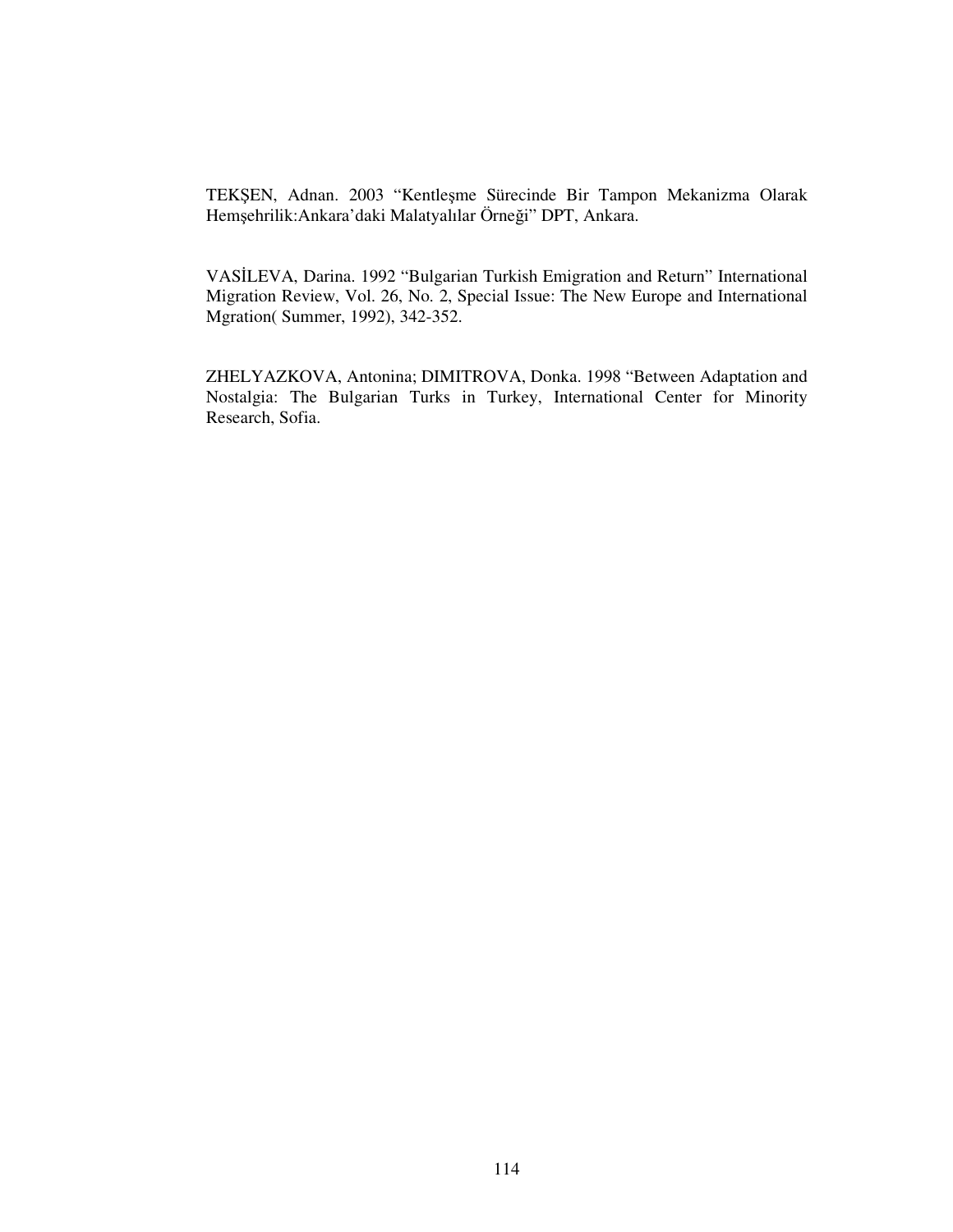## **APPENDICES**

# **APPENDIX A**

# **ALAN ÇALI**-**MASININ ANKET SORULARI**

Anketi yapan kişi: 1.Doğum tarihiniz ……………………… 2.Doğum yeriniz ……………………… 3.Eitim durumunuz **(Dikkat! bitirilen okul iaretlenecek)** a( ) Okuma-yazma bilmiyor b( ) Okuma yazma biliyor ama tahsili yok c() İlkokul mezunu d( ) Ortaokul mezunu e( ) Lise mezunu f( ) Yüksekokul-üniversite mezunu 4.Medeni durumunuz a( )Evli**(5.soruya geçiniz)** b( )Bekar **(11.soruya geçiniz)** c()Eşinden boşandı ya da eşi öldü 5.Eşiniz çalışıyor mu? a( )Evet-Hangi i-le me-gul?...................................................... b( )Hayır 6.E-inizin eitim durumu **(Dikkat! bitirilen okul iaretlenecek)** a( ) Okuma-yazma bilmiyor b( ) Okuma-yazma biliyor ama tahsili yok c( ) lkokul mezunu d( ) Ortaokul mezunu e( ) Lise mezunu f( ) Yüksekokul-üniversite mezunu 7. Eşiniz de Bulgaristan göçmeni mi? a( )Evet b( )Hayır 8.Kaç yılında evlendiniz? …………………………………………….. **Dikkat! Çocuu olmayanlar için 11.soruya geçiniz**. 9.Çocuk sayısı Kız :………. Erkek:………. 10.Çocuklarınızın eğitim durumu?(Kız ya da erkek olduğunu ve sayısını **belirtiniz)** a() Okul çağında değil $(\ldots)$  $b$ () lkokul mezunu  $(\ldots)$ c( )Ortaokul mezunu (……) d( )Lise mezunu (……) e( )Yüksekokul-üniversite mezunu(……) 11.Şu anda evinizde kimlerle birlikte yaşıyorsunuz? a( ) Yalnız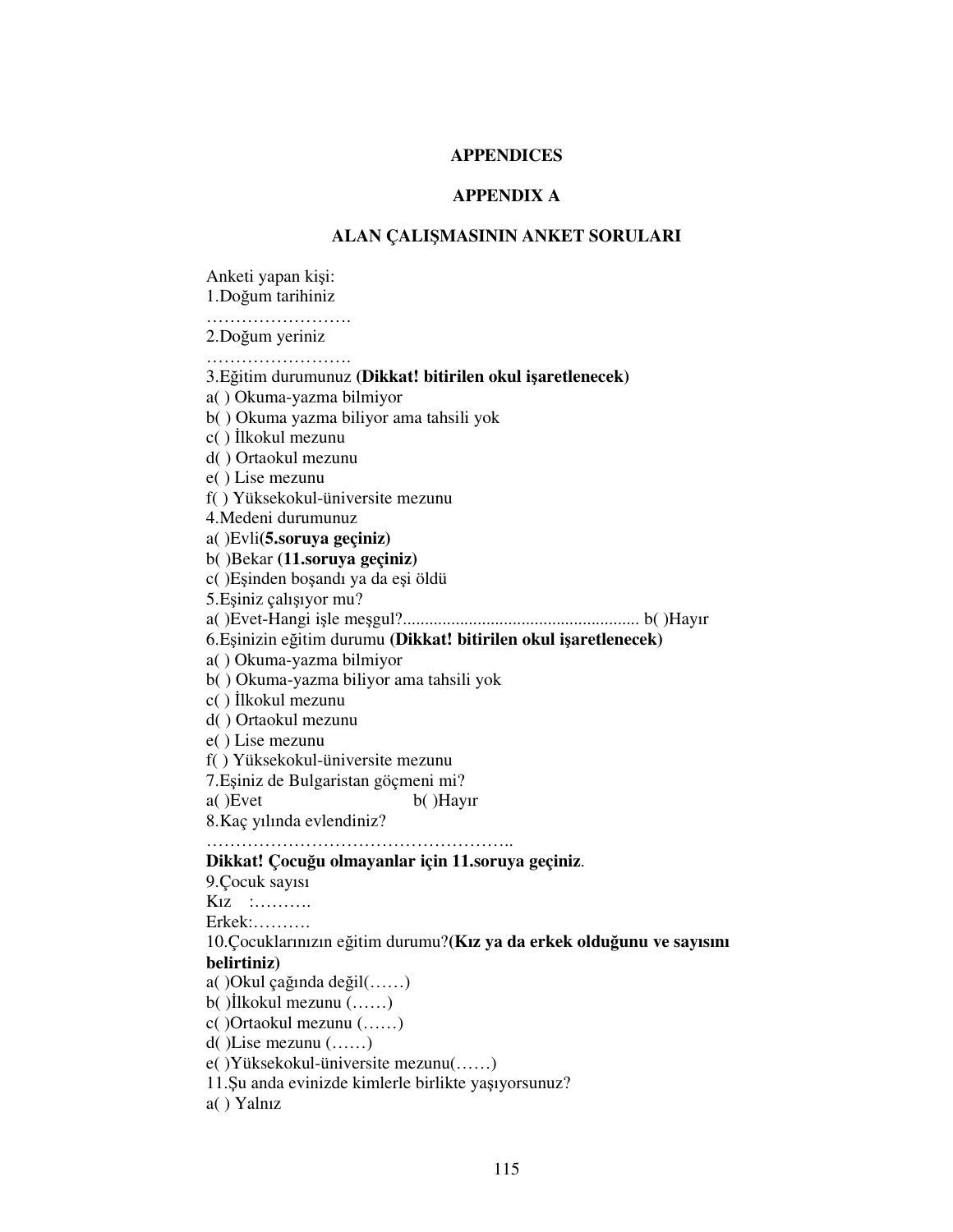b()Eşimle

c()Çocuklarım ve eşimle

g( )Dier………………………………………….

12. Ne iş yapıyorsunuz? (Hangi kurumda ne iş yaptığınızı belirtiniz)

……………………………………………

13. İşyerinizdeki statünüz nedir? a( ) Ücretli maaşlı(**14.soruya geçiniz**) b( ) Kendi hesabına,serbest **(15.soruya geçiniz)** c( ) İşsiz ara sıra iş bulduğunda çalışıyor(**18.soruya geçiniz)** d( )Emekli**(22.soruya geçiniz)** 14. Kaç yıldır bu işyerinde çalışıyorsunuz? ………………………................ 15. Işyeriniz hangi semtte bulunuyor? ………………………………………… 16. İşyerinizde hemşehriniz var mı? a( )Evet-Kaç ki-i?...................................... b( )Hayır 17. Aşağıdaki sosyal güvenlik kuruluşlarından hangisine bağlısınız? a( )Emekli sandığı b( )SSK c( )Bağ-kur d( )Hiçbiri e( )Diğer…………. **Dikkat! 18-21.sorular yalnızca isiz olanlara sorulacak** 18. Su anda geçiminizi nasıl sağlıyorsunuz? ………………………………………… 19. Ne zamandan beri işsizsiniz? …………………………………… 20. Neden işsizsiniz? a() Mesleğim yok b( ) İş arayıp da bulamadığımdan b( ) Sosyal güvencesi olan bir iş bulamadığım için c() İşten atıldığım için d( ) Ücreti iyi bir iş bulmadığım için g() Yaşlılık nedeniyle h( ) Dier………………………………. 21.İşsiz kaldığınız sürelerde geçiminizi nasıl sağladınız? a() Akrabalarım yardım etti g()Karım çalıştı b( )Tanıdıklarımdan borç aldım h()Cocuklarım çalıştı c() Birikmiş paramız vardı 1( ) Tanıdıklar yardım etti. d() Evdeki bazı eşyaları sattım yaları sattım *j*() Geçici işlerde çalıştım e() Altın, ziynet eşyası sattım  $k()$ Kira geliriyle geçindim f( ) Arsa,ev sattık l( )Dier……………………. **Dikkat!22-23.sorular yalnızca emeklilere sorulacak.** 22.Nereden emeklisiniz? ……………………………………………… 23.Şu anda çalışıyor musunuz? a( )Evet-Nerede?...................................................... b( )Hayır 24.Hanenize giren toplam aylık gelir ne kadardır?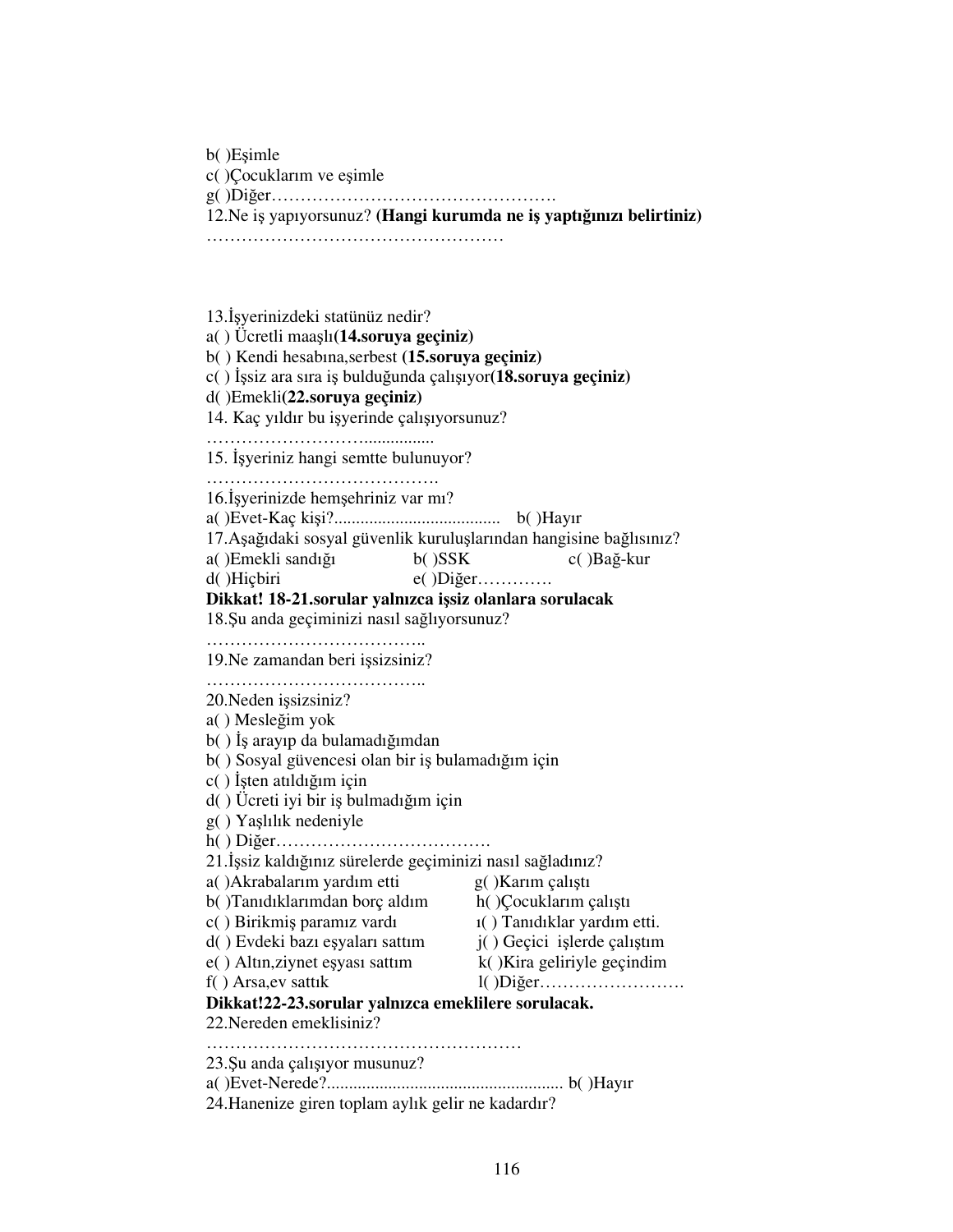………………………… 25.Hangi mahallede oturuyorsunuz? ………………………… 26.kamet edilen evin durumu a( )Sahibi b( )Kiracı c( )Lojman d( )Bir yakınıma ait, kira ödemiyorum e()Diğer……………… 27. Aşağıdakilerden hangisine sahipsiniz? a( )Ev d( )Arsa g( )Hiçbiri  $b()$ Araba e( )Tarla h( )Diğer………. c( )Yazlık f( )Dükkan 28.Oturulan konutun türü a( )Apartmanda daire b( )Müstakil ev c( )Dier……………. 29. İstanbul'a ne zaman göç ettiniz? Yıl:…………… Ay:…………… 30.Nereden göç ettiniz? ……………………………………………… 31. Neden İstanbul'a yerleştiniz? a() Akrabalarım önceden buraya yerleştiğinden b( ) İş,eğitim,sağlık ve sosyal imkanlarının elverişli olması c( ) Memleketime yakın olması d( ) Dier………………………………………… 32. İstanbul'a ailenizden ilk kim geldi? a( )Dedem d( )Ailecek ilk biz geldik b( )Babam e( )Dier…………………………….. c( )Ben 33. Buraya gelmeden önce ne iş yapıyordunuz? ………………………… 34.İstanbul'a nasıl göç ettiniz? a( )Tek başıma, bekar b( )Akrabalarımla c() Anne-baba ve kardeşlerimle d()Hemşehrilerimle e( )Hanım ve çocuklarımla f( )Dier…………………… 35.Doğduğunuz şehirden çıktıktan sonra İstanbul'a gelmeden önce başka illerde kaldınız mı? a( )Evet b( )Hayır 36.Yenibosna'ya geleli kaç yıl oldu? ……………………………………… 37.İstanbul'a geldiğinizde ilk işinize nasıl girdiniz? a()Hemşehrilerimin yardımıyla d()Komş d()Komşularımın yardımıyla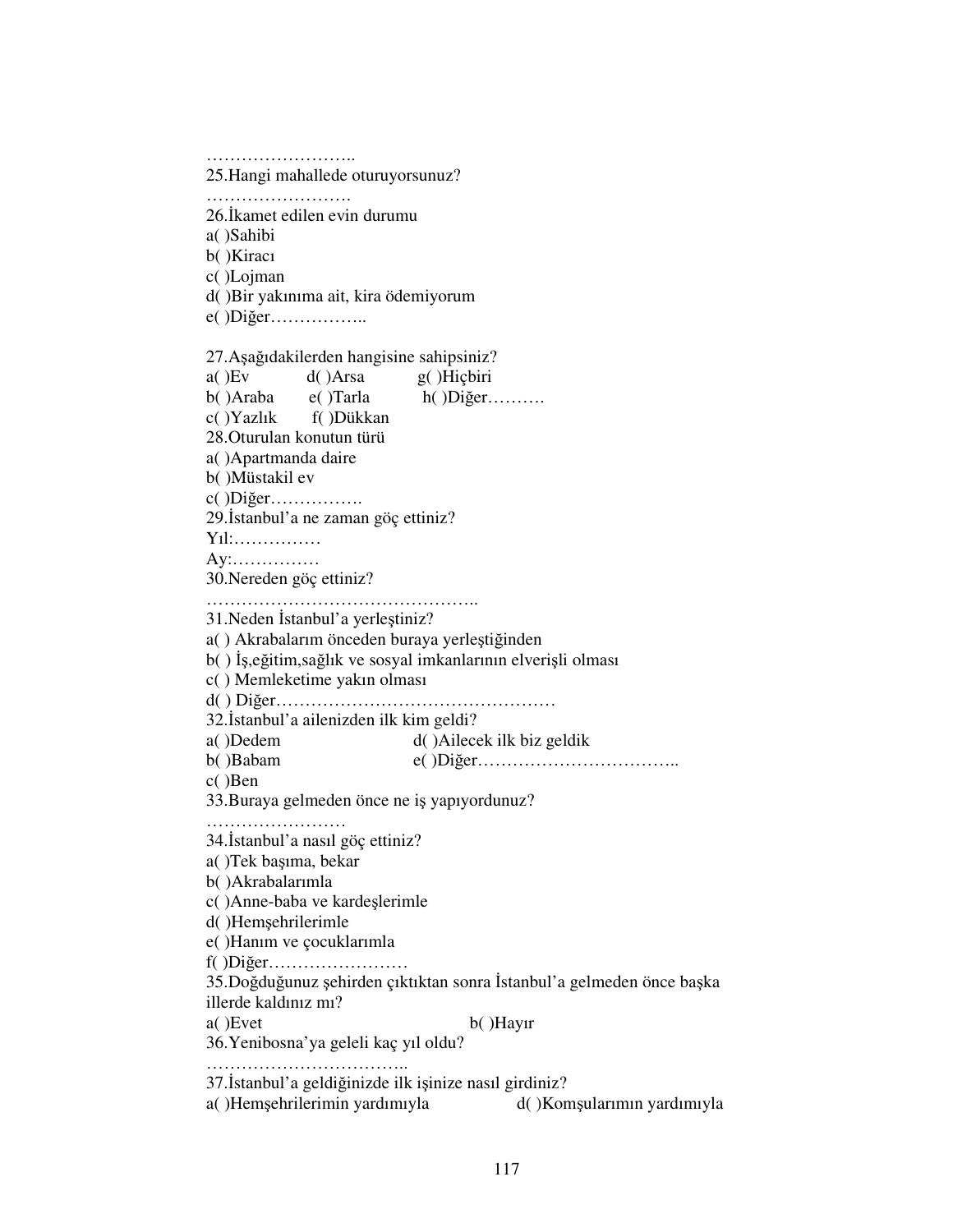| b() Arkadaşlarımın yardımıyla<br>olmadan,kendim | e()Hiç kimsenin yardımı       |
|-------------------------------------------------|-------------------------------|
| c() Akrabalarımın yardımıyla                    |                               |
| 38. Su anki işinize nasıl girdiniz?             |                               |
| a()Hemşehrilerimin yardımıyla                   | d()Komşularımın yardımıyla    |
| b() Arkadaşlarımın yardımıyla                   | e()Hiç kimsenin yardımı       |
| olmadan,kendim                                  |                               |
| c() Akrabalarımın yardımıyla                    |                               |
| 39.İstanbul'daki ilk evinizi nasıl buldunuz?    |                               |
| a()Gazete ilanıyla                              | d()Hemsehrilerimin yardımıyla |
| b() Arkadaşlarımın yardımıyla                   | e() Emlakçı aracılığıyla      |
| c() Akrabalarımın yardımıyla                    |                               |
|                                                 |                               |

40.Halen oturmakta olduğunuz evi nasıl buldunuz ya da nasıl satın satın aldınız? a() Emlakçı aracılığıyla b() Arkadaşlarımın yardımıyla c( )Akrabalarımın yardımıyla d( )Gazete ilanıyla e()Hemşehrilerimin yardımıyla f()Diğer…..... 41. Oturduğunuz semtte (mahallede) hangi yakınlarınız var? a()Akrabalarım b()Hemşehrilerim c( )İş yerinden arkadaş d( )Hiçbiri 42.Hemşehrileriniz en çok hangi mahallelerde oturuyor? …………………………… 43. Ailecek en çok kimlerle görüşüyorsunuz? a( )İş arkadaşlarımla b( )Akrabalarımla c() Aynı mahallede oturan hemşehrilerimle d()Hemşehrim olsun olmasın komşularımla  $e()$ Diğer………… 44.Hemşehrilerinizle görüşme sıklığınız nedir? a( )Çok sık b( )Hafta da bir kez c( )Ayda bir kez d( )Senede birkaç kez e( )Bayramdan bayrama  $f()$ Hiç görüşmem g( )Dier…………………………………. 45. İstanbul dışında Türkiye'nin başka şehirlerinde yaşayan Bulgaristan göçmenleriyle de görüşüyor musunuz? a( )Evet b( ) Hayır 46.Kime "hemşehrim" gözüyle bakarsınız? a() Yalnızca göç ettiğim bölgede yaşayanlara,köylülerime b( ) Tüm Bulgaristan göçmenlerine c( ) Tüm Balkan göçmenlerine d() Tüm Türk vatandaşlarına d( ) Dier……………………………. 47.Hemşehrilerle aynı mahalle de oturmanın en önemli faydası aşağıdakilerden hangisidir? a( )Kültürümüzü koruruz b( )Yalnız kalmayız c( )Birbirimize her türlü maddi manevi yardımda bulunuruz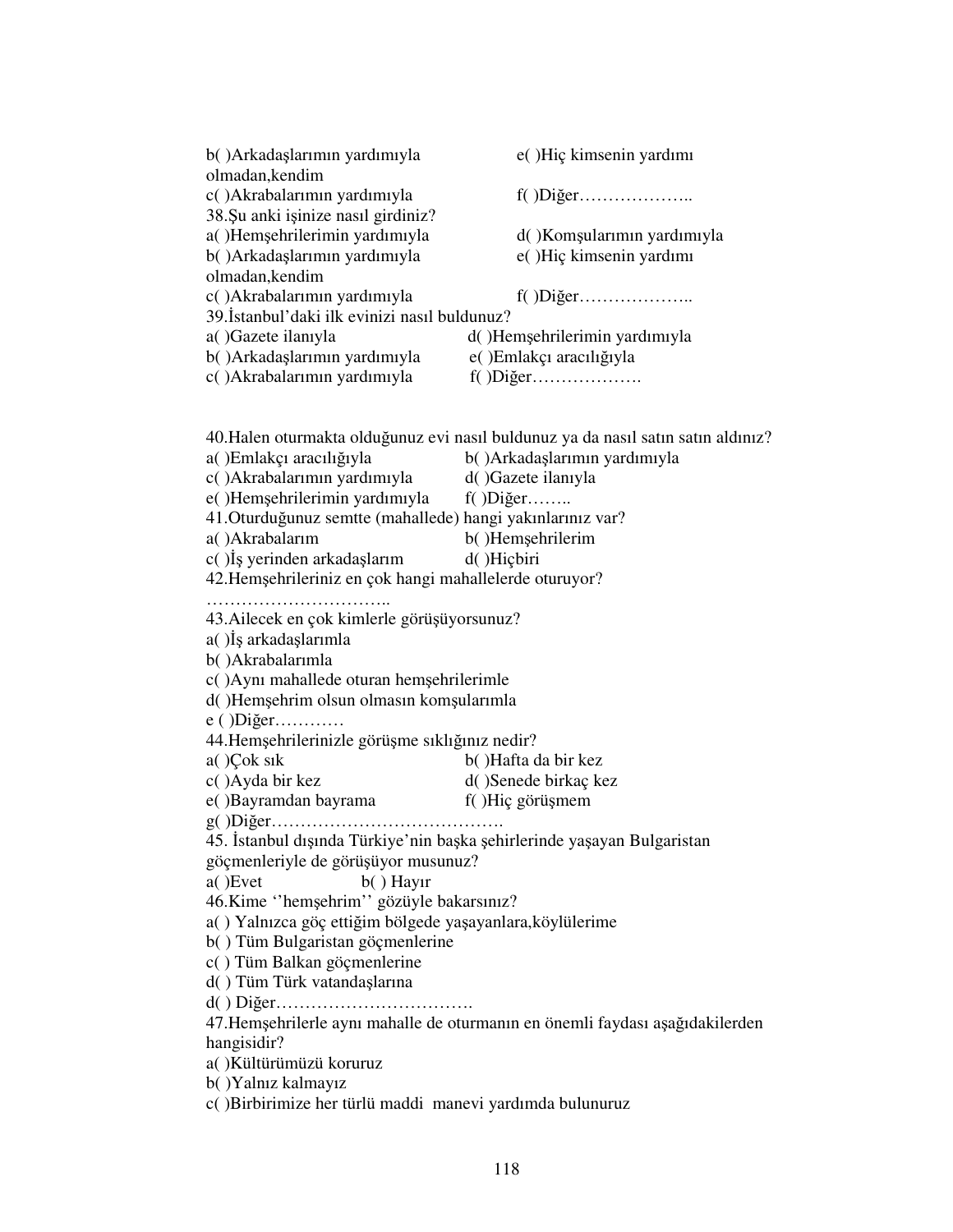$d$ () Diğer………. 48.Borç paraya ihtiyacınız olsa kimden, nereden alırsınız? a() İş arkadaşlarımdan b() Komş b()Komsularımdan c()Hemsehrilerimden d( )Akrabalarımdan e( )Bankadan kredi çekerim e( ) Dier………………………….. 49.Bulgaristan'a ne sıklıkla gidip geliyorsunuz? a()Haftada bir kez b()Ayda bir kez c( )Senede birkaç kez d( )Bayramdan bayrama e() Isim olursa f( )Hiç gitmem 50. Bulgaristan'a giriş çıkışta bir sorun yaşıyor musunuz? a( )Evet-Ne tür sorunlar?.............................................. b( ) Hayır 51.Bulgaristan'a daha ziyade ne için gidiyorsunuz? a( ) Tanıdık ve akrabaları görmek için b( ) Tatil ya da gezmek için c( ) Dier………… 52.Mahallenizde sunulan belediye hizmetleri yeterli midir? a( )Evet**(54.soruya geçiniz)** b( )Hayır 53.Bu hizmetleri neden yeterli bulmuyorsunuz?**(önem sırasıyla belirtiniz)** a( ) ………………………………………. b( ) ………………………………………. c( ) ………………………………………. d( ) ………………………………………. 54.Üyesi olduğunuz Deliorman Bulgaristan Göçmenleri Derneğiyle ilişkiniz aşağıda sayacaklarımdan hangisine uygundur? a() Boş zamanlarımı geçiriyorum b( ) Faliyetlerine katılıyorum c( ) Sadece üyeyim d( ) Aktif üyeyim e( ) Yönetimde görev alıyorum f( ) Dier………………………………………… 55.Bu derneğe üye olmanızda en önemli iki neden hangileridir? b() Hemşehrilerimle bir araya gelme fırsatı veriyor c( ) Sesimizi duyurmamıza, ortak sorunlarımızın çözümüne aracılık ediyor d( ) htiyacı olanlara yardım ediliyor e( ) İş bulmamda katkısı oluyor  $e( )$ Diğer……… 56.Çifte vatandaş mısınız? a( )Evet b( )Hayır 57.Bulgaristan'a geri dönmek istiyor musunuz? a( )Evet b( )Hayır**(59. soruya geçiniz)** 58.Bulgaristan'a dönmeyi neden dü-ünüyorsunuz?**(önem sırasıyla belirtiniz)** a( ) ………………………………………. b( ) ………………………………………. c( ) ………………………………………. d( ) ………………………………………. 59. Bulgaristan'a dönmeyi neden düşünmüyorsunuz? a( ) Orada hala baskı uygulanıyor b( ) Buraya alıştık,işimiz burada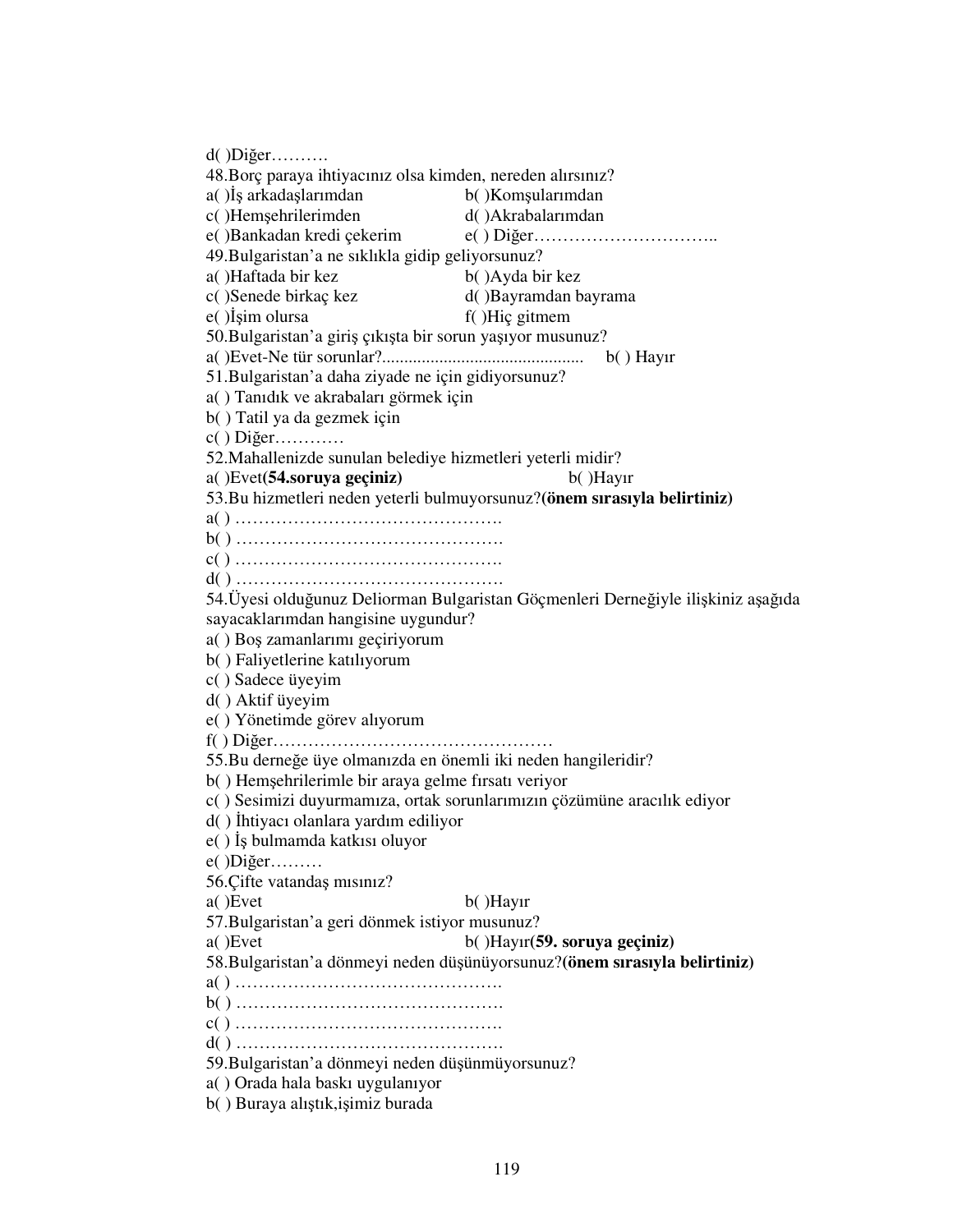c( ) Burası bizim vatanımız

d( ) Dier………………………………

60.Bulgaristan'daki yaşantınızla karşılaştırdığınızda bugün en çok nelerin eksikliğini hissediyorsunuz?

a( ) ……………………………………….

b( ) ……………………………………….

c( ) ……………………………………….

d( ) ……………………………………….

61.Türkiye'ye göç etmiş olmaktan dolayı en çok neden memnunsunuz?

……………………………………….

62.İlk göç ettiğinizde ne tür olumsuzluklarla karşılaştınız?

- a( ) Kalacak yer problemi
- b( ) Geçim sıkıntısı

c( ) Bize yabancı gözüyle bakıldı,dışlandık

d( ) Kültürel uyum sorunu

e( ) Dier……………………………………….

63.Şu anda karşılaştığınız en önemli sorunlar nelerdir? (önem sırasıyla belirtiniz) a( ) ………………………………………. b( ) ………………………………………. c( ) ………………………………………. d( ) ………………………………………. 64.İlk göç ettiğinizde herhangi bir devlet kuruluşu ya da belediye size yardım etti mi? a( )Evet b( )Hayır 65.Devlet ya da belediye ne tür yardımlarda bulundular? a() Kalacak yer sağladılar b( ) Gıda yardımı yaptılar c() İş verdiler d( ) Okul malzemesi verdiler e() Sağlık yardımında bulundular f( ) Dier…………………………………… 66.Buraya göç etmeden önceki ekonomik durumunuzla şu anki durumunuzu karşılaştırır mısınız? a( ) Durumum düzeldi şimdi daha iyi b( ) Durumum bozuldu, geçim sıkıntısı çekiyorum c( ) Değişen bir şey yok 67. Gelecekte ailenizin ekonomik durumunun ne yönde değişeceğini düşünüyorsunuz? a( ) Daha iyi b( ) Daha kötü c( ) Aynı d( ) Bilmiyorum 68.En son yapılan yerel seçimlerde oy verdiniz mi? a( )Evet-Hangi partiye?.................. b( )Hayır-Neden?........................................... 69.Bundan sonra yapılacak seçimlerde oy vermeyi düşünüyor musunuz? a( )Evet b( )Hayır-Neden?...........................................